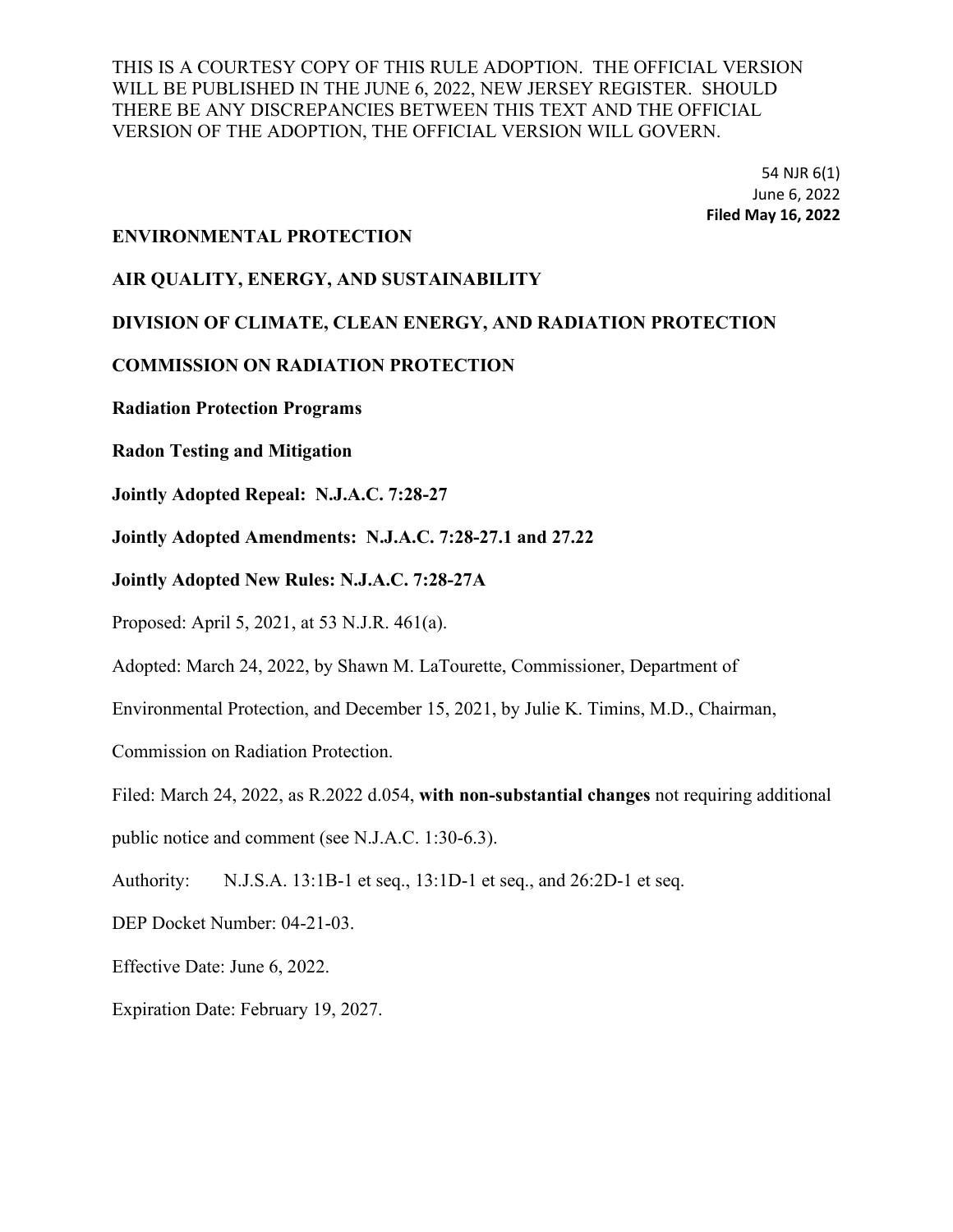(**Agency Note:** The adopted repeal of N.J.A.C. 7:28-27 will be operative on December 3, 2022. Subchapter 27 will remain effective through, and including, December 2, 2022 (179 after the effective date of this rulemaking - as changed from 119 days after the effective date of this rulemaking). See the notice of proposal and the comments and responses below for a discussion of the changed dates.)

The New Jersey Department of Environmental Protection (Department) and the Commission on Radiation Protection (Commission) are repealing the existing radon certification program and adopting new rules applicable to individuals and businesses that test for or mitigate radon. Any further reference to "Department" means both the Department of Environmental Protection and the Commission, unless the context indicates otherwise. Through this rulemaking, the Department is establishing five categories of certification and an affiliate program that allows individuals to associate with one or more certified businesses to conduct radon testing or mitigation. The adopted rules contain updated protocols for conducting testing and mitigation and additional requirements to clarify the responsibilities of certified individuals and businesses for meeting testing and mitigation requirements.

**Summary** of Hearing Officer's Recommendation and Agency's Response:

The Department held a virtual public hearing on this rulemaking on May 5, 2021, at 9:00 A.M., through the Department of Environmental Protection's video conferencing software, Microsoft Teams. Anita Kopera, served as hearing officer. Ten people provided oral comments at the public hearing, which are included in the Summary of Public Comments and Agency Responses section below. After reviewing the comments received during the public comment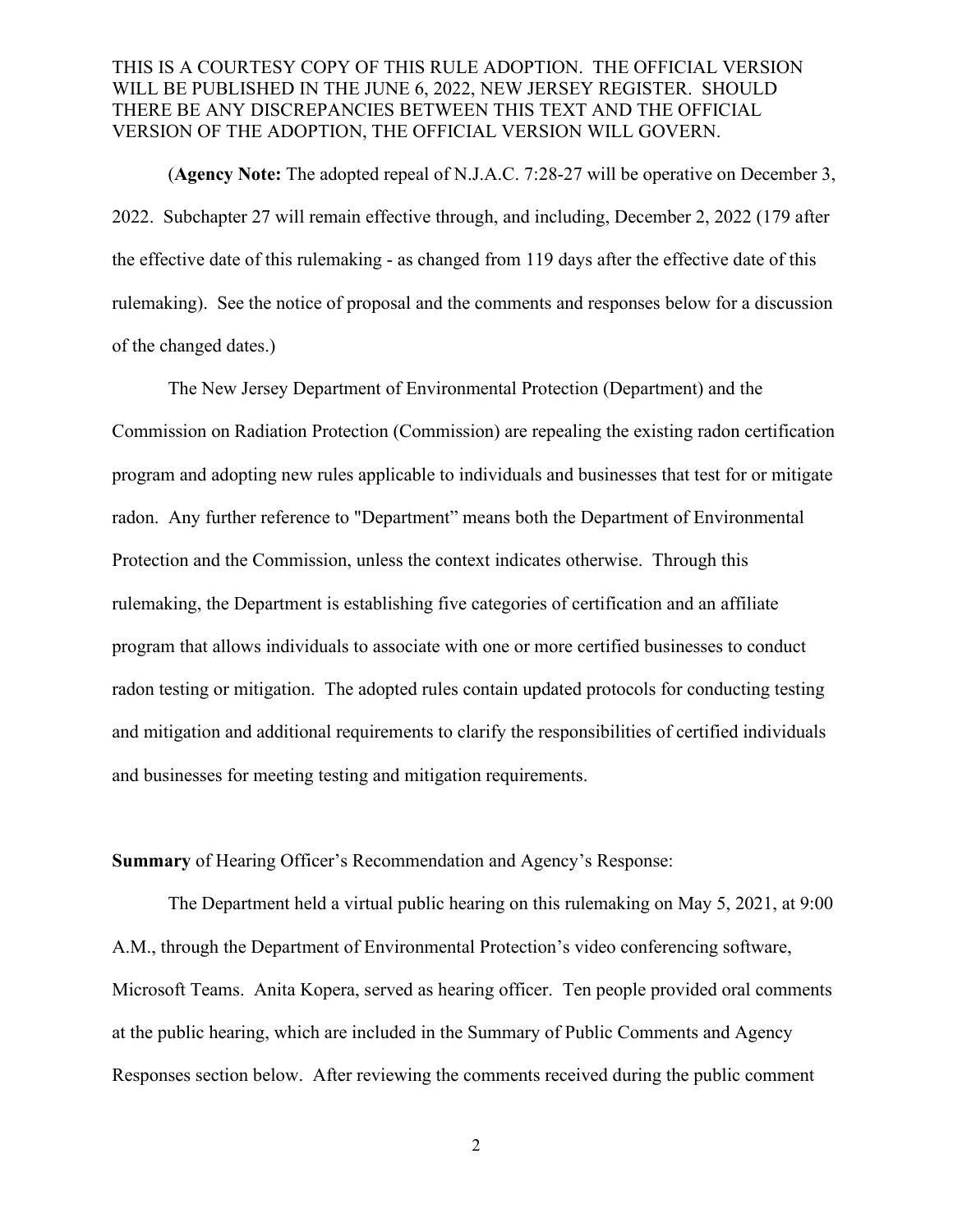period, the hearing officer recommended that the Department adopt the proposed rules with the modifications described below in the responses to comments and in the Summary of Agency-Initiated Changes below. The Department accepts the hearing officer's recommendations.

A record of the public hearing is available for inspection, in accordance with applicable

law by contacting:

Department of Environmental Protection

Office of Legal Affairs

ATTN: Docket No. 04-21-03

401 East State Street, 7th Floor

Mail Code 401-04L

PO Box 402

Trenton, New Jersey 08625-0402

This notice of adoption document can also be viewed or downloaded from the Department's website at http://www.nj.gov/dep/rules/adoptions.html.

**Summary** of Public Comments and Agency Responses:

The Department accepted comments on the notice of proposal through June 4, 2021. The following individuals provided timely written and/or oral comments:

- 1. Marc Abramson
- 2. Diaa Alfahham
- 3. Michael Almeida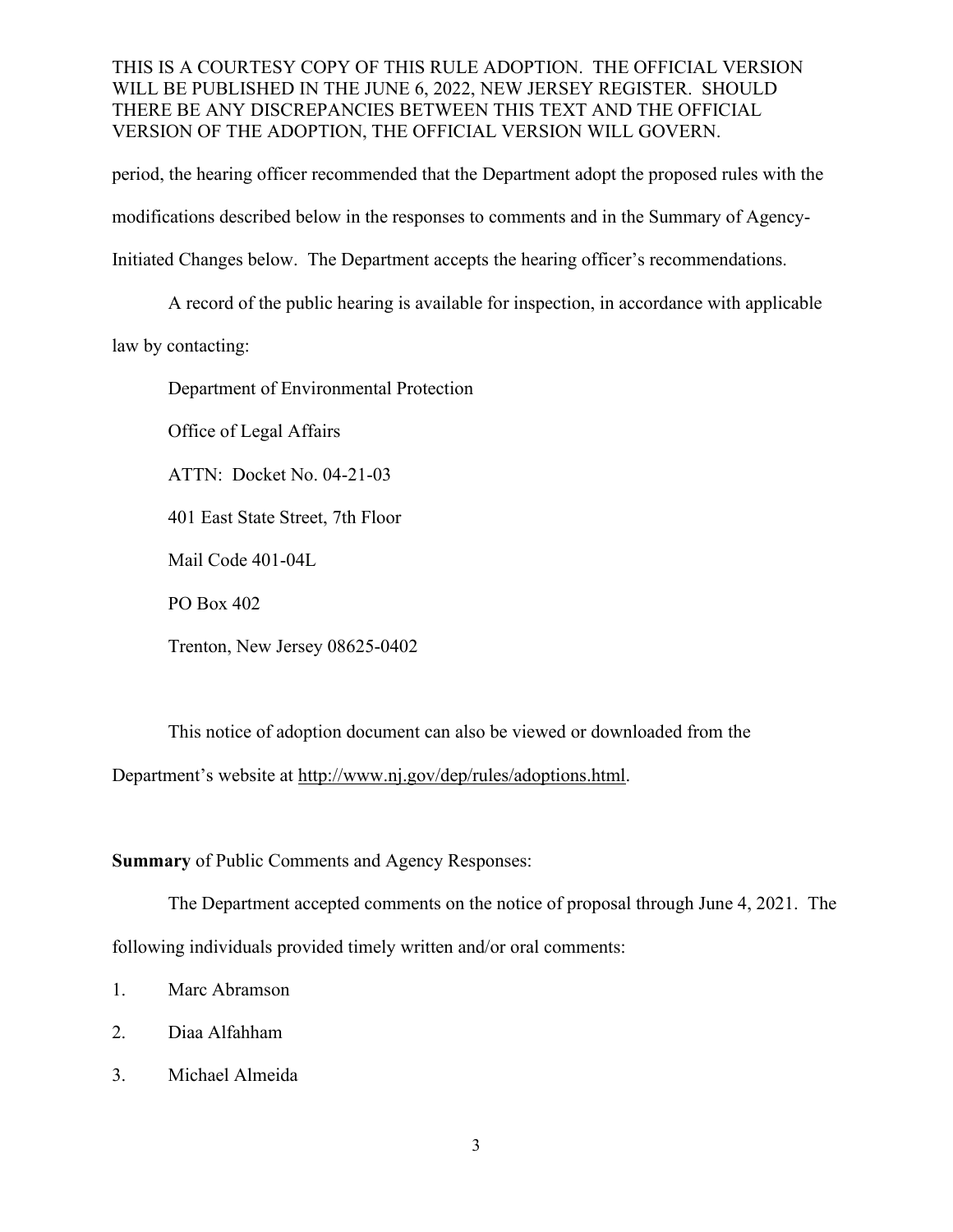- 4. Richard Andrews
- 5. Moshe Balsam
- 6. Ronald Barnhill
- 7. Gunnar Barr, Obar Systems
- 8. Martin Barry
- 9. Bebart Basmouk, Five Star Home Inspectors LLC
- 10. Joseph Benanti
- 11. James Besser
- 12. Dennis Blume
- 13. Stephen Brambilla
- 14. Nancy Bredhoff, Radon Testing Corp of America
- 15. Nicholas Bruno
- 16. Mike Bugge
- 17. Neil Bunker
- 18. Jason Chang
- 19. Brian Cooper
- 20. Lewis Cossaboon, Haddon Home Inspection Services
- 21. Marshal Datkowitz
- 22. Louis DiGeambeardino
- 23. Mark Diana
- 24. Robert Dixon
- 25. John Dixon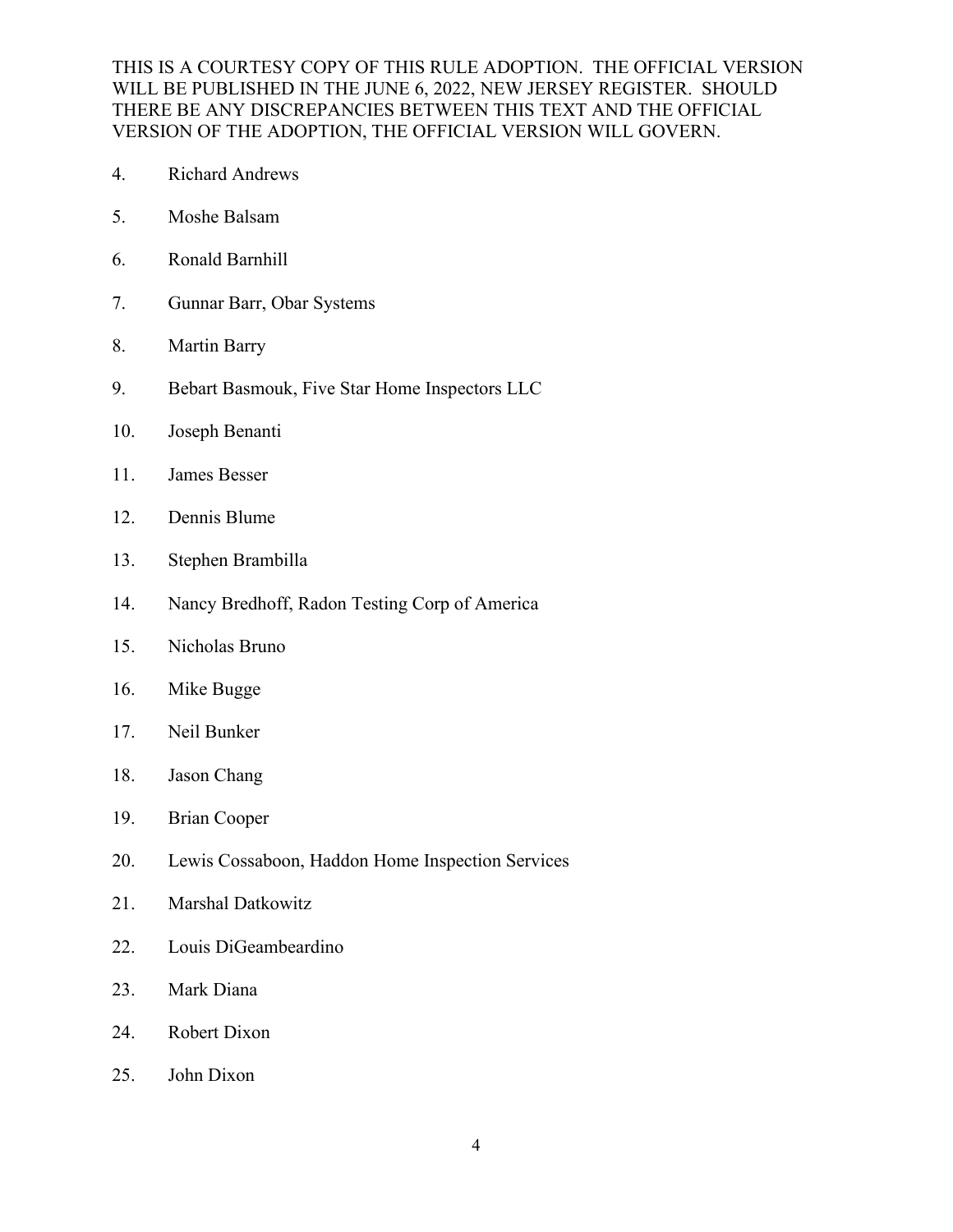- 26. Andrew Dobbins
- 27. Scott Eck
- 28. Michael Elko
- 29. Theresa Ensminger, Educated Home Inspections
- 30. Ashley Falco
- 31. Robert Fico
- 32. Rafi Footerman
- 33. Ryan Francis
- 34. Joseph Ganguzza, NJ Chapter of the American Association of Radon Scientists and

#### Technologists

- 35. Kevin Gara
- 36. Linda Geczi
- 37. Laura Gill
- 38. David Grammar, RAdata
- 39. Kenneth Hartman
- 40. Joan Hervey
- 41. John Jasaitis
- 42. Michael Kenny
- 43. Wisam Kudeh
- 44. Robert Learmont
- 45. Angel Ledesma
- 46. Timothy Lehman, Timely Home Inspection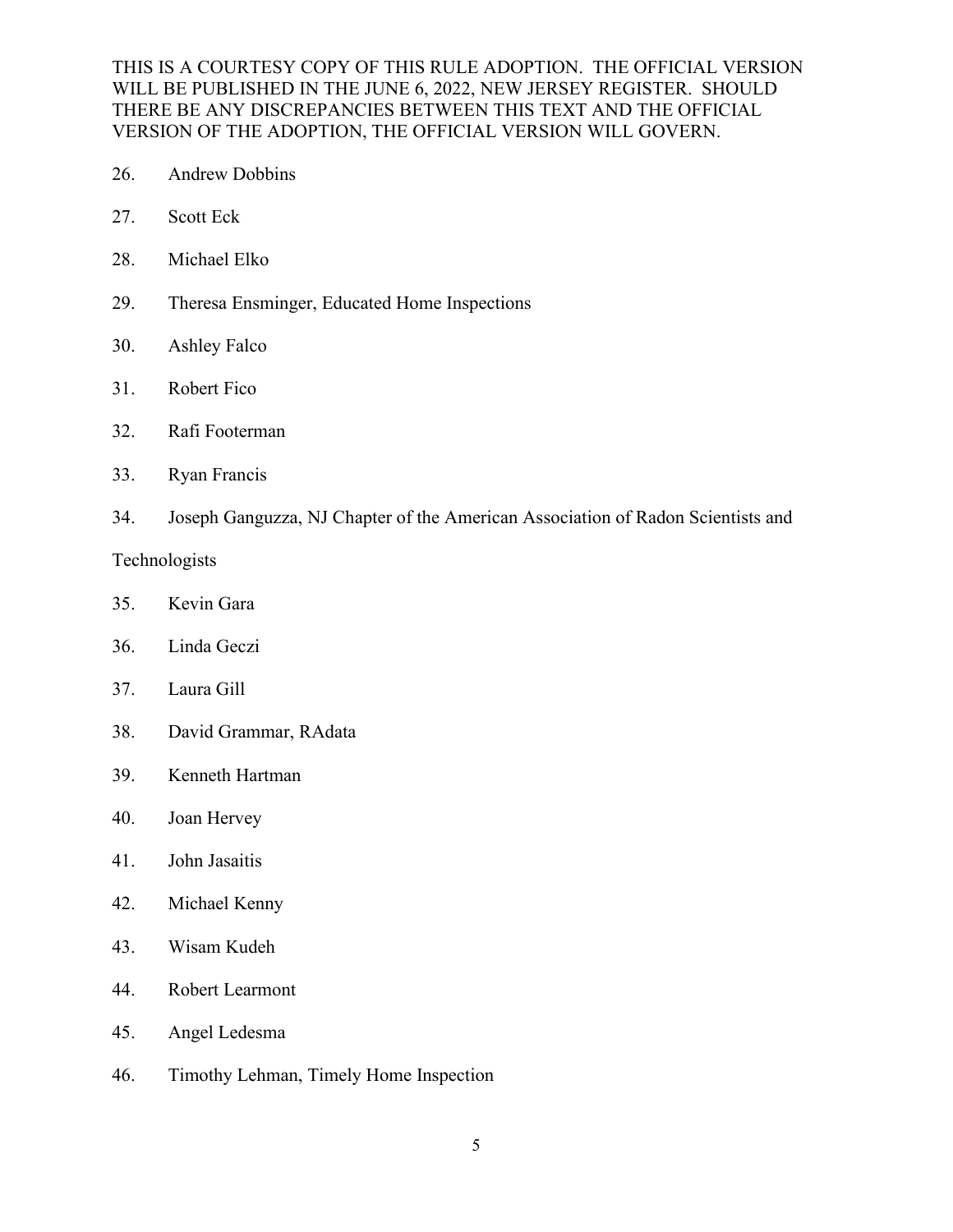- 47. Toni Lewis, LHI Analytical
- 48. Michael Lohn
- 49. Jeffrey Lublang
- 50. Jane Malone, American Association of Radon Scientists and Technologists
- 51. Edward Martino
- 52. Larry McEntee
- 53. Liset Medina, Daset Home Inspection
- 54. Frank Mitchell
- 55. Michael Mustillo
- 56. Greg Nelms
- 57. John Paris
- 58. Michael Prezioso, Jr.
- 59. Anthony Quarato
- 60. James Ragucci
- 61. George Ratel
- 62. Wayne Ratti
- 63. Errol Rijaard
- 64. Jerry Santangini
- 65. Bruce Shapiro, New Jersey Realtors
- 66. Robert Stout
- 67. John Szulc
- 68. Steven Temes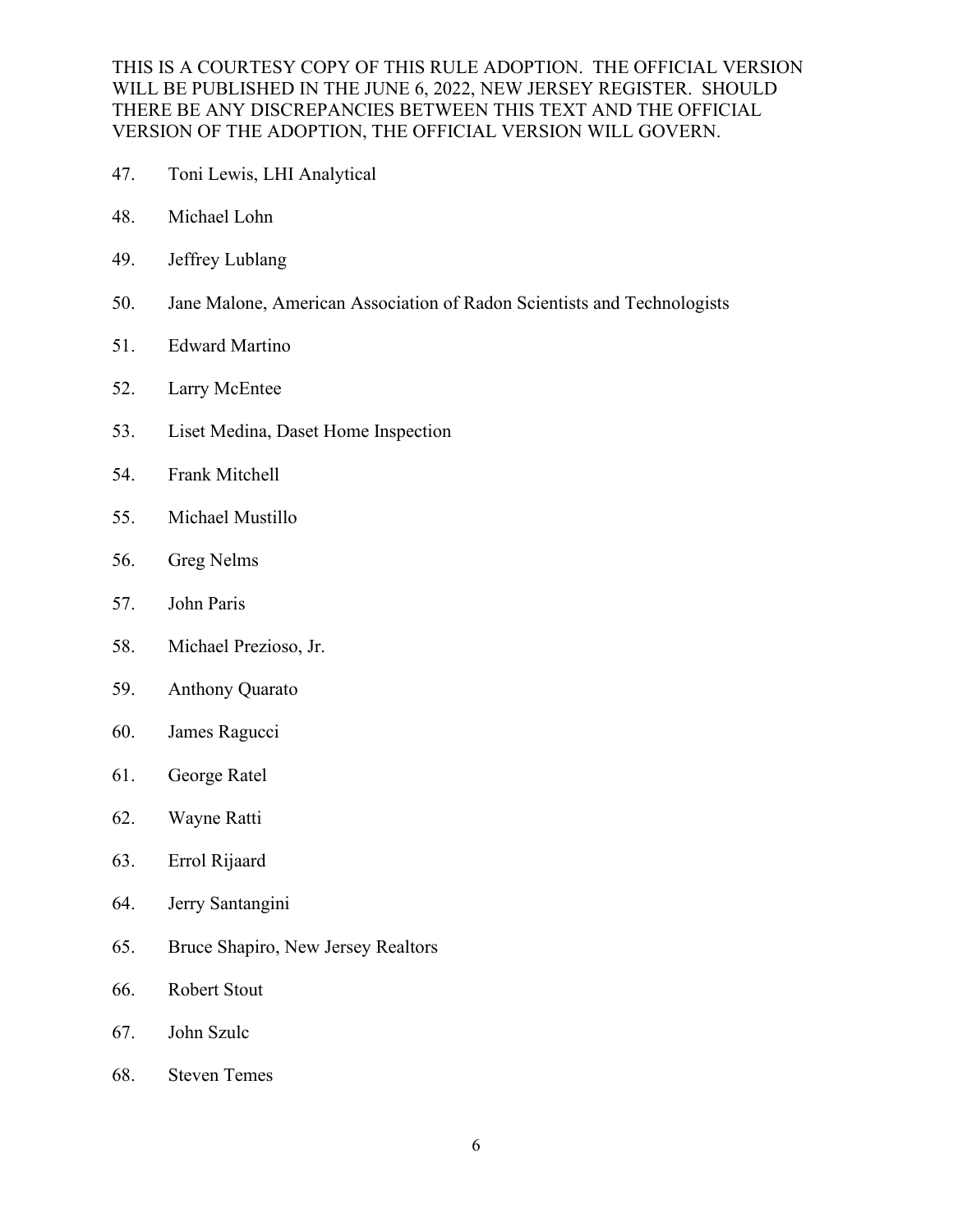- 69. Lee Turkowski
- 70. David Turner
- 71. Kevin Vargo
- 72. Steven Verger
- 73. Timothy Vreeland
- 74. Laura Wieczezak
- 75. Kathryn Wilhelmi
- 76. Neal Wilson
- 77. Anthony Zappia
- 78. New Jersey Chapter of International Association of Certified Home Inspectors
- 79. JW Inspection

The comments received and the Department's responses are summarized below. The number(s) in parentheses after each comment identify the respective commenter(s) listed above.

#### **General Support**

1. COMMENT: Thank you for your considerable effort. (7)

2. COMMENT: It is appropriate for the Department to do away with the requirement to have the notarized signature on the application or certification. (31)

3. COMMENT: There will be a 16-month delay once the rules are adopted to let the industry upgrade the quality and ability of the installation mechanics that do radon mitigation. The National Radon Proficiency Program (NRPP) in its lower tier talks about a minimum level of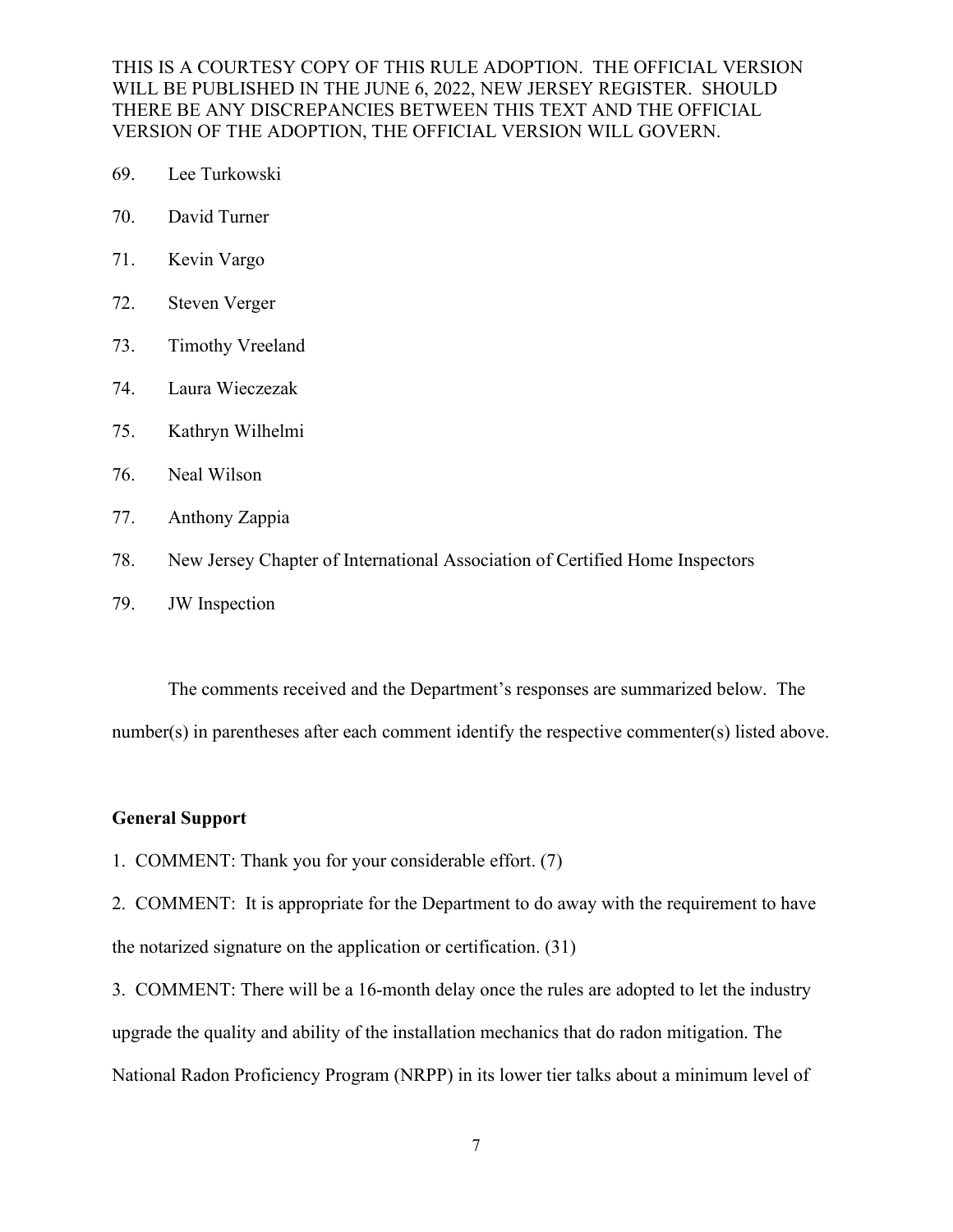competence. States such as Missouri, that have no radon certification regulations, would benefit from a mitigation technician level. New Jersey, because of its population, demands a higher degree of integrity in the workers that are part of the certified industry. It would not be burdensome for this industry to achieve a higher level of work capability. The 16 months provided to move forward, for those who haven't already started moving forward, is an adequate amount of time. New Jersey is on the right track and these regulations have made good changes. (38)

RESPONSE TO COMMENTS 1, 2, AND 3: The Department acknowledges the commenters' support for the adopted rules.

#### **General Comments**

4. COMMENT: The Summary statement that precedes the document is actually very long, and in some cases the Summary goes into greater detail than the rules themselves. Will the Summary be incorporated into the rules in the future or used for any future reference, or is it just for the purpose of introducing and understanding the rule? (30)

RESPONSE: The Office of Administrative Law's Rules for Agency Rulemaking, at N.J.A.C. 1:30-5.1, Notice of proposed rule, require a State agency to include specific components in its notice of proposal, in order that the notice of proposal complies with the Administrative Procedure Act (APA), N.J.S.A. 52:14B-1 et seq., particularly 52:14B-4. Among these components are the Summary, which is a statement of the proposed rulemaking with a clear and concise explanation of its purpose and effect, and various impact statements. See N.J.A.C. 1:30- 5.1(c). The required components are not part of the rules, but are intrinsic parts of the notice of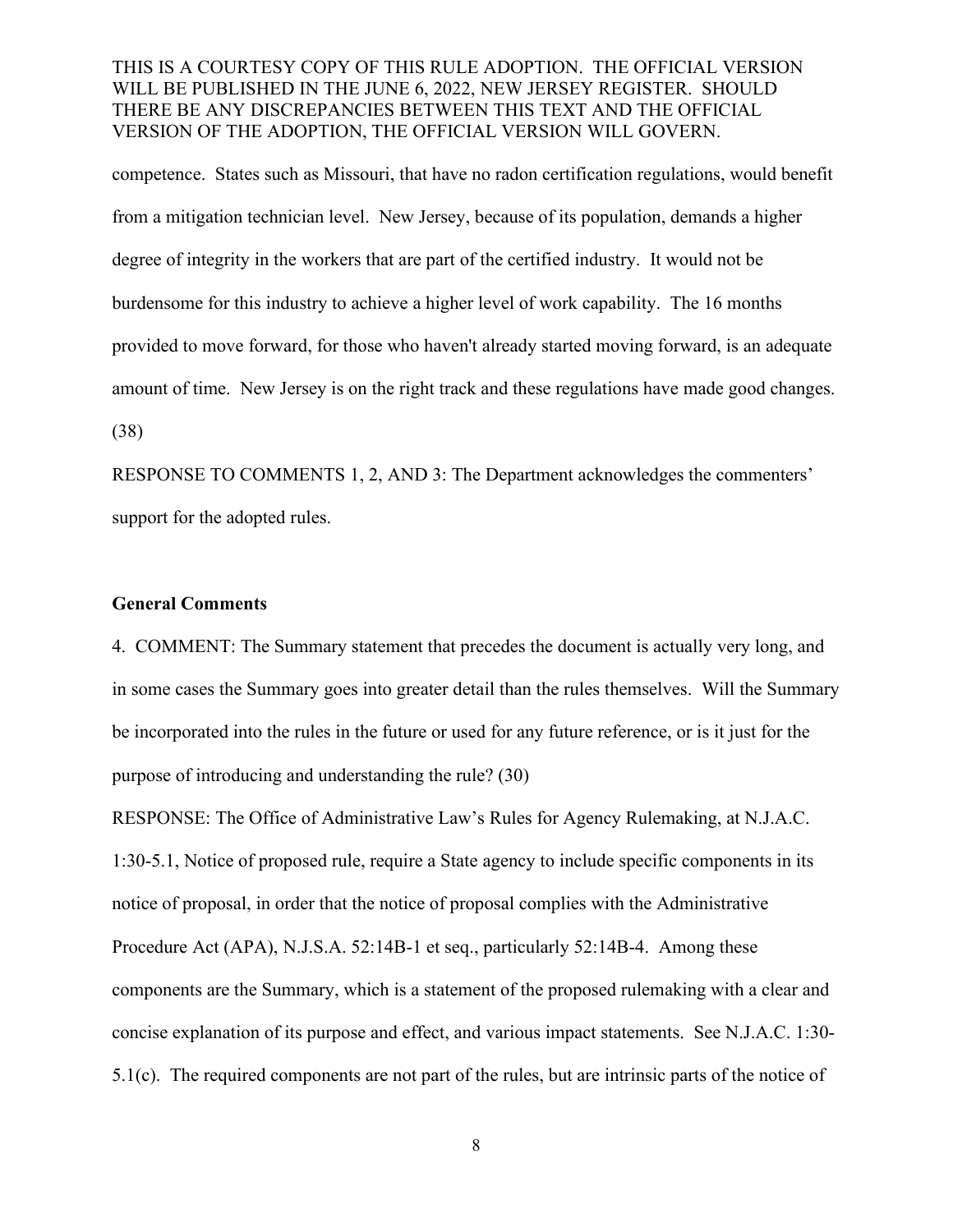proposal as published in the New Jersey Register. As such, these statements may be used in interpreting the rules. See N.J.A.C. 1:30-2.5.

5. COMMENT: Overall, any increased cost to the business has got to be passed on to the consumer. Many people are just scraping by to get a house and will choose not to test their home for radon because of the higher cost. (47)

6. COMMENT: The Department is amending the rules to solve problems that do not exist. The certified individuals continue to promote testing in many ways and these changes will make it more expensive and more difficult to conduct testing, resulting in less testing overall. (52)

7. COMMENT: An additional burden is being placed on home inspectors who test for radon as certified radon measurement technicians and it may cause many to opt out of providing this service, which will lead to additional health risks for the general public. (54)

8. COMMENT: It appears that the current radon measurement technician certification will no longer be valid once the new rules are in effect. The extent of recertification and further education, as it pertains to radon testing with the proposed change, is excessive. It adds a burden, both financial and time to the technician. (67)

9. COMMENT: The proposed fees and compliance obligations represent a major increase in burden to the measurement technicians and their employers. (78)

RESPONSE TO COMMENTS 5 THROUGH 9: The commenters do not specify which requirements of the new rules they believe to be burdensome and likely to result in a decline in testing; accordingly, the Department cannot respond with specificity. All of the new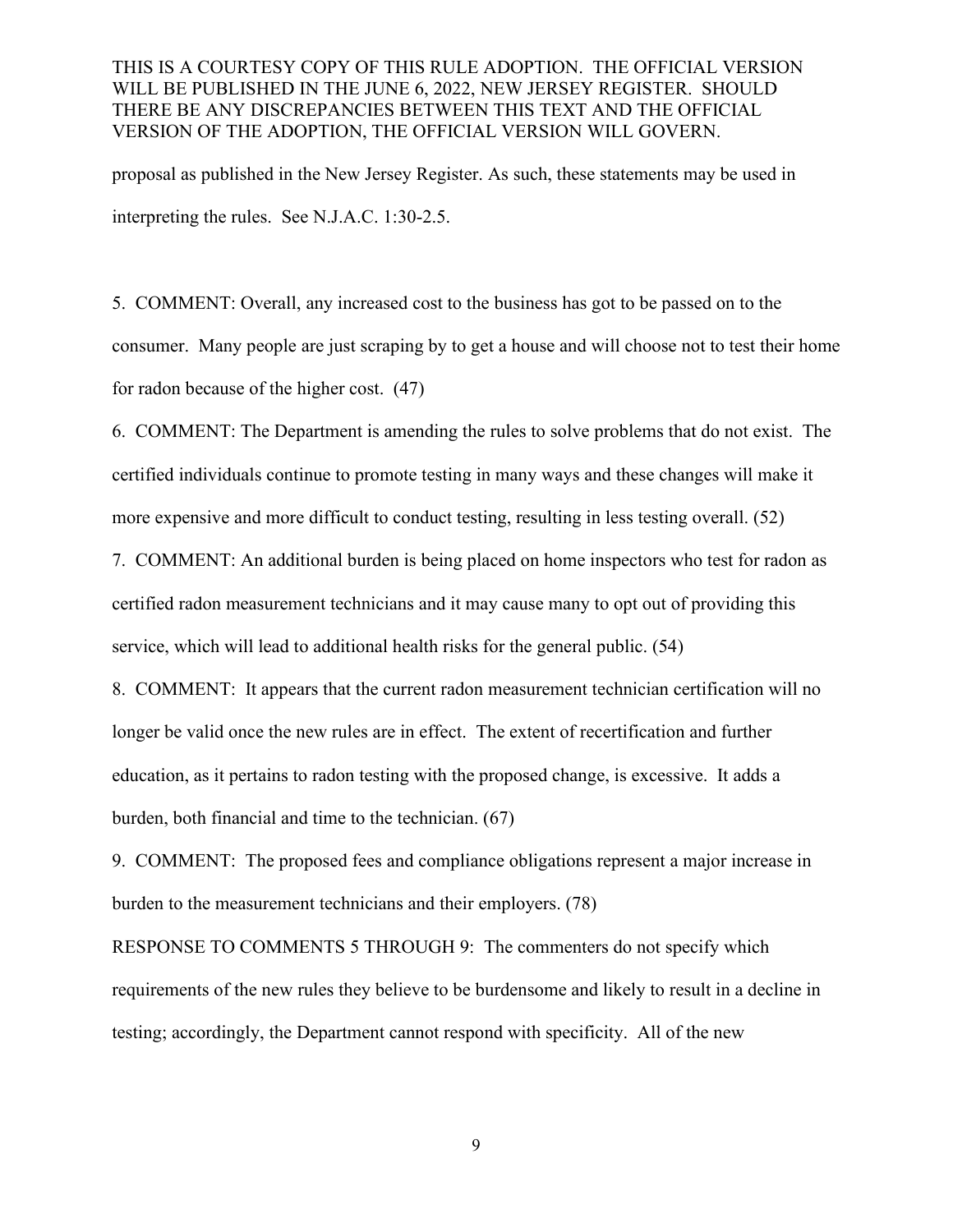requirements are discussed in the notice of proposal Summary, and the related costs are addressed in the Economic Impact statement.

As provided in the notice of proposal, the Department is promulgating new rules governing the certification program, in part to establish a framework for an affiliation program, bring the rules up to date with the most current protocols, and comply with the holding in *New Jersey Department of Environmental Protection v. Radiation Data, Inc.*, No. A-1777-17T3 (App. Div., November 2, 2018). The Legislature charged the Commission with the task of promulgating rules to prohibit and prevent unnecessary radiation. See N.J.S.A. 26:2D-7. Therefore, it is necessary that the Department certify radon testers and mitigators and require radon measurement and mitigation businesses and individuals to meet minimum performance standards prior to, and while, certified to perform radon testing or mitigation. The new rules are intended to ensure that certified individuals and businesses meet those standards. Individuals in all categories of certification, including measurement technicians (a certification category that the new rules continue), must reapply for certification in accordance with the adopted rules.

To the extent the commenters refer to the requirement to follow the most current protocols published by the American Association of Radon Scientists and Technologists (AARST) and the American National Standards Institute (ANSI), through the AARST Consortium on National Radon Standards, following the protocols ensures that the certified individual is performing the testing or mitigation in a manner that protects the certified individual and the public from unnecessary exposure to radiation.

Another new requirement, discussed in the Economic Impact statement, is side-by-side testing. 53 N.J.R. at 477. Such testing is consistent with the United States Environmental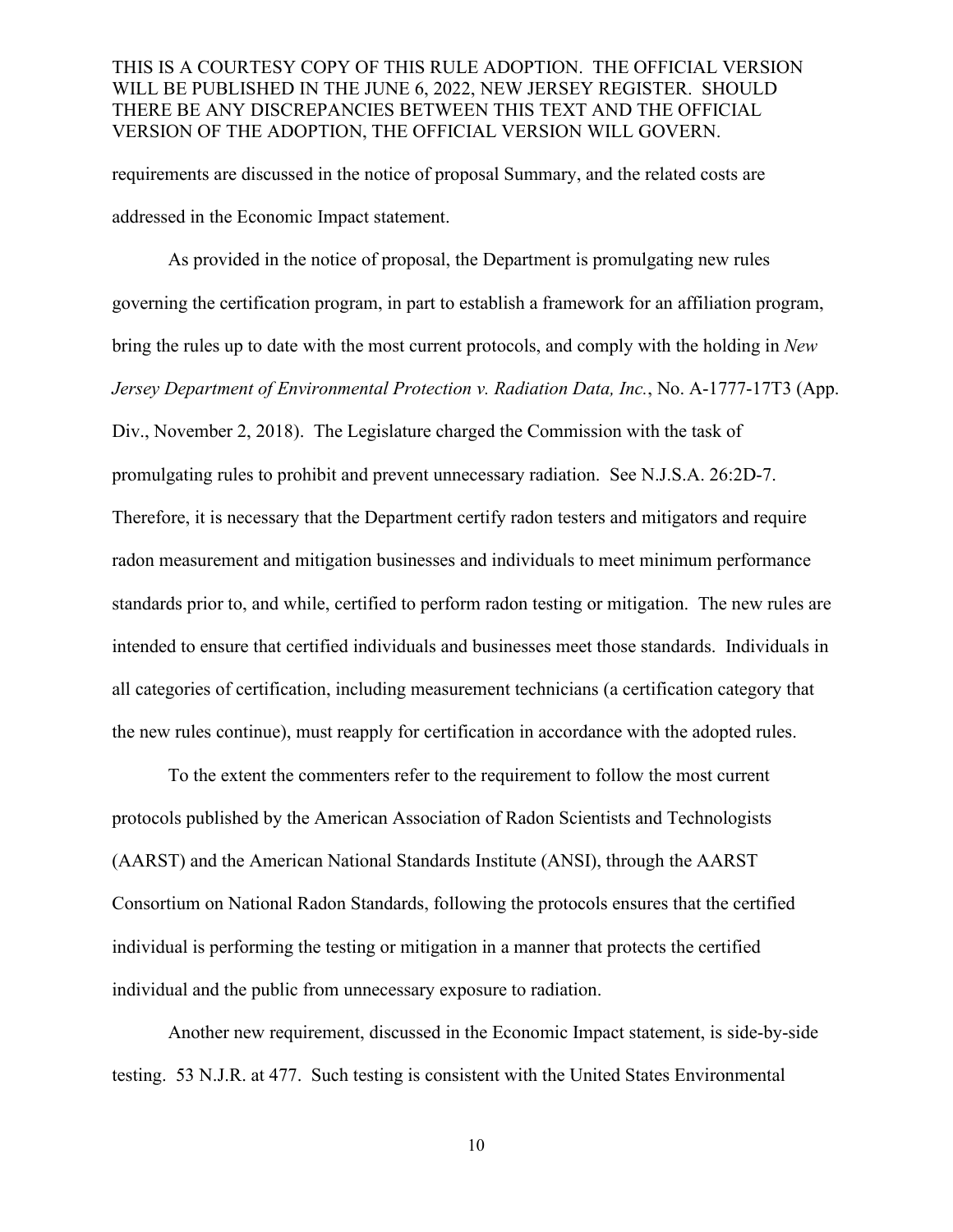Protection Agency's (EPA) guidance since the 1980s and the current national protocols (the authorized measurement protocols), which recommend two radon tests when the test is conducted with a charcoal canister, charcoal liquid scintillation device, or electret device in certain circumstances, including during real estate transactions. Several radon measurement businesses in New Jersey already conduct simultaneous radon tests. For those businesses, there will be no additional cost to comply with the requirement to conduct two side-by-side radon tests. The cost will increase approximately \$15.00 to \$20.00 for an affiliate to conduct a test with two devices.

New N.J.A.C. 7:28-27A.6 requires each certified radon measurement technician or specialist to perform an authorized proficiency test one time for each continuous radon monitor (CRM) device model and every electret device model he or she uses for testing. The approximate cost for proficiency testing is \$125.00 to \$160.00 per device. 53 N.J.R. at 477. The additional cost will affect approximately 10 percent of the certified radon measurement technicians and specialists. A majority of testers use only one device model; therefore, most individuals will incur a one-time cost.

As discussed in detail in the Economic Impact statement, some costs will increase as a result of the new rules, but the rules will also result in savings over the prior rules. However, the Department does not anticipate that the rules will cause a decrease in the number of certified individuals or certified businesses. As the Department stated in the Jobs Impact statement, the Department anticipates that the rules may have a positive impact on job creation and retention in the State, since the rules redefine the existing categories for certification. As a result, more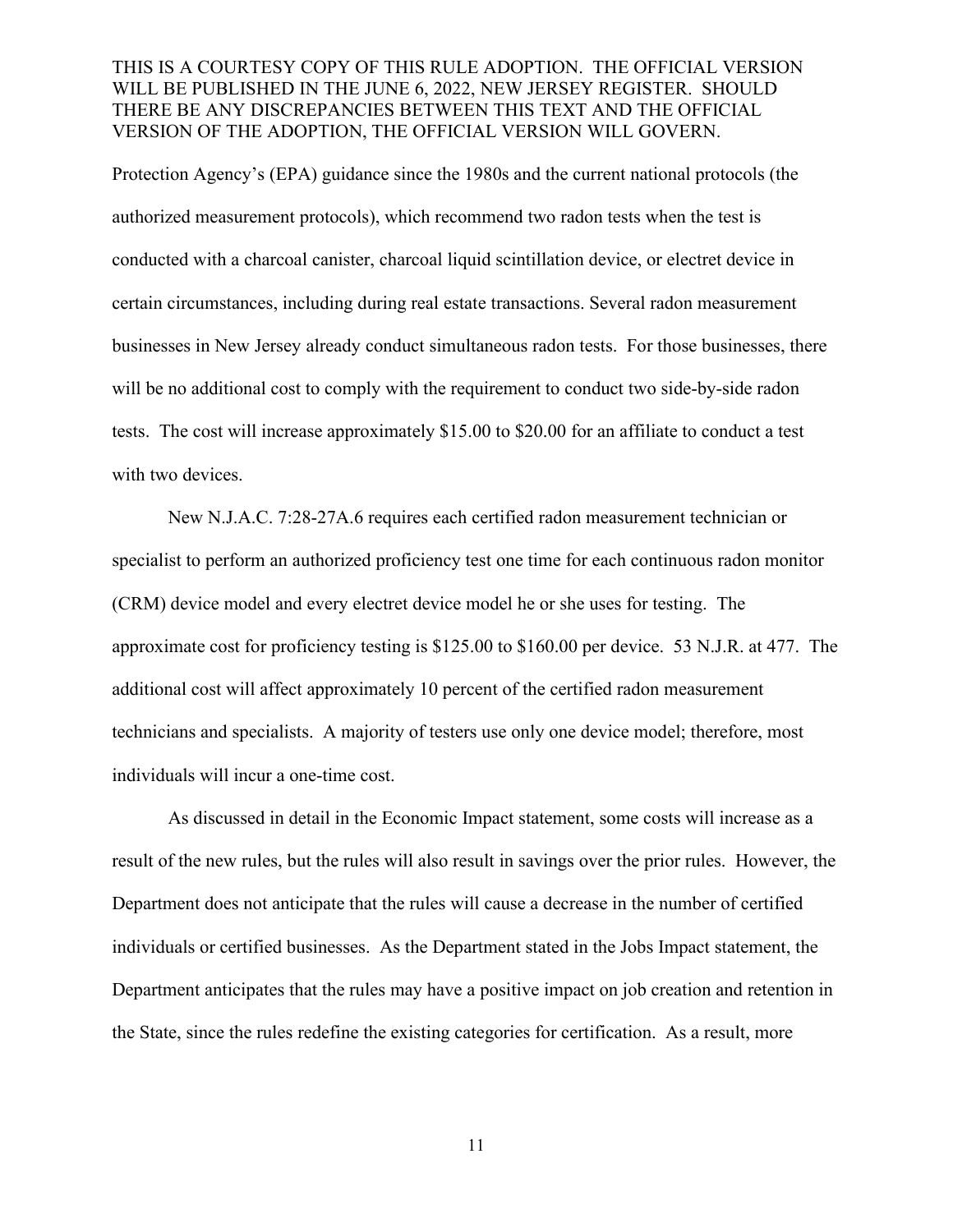individuals may qualify for certification, which could result in the creation of new certified radon measurement and mitigation businesses. 53 N.J.R. at 478.

10. COMMENT: The proposed rules should include conditions for when a laboratory closes. One lab's clients had to resample because no results were given when they closed. There should be an exit strategy provided to prevent laboratories from testing and mitigating. (74) RESPONSE: The regulation of laboratories, except to the extent that the laboratory is, or applies to be, a certified business, is beyond the scope of this rulemaking.

#### **N.J.A.C. 7:28-27A.1 Scope and Applicability**

11. COMMENT: Parts of the Summary contain more detailed information than the proposed rule itself, including interpretations. The Summary states, "If the owner of a building is other than an individual, such as a corporation, and wishes to perform radon testing or mitigation on a building that it owns, the testing or mitigation must be performed by a certified business and individual. To allow otherwise would permit the corporation to use an uncertified individual (an employee, for example) to perform the testing or mitigation, contrary to the statutory prohibition." Where the Summary provides more information (such as the above example), if the detailed additional information that appears in the Summary, but not in the text of the rule, is not added to the rule, or the Summary is not published with the rule, then the intent of some of these (necessary) clarifications will be lost. (30)

RESPONSE: Adopted N.J.A.C. 7:28-27A.1(c) is consistent with the discussion in the notice of proposal Summary at 53 N.J.R. at 462. The subsection allows an individual to test the building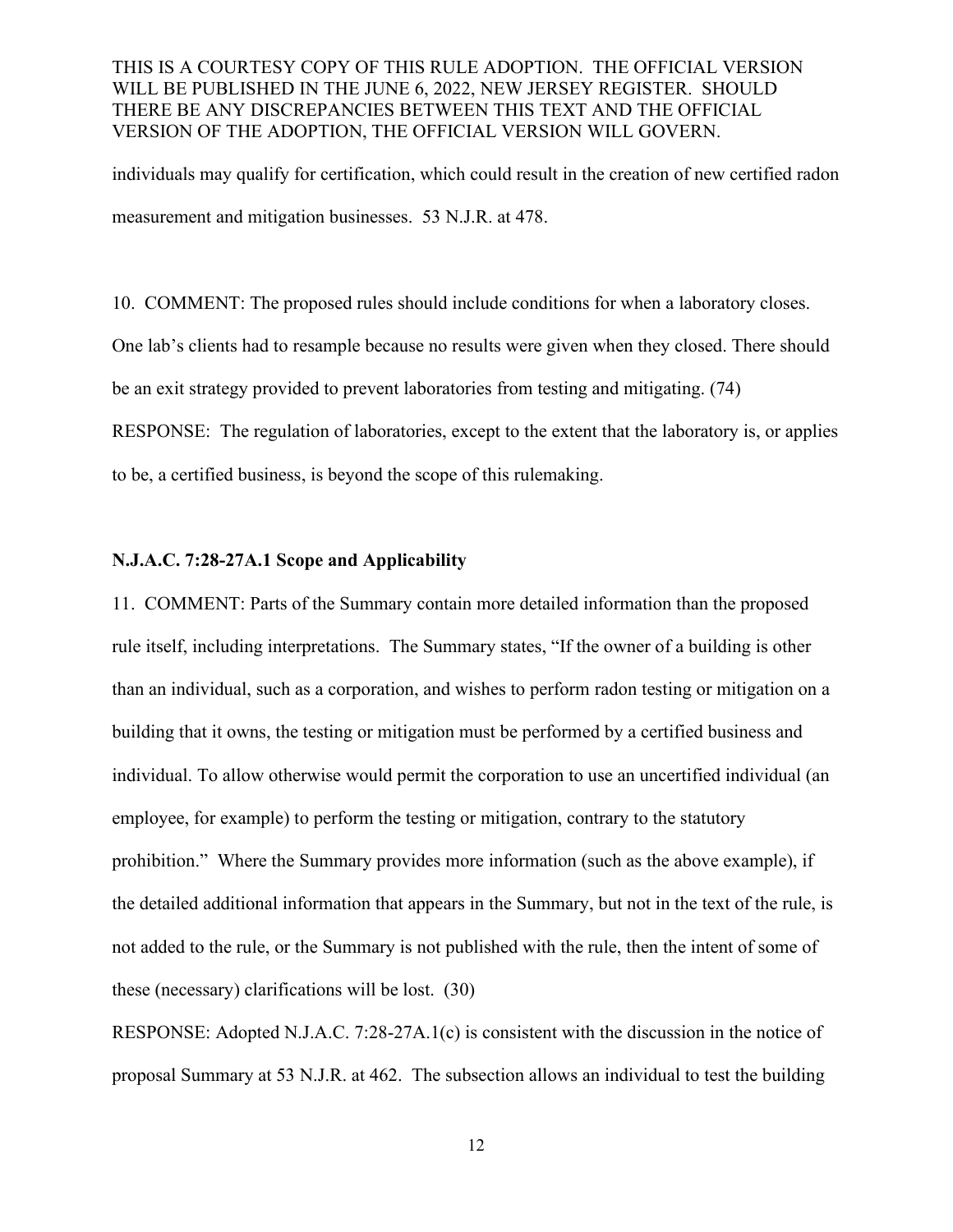he or she owns, but if the owner is other than an individual, the subsection states that radon testing or mitigation must be performed by a certified business and certified individual. "Individual" is defined at adopted N.J.A.C. 7:28-27A.2 as "a human being." A corporation is not a human being; therefore, the rule is clear that a corporation cannot test or mitigate a building that it owns.

See the Response to Comment 4 for a discussion of the purpose and interpretive use of the notice of proposal Summary.

12. COMMENT: The new program that the National Radon Proficiency Program (NRPP) is developing allows for both a radon mitigation technician and an advanced position. The Department's radon program is burdened by extensive certification administration needs and meeting those needs interferes with its ability to provide ongoing field compliance oversight and enforcement. The Department should consider regulation through private certification by a recognized national proficiency program to manage radon certification applications and renewals. By taking this step, the Department could either cease issuing its own credentials or condition receipt and maintenance of a State credential on possession of the private certification. California, Connecticut, New Hampshire, Utah, and Virginia rely on private certification alone. Indiana, Kentucky, and Rhode Island, and Colorado require both a state credential and private certification. There are several advantages to this course of action. The Department already relies on nationally recognized credentialing bodies for device approvals, course approvals, and exams. NRPP has a streamlined online process for managing certification applications and renewals, handling inquiries, and collecting certification fees. NRPP has a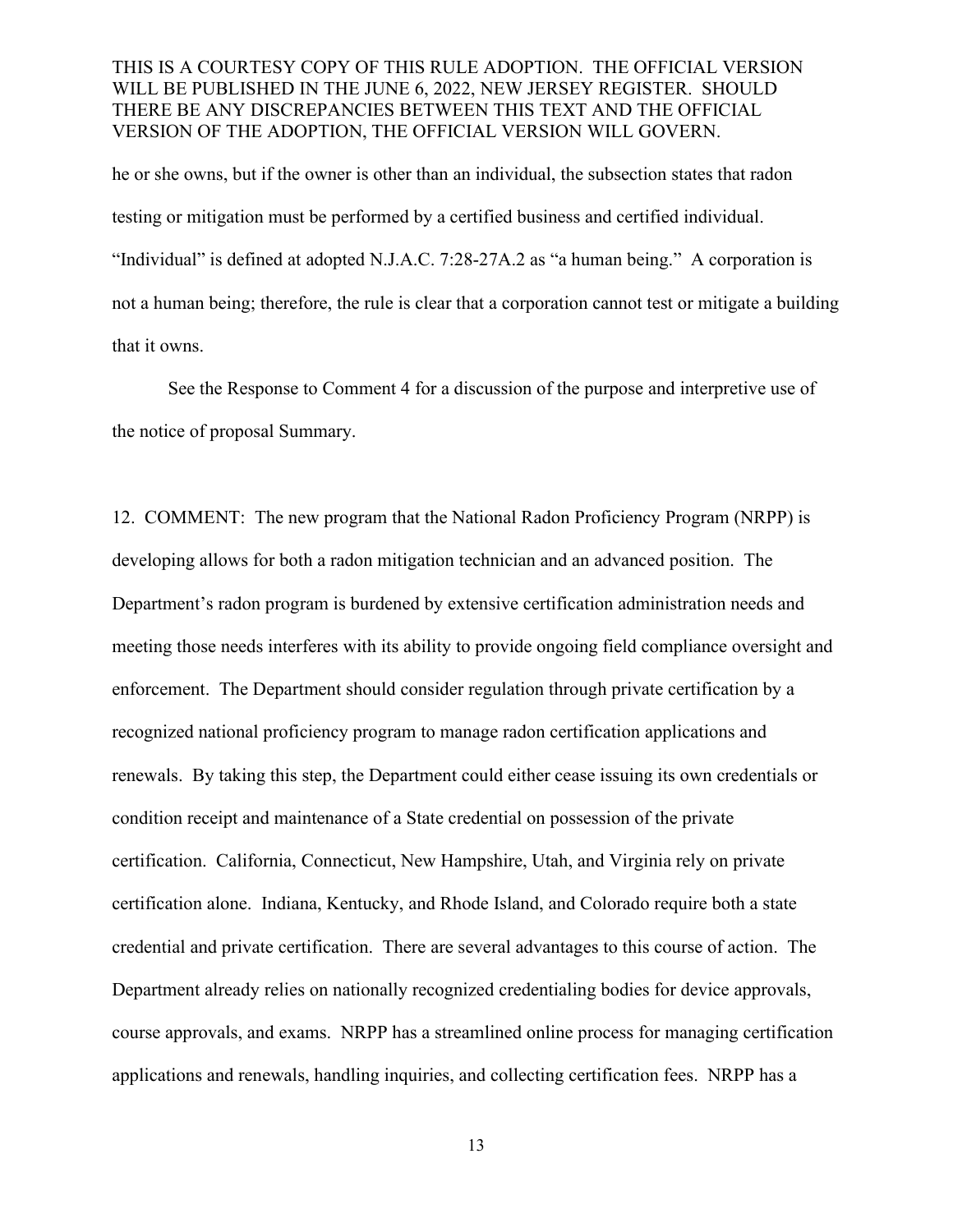newly updated complaint process that conducts independent review of reported problems and requires disposition of violations that can include credential removal. NRPP does not list NRPPcertified individuals, unless they have a current state credential, where one exists. NRPP has adopted the standards developed by ANSI and AARST: all exams and approved courses align with them. NRPP is working toward accreditation for ANSI-ISO 17024, which is recognized worldwide as a critical requirement for personnel certification bodies that offer certification in many industries, including public health, environment, and national security services. This accreditation is used by government agencies and multinational employers to ensure that personnel certifications are sufficiently rigorous. The United States Department of Housing and Urban Development requires certification by a nationally recognized credentialing body for multifamily loans. A state that partners with private certification programs can focus on higher priority activities than routine processing of applications and renewal documents. This action could lead to elimination (or significant restatement) of many sections of the proposed rules. (34 and 50)

RESPONSE: New Jersey was one of the first states to implement a radon certification program. When the EPA began the selection process to choose nationally recognized organizations to implement a radon credentialing program, the states were asked to participate in the process. At that time, New Jersey's certification program was already well established and nationally respected; therefore, Department staff played a significant role in the search for the appropriate national credentialing organizations and in developing the criteria those organizations were required to meet. In fact, many requirements for the national organizations were based upon New Jersey's prior rules. The adopted rules require exams, protocols, and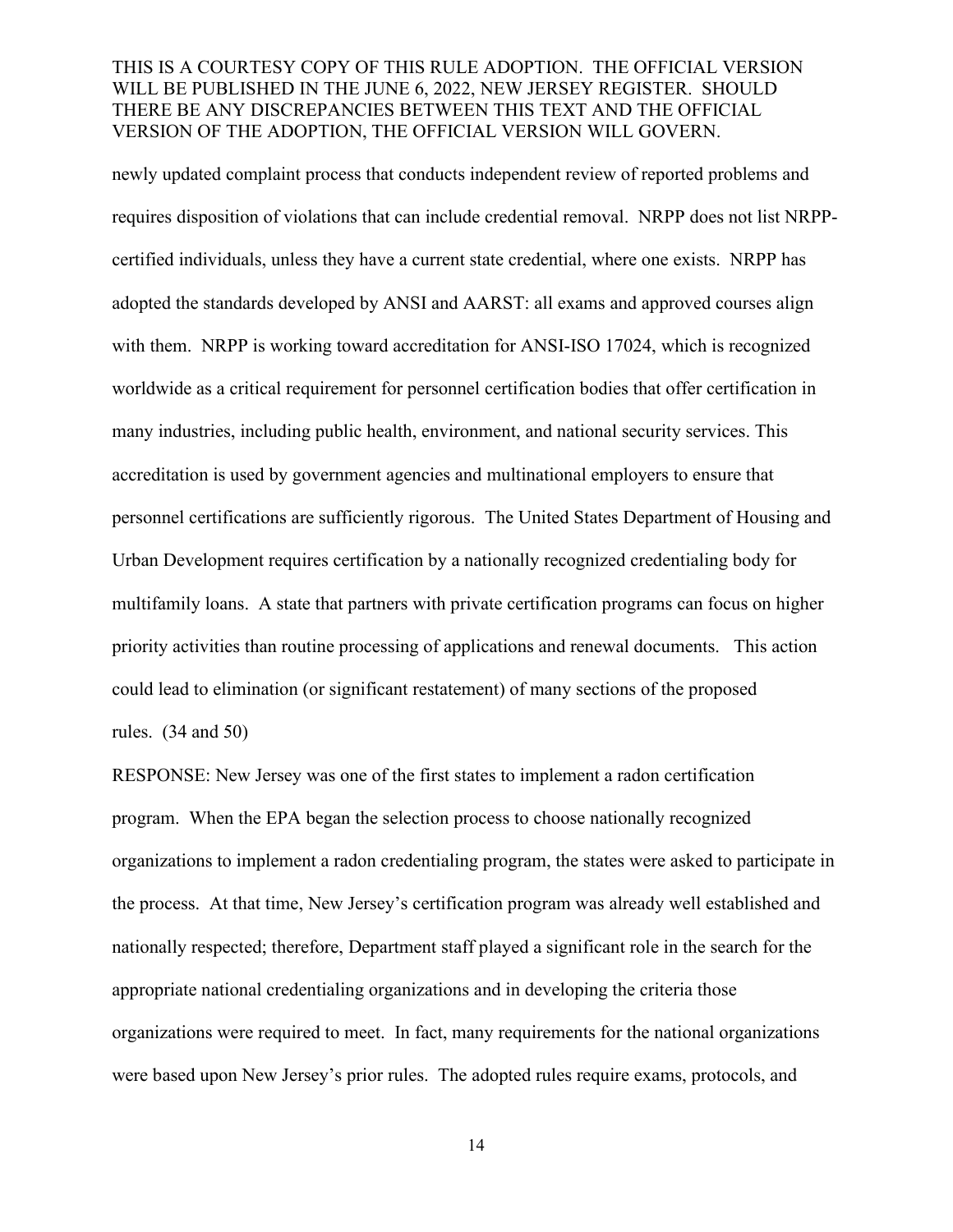training courses developed by nationally recognized organizations. However, the certification programs offered by these nationally recognized organizations are not as rigorous as New Jersey's adopted rules. In light of the prevalence of radon gas and the well-recognized potential harm from exposure to that gas, the more rigorous certification program in the adopted rules is appropriate for New Jersey.

13. COMMENT: In the Social Impact statement, the Department asserts that the proposed rules will, overall, protect the public health from high levels of radon exposure. The Department's desire to pursue this goal is certainly applauded. Unfortunately, the ramifications of the incremental expenses and the cost of the increased time spent pursuing compliance are being underestimated. Measurement technicians may exit the market. The outcome may very well be fewer service providers, at higher costs, thus discouraging home buyers from utilizing this very important component of a home inspection. (78)

RESPONSE: Adopted N.J.A.C. 7:28-27A provides updated procedures and processes from the prior rules, which were adopted in 1991. The adopted rules implement the most current radon testing and mitigation protocols, based on the most updated science, to help protect the public from the dangers of radon gas. Because the certified individuals and businesses must use the most current protocols, clients can be more confident in the radon test results that they are provided with and can make a more informed decision with regard to mitigation of radon. Similarly, the updated mitigation requirements will provide clients with confidence that mitigation systems will be installed by qualified individuals and that radon levels will be reduced, lowering the risk of lung cancer. As discussed in the Response to Comments 5 through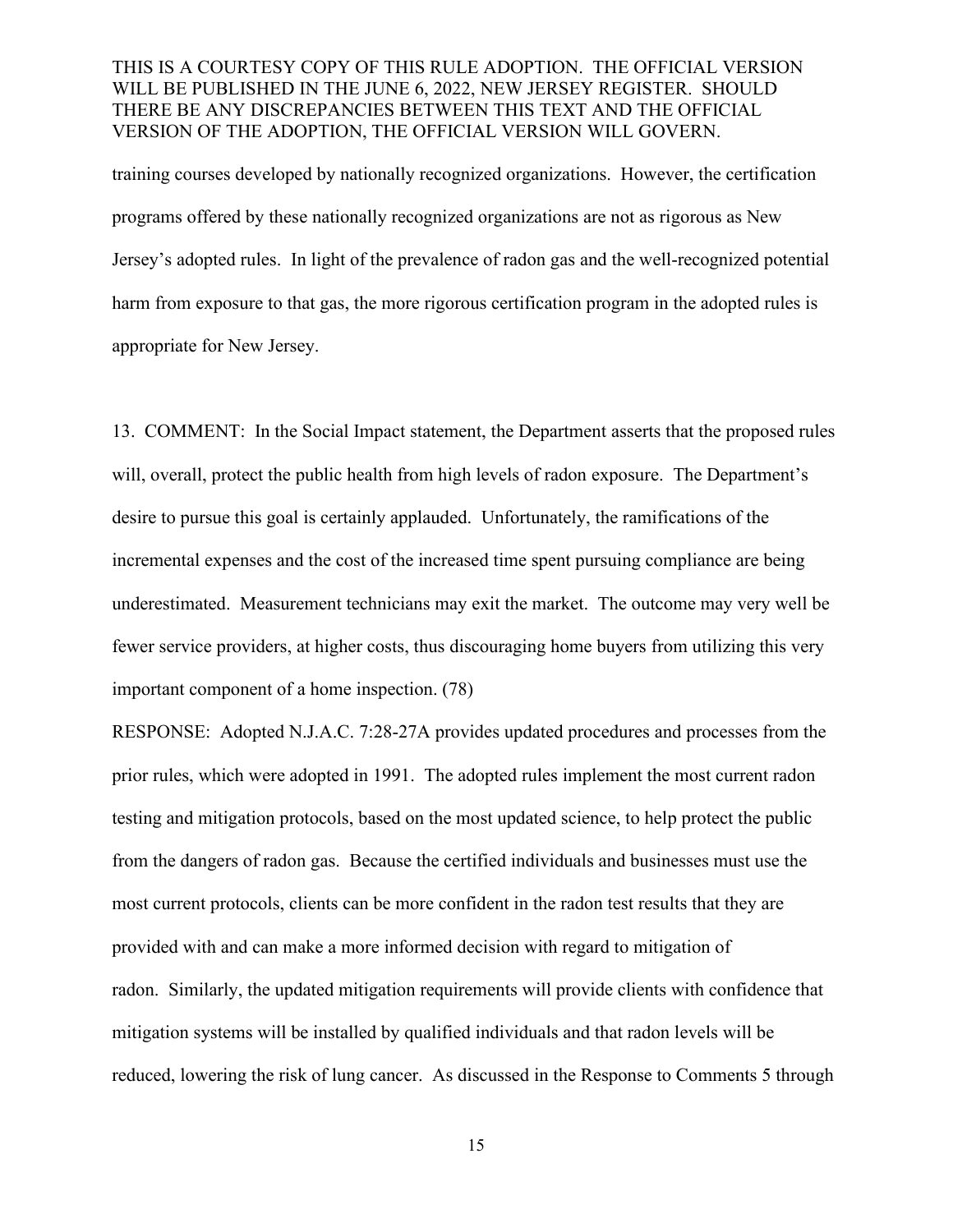9, the Department anticipates that the rules may have a positive impact on job creation and retention, and that more individuals may qualify for certification.

14. COMMENT: The Economic Impact statement seems to have conflicting statements. In the first paragraph, it is acknowledged that the Department anticipates that the proposed rules will have an economic impact on the regulated community, as well as on the public. Yet, at the end of the next paragraph, it is stated that the Department does not anticipate that the requirement to affiliate will have an economic impact on either the individual or the business. These two statements seem at odds with each other. The formalization of the affiliate entity is one of the most substantial changes to the regulations and carries significant increases in responsibilities and liabilities for measurement technicians. How does the Department assert that there is no economic impact? (78)

RESPONSE: The first sentence of the Economic Impact statement summarizes the collective fiscal consequences of the proposed rules that the Department anticipates. As stated in the notice of proposal, 53 N.J.R. at 475, the Department anticipates that the rules, as a whole, will have an economic impact on both the regulated community and the public. In the "Affiliation" discussion of the impact statement, 53 N.J.R. at 475, the Department asserts that the rules related to affiliation should not result in additional costs to the regulated community. The rules, set forth at new N.J.A.C. 7:28-27A.5, Affiliation, relate only to the process of becoming affiliated and notifying the Department of the affiliation. The process of affiliation is only one part of the rulemaking. The Economic Impact statement discusses the entire rulemaking and provides the Department's anticipated costs associated with the various provisions of the rules, and whether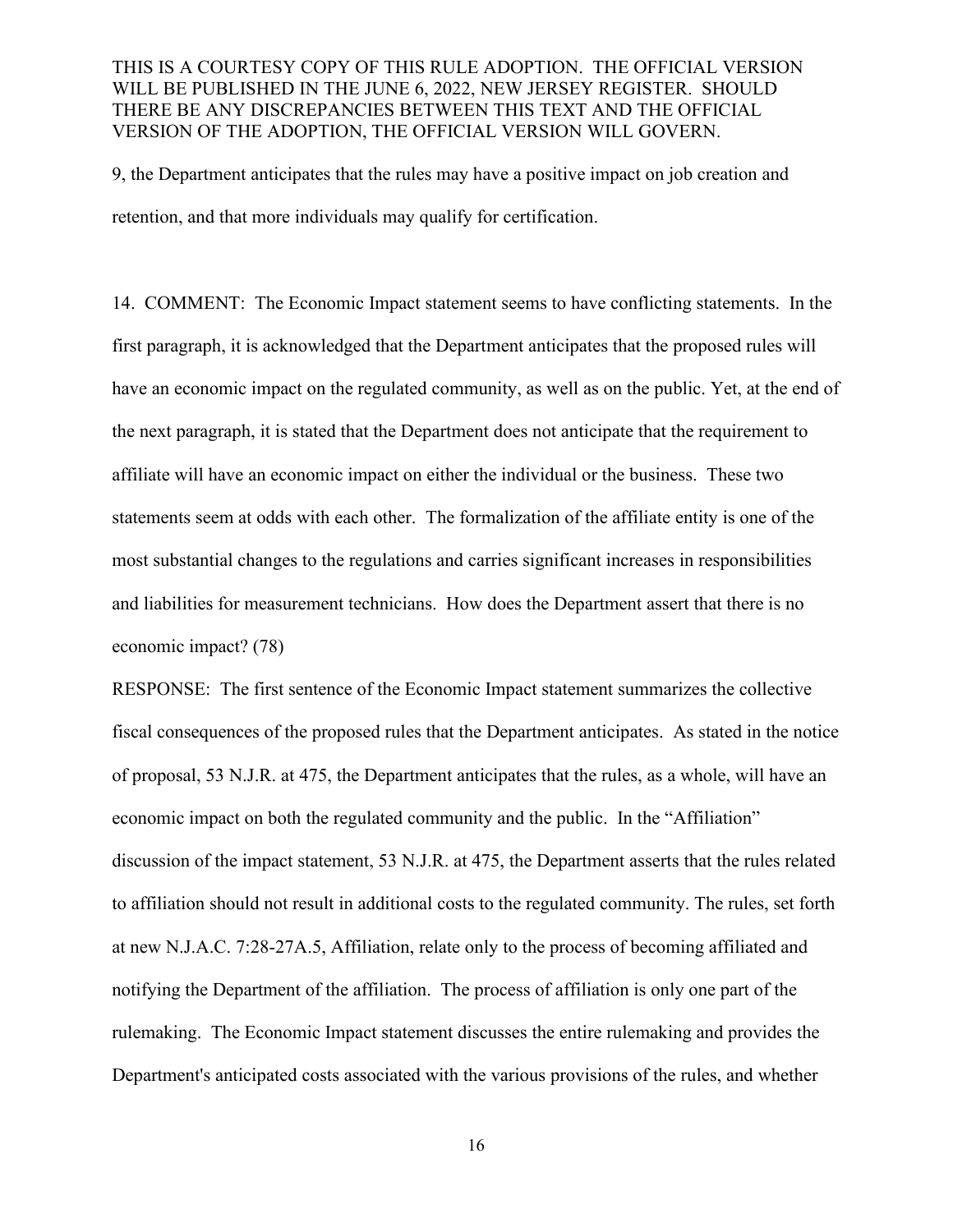the costs are one-time or continuing. While the economic impacts will affect affiliates (both businesses and individuals), the impacts are a result of the substantive provisions of the rules, rather than the act of affiliation.

#### **N.J.A.C. 7:28-27A.2 Definitions**

15. COMMENT: The standard MS-QA-2019, radon measurement systems quality assurance, should be added to the definition of "authorized measurement protocol." This standard, which is a vital companion to the other measurement standards, was published in 2019 after the New Jersey rulemaking started. (34 and 50)

RESPONSE: The adopted rules and the testing and mitigation protocols include the requirements certified individuals and businesses must follow. The standard titled, "Radon Measurement Systems Quality Assurance," ANSI/AARST MS-QA-2019, contains valuable, detailed information that can be used to supplement the rules and protocols, but also includes requirements that individuals and businesses are not required to follow. A certified individual or business may follow the MS-QA-2019, provided the QA requirements of the rules are met, but the Department does not require that standard.

16. COMMENT: The proposed definition of "closed house conditions" should be deleted to avoid conflict with more thorough treatment of the subject within the measurement standards. (34 and 50)

RESPONSE: The Department is deleting the definition of "closed house conditions" at N.J.A.C. 7:28-27A.2 upon adoption. Testing occurs at buildings other than houses, making the term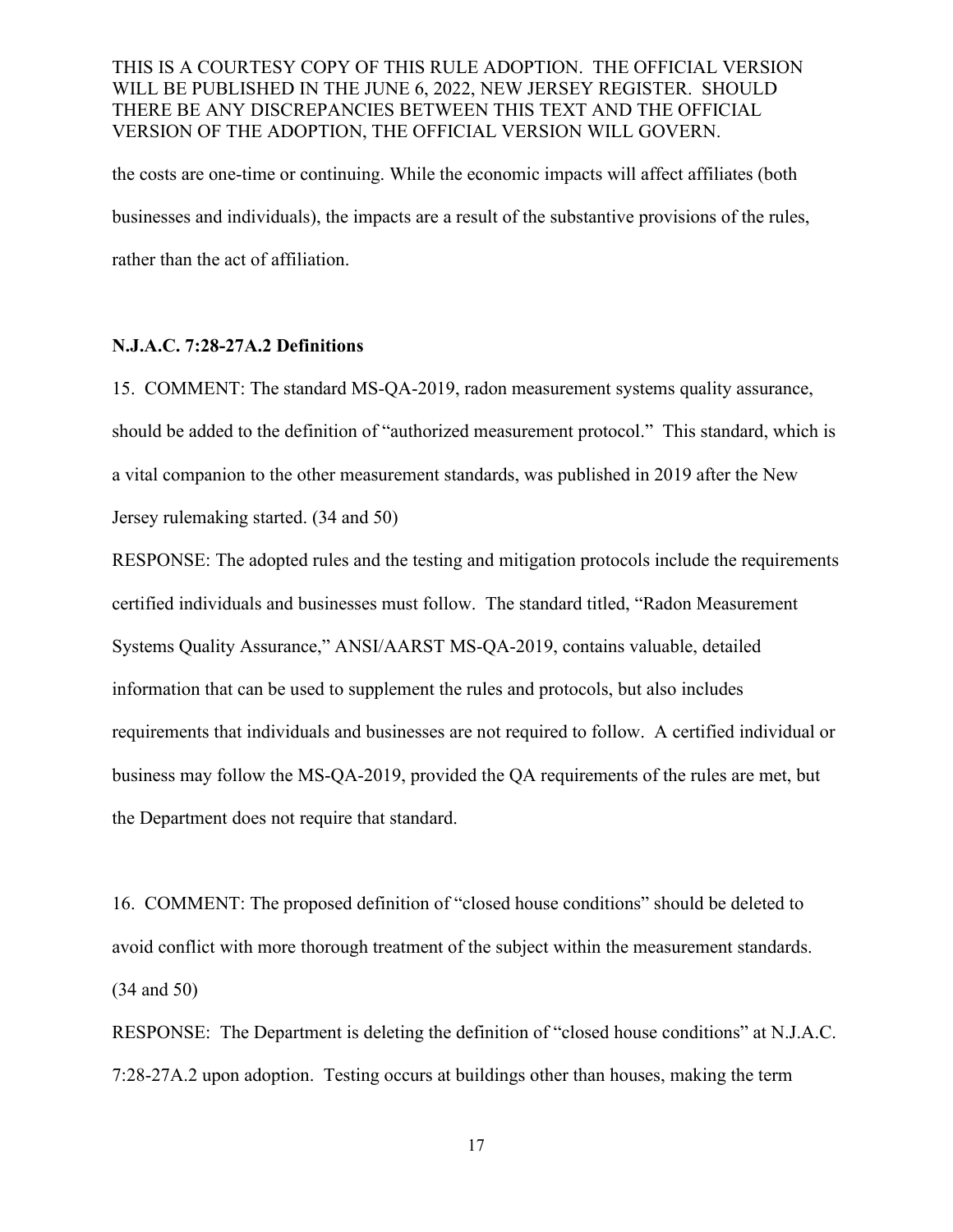"closed house conditions" incomplete. While it is appropriate that testing take place under closed building conditions (a more correct term), the conditions that satisfy the closed building requirements may vary, depending on the type of building being measured; the relevant authorized measurement protocol, as defined at N.J.A.C. 7:28-27A.2, will describe the conditions. Consistent with the authorized measurement protocols, adopted N.J.A.C. 7:28-  $27A.9(g)7$  refers to "closed building conditions," rather than "closed house conditions," since buildings of all sorts are subject to testing.

17. COMMENT: The rules should refer to "authorized performance tests," rather than "authorized proficiency tests." (34 and 50)

RESPONSE: Laboratories that conduct the tests use the terms "authorized proficiency test" and "authorized performance test," interchangeably. The adopted definition of "authorized proficiency test" at N.J.A.C. 7:28-27A.2 is sufficient and should not cause confusion.

18. COMMENT: The rules should refer to EPA-recognized proficiency program or national EPA-recognized credentialling body, rather than "nationally recognized organizations." (34 and 50)

RESPONSE: The definition of "nationally recognized organizations" at adopted N.J.A.C. 7:28- 27A.2, specifically includes the National Radon Safety Board and the National Radon Proficiency Program. While the EPA identifies both of these organizations on its website, the EPA does not recommend or endorse any specific service by name. It would be misleading for the rules to state that these credentialing bodies are "EPA-recognized."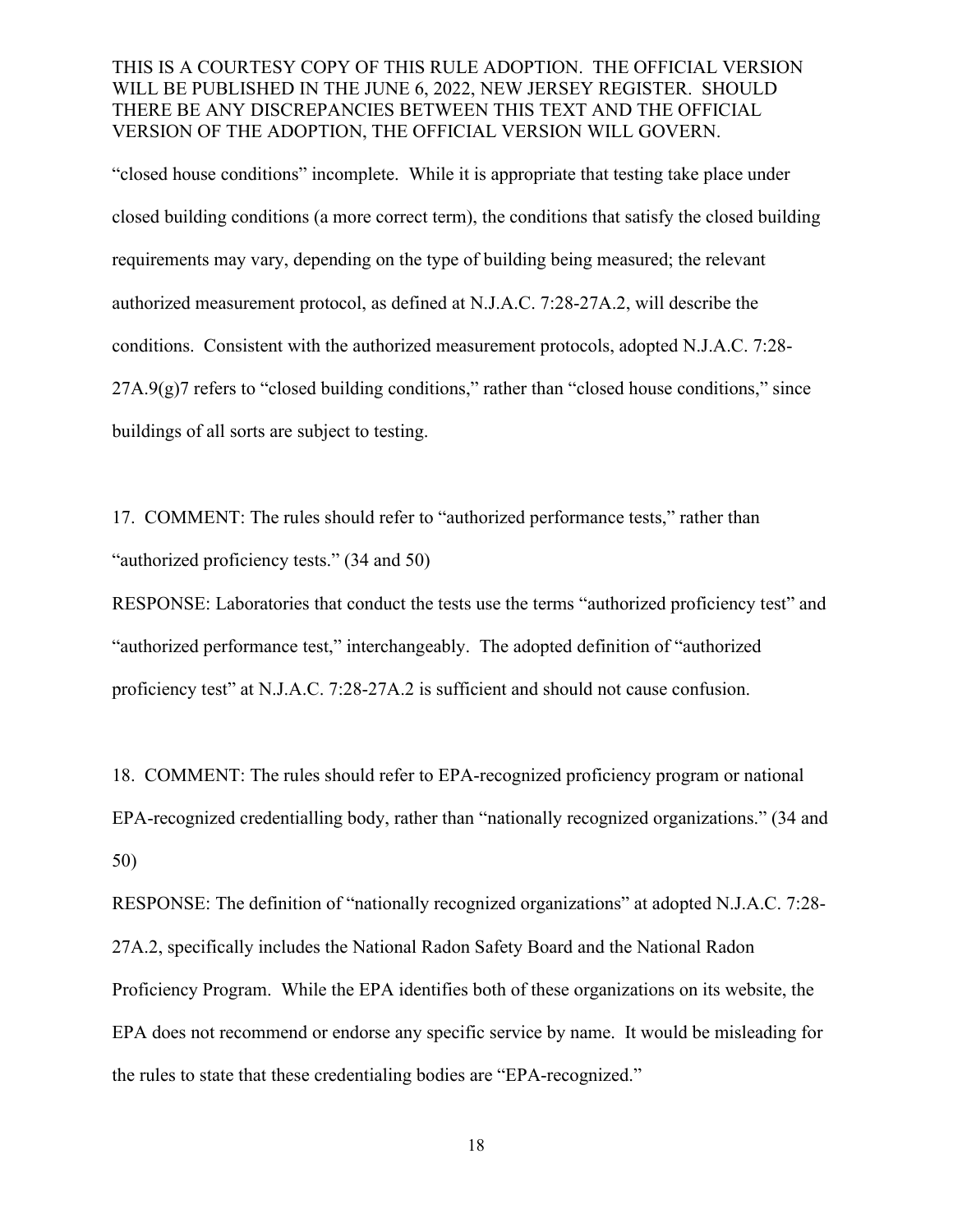19. COMMENT: For decades, the EPA had taken the lead on developing the science of radon measurement, approving multiple test devices and analytical methods. The EPA also established guidance on laboratory quality assurance/quality control and device deployment protocols. The EPA and the Department have deferred the setting of radon measurement protocols to professional associations comprised of individuals who make money performing radon testing. There is, therefore, an inherent conflict of interest in these professionals determining how many test devices and how many test locations are required to conduct a "proper" radon test. It seems like there is a profit motive behind the new mandatory "replacement" measurement protocols developed by private-sector, for-profit individuals, and entities. (68) RESPONSE: "Authorized measurement protocols," defined at adopted N.J.A.C. 7:28-27A.2, include protocol documents published by ANSI and AARST. The ANSI/AARST protocols are based on the EPA measurement and mitigation protocols. ANSI coordinates the development and use of thousands of international norms and guidelines in nearly every business sector. The AARST Consortium on National Radon Standards is a non-profit organization owned by AARST. The consortium serves as the forum for development, maintenance, and publication of national consensus standards. Protocols are developed with input from hundreds of volunteer members representing key stakeholder groups, including analytical laboratories, Federal and state regulators, radon measurement and mitigation contractors, product manufacturers, training organizations, scientists and academia, and environmental consultants. The EPA has also been actively participating in the radon industry-led ANSI/AARST voluntary consensus-based standards process since 2012. Federal participation is governed by the National Technology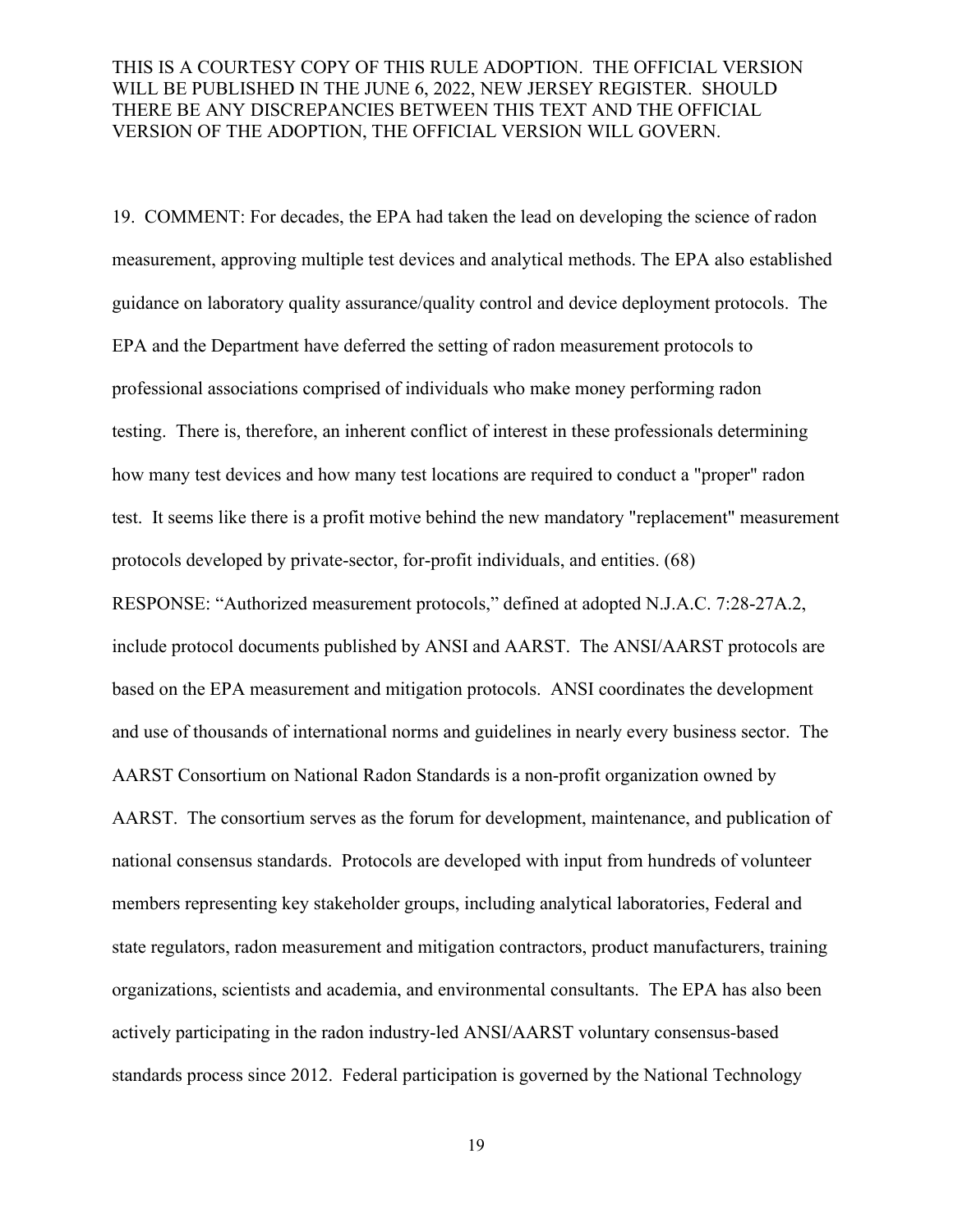Transfer and Advancement Act of 1995, 15 U.S.C. §§ 3701 et seq., and Circular A-119 (2016, 1998), issued by the Office of Management and Budget, Executive Office of the President. Significant checks and balances promote fairness during protocol development. There is no inherent conflict of interest.

20. COMMENT: With regard to the eight hours of required training regarding multifamily, large, and school buildings, the Department does not mention if this curriculum has already been developed. Eight hours seems lengthy for the material contained in the standards, when most online classes are offering four hours for this topic. While this education is beneficial, the program should not be filled with useless information that does not pertain to the measurement technician. (70 and 71)

RESPONSE: The authorized measurement and mitigation protocols for multifamily buildings and for large buildings and schools provide complex and extensive testing and mitigation requirements that are very different from those for homes. The Department requires individuals to take eight hours of additional training to ensure that the individuals are familiar with the protocols and can conduct the testing and mitigation properly. See N.J.A.C. 7:28-27A.5(b)3,  $27A.20(c)$ ,  $27A.23(b)$ , and  $27A.26(c)$ ; and 53 N.J.R. at 476. The nationally recognized organizations design the eight-hour training courses to teach the protocols for multifamily, large, and school buildings. Curricula for the courses can be found on the nationally recognized organizations' websites. The Department does not specify the content of the protocols or the training for the specific buildings.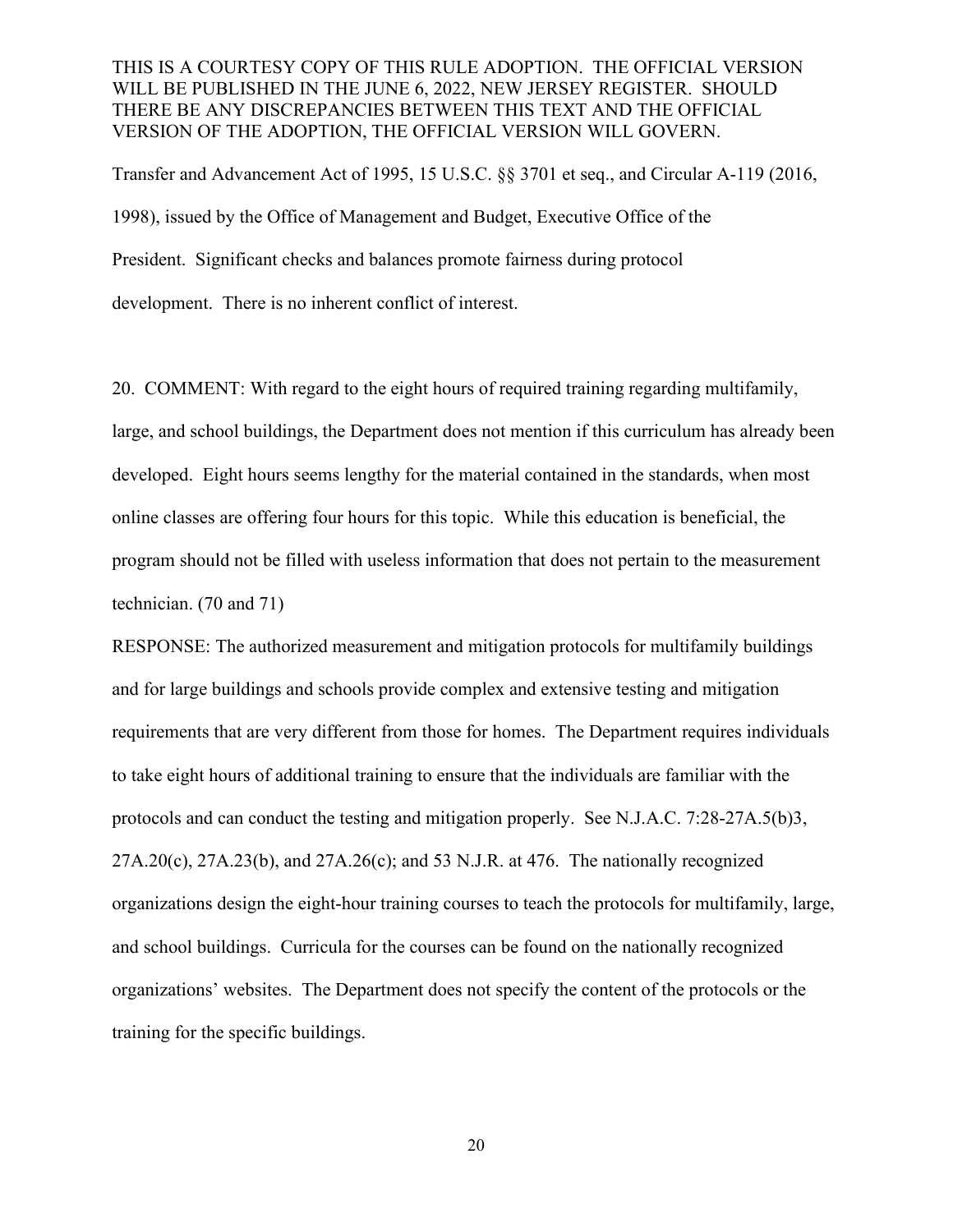AARST has advised the Department that it may offer a single class that addresses all three types of buildings (multifamily, large, and school buildings). If an individual takes an eight-hour class that covers all three types of buildings, then the individual will have satisfied the required training for all three types. The rules do not require three eight-hour courses.

At N.J.A.C. 7:28-27A.5(b)3, the Department identified both the training course for multifamily buildings and the training course for schools and large buildings as being eight hours. For clarity and consistency in the rules, adopted N.J.A.C. 7:28-27A.5(b)3, 27A.9(d)2ii, 27A.13(d), 27A.20(c), 27A.23(b), and 27A.26(c) identify both courses as being eight hours.

#### **N.J.A.C. 7:28-27A.3 General Provisions**

21. COMMENT: If a measurement technician must give the laboratory the client information, have the laboratory liable for the technician, and then not be able to provide the technician with the results of the test, the technician will be out of a job. The proposed rules are trying to give all the power to the laboratory and make the technician's job obsolete. (74)

RESPONSE: The Department interprets the commenter's reference to "the laboratory" as a reference to a certified business. Many certified businesses are also laboratories. Under the adopted rules, a certified business cannot conduct testing without a certified radon measurement specialist or technician, but must affiliate with one or more certified individuals. Therefore, it is unlikely that the role of the certified measurement technician will become obsolete. The affiliation requirement is new and provides both the certified individual and business with responsibilities and obligations that are clearly defined in the rules. 53 N.J.R. at 463-464. The requirement to provide the measurement business (or laboratory) with the client information is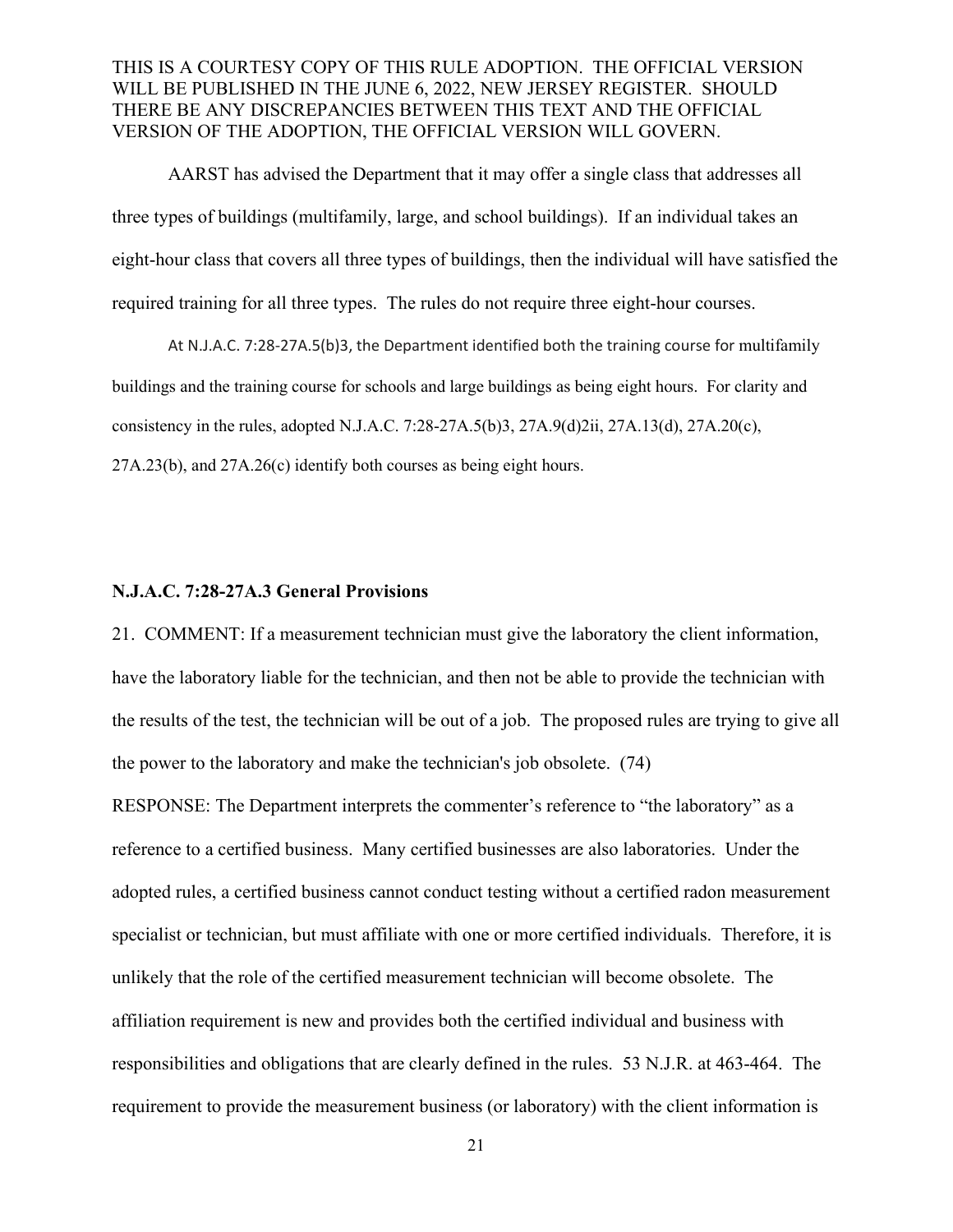not new. See the prior rules at N.J.A.C. 7:28-27.28 and 33. This information is part of the chain of custody form and is used by the business to provide the required test report to the client. See the Response to Comments 25 through 29 regarding the modification at N.J.A.C. 7:28-27A.3 on adoption to include the certified individual among those who may obtain results of testing.

22. COMMENT: A mitigation specialist should not be able to provide testing. (74)

RESPONSE: The adopted rules do not allow a certified radon mitigation specialist to perform a radon test, unless the individual is also certified as a radon measurement specialist or technician. As provided at adopted N.J.A.C. 7:28-27A.13(o), the certified radon mitigation business must ensure that a short-term radon test is conducted within a specified period of time after the mitigation system is installed; however, the rule does not state that the certified radon mitigation business or its affiliates may perform the test. Adopted N.J.A.C. 7:28-27A.3 requires a certified business and individual to conduct activities in accordance with the approved certification. A certified radon mitigation business is not authorized to conduct radon tests; therefore, the business or individual may perform the required test only if the certified radon mitigation business or individual is also certified as a radon measurement business or individual.

23. COMMENT: The National Radon Proficiency Program (NRPP) does not recognize all eight-hour multifamily buildings and/or schools and large buildings training courses as fulfilling the requirement to obtain the NRPP Advanced Certificate Program for same. The Department should clarify whether all NRPP eight-hour multifamily buildings and/or schools and large buildings training courses will fulfill the requirements of this regulation. (30)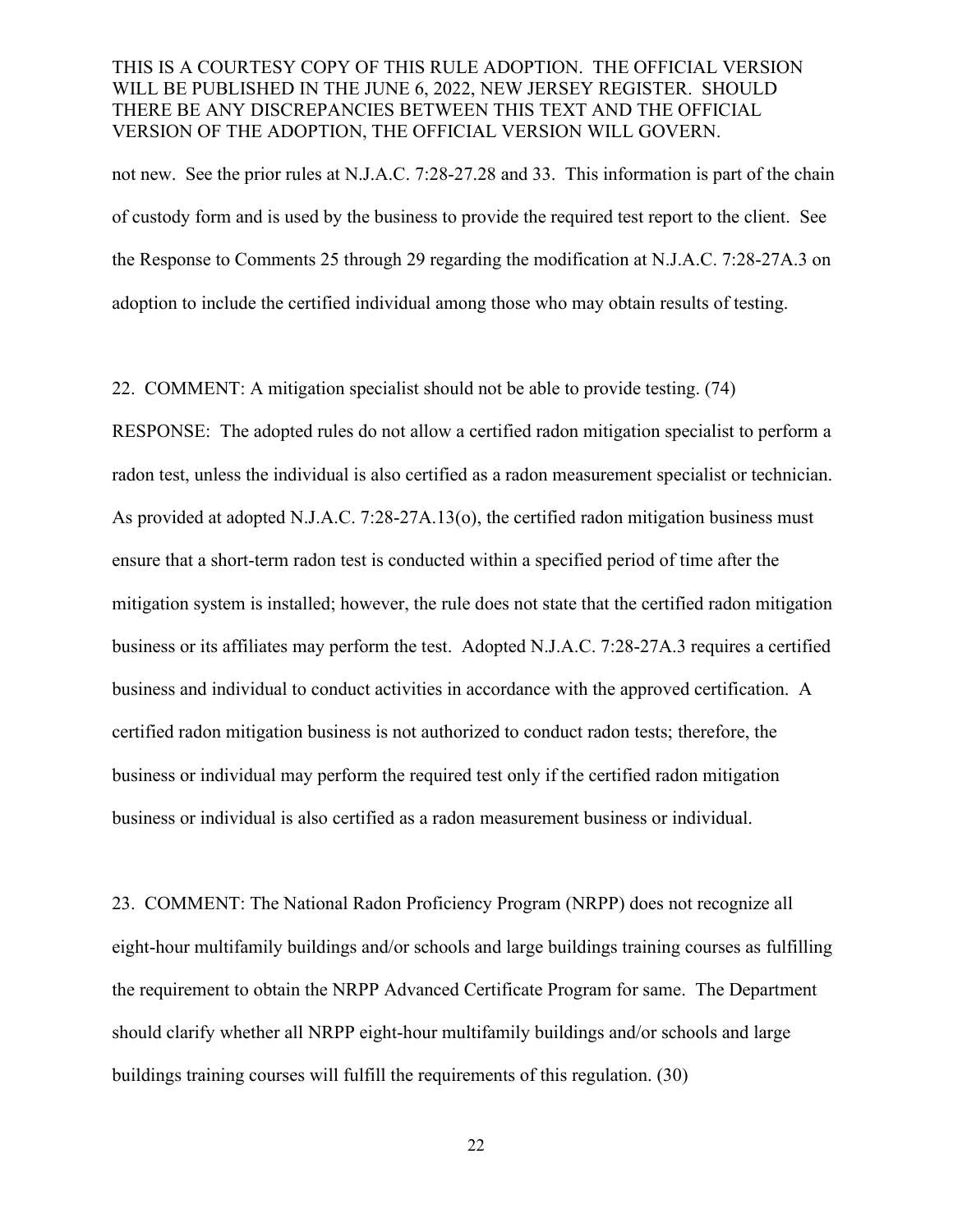RESPONSE: Before a certified radon measurement individual may test a multifamily building and/or school or large building, adopted N.J.A.C. 7:28-27A.20(c) and 27A.23(b) require the certified individual to complete an eight-hour multifamily buildings training course and/or a schools and large buildings training course provided by a nationally recognized organization, as defined at N.J.A.C. 7:28-27.2. The rules do not require an NRPP Advanced Certificate; however, an NRPP eight-hour multifamily buildings and/or schools and large buildings training course would satisfy the eight-hour requirement. See the Response to Comment 20, regarding a single combined course satisfying the training requirements for all three building types.

24. COMMENT: An active sub-slab depressurization (ASD) system is an ideal engineering control retrofit installation to prevent mold odors (that is, irritant microbial volatile organic compounds) and moisture from entering the indoor environment through open French drains at slab perimeters. Exposure to volatile organic compounds and conditions of elevated indoor relative humidity have significant impact on the healthfulness and aesthetic quality of indoor environments. The most qualified installers of ASD systems are contractors who install radon mitigation systems. Mitigation contractors should be able to install an ASD system to control odors and moisture emanating from open perimeter French drains without clients being burdened with costs associated with compliance with radon regulations. (68)

RESPONSE: The adopted rules establish requirements and procedures that an individual or business must follow to perform radon testing or mitigation in New Jersey. A system installation for a purpose other than mitigating radon is not subject to the adopted rules, notwithstanding that the installer may be a certified business.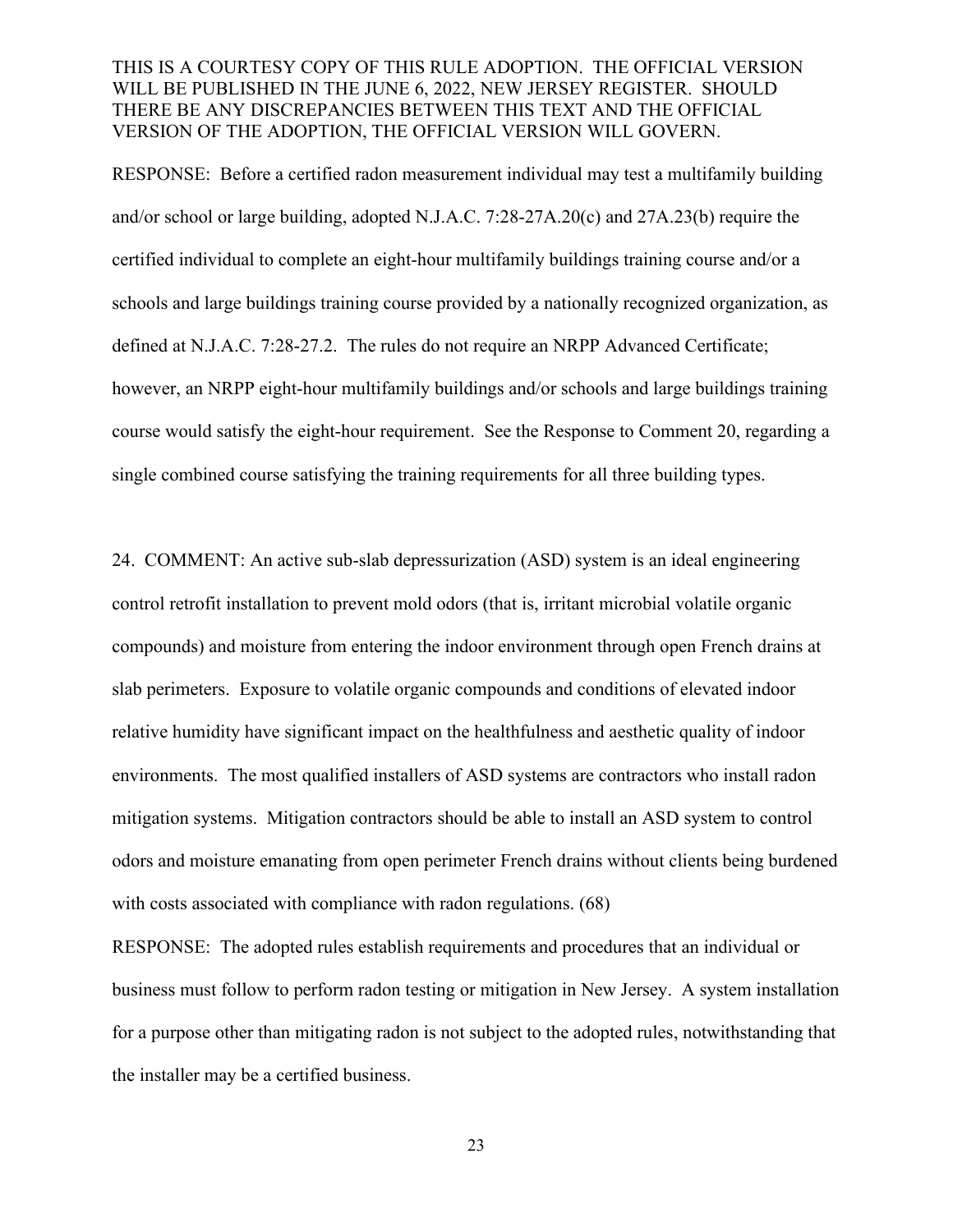25. COMMENT: The notice of proposal Summary states that certified individuals are not legal representatives and, as a result, are not entitled to receive the results, unless the owner signs the waiver allowing access to the results. A licensed New Jersey home inspector often conducts the radon test on behalf of the buyer. Sellers are typically not present on site when they conduct the inspection, so it is very difficult, if not next to impossible, to obtain written authorization from the seller to release the results to the certified individuals. Whose responsibility going forward would it be to transmit the results to the home inspector's client? (3)

26. COMMENT: There is agreement and understanding that a certified individual is not a legal representative and, therefore, is not allowed to receive the results, unless the owner signs off on a waiver. Can a business issue a report to the prospective buyer and to the owner or owner's legal representative without a waiver? Why is the certified individual who is out in the field doing the work not allowed to receive the results on behalf of their client? The requirement that the owner of the building waive the right of confidentiality for disclosure of radon results is onerous and not easily executable. It is suggested that the New Jersey real estate association be consulted regarding this issue. Perhaps there is already language in the real estate contract that addresses the issue of owner or owner's legal representative waiving rights to disclose confidential information such as radon measurement results. (14)

27. COMMENT: The elimination of the certified individual that was party to the chain of custody from the process of distribution and disclosure of radon test results is counterproductive and potentially damaging to the business's and the home inspector's business models. This also places an implied legal burden between two parties that have no legal relationship: the client of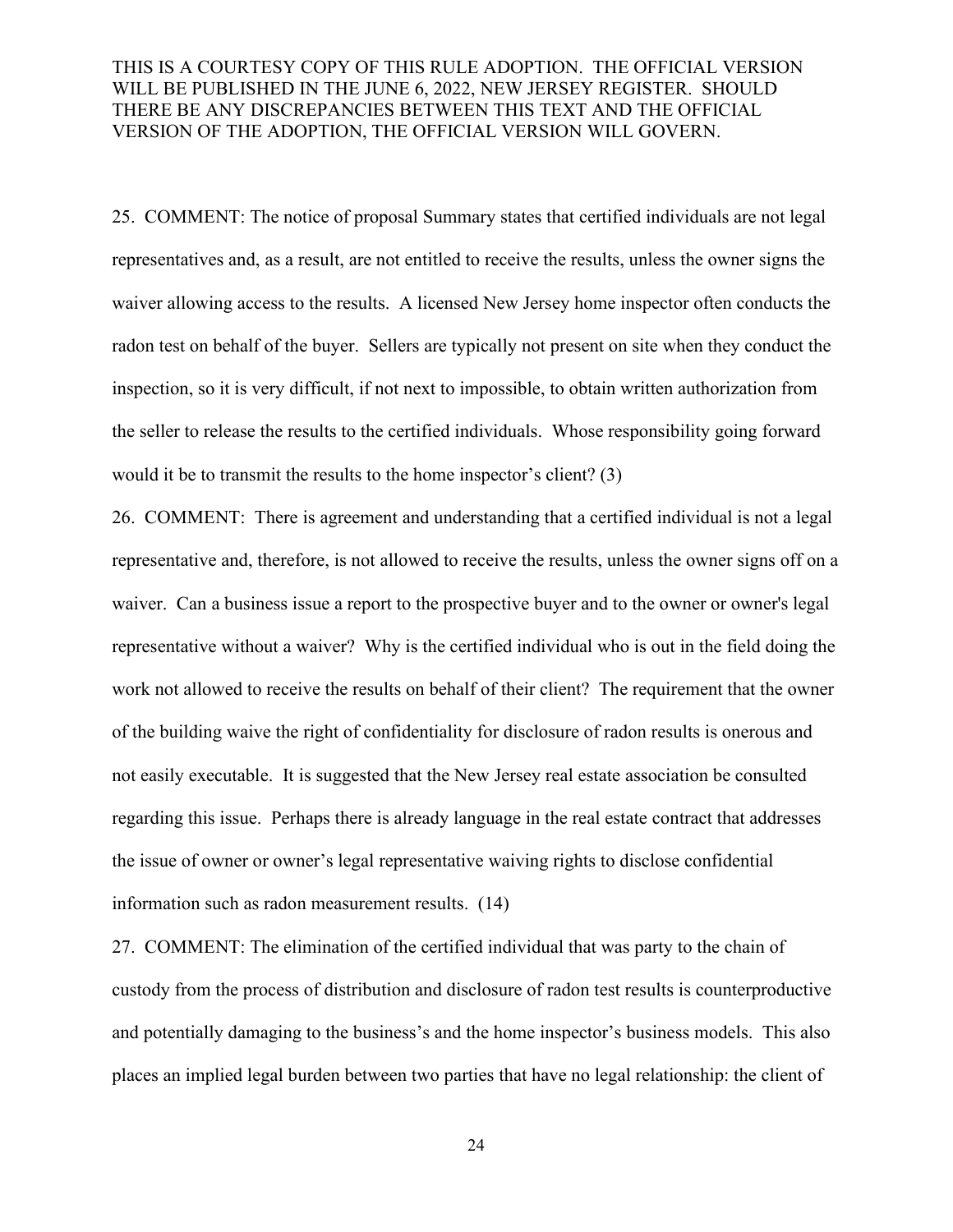the home inspector and the measurement business. The report belongs in the home inspection report because the client purchased this service from the inspector and the certified individual needs access to the result. The measurement business has not sold any devices or services to the home inspector's clients. The measurement businesses have put thousands of dollars into developing customer portals where certified individuals can access their reports for tests they have performed. If this is eliminated, the cost of measurement business services will go up to reflect the additional clerical and possible legal burden. (30)

28. COMMENT: The certified individual is the person placing the radon test during a home sale. A home sale almost never involves having the homeowner present for any of this except for possibly when picking up the device, and even then, most times a realtor provides access to the house. If a certified individual is going to have to obtain an owner's signature for a waiver, this is going to create a very big hassle including time and expense. The certified individual received the results and was responsible for forwarding the results to clients. If the rules state that a realtor is a legal representative, then a certified individual should also be the representative because a home inspector is contractually obliged to the buyers by the home inspection advisory committee. (46)

29. COMMENT: When a certified individual is hired to perform a radon test for a client, that is the professional they expect will not only ensure the quality of the radon testing but will also interpret the test results for them and guide them appropriately should follow-up testing or mitigation be indicated. In every aspect of industrial hygiene and air quality testing, the chainof-custody and request-for-analysis documentation are sent to the laboratory and the laboratory analytical results are received for possible inclusion in a comprehensive indoor environmental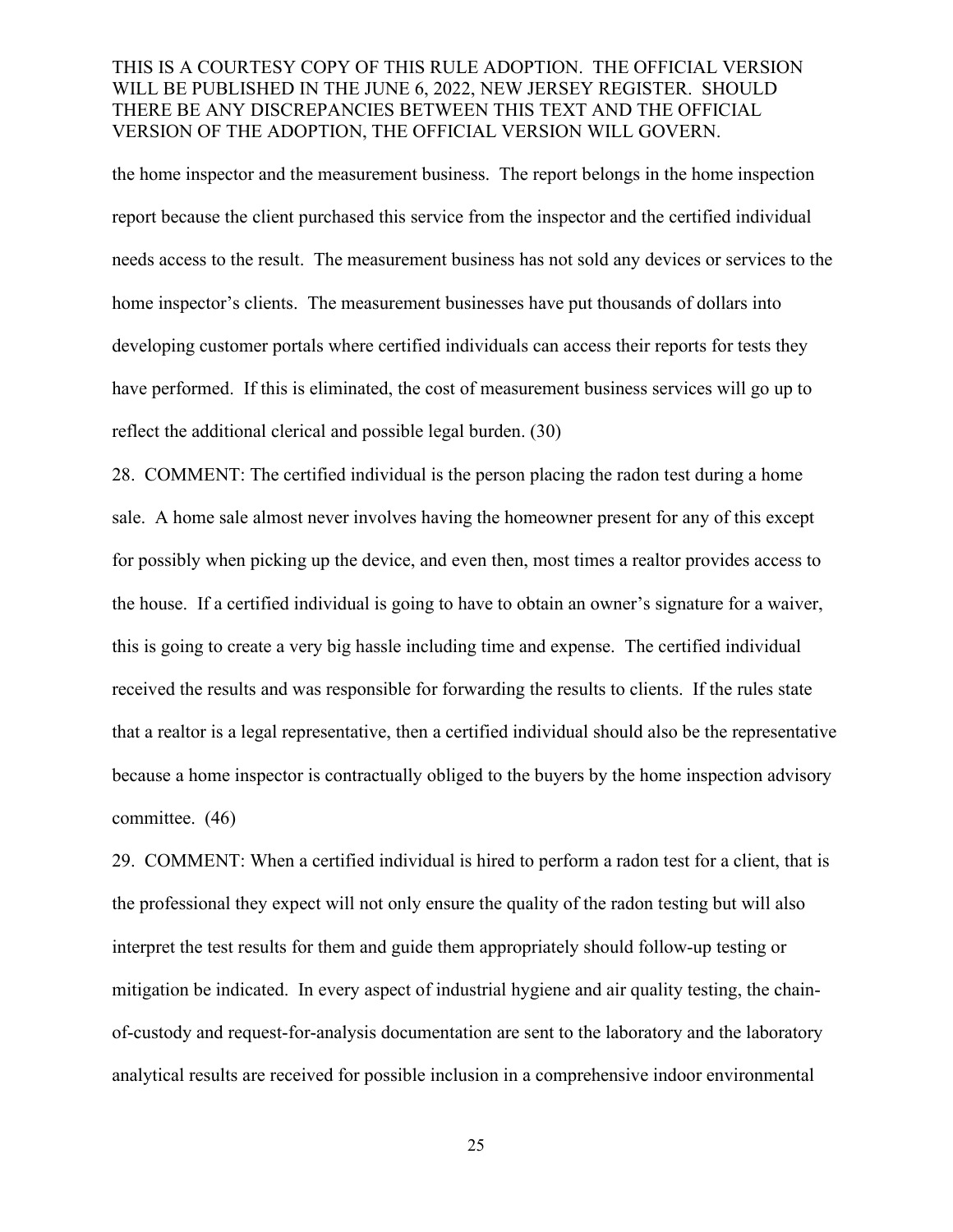health or air quality assessment, which is issued to the client and considered confidential. This is how things are professionally done when environmental health assessments are performed using field testing methods with samples submitted for laboratory analysis. The proposed regulations do not allow a certified individual to receive a copy of the test results from the certified radon measurement business. This is absolutely unacceptable for an environmental testing professional because the test report is needed to do the job correctly. (1, 2, 4, 5, 6, 10 - 19, 21, 22, 24 -28, 30, 32, 33, 34, 36, 37, 39, 40 - 46, 48, 49, 51, 52, 54 - 58, 61, 62, 63, 65, and 67 - 76) RESPONSE TO COMMENTS 25 THROUGH 29: The certified individual is, as the commenters state, the person who is in contact with the buyer (in the case of a real estate transaction) or the owner regarding radon testing, and is the person to whom the buyer and/or owner will turn for interpretation of the results of the radon testing. It is, therefore, appropriate that the certified

individual be provided with the results of the radon testing. This does not violate the spirit of the statutory confidentiality provision, N.J.S.A. 26:2D-73. The statute states, in pertinent part, that "no person shall disclose to any person … the address or owner of a nonpublic building that the person tested or treated for the presence of radon gas and radon progeny, unless the owner of the building waives, in writing, this right of confidentiality." The certified individual who performed the test did so with the consent of the owner and is already aware of the address and owner of the building, and that the building was tested for the presence of radon. The Department is, therefore, modifying N.J.A.C. 7:28-27A.3 on adoption to allow a certified business to disclose the results of the test to the certified individual who performed the test. The certified individual is affiliated with the business that receives the test results, so it is appropriate for the individual to have access to the results, as well.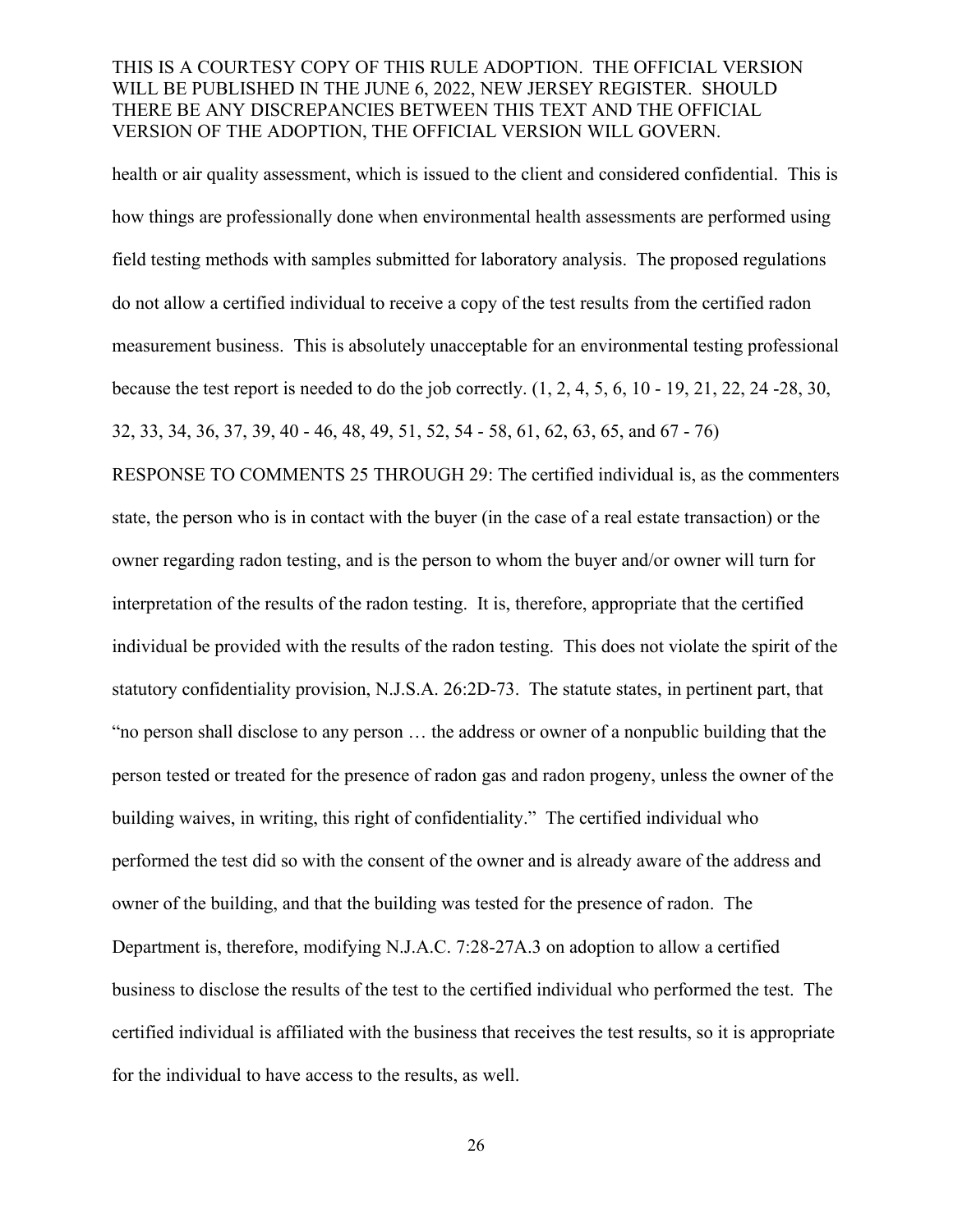30. COMMENT: There are instances when homes are owned by the banks. Perhaps if there is some period of time allowed for the owner to sign the waiver and if they do not sign off within that period, the results can be given to the potential buyers. If the seller's representative signs off on a statement that the owner was contacted, but did not sign, the data can be provided to the buyers. (53)

RESPONSE: Adopted N.J.A.C. 7:28-27A.3(b) expressly states that the prospective buyer who contracts for the testing of a building has the right to receive the results of the testing. This disclosure is allowed by statute, N.J.S.A. 26:2D-73.

The Department is modifying the rule upon adoption to include the statutory provision that the seller must provide the buyer, at the time the contract of sale is entered into, a copy of the results of radon testing and evidence of any subsequent mitigation or treatment.

31. COMMENT: How will the mitigation firm obtain the test results needed for the premitigation test and post-mitigation test? (7)

32. COMMENT: How does the mitigator obtain the pre-mitigation test result and what about confidentiality? (14)

RESPONSE TO COMMENTS 31 AND 32: The building owner or legal representative typically gives the results of the pre-mitigation test to the mitigator. The building owner is contracting with the certified business to mitigate the presence of radon in the building; therefore, the building owner is disclosing to the certified business that there is radon present in the building, and that the building was tested. Because the certified radon mitigation business is conducting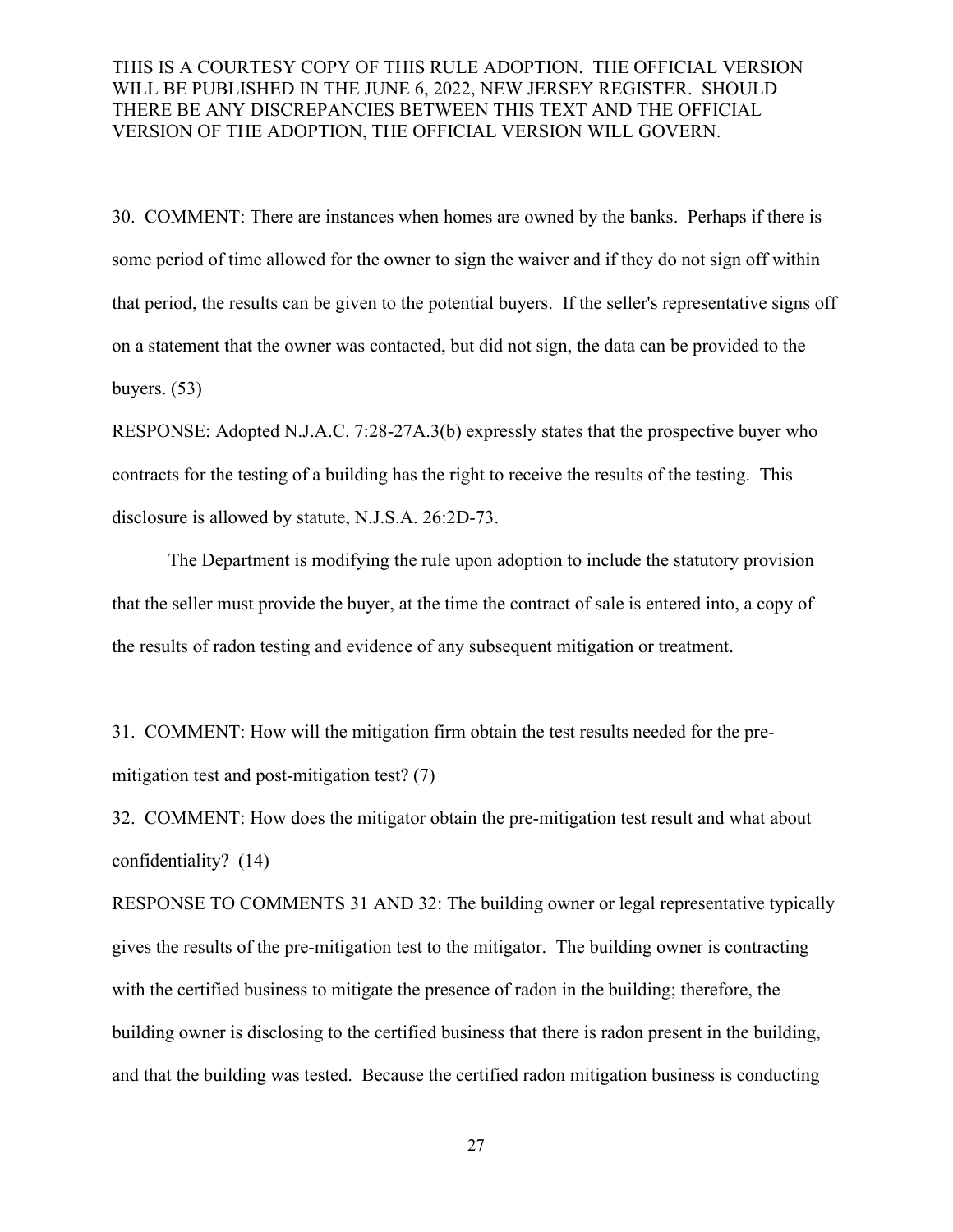mitigation activities in the building, the certified business is also aware that the building has been treated for the presence of radon.

In order to verify that the mitigation has been successful, the adopted rules require a certified radon mitigation business to ensure that a post-mitigation test is conducted no sooner than 12 hours after the mitigation system is installed, and no later than 30 days after installation. N.J.A.C. 7:28-27A.13(o). The most recent authorized mitigation protocols dictate the timing of the post-mitigation testing. 53 N.J.R. at 470. By necessity, then, the certified business must learn the results of that post-mitigation test in order that the certified business knows whether the mitigation is successful or if more work must be performed. It is not practical to require the results of the post-mitigation testing be sent only to the building, and then hope that the building owner provides the results to the certified radon mitigation business. If the building owner does not forward the results of the testing, and if the mitigation was not successful, the occupants of the building may continue to be exposed to radon. Accordingly, the Department is modifying the rules upon adoption to enable the certified radon mitigation business to obtain the results of the required post-mitigation testing.

This modification is consistent with the spirit of the statutory confidentiality provision, N.J.S.A. 26:2D-73. The statute states, in pertinent part, that "no person shall disclose to any person … the address or owner of a nonpublic building that the person tested or treated for the presence of radon gas and radon progeny, unless the owner of the building waives, in writing, this right of confidentiality." As stated above, the certified radon measurement business is acting with the consent of the building owner, and is aware that the building has been tested and treated for radon. Further, the certified radon mitigation business is aware that the building has been or will be tested for the presence of radon during the period post mitigation.

Radon mitigation services are subject to a form contract that the certified business submits to the Department for approval as part of the application for certification. N.J.A.C. 7:29-27A.11(c)7 and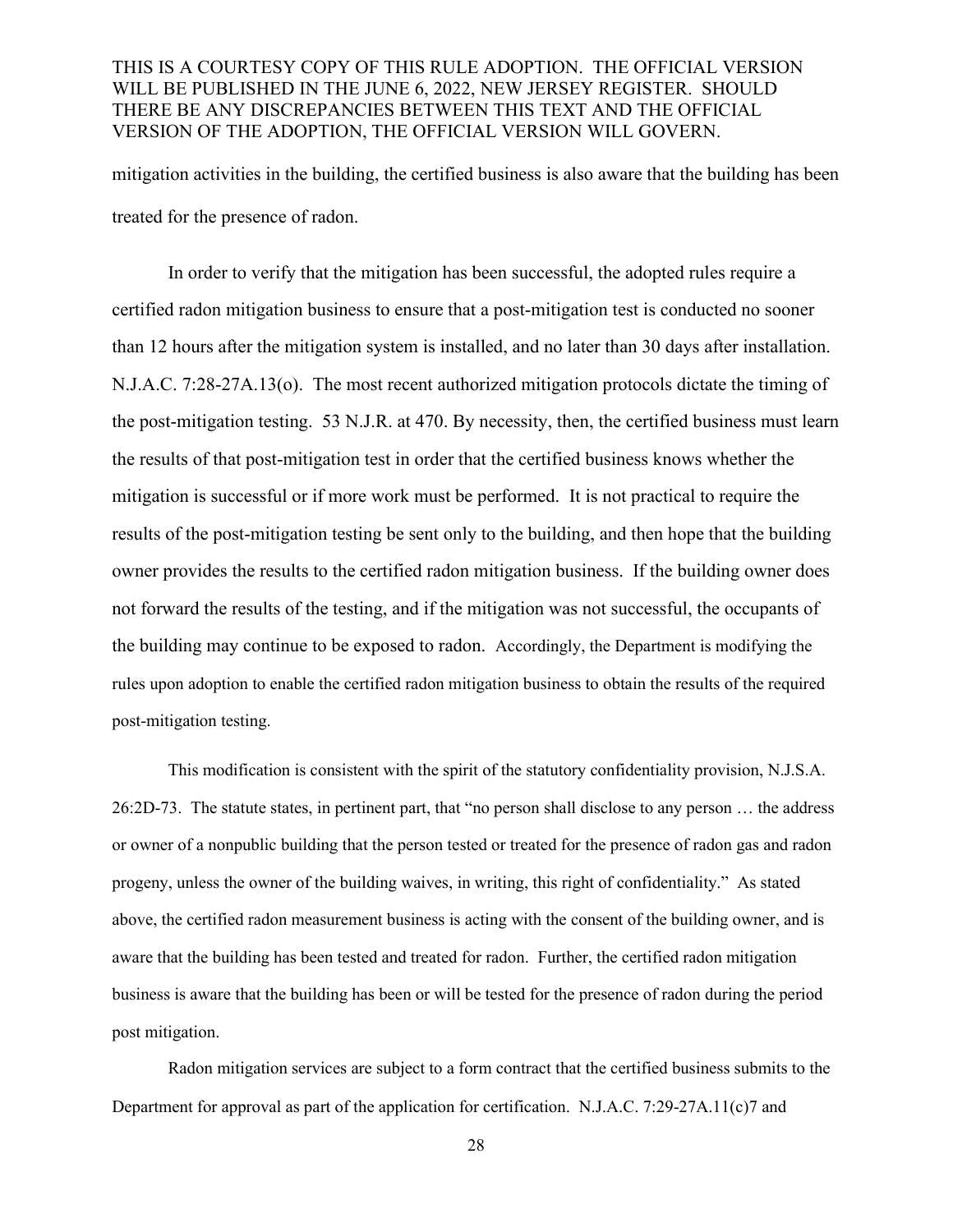27A.13(l). In order to avoid the need for separate waivers of confidentiality, and to further the goal of the Radiation Protection Act to prevent unnecessary exposure to radioactive materials, the Department is adding N.J.A.C. 7:28-27A.13(l)12 upon adoption to require the certified radon mitigation business's form contract to state that the signed contract constitutes authorization for the certified radon mitigation business to obtain the results of the required post-mitigation testing.

33. COMMENT: If the owner of the building is not an individual, certain authorized individuals are listed who can receive the test results for a building owned by a corporation, partnership, etc. This will produce considerable paperwork and increased liability. If the State is going to dictate who can and cannot receive test results and requires a waiver, they should provide the language of the waiver. (7)

RESPONSE: Adopted N.J.A.C. 7:28-27A.3(c) provides a list of individuals to whom a certified business may disclose the results of radon testing, if the owner of the building is other than an individual. Because a business is not human, it can act only through individuals authorized to act on its behalf. This includes entering into contracts, such as with a certified radon mitigation business or individual. It is no more onerous for a certified radon measurement business to ensure that an individual is authorized to receive the results of radon testing than it is for the certified business to ensure that an individual is authorized to enter into a binding contract for the testing services.

Adopted N.J.A.C. 7:28-27A.3(c) states that the results of radon testing may be disclosed to certain representatives of a business that owns a building. The Department is modifying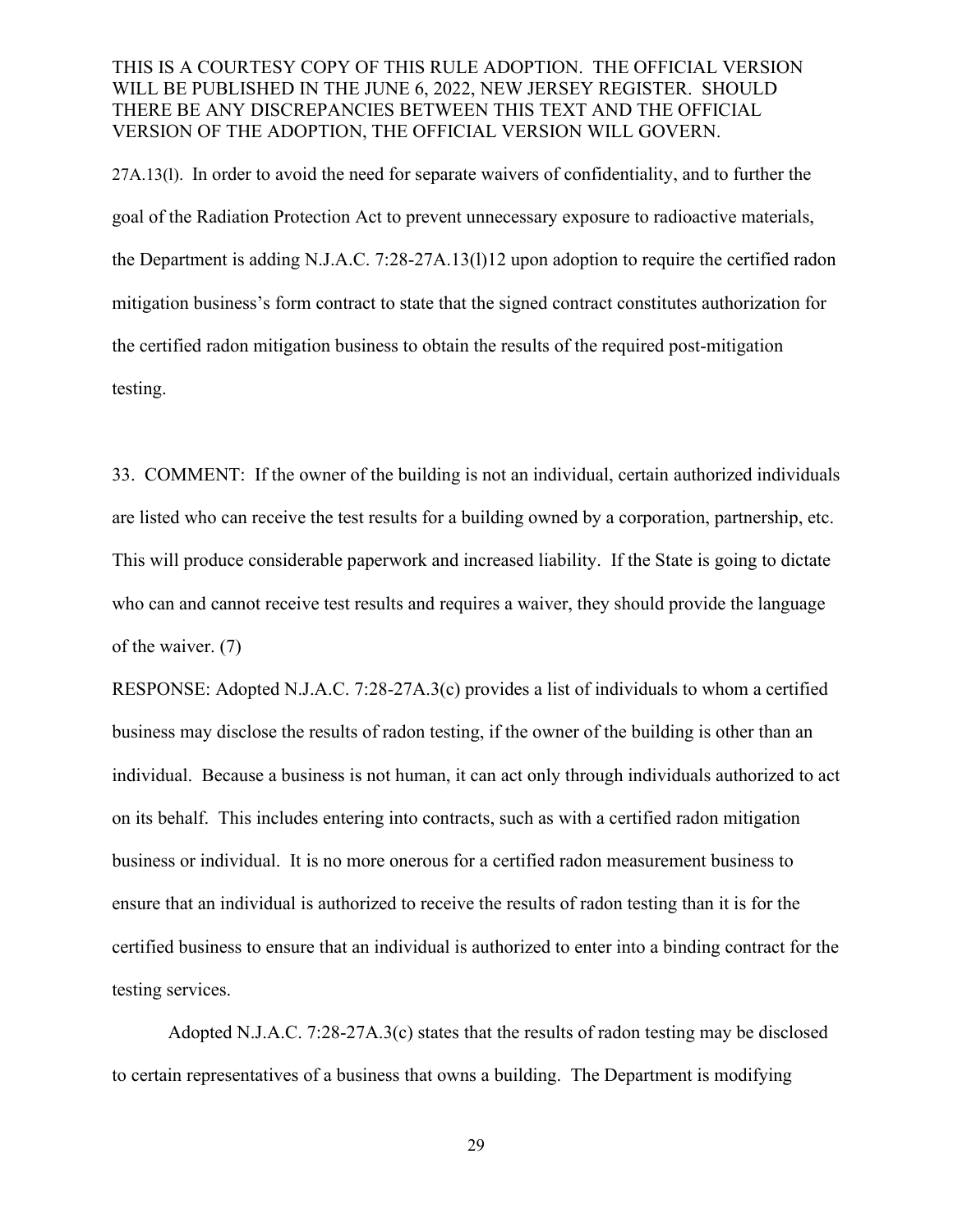N.J.A.C. 7:28-27A.3(c) upon adoption to add the disclosure of the evidence of subsequent mitigation or treatment to the information that a certified business may disclose to a representative of a business.

With regard to the language of the waiver that authorizes the certified business or individual to provide the results of radon testing to an individual other than the owner, adopted N.J.A.C. 7:28-27A.9(o)1 through 4 identify the information that the waiver must include.

34. COMMENT: The business should be able to disclose results to more parties than listed at N.J.A.C. 7:28-27A.3(b) including the property owner, occupant of the property, a prospective buyer, a tenant who contracts for a test, the radon professional who conducted the test, and additional departments as needed to enable data sharing with the Centers for Disease Control and Prevention. (34 and 50)

RESPONSE: The Radiation Protection Act, at N.J.S.A. 26:2D-23, governs the confidentiality of information related to radon testing and treatment. As provided in the Response to Comments 25 through 29, the Department is modifying N.J.A.C. 7:28-27A.3 upon adoption to include disclosure to the certified radon measurement individual who performs a test, and (as to a postmitigation test) the certified radon mitigation business installing a mitigation system. Disclosure to these individuals and businesses is necessary for them to perform their duties and is not beyond the scope of the statutory confidentiality provision, when considered in the context of the radon testing and mitigation contemplated in the statute. The statute does not include a tenant or non-owner occupant of the building among those who may receive the information absent the owner's written waiver of confidentiality. Nor is disclosure to a tenant or non-owner occupant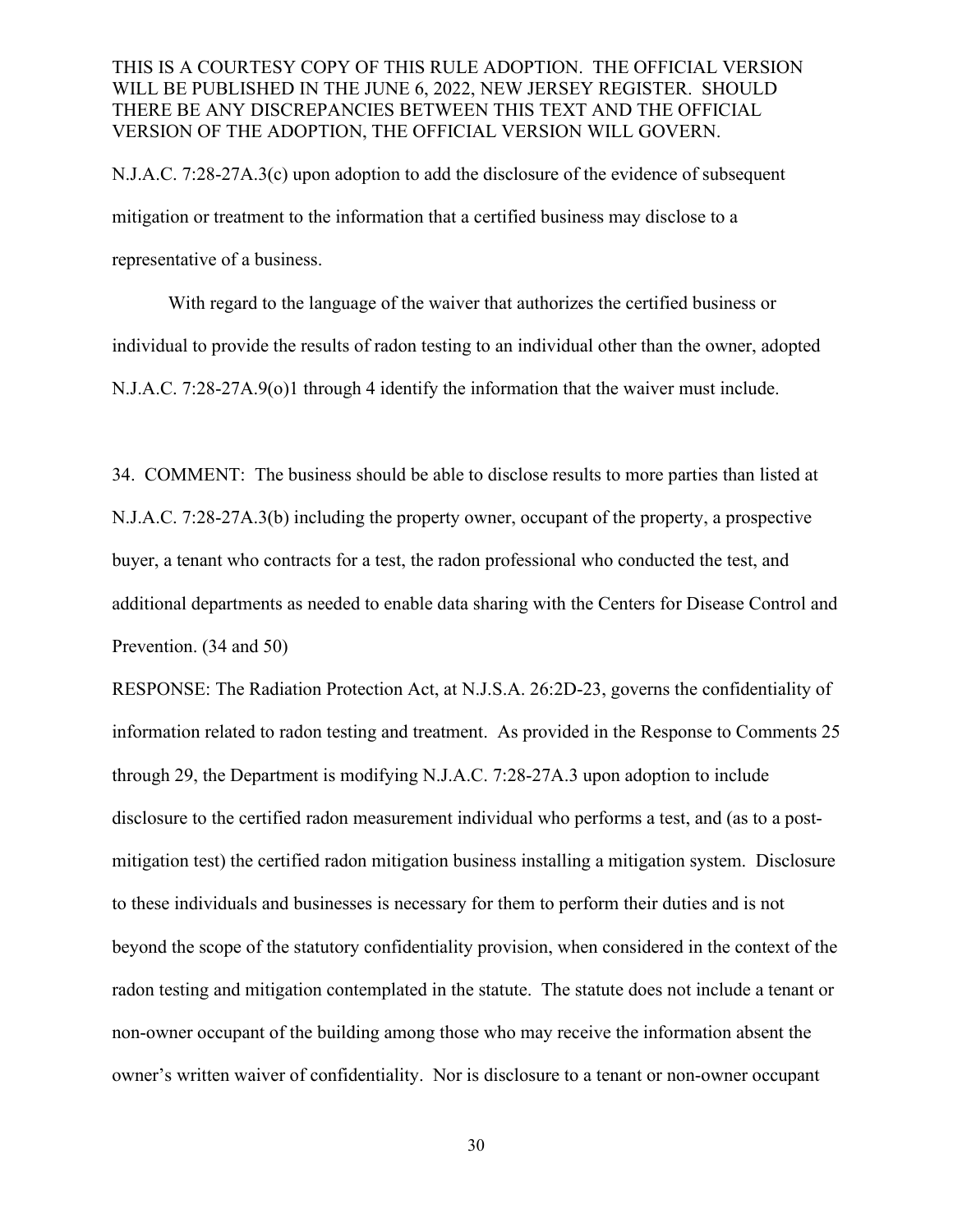necessary for the certified business or individual to reasonably perform testing or mitigation work. Therefore, only if the owner waives the right of confidentiality can the certified business or individual disclose the information to the tenant or non-owner occupant of the building. As a practical matter, an owner will likely need to communicate with a tenant or non-owner occupant regarding access to the building for purposes of radon testing or mitigation. In such case, the owner is likely to disclose the information to the tenant or non-owner occupant. Nothing in the rules precludes the owner from disclosing the information to whomever the owner chooses.

35. COMMENT: The Department is requiring measurement businesses and/or measurement technicians to buy three documents at \$50.00 per document to provide a service they were already providing under the existing regulations.  Explaining that these documents may be some of the least expensive documents available trivializes the impact of the cost on measurement technicians if they are expected to purchase their own (copyrighted) versions. (78) RESPONSE: The Department is not requiring all certified individuals to purchase each of the protocol documents. 53 N.J.R. at 476. The number of protocol documents a business or individual would need to purchase depends on the types of buildings they choose to test or mitigate. A fundamental aspect of testing and mitigation is to follow a protocol in order to test or mitigate correctly. Therefore, the cost of doing business as a certified individual or business includes the purchase of those protocols. The prior rules similarly required certified individuals and businesses to maintain copies of, and comply with, authorized measurement protocols. See, for example, N.J.A.C. 7:28-27.21, Recordkeeping requirements for a certified radon measurement business or certified radon mitigation business, which requires the certified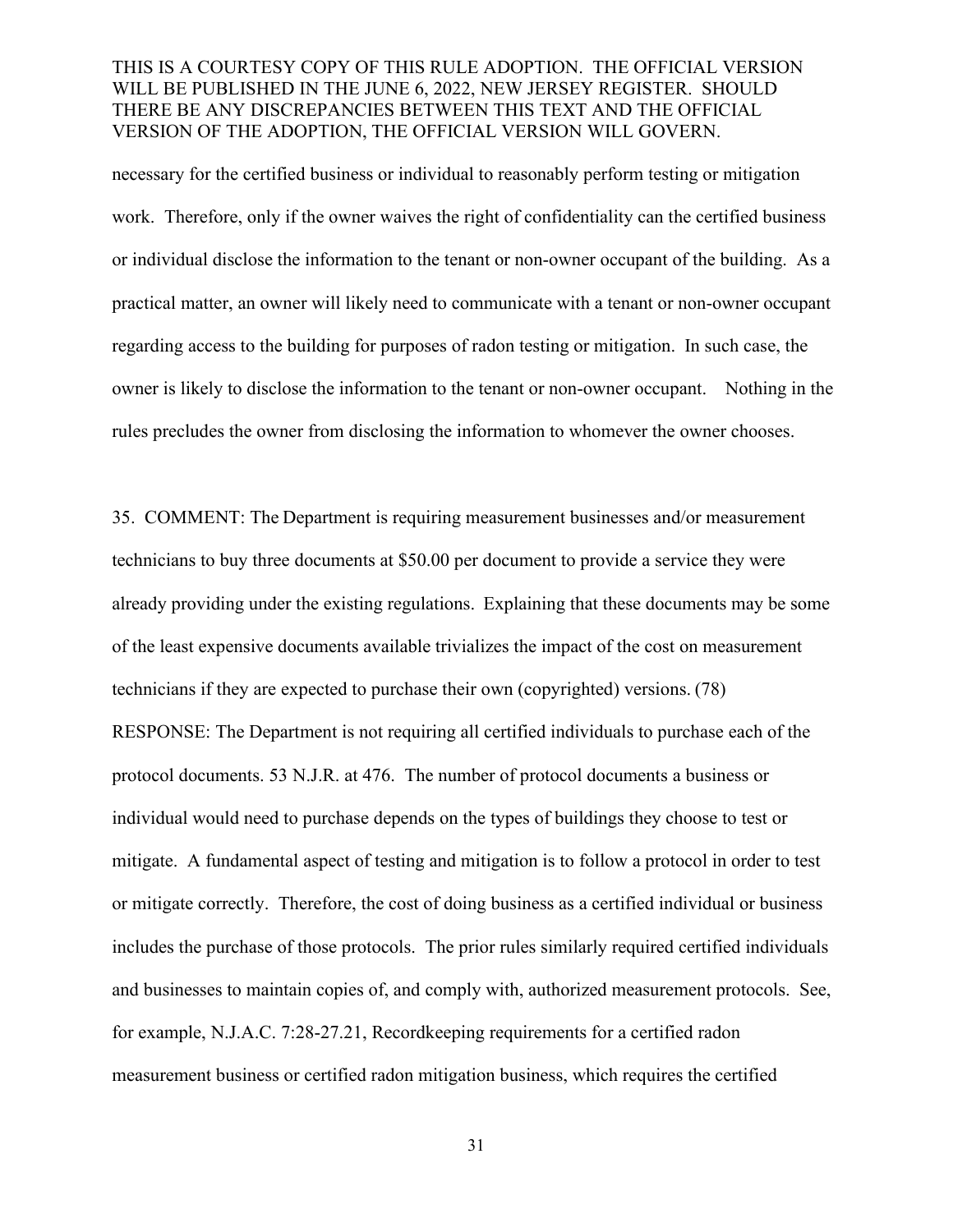measurement business to maintain copies of the methods and techniques the measurement business uses. The difference is that the protocols for radon measurement and mitigation that use the most current science are issued by entities other than the EPA (which issued the "authorized measurement protocols" as defined at existing N.J.A.C. 7:28-27.2). The entities own the rights to the most current protocols and make them available for a fee, while the EPA does not charge for its protocols.

#### **N.J.A.C. 7:28-27A.5 Affiliation**

36. COMMENT: There is a lot of redundancy regarding responsibilities of affiliates. It would be easier if this document combined the responsibilities of the affiliates and then include a second section for the next affiliate. For example, in addition to the above items you are also responsible for the following items. (46)

RESPONSE: The adopted rules are organized to enable an applicant for a business or individual certification to easily locate the requirements specific to the certification. The rules contain a single affiliation section because the same affiliation requirements apply to all individual and business certification categories.

37. COMMENT: Allowing a mitigation specialist to be affiliated with more than one mitigation business will create considerable issues with legal liability and will degrade the quality of the work. (7)

RESPONSE: A mitigation specialist that is affiliated with more than one mitigation business is obligated to perform radon mitigation work as agreed upon in the signed affiliation agreement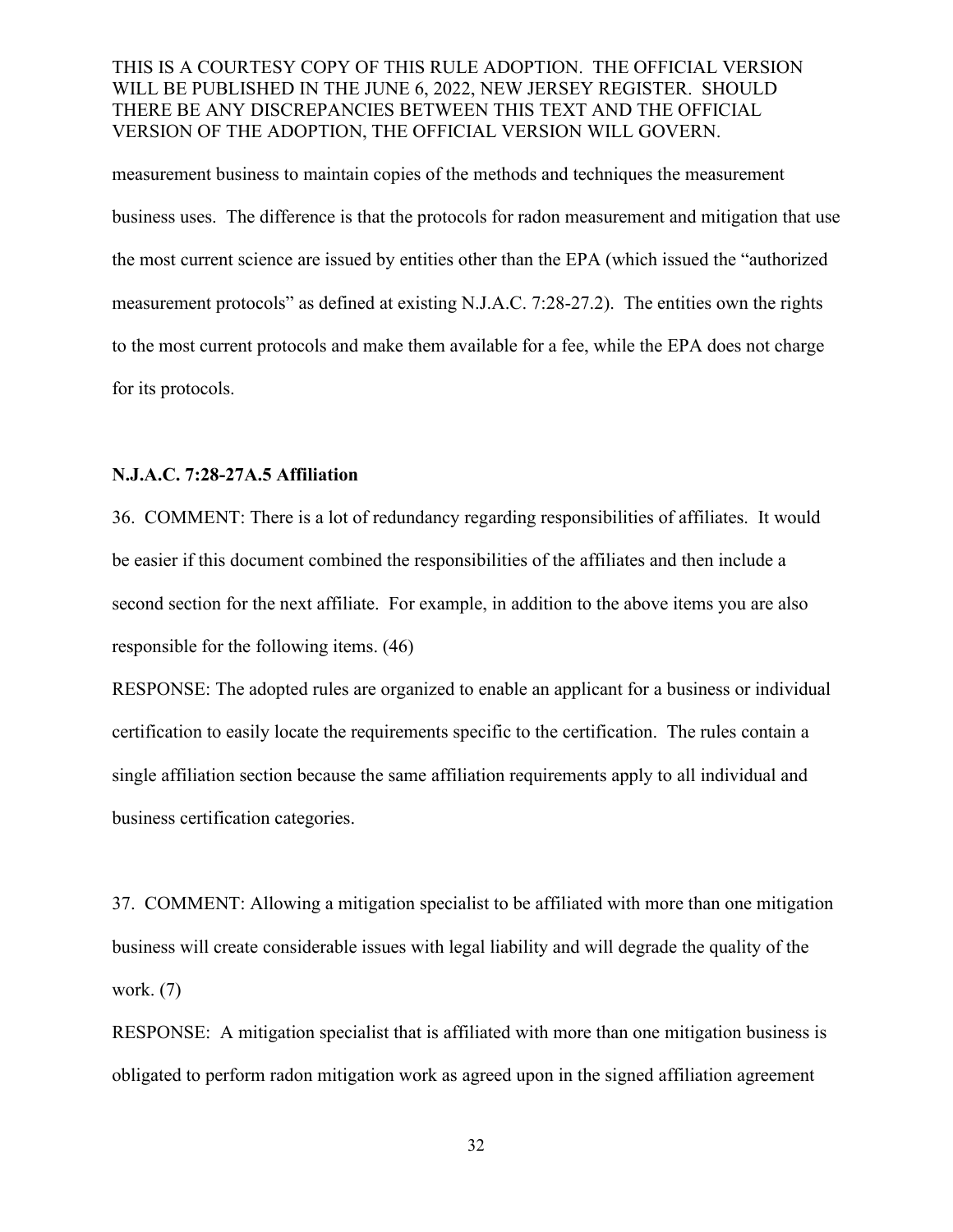with the business for which the mitigation is performed. Only an individual affiliated with a certified business may do work on behalf of the certified business. See N.J.A.C. 7:28-27A.5(a) and 53 N.J.R at 466. Both the certified radon mitigation business and the individual are responsible for complying with the subchapter. N.J.A.C. 7:28-27A.5(d)6.

38. COMMENT: The Department has not yet posted the affiliation form that the proposed rules require; accordingly, the regulated community cannot comment on the form, or determine whether it is too broad and over-reaching. Since the form cannot be viewed, the regulation should be amended, so that the affiliation form includes only those items at N.J.A.C. 7:28- 27A.5(d)1 through 6, and nothing else. (1, 2, 4, 5, 6, 8, 12, 13, 15, 17, 18, 19, 21, 22, 24 - 28, 30, 32, 33, 36, 37, 40, 42, 43, 44, 48, 49, 51, 52, 55, 56, 57, 63, 58, 62, 65, 67, and 72 - 76) RESPONSE: As provided at N.J.A.C. 7:28-27A.5(d), the affiliation form that the Department will make available at [www.njradon.org](http://www.njradon.org/) (as provided in the notice of proposal Summary, 53 N.J.R. at 463) includes only the information that is specified in the rule. Because the afflation form will contain only the items specified in the proposed rules, the Department provided proper notice of the contents of the form. No change to the rule is necessary.

39. COMMENT: N.J.A.C. 7:28-27A.5(i) allows the Department to limit the number of affiliates associated with a measurement business. It also allows the Department to limit the number of measurement businesses an affiliate is associated with. Should the Department decide to reduce the number of affiliations either way, what is the notification process? Specifically, what kind of advance notice is provided to avoid tests being out in the field when the reduction takes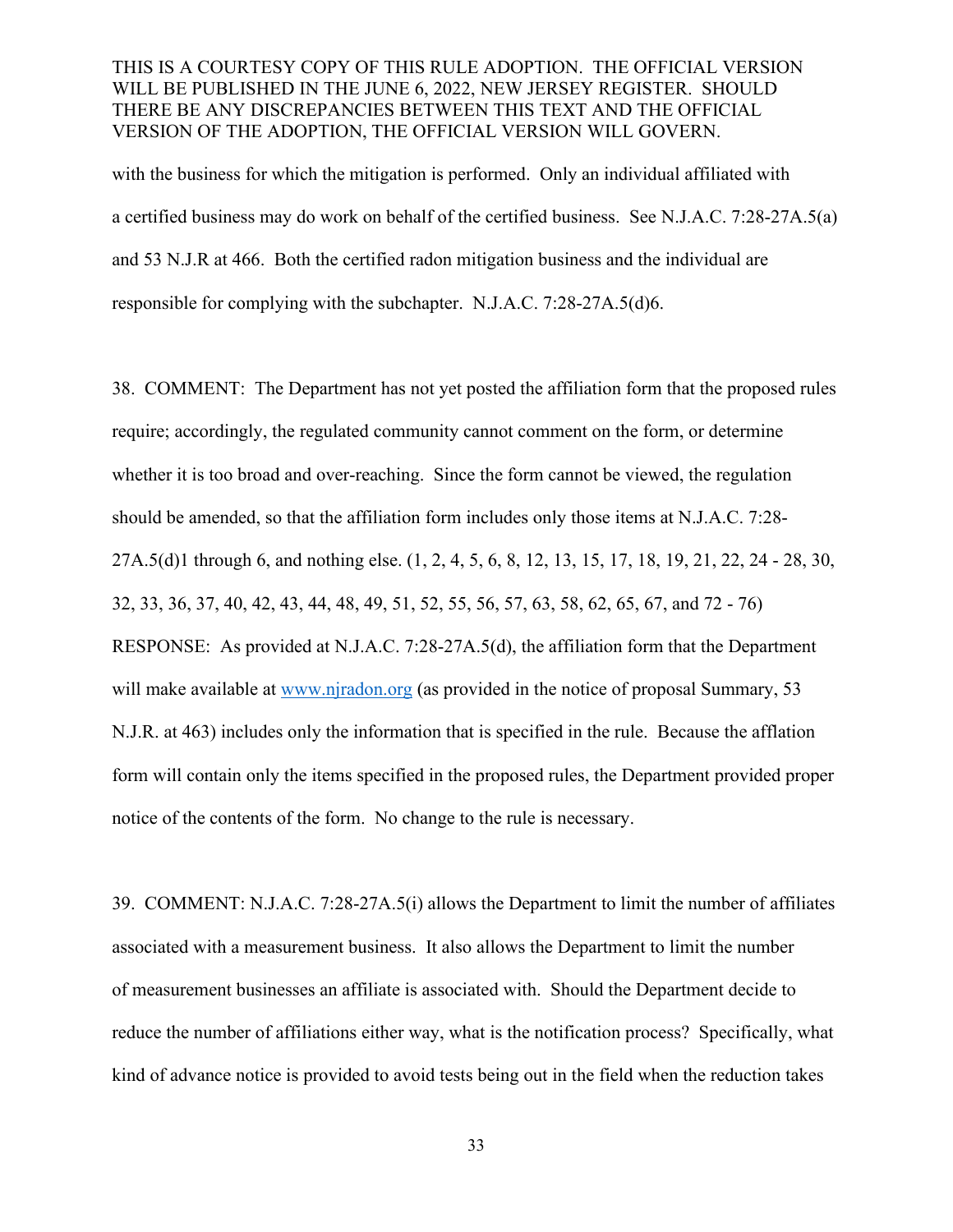effect? Would any and/or all tests being exposed at the time be voided? There are concerns that this policy could limit an individual's ability to freely affiliate with multiple businesses. (1, 2, 4, 5, 6, 8, 12, 13, 15, 17, 18, 19, 21, 22, 24 - 28, 30, 32, 33, 34, 36, 37, 40 - 45, 48, 49, 51, 52, 54 - 58, 61, 62, 63, 65, 67, 69, 73, 74, 75, and 76)

RESPONSE: The Radiation Protection Act (Act) empowers the Department to issue orders for the implementation and enforcement of the provisions of the Act and the adopted rules.

N.J.S.A. 26:2D-9. As with any violation of the adopted rules, as provided at proposed N.J.A.C. 7:28-27A.5(i), potential violations of this subchapter will be investigated by Department staff. If an order is issued subsequent to the Department's investigation and that order denies, suspends, or revokes a certification, or limits the number of affiliations, the recipient of the order may request an adjudicatory hearing within 20 days of receipt of the order. This provides the business or individual with a mechanism by which to dispute the Department's findings. If there is no timely request for an adjudicatory hearing, or if an administrative law judge upholds the Department's order, the individual or business is required to immediately comply with the section of the adopted rules that was violated and reduce the number of affiliations as specified in the order.

The Department is modifying N.J.A.C. 7:28-27A.5 and 27A.31 upon adoption to provide the opportunity for an adjudicatory hearing for orders that limit the numbers of affiliations. While the violations that lead to such an order may result in penalties, which the Department may pursue in Superior Court, in accordance with N.J.S.A. 26:2D-13, the denial, suspension, or revocation of a certification, and the limitation of the number of affiliates or affiliations are administrative actions subject to the APA. Accordingly, it is appropriate that the rules provide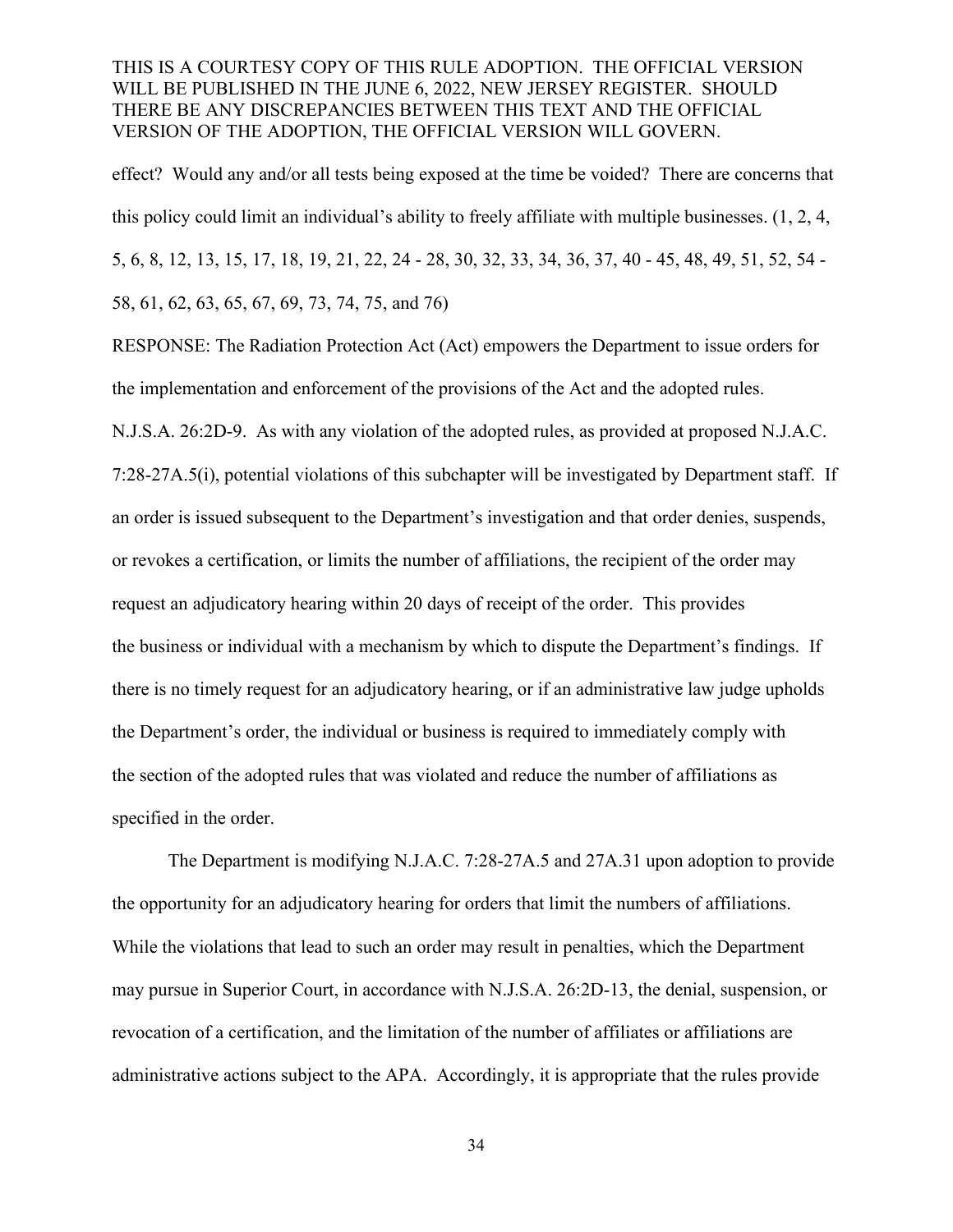for an adjudicatory hearing. Adopted N.J.A.C. 7:28-27A.31 identifies the types of actions that may lead to a limitation on the number of affiliations. The scope and duration of the limitation depends on the severity of the violation; however, the Department will not remove the limitation until the actions that gave rise to the limitation have been corrected.

Additionally, in order that individuals or businesses are aware of suspensions or revocations that may affect them, adopted N.J.A.C. 7:28-27A.31 provides that the Department will notify a business's affiliates of the business's suspension or revocation, and will notify businesses with which an individual is affiliated of an individual's suspension or revocation.

#### **N.J.A.C. 7:28-27A.6 Authorized Proficiency Testing and Calibration for Portable Devices**

40. COMMENT: A certified radon measurement business cannot ensure that an affiliate conducts a radon test after passing the authorized proficiency test for that device model. The measurement business can only invalidate the results of any testing performed on a device model for which an affiliate has not passed an authorized proficiency test. (30 and 64) RESPONSE: The Department acknowledges that a certified individual could deploy a portable device, for which he or she has not passed an authorized proficiency test, without the business knowing. An affiliate must provide, to a certified business, proof of passing an authorized proficiency test for each device model that the affiliate uses. N.J.A.C. 7:28-27A.5(b)4. Therefore, the certified business can verify whether the test that an affiliate submits was performed with a device model that the affiliate is authorized to use.

The Department is modifying N.J.A.C. 7:28-27A.6 to remove the requirement that the certified radon measurement business ensure that an affiliate conducts a radon test only after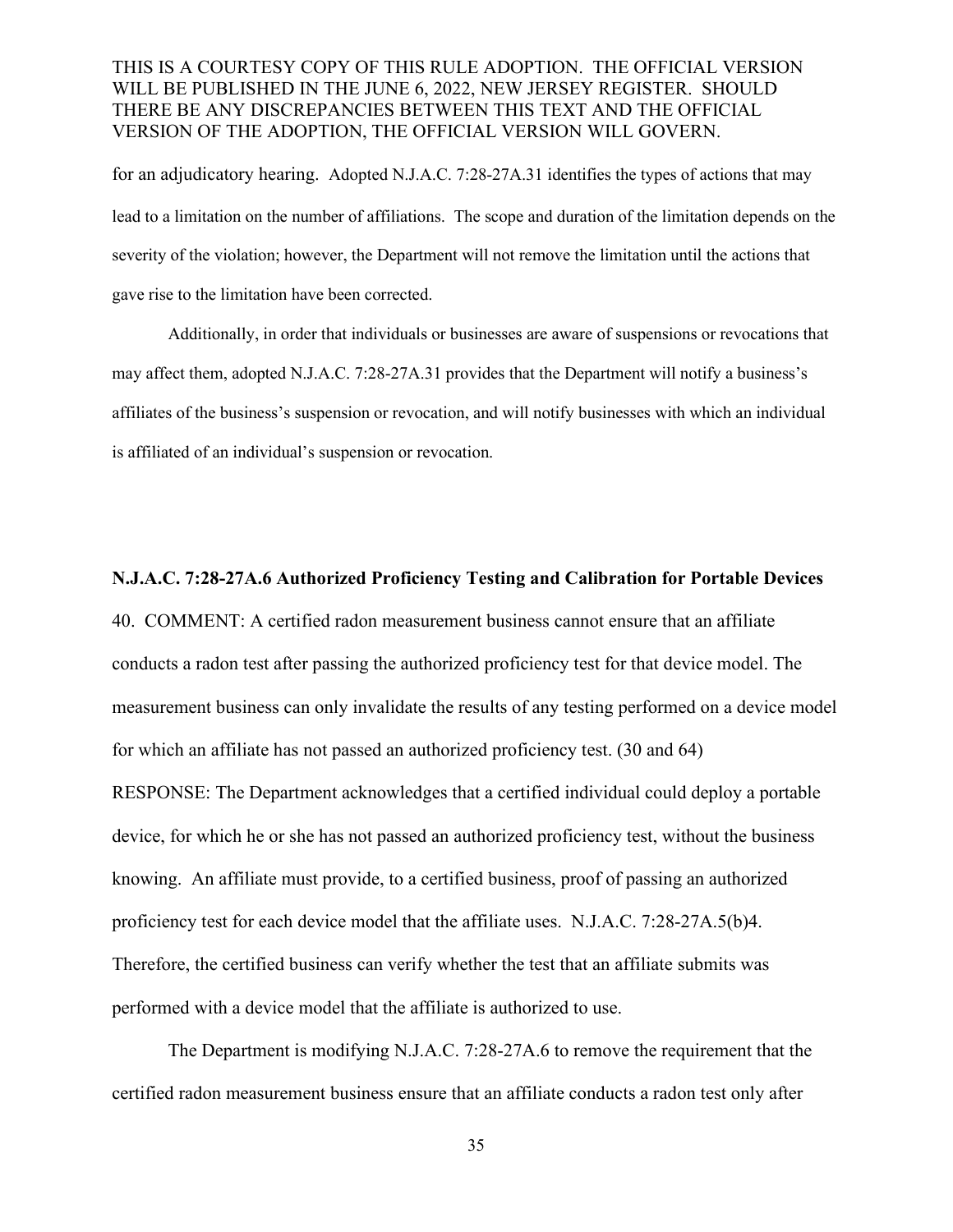passing the authorized proficiency test for that device model. This modification will not affect public safety or the protectiveness of the rules. Adopted N.J.A.C. 7:28-27A.9(l) requires a measurement business to invalidate a test that does not meet the requirements of the authorized measurement protocols, the QA plan, or adopted rules. Therefore, the business must invalidate any test that an affiliate performs with a device model for which he or she did not pass the authorized proficiency test.

41. COMMENT: A certified radon measurement business cannot ensure that devices owned by the affiliates are calibrated annually because affiliates could own devices listed with other businesses. Also, devices may be leased, not owned. A device may be out of use for a period of time, and, therefore, not calibrated. In this case, it is not appropriate to specify annual calibration. A suggested revision is that a certified radon measurement business shall ensure that all devices owned or leased by the business and the affiliates are calibrated within the last 365 days or it shall invalidate any testing performed on the device before the date on which the calibration is brought up to date and the calibration certificate is provided by the affiliate. (30) RESPONSE: A certified measurement technician or specialist may be affiliated with more than one certified measurement business. N.J.A.C. 7:28-27A.5. A certified business is responsible to ensure that the device that its affiliate uses with the business is appropriately calibrated. It is not responsible for a device that the affiliate uses only with a different business.

As provided at adopted N.J.A.C. 7:28-27A.6(b)5, a certified individual must ensure that the device that the individual is using has a current calibration certificate prior to using the device. A business may include a device on its certification (whether initial or renewal) only if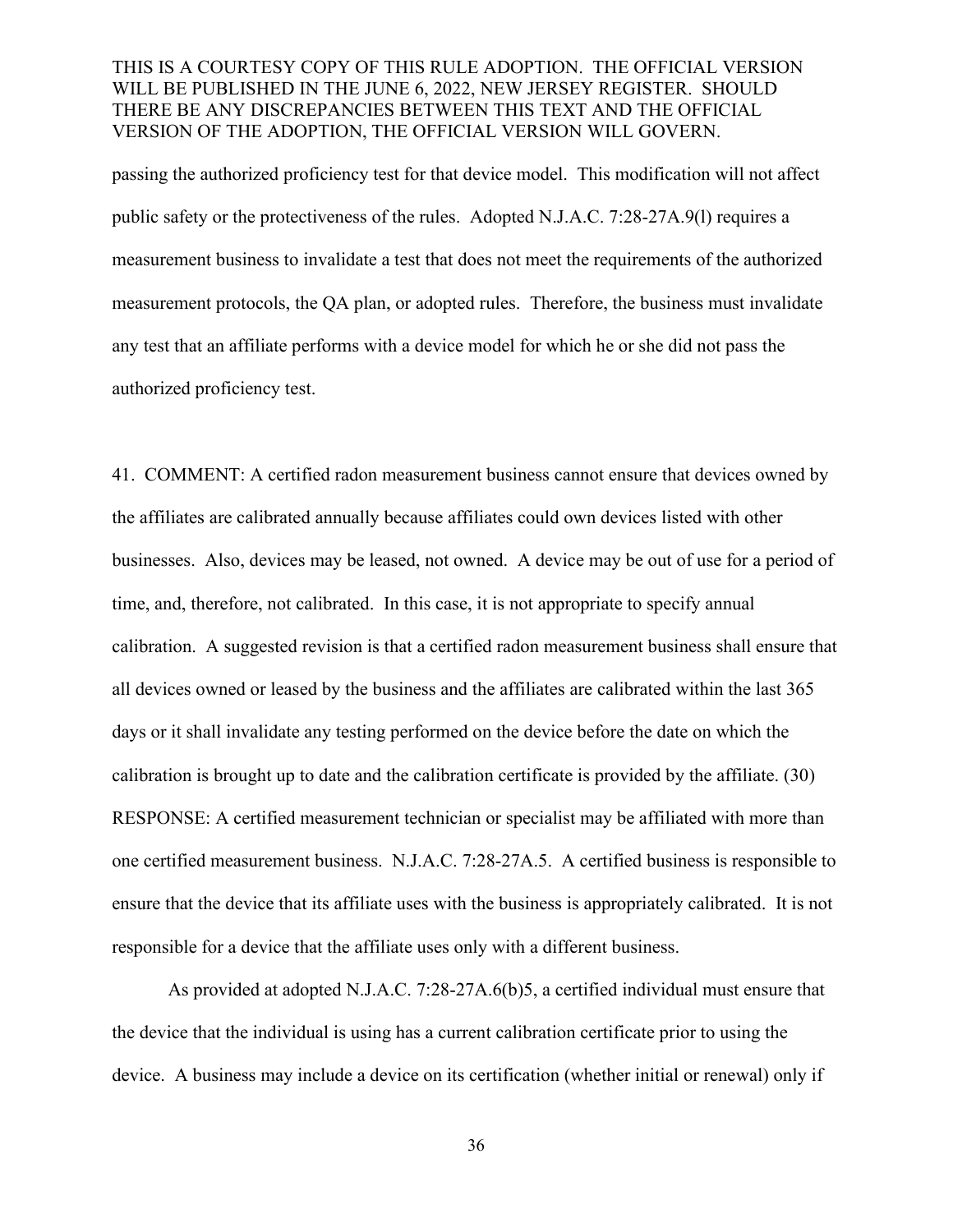the device has a current calibration certificate, and the calibration must be completed no more than 12 months prior to the submission of the initial or renewal application. N.J.A.C. 7:28- 27A.6(b)3. Therefore, any device that has not been calibrated within the required interval cannot be added to the certification (or cannot be listed on the application for certification renewal). A device that is out of use has likely not been calibrated and cannot be included in the business's, or the individual's, certification.

Adopted N.J.A.C. 7:28-27A.9(l) requires a measurement business to invalidate a test that does not meet the requirements of the authorized measurement protocols, the QA plan, or adopted rules. A measurement made with a device that does not have a current calibration certificate does not meet the requirements of the rules; therefore, the certified business must invalidate a test taken with the device.

The Department is modifying N.J.A.C. 7:28-27A.6(b) upon adoption to remove the requirement that a certified radon measurement business ensure that devices owned by the business and by affiliates are calibrated annually. A certified measurement business would not know that an affiliate used an uncalibrated device until after the test is performed, when the affiliate submits the test data to the business for review. This modification of the rules will not affect public safety or the protectiveness of the rules; any test conducted with an uncalibrated device is not in compliance with the rules and must be invalidated.

In addition, the Department is modifying N.J.A.C. 7:28-27A.6(b)1 and recodified paragraph (b)6 upon adoption to refer to leased devices. As the commenter mentions, an individual may own or lease a device.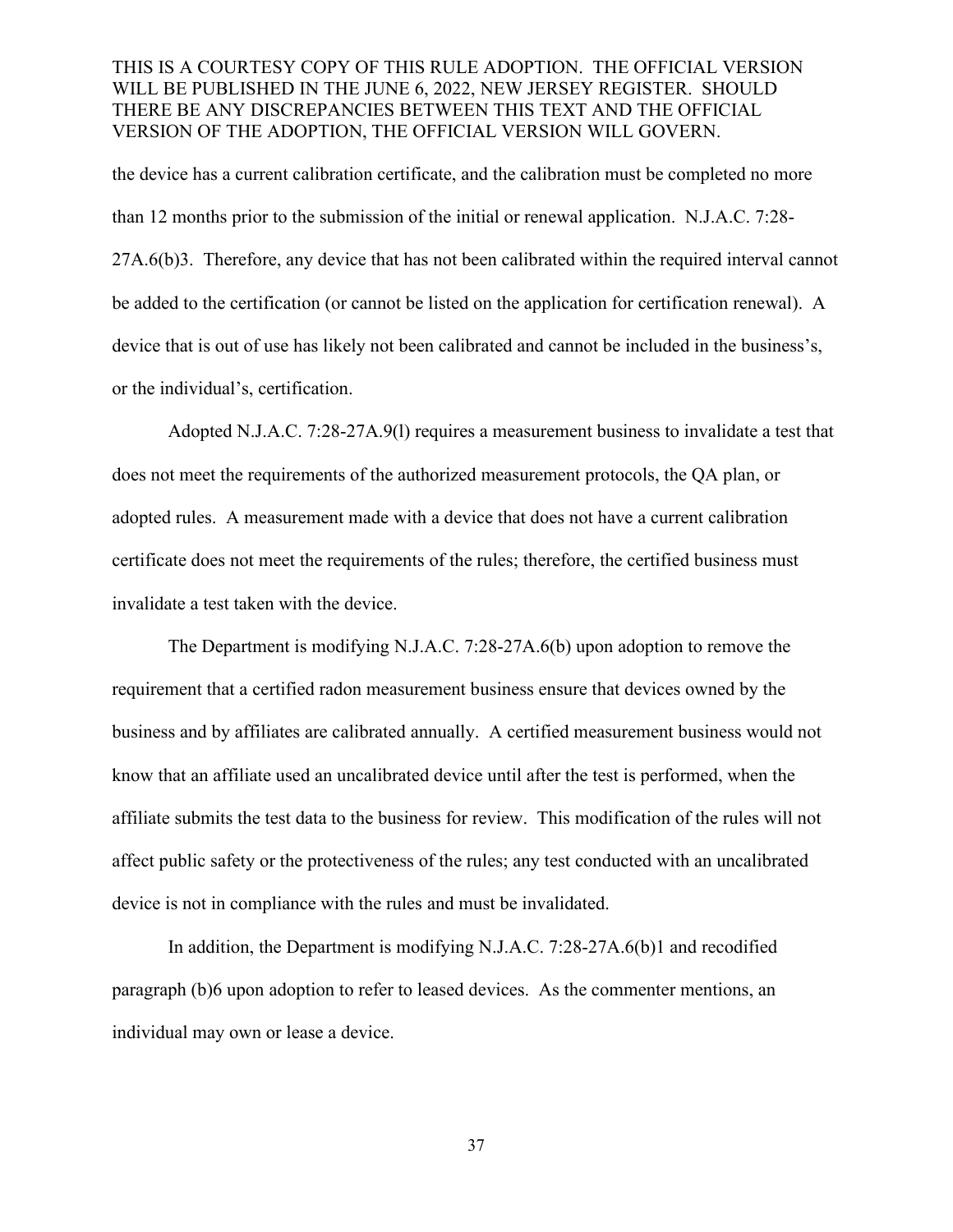42. COMMENT: A measurement business must submit the name of the device manufacturer, the device model number, the device serial number, the device owner's name, the current calibration certificate, the names of all affiliates that will use the device for testing, and confirmation that each affiliate using the device has passed the authorized proficiency test when a device or device model is added to the certification. The following language should be inserted at N.J.A.C. 7:28-27A.6(d): the measurement business should invalidate the test if an affiliate who is not listed to use the devices performs a test with the device in question. The business will need to be able to cite the regulation on the client report when it invalidates a test for this reasoning. (30)

RESPONSE: Adopted N.J.A.C. 7:28-27A.9(l) requires a measurement business to invalidate a test that does not meet the requirements of the authorized measurement protocols, the QA plan, or the adopted rules. If a test is conducted with a device that is not identified on the certified business's certification, the certified measurement business must invalidate the test because it does not meet the requirements of the rules. The business may cite to N.J.A.C. 7:28-27A.9(l) as the reason for invalidating the test. The Department is not modifying the rules in response to this comment.

43. COMMENT: Proposed N.J.A.C. 7:28-27A.6, Authorized proficiency testing and calibration for portable devices, could increase testing costs by up to \$160.00 for the cost of proficiency tests and another \$160.00 for device calibration. (64)

RESPONSE: As discussed above in the Response to Comments 5 through 9, the authorized proficiency test is a one-time cost per device and is only incurred for portable devices. The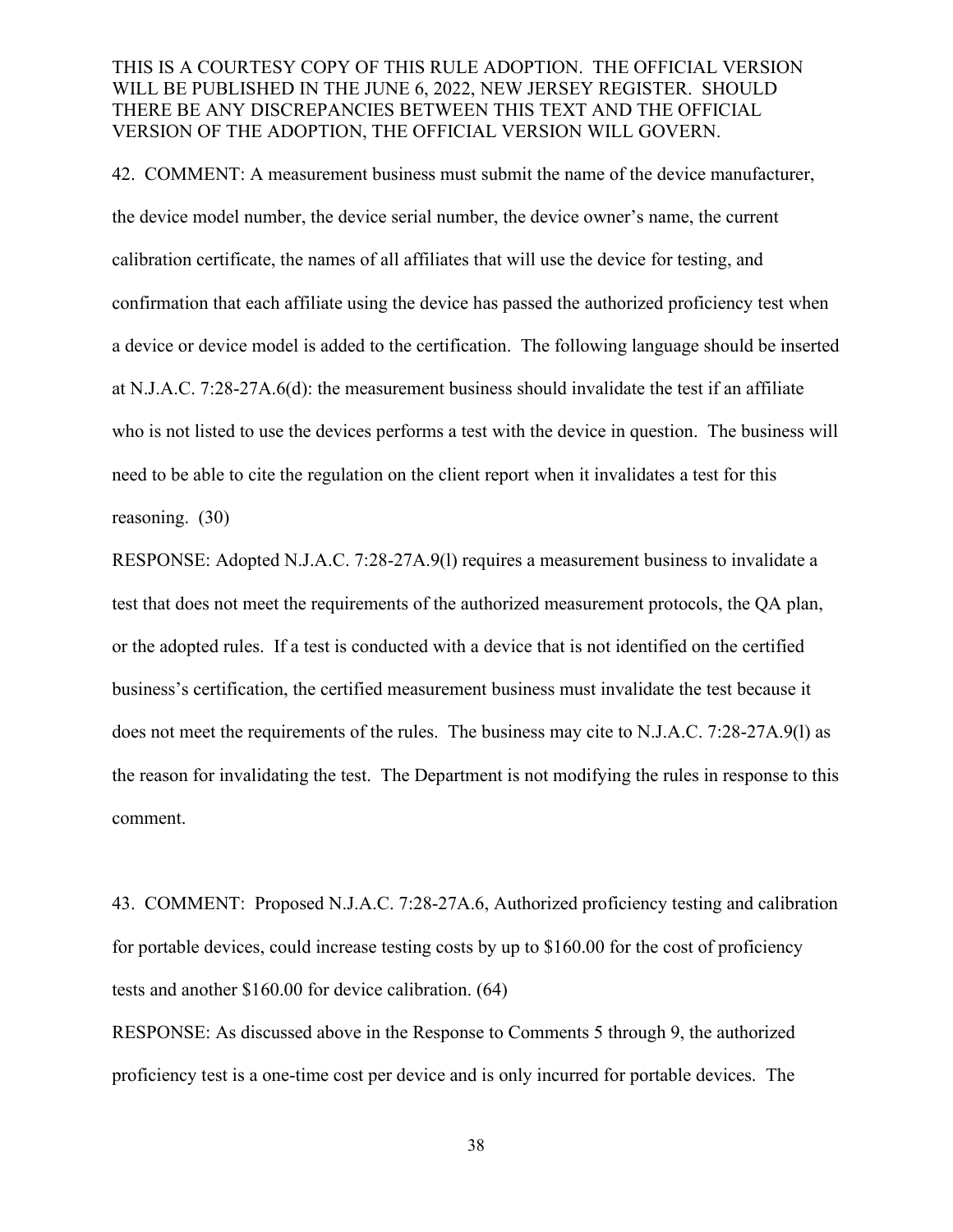notice of proposal Summary, 53 N.J.R. at 477, states that the approximate cost for calibration is \$130.00 to \$160.00 per device. A majority of certified individuals who currently own portable devices already pay for the calibration. Portable devices, such as continuous radon monitors, are costly to purchase; therefore, more tests are performed with charcoal canisters than with continuous radon monitors. The Department estimates that these requirements for portable devices will affect only approximately 10 percent of certified radon measurement individuals. The authorized proficiency test is important because it ensures that a certified individual knows how to use the device; and calibration ensures accurate measurements. 53 N.J.R. at 465.

44. COMMENT: Proposed N.J.A.C. 7:28-27A.6 says a measurement technician will be required to send calibration certificates to the Department, rather than to the business. Was that a typo? If it was not a typo, then how is this going to be achieved? Can the certificates be emailed and/or mailed? It is preferable to use email. (46)

RESPONSE: Adopted N.J.A.C. 7:28-27A.6(b) requires an individual to submit the current calibration certificate to the certified business with which the individual is affiliated. See the discussion in the notice of proposal Summary, 53 N.J.R. at 465. The certified business submits the calibration certificate to the Department as an amendment to the business's certification. N.J.A.C. 7:28-27A.7(d). Certificates can be mailed or emailed to the Department.

45. COMMENT: The notice of proposal mentions a radon chamber facility. There are only a few of them in the country. Individuals will have to go to this facility for a type of proficiency test. Please elaborate on what this encompasses. (46)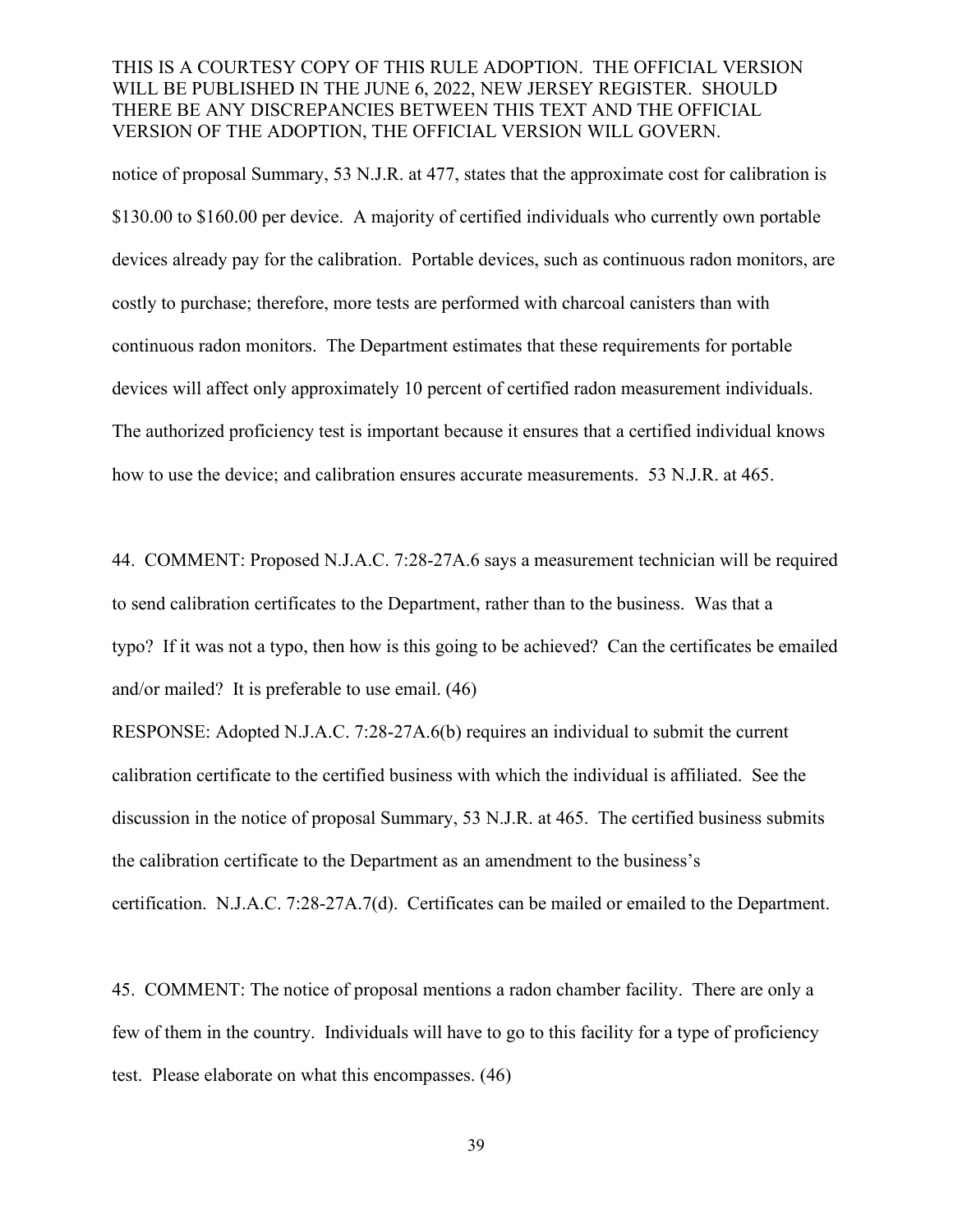RESPONSE: N.J.A.C. 7:28-27A.6(a) requires a proficiency test only for portable devices, since a laboratory is responsible for evaluating the results from non-portable devices. This is discussed in the notice of proposal Summary, 53 N.J.R. at 464. The Department anticipates that approximately 10 percent of certified measurement individuals will use portable devices.

It is true that there is a limited number of approved radon chamber facilities; however, the facilities are used to conducting a large volume of proficiency tests. New Jersey is not the only state that requires proficiency testing. In addition, the National Radon Proficiency Program, for example, also requires proficiency testing as part of its certification process. The Department anticipates that individuals will be able to obtain the required results during the several months of transition to the new rules.

An individual does not need to go to a radon chamber facility in order to take a proficiency test. Rather, the individual sends the portable device to the approved radon chamber facility where the device is exposed to a specific amount of radon for a period of time. The chamber sends the device back to the individual, who reads or analyzes the radon concentration on that device. The individual then sends his or her reading or analysis back to the approved radon chamber facility. To pass the proficiency test, the individual's reading or analysis of the concentration must be within 25 percent of the actual radon concentration. The chamber issues a report stating whether the individual passed the proficiency test. The individual submits the passing report to the Department. If the individual does not pass, the individual must take the proficiency test again.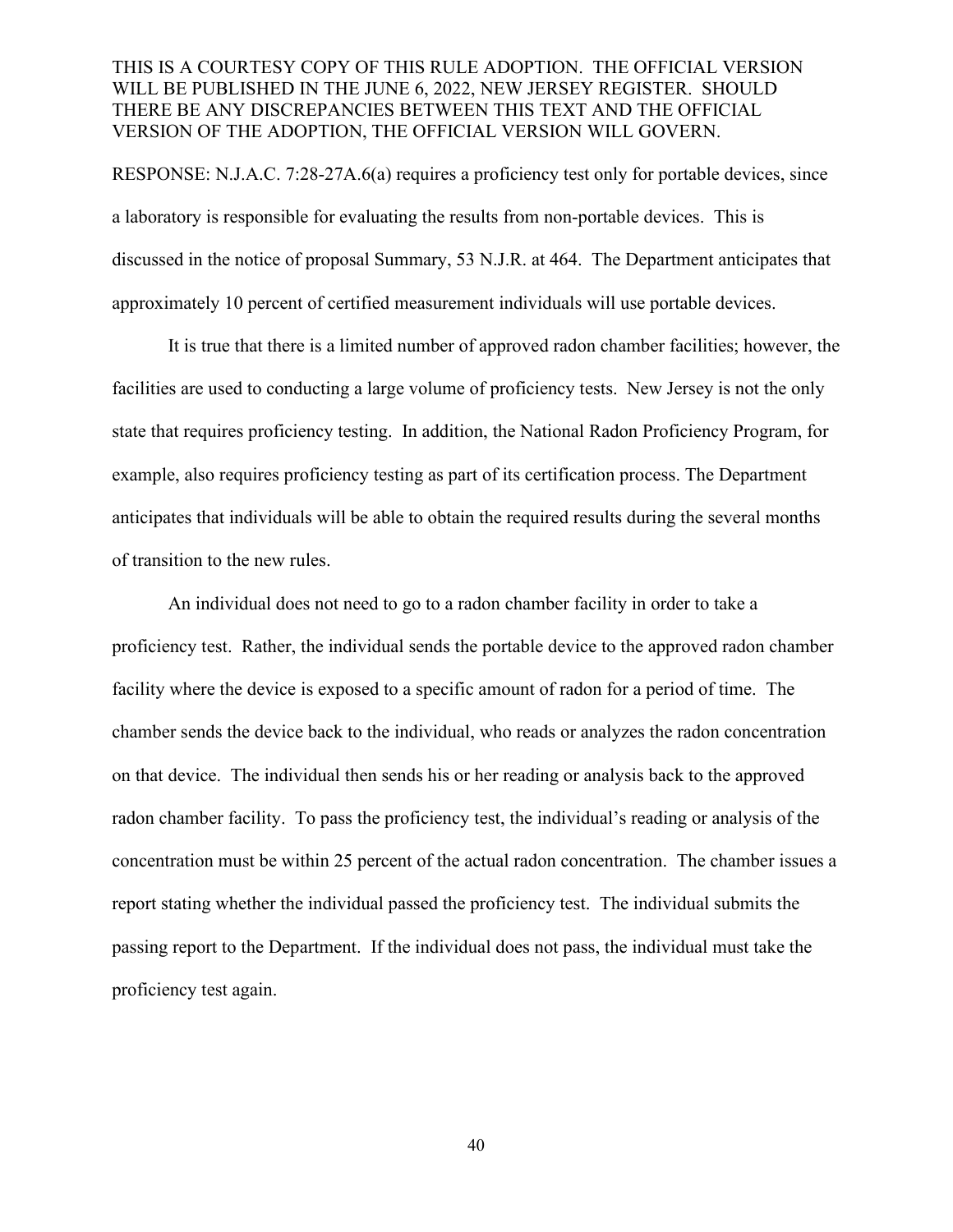46. COMMENT: The concept of requiring measurement technicians to demonstrate proficiency in handling various measurement devices is entirely reasonable. In practice, however, it represents a significant cost to those already providing those services. There are numerous home inspection firms that provide more than one type of measurement device and/or more than one type of continuous radon monitor (CRM). A 10-man inspection firm that uses two models of CRMs will incur a cost of approximately  $$150.00 \times 2 \times 10 = $3,000$  to meet these proficiency requirements. The increased fees may necessitate dropping services to manage the incremental costs. (78)

RESPONSE: It is the responsibility of the certified radon measurement business to have qualified affiliates who know how to use the various testing devices, and it is the affiliate's responsibility to know how to use the testing devices in order to provide the highest quality radon testing. Regardless of the number of certified individuals a home inspection business employs, the certified individual is responsible for performing one proficiency test for each device model that the certified individual uses. N.J.A.C. 7:28-27A.6(a). The requirement that individuals that use continuous radon monitors and electrets perform a one-time proficiency test per device type assures clients and businesses that the radon testing is being done by qualified affiliates that know how to use their devices correctly.

#### **N.J.A.C. 7:28-27A.9 Responsibilities of a Certified Radon Measurement Business**

47. COMMENT: Proposed N.J.A.C. 7:28-27A.9(g) adds additional information to chain of custody forms. For example, the proposed rule requires the date of calibration of the device, which the existing rule does not require. The forms that certified businesses use under the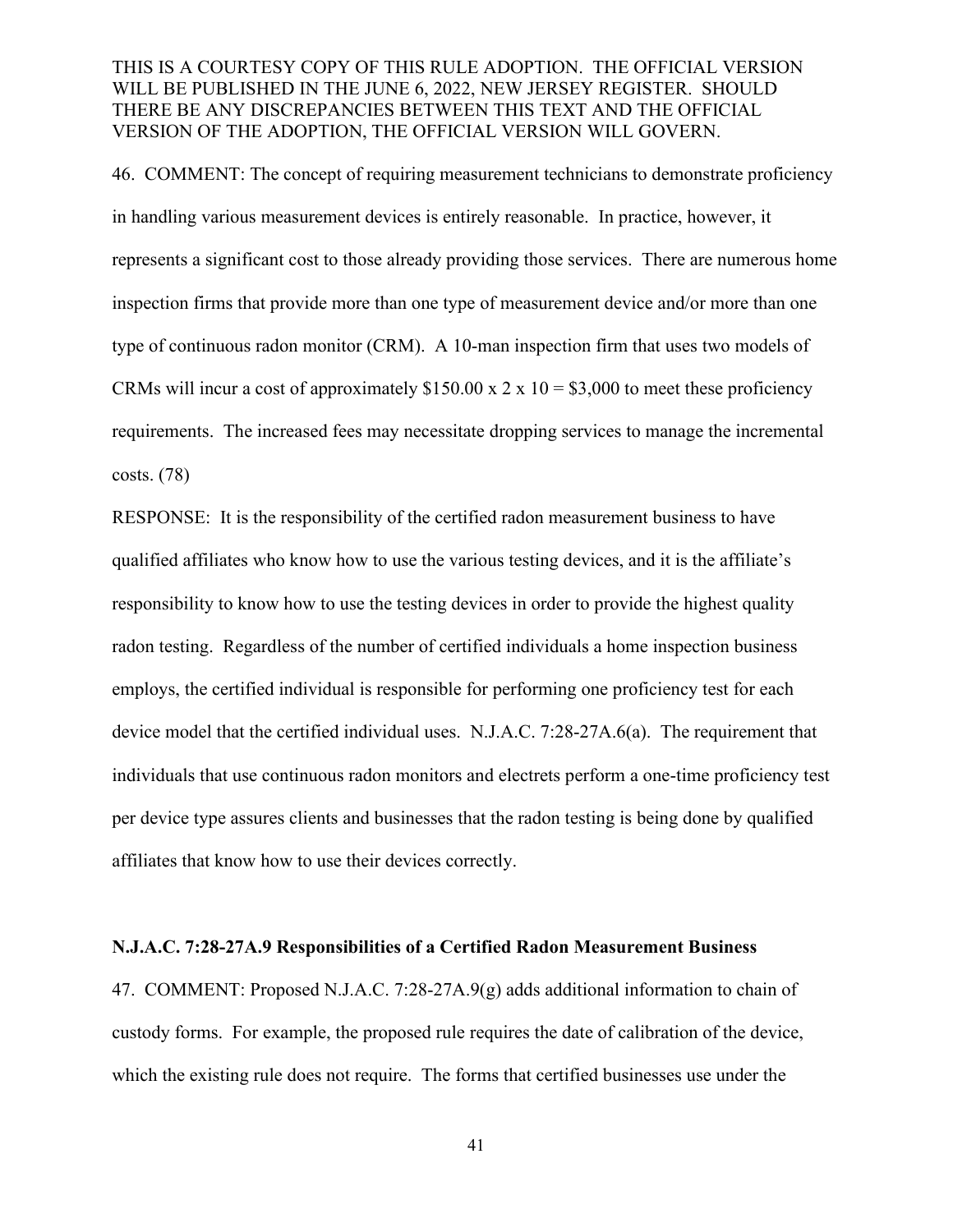existing rules are quite comprehensive and should not be changed. Ten percent of the certified individuals use CRMs and have purchased a system to auto-fill certain fields on these forms. The proposed changes to the forms will cause individuals a lot of extra work and will result in additional costs to those who have purchased the systems that auto-fill the information. (30, 46, and 76)

RESPONSE: As provided at adopted N.J.A.C. 7:28-27A.9(g), the information on the form identifies the time and location where the test was performed, the client for whom it was performed, the specific device used, when the device (if portable) was calibrated, the affiliate who deployed and retrieved the device, and other information including memorializing the conditions and purpose of the test. The purpose of the chain of custody is to ensure the integrity of the test, so that the test results are reliable. The Department requires devices to be calibrated annually in order to ensure that test results are valid. The tester identifies the date of calibration on the chain of custody form as a confirmation that the device the tester is using is properly calibrated. As discussed in the Economic Impact, there may be a slight increase in cost to develop computer tracking and monitoring. This would be a one-time set-up cost. 53 N.J.R. at 477.

48. COMMENT: Will measurement technicians or measurement businesses be held in violation for tests in the field if an old, outdated chain of custody form is used? How will this be handled at the time of change over to the adopted rules if a test is conducted before the rules are adopted or if tests are in transit to the lab at the time of change over? If a measurement technician inadvertently uses a noncompliant chain of custody form, will the measurement business be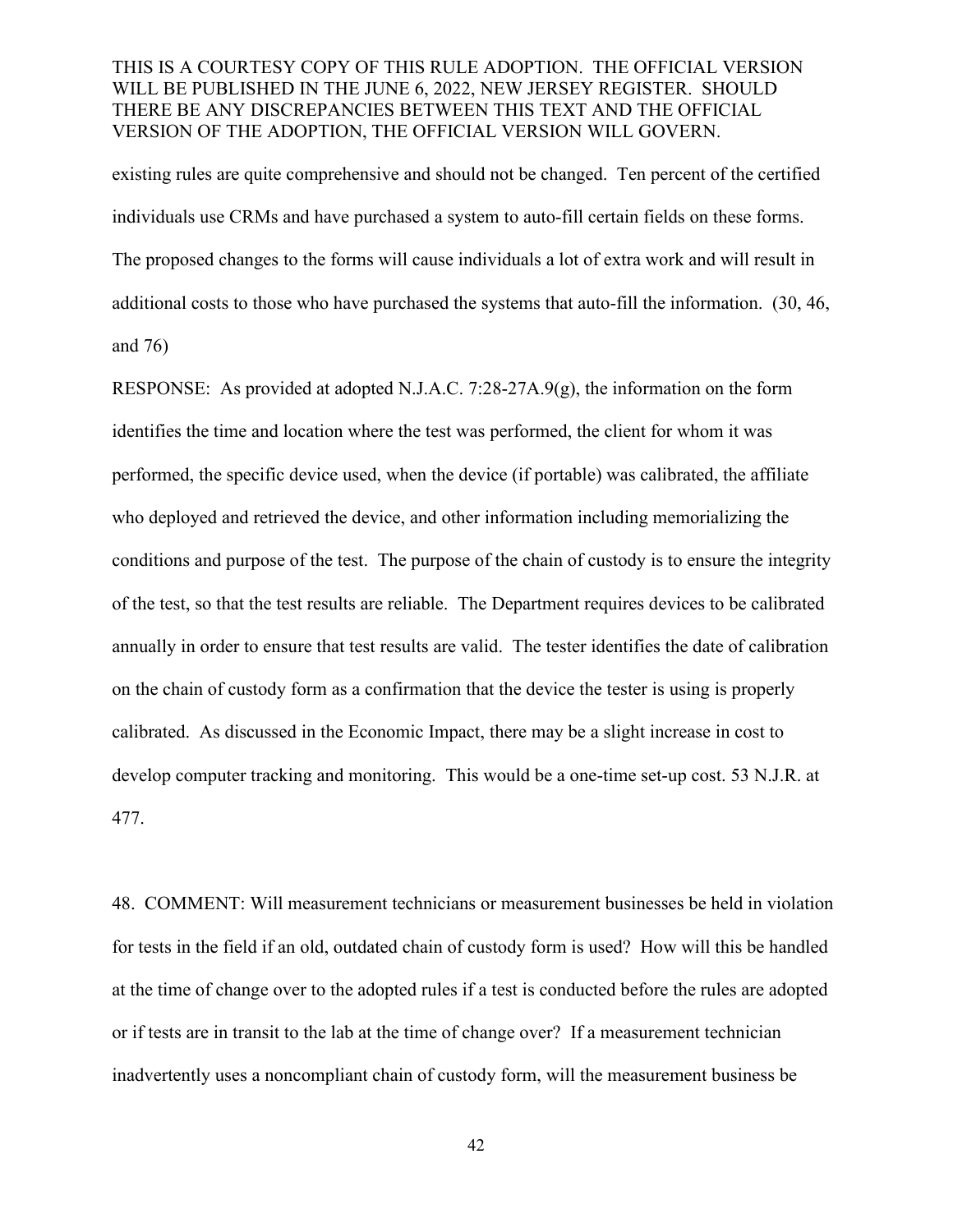required to reject the test, or will the measurement technician be afforded the opportunity to submit the appropriate chain of custody form? (78)

RESPONSE: After the measurement business's new application is approved, the business, and its affiliates, are required to use the new chain of custody forms. The Department will work proactively with businesses and affiliates to encourage a smooth transition to the new forms. Submission of the chain of custody information is required at adopted N.J.A.C. 7:28-27A.9(g), as part of the QA plan. Pursuant to adopted N.J.A.C. 7:28-27A.9(l), a certified measurement business must invalidate a test that does not meet the requirements of the business's approved QA plan.

49. COMMENT: At one time in the past, the Department directed measurement businesses to reject samples that were received with an incomplete chain of custody form, then it modified that directive. What will the Department's position be regarding the new chain of custody form? (78) RESPONSE: Adopted N.J.A.C. 7:28-27A.9(g) clearly identifies the items that a chain of custody form must contain and requires a chain of custody form to be completed in its entirety. The chain of custody form is part of the certified business's QA plan. As the Department stated in the Response to Comment 41, the business must invalidate a test that does not meet the requirements of the QA plan.

50. COMMENT: If it is to become the measurement business's responsibility to disseminate test results, the measurement business will require additional contact information on the chain of custody form. The measurement technician will be able to readily supply the buyer's address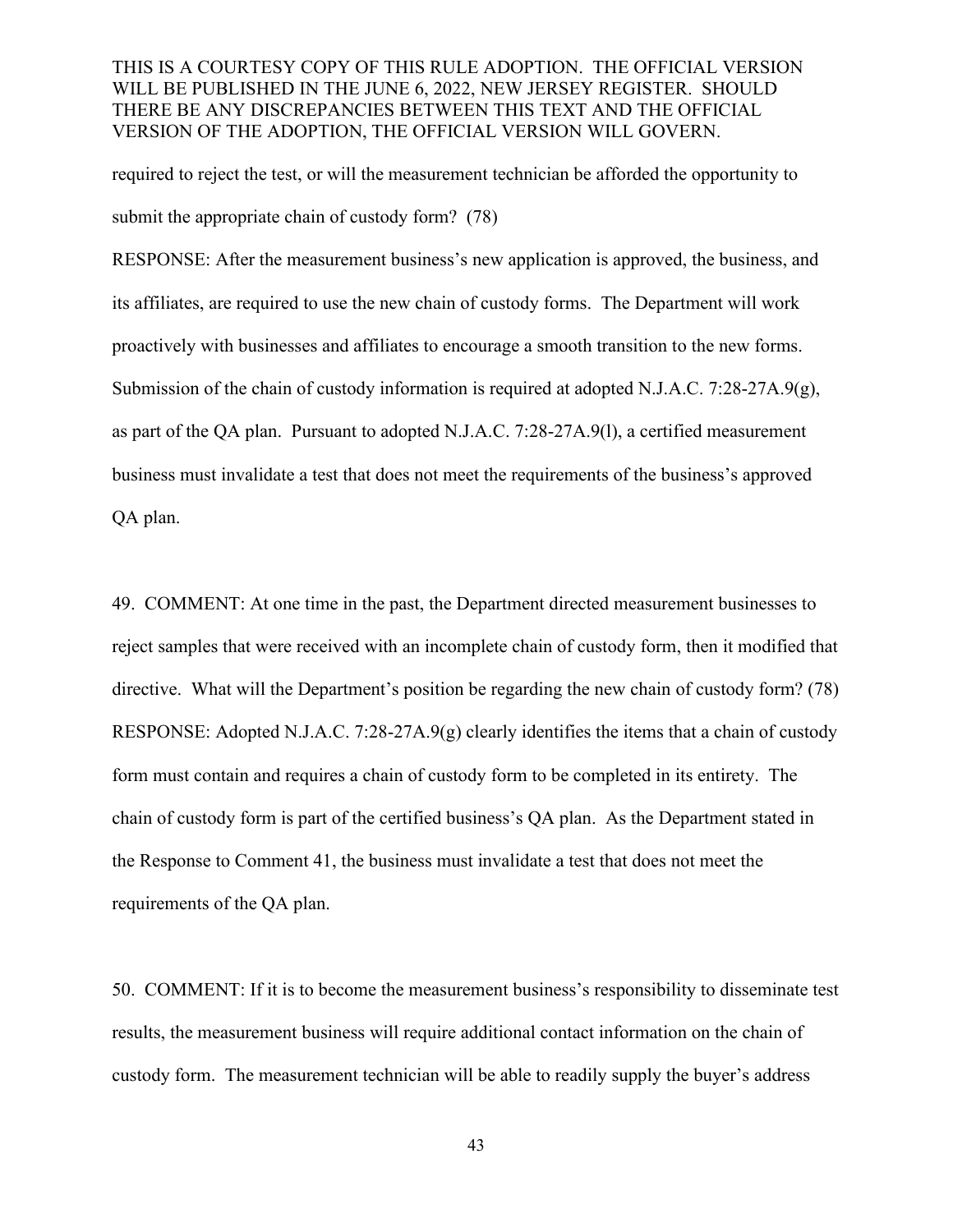and email but may or may not have access to the email address for the buyer's lawyer or real estate agent. The measurement technician does not have access to the email address for the homeowner's lawyer or real estate agent. Any requests for information on future chain of custody forms beyond the client's contact information must be optional, and not result in test rejection or report delay. (78)

RESPONSE: The requirement for the business to issue the client report is not new. Prior N.J.A.C. 7:28-27.28(b) and adopted N.J.A.C. 7:29-27A.17(c) both require the measurement business to issue the report. The adopted rules allow the measurement business to issue the report to individuals specifically identified, unless a waiver has been signed by the owner in accordance with adopted N.J.A.C. 7:28-27A.9(o). See the Response to Comments 25 through 29, regarding the modification of N.J.A.C. 7:28-27A.3 upon adoption to include the certified individual among those who may obtain results of testing. The measurement business is not required to issue test results to all the individuals the commenter mentions.

#### **N.J.A.C. 7:28-27A.10 Quality Control Measures**

51. COMMENT: Not all tests should be duplicate tests. (29, 56, and 59)

52. COMMENT: Testing using two test devices placed side-by-side in every required test location is excessive. It gives the impression that a single test device, despite all of the quality assurance/quality control that goes into ensuring testing accuracy and precision, is unreliable and insufficient. (68)

53. COMMENT: Duplicates are now required 100 percent of the time. Companies that make charcoal canisters benefit from this requirement. A requirement to install a radon mitigation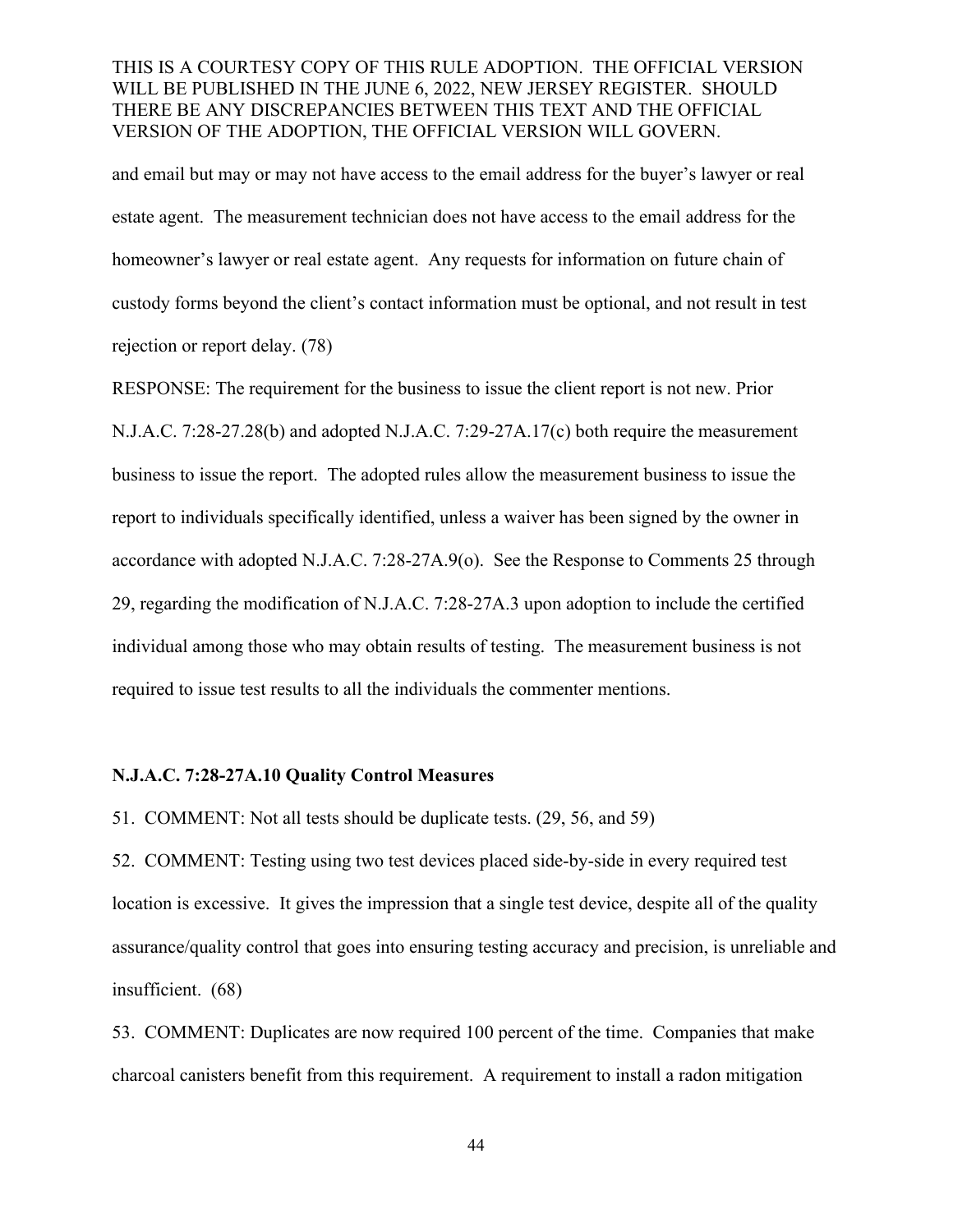system in every home would be more useful. Individuals who use continuous radon monitors (CRMs) or other electronic monitors will lose half of the monitors to satisfy bureaucracy. Twice as many testing devices will be needed. (73)

54. COMMENT: The requirement for all duplicate tests will increase the cost of radon testing to the measurement technician or the company they are affiliated with for no valid reason.

Duplicates are currently performed every 10 tests, and the two results are always within a .01

pCi/L difference. A retest option is offered to anyone who feels their results are too close to 4.0

pCi/L. (29)

55. COMMENT: The requirement to use two canisters is too expensive and will result in increased fees to clients. (31, 56, and 65)

56. COMMENT: A sole proprietor will pass on the added expense of radon testing to the public. The expense of buying charcoal canisters is now going to be doubled and the laboratories that analyze charcoal canisters are now going to double their profits. (46)

57. COMMENT: Home inspectors have to pay for the duplicate and blank tests when they are doing a free service for radon companies by placing the extra tests. It is the company's responsibility, yet they contribute nothing to the testing, and they will not even divulge the measurements of the duplicates. (62)

58. COMMENT: A likely consequence of the necessary cost increases associated with the shipping and lab analysis of duplicate test devices for every required test location is that fewer people will hire certified professionals to perform elective radon testing. These industry-created measurement protocols will, however, be used to justify price gouging when radon testing is required for real estate purposes and for commercial properties. (68)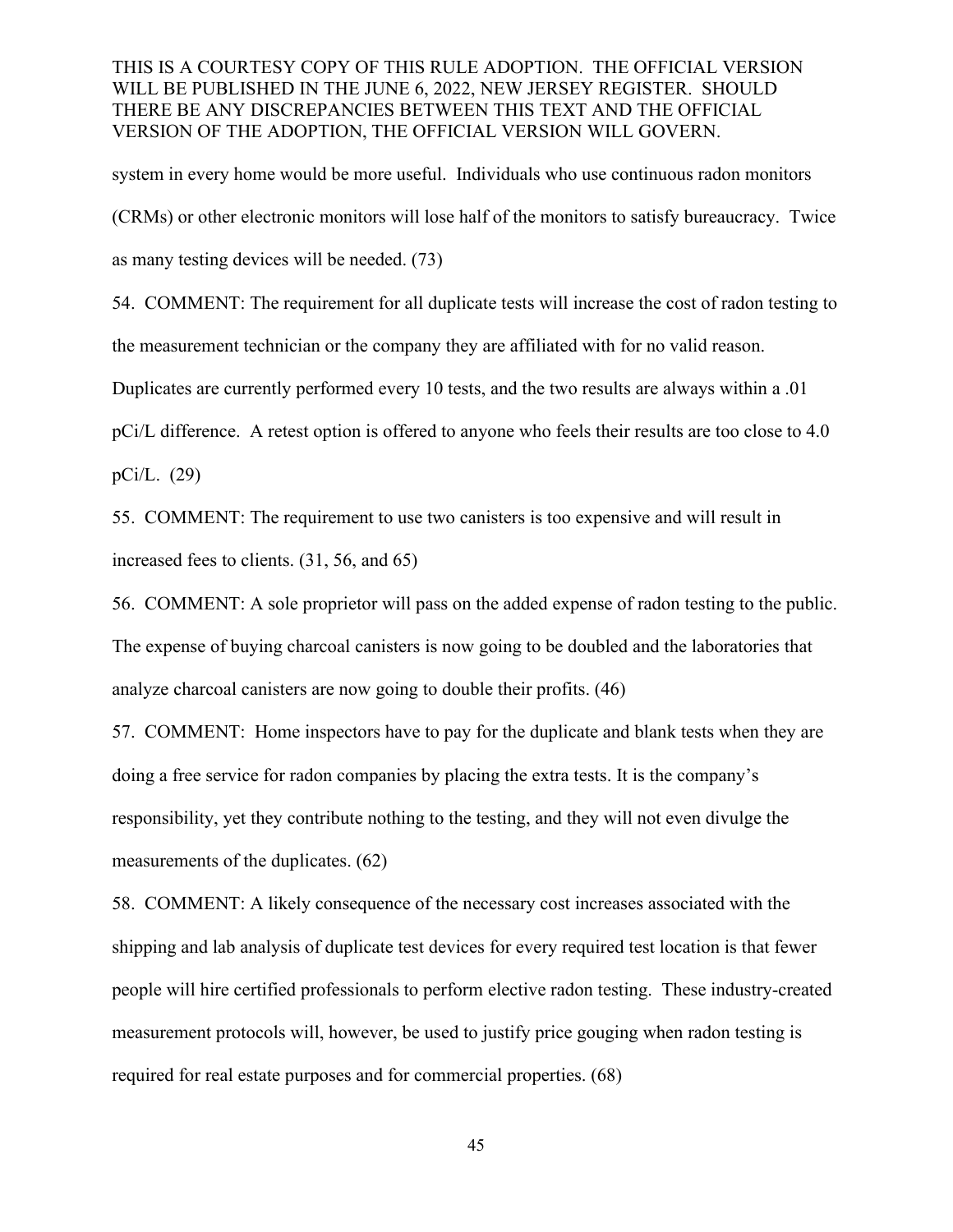RESPONSE TO COMMENTS 51 THROUGH 58: The adopted rules do not require all tests to be duplicate tests. Unless the applicable protocol requires a duplicate test (such as for a real estate transaction when using devices other than CRMs), adopted N.J.A.C. 7:28-27A.10(c) requires duplicate testing for the lesser of 50 tests per month, or 10 percent of the monthly tests. 53 N.J.R. at 468. This is consistent with the number of duplicate tests that certified individuals are already conducting, as one commenter states. A certified radon measurement business that has access to only a single CRM may use another type of testing device to meet duplicate requirements. N.J.A.C. 7:28-2A.10(c). The Department recognizes that a CRM is a relatively expensive piece of equipment, and a second CRM device may not always be available. 53 N.J.R. at 468.

Following the authorized measurement protocols may result in additional costs to some businesses. The authorized measurement protocols from ANSI/AARST (defined at N.J.A.C. 7:28-27A.2) require duplicate testing in every real estate transaction for devices other than CRMs. This requirement is based on the most current science, intended to protect the public from unnecessary exposure to radiation. Duplicate protocols for real estate transactions have been EPA-recommended in guidance since the 1980s.

As stated in the Economic Impact, 53 N.J.R. at 477, some certified radon measurement businesses already conduct 100 percent duplicate tests, either because they are already following the national protocols, or the duplicates are part of their quality control programs. These businesses will not incur additional costs. Under the adopted rules, all certified measurement businesses are subject to the same duplicate testing requirements.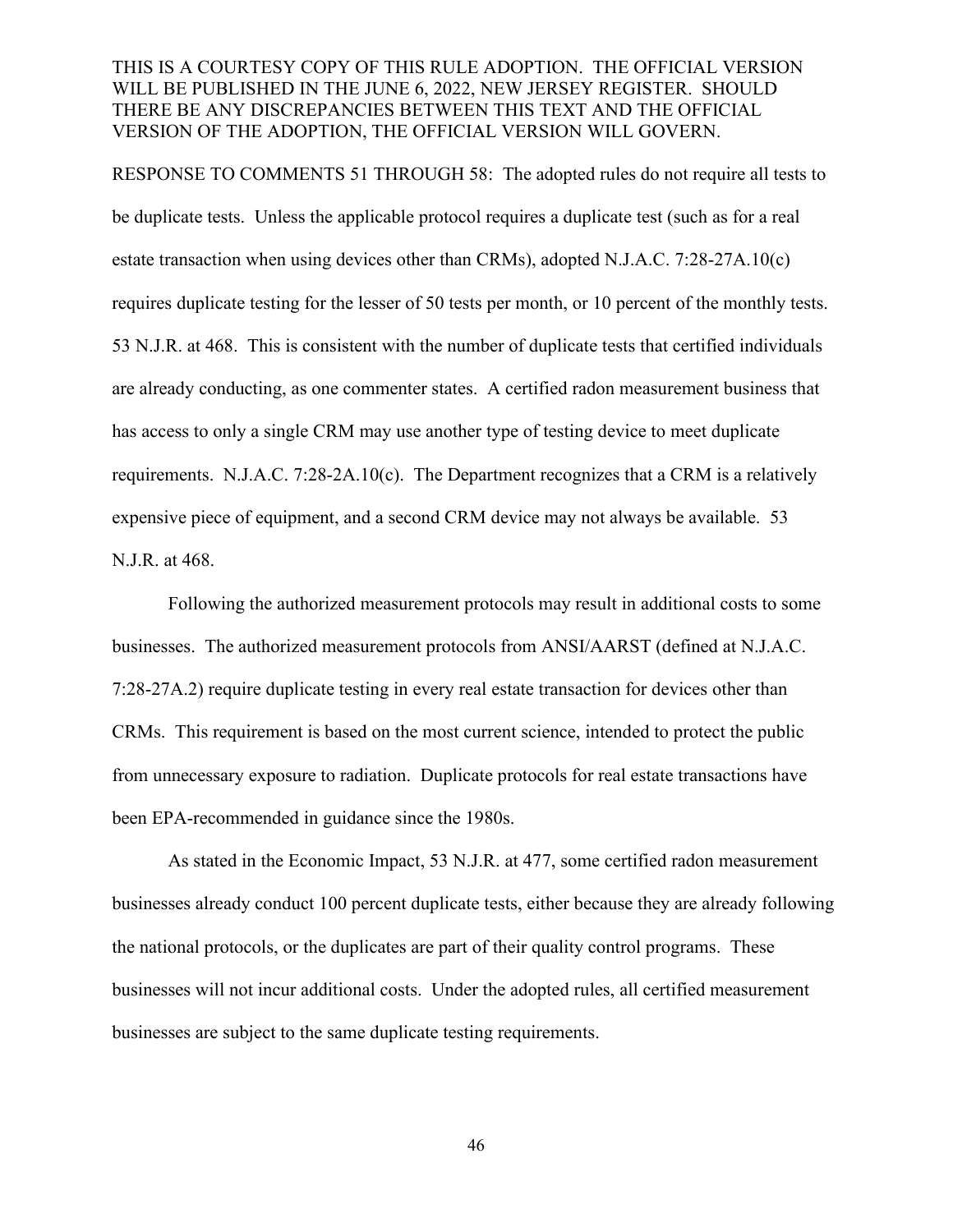59. COMMENT: What is the scientific reason that two tests set four inches apart would be necessary? (29)

60. COMMENT: Was there a problem with measurements made using a single test device? (68) RESPONSE TO COMMENTS 59 AND 60: Duplicate tests are one of the quality control requirements that ensures the integrity of the radon test, as discussed in detail in the notice of proposal Summary, 53 N.J.R. at 468.

61. COMMENT: The rules should make an exception for the home inspectors, so they do not need to have more certification and regulation that is beyond the scope of what they do. The constant heavy handedness of licensing requirements that require individuals to learn things they will never use is absurd. (73)

RESPONSE: The Radiation Protection Act, at N.J.S.A. 26:2D-70 through 78 (Act), requires the Department to establish a program for the certification of persons to test for, mitigate, and safeguard buildings from the presence of radon gas and radon progeny. Therefore, if a home inspector conducts radon testing or mitigation, the inspector must be certified, and must meet the same education and experience requirements as other certified radon testers and mitigators. A home inspector may avoid the certification requirements (including the education and training requirements) by not performing radon testing or mitigation.

62. COMMENT: If a house has both a slab on grade portion of the home and a basement, like a typical New Jersey split level, currently testing is conducted in both of those locations in that home. Would there now be two devices per location within the house for a total of four in this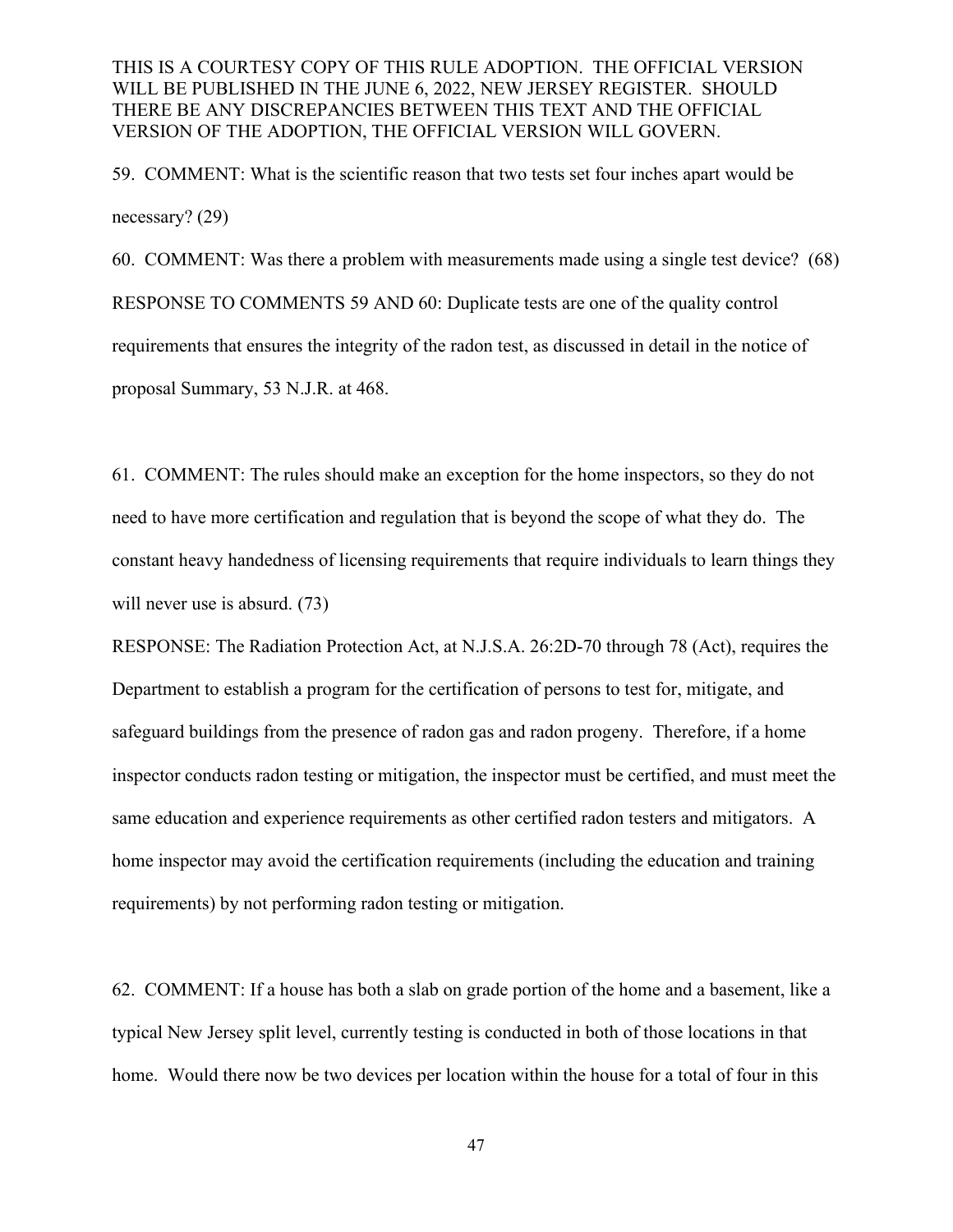case? Can the Department tell the public how many tests are actually recommended per type of building style or location? This will make it easier to convince the public that it is in their best interest to actually do multiple testing within given structures. (3)

RESPONSE: The authorized measurement protocols specify how many tests must be deployed in a structure and the test locations. The Department cannot, therefore, make a blanket statement about how many tests a particular type of building requires. However, the certified individual can show the client the relevant testing protocol as justification for the number of tests the certified individual must perform.

63. COMMENT: Proposed N.J.A.C. 7:28-27A.10(c)1 states that the control limit for two tests that are less than 2.0 pCi/L is when the absolute value of the difference between the two tests is  $>1$  pCi/L or both tests are not less than the minimum detectable concentration. A revision is suggested for the control limit RPD because a 0.3 pCi/L and  $\leq 0.2$  pCi/L would technically be invalid under this reasoning if one is below the 0.2 pCi/L MDL that the other has to be as well or it will unnecessarily invalidate many low-level tests that are potentially within 40 to 67 percent RPD and should not be invalid. (31)

RESPONSE: The Department reviewed the referenced table control limit requirements for tests that are <2.0 pCi/L. The commenter's concern is valid. The Department has determined that this should be a warning limit, not a control limit and is modifying N.J.A.C. 7:28-27A.10(c)1 to state that the warning limit is triggered when the absolute value of the difference between two tests that are less than 2.0 pCi/L is  $>1$  pCi/L if both tests are above the minimum detectable concentration.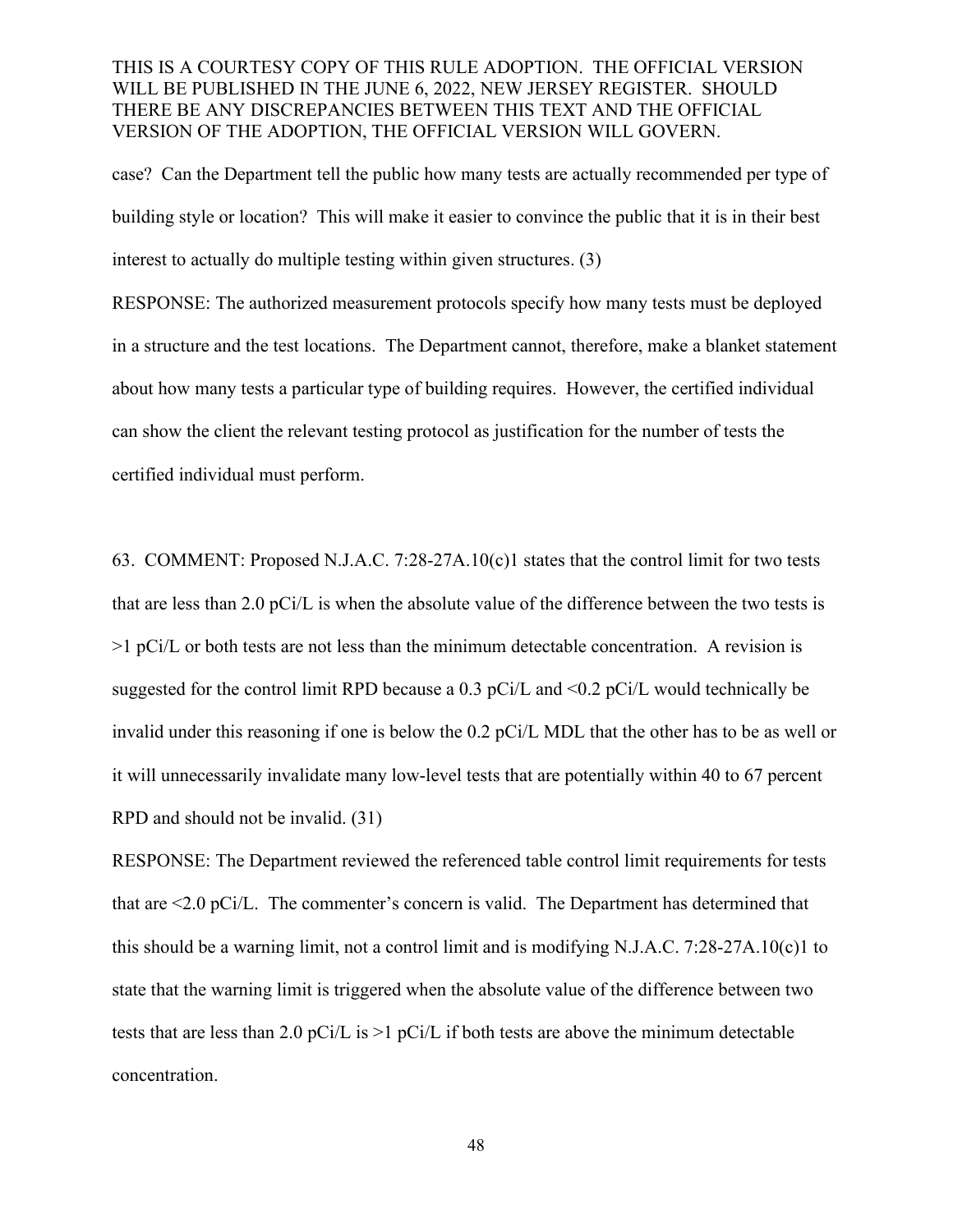64. COMMENT: The notice of proposal states, "A certified radon measurement business shall distribute devices for blank measurements among all the places where the devices are stored, transported, and deployed, including: 1. Side-by-side with the test; 2. At the certified business location; 3. At the affiliate's office and storage area; and 4. In the vehicles that transport the devices." The radon measurement business cannot "distribute" the blank tests because it cannot oversee or enforce where the affiliates place those blank tests. The business can only instruct the affiliates to comply. (31)

RESPONSE: The Department is modifying N.J.A.C. 7:28-27A.10(e) upon adoption to require a certified radon measurement business to distribute devices for blank measurements and to provide instructions for deploying the devices. The certified business distributes blank devices not only to its affiliates, but also to individuals not subject to certification. N.J.A.C. 7:28- 27A.10(c). The deployment instructions will ensure that individuals using the devices are aware of the requirement to deploy duplicate devices and how to deploy them.

65. COMMENT: Proposed N.J.A.C. 7:28-27A.10(j) requires a certified radon measurement specialist responsible for the daily operations of the certified business to, each quarter, prepare and submit, to the individual who signed the application, a written report of the results of duplicate tests, blank tests, authorized proficiency tests, calibrations, and spike tests, voltage drift, zeroing, and reference cell checks, as applicable, and any corrective action. Should this report include results of all mentioned QA/QC tests or only those that required corrective action? (31)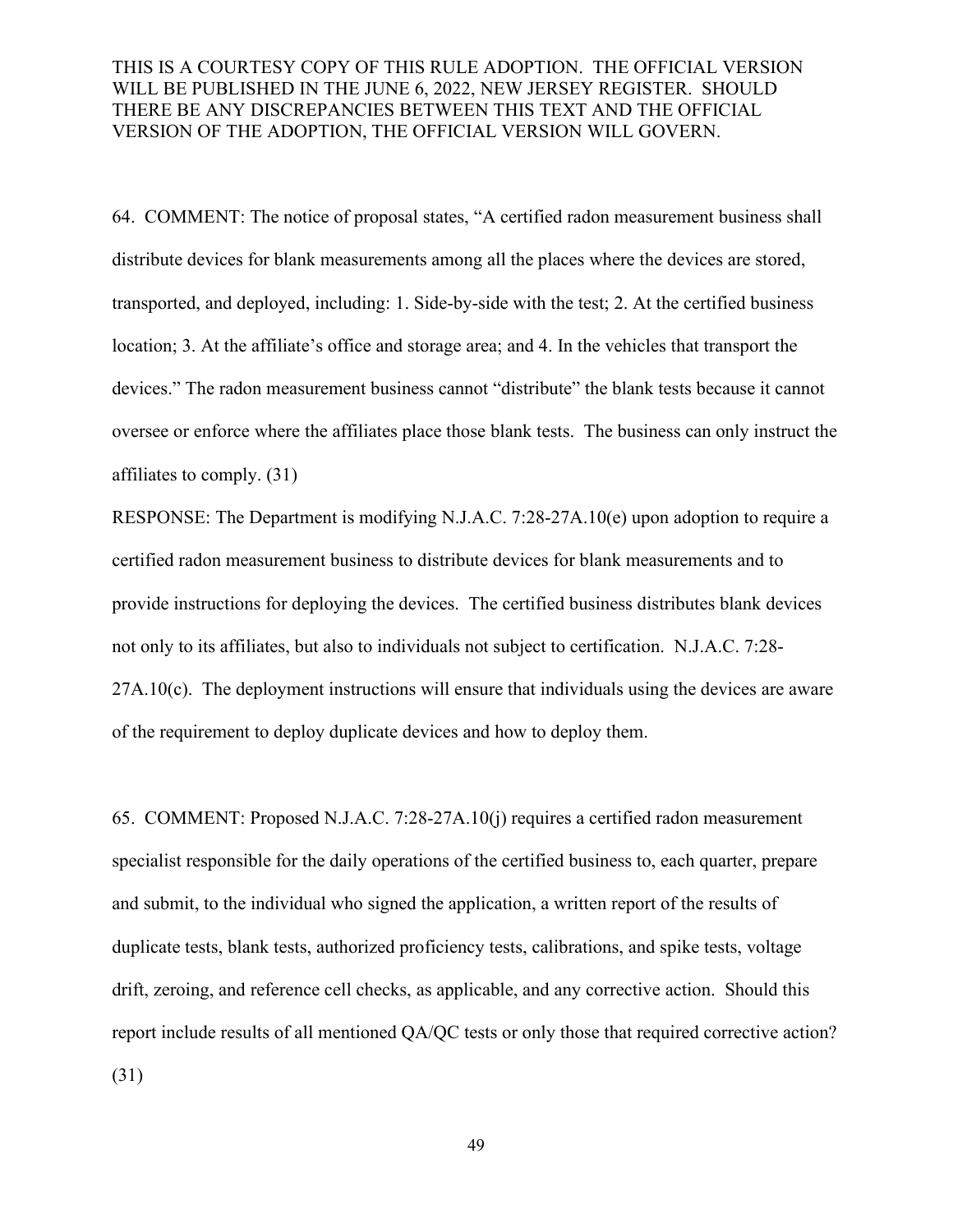RESPONSE: Adopted N.J.A.C. 7:28-27A.10(j) specifies that all QA/QC data are to be included in a quarterly written report. The report must document corrective action taken due to inconsistencies in the QA/QC measures as well.

#### **N.J.A.C. 7:28-27A.13 Responsibilities of a Certified Radon Mitigation Business**

66. COMMENT: Unless the certified individual is a licensed electrician, the individual should not be overseeing electrical work. A licensed electrician is the only person that should do electrical work. (7)

RESPONSE: In the context of specifying what an uncertified individual may and may not do with regard to a radon mitigation system, proposed N.J.A.C. 7:28-27A.13(n) does state that a certified radon mitigation business shall ensure that an uncertified individual assisting a certified individual with the mitigation shall not oversee the electrical installation. The Department does not mean to imply that a certified individual may perform electrical work that the individual is not otherwise licensed to perform. The Department is modifying N.J.A.C. 7:28-27A.13(n) upon adoption to remove the reference to electrical installation.

67. COMMENT: At proposed N.J.A.C. 7:28-27A.13(n), an uncertified individual may perform basic labor including, but not limited to, moving supplies and tools, drilling holes in a foundation, clearing gravel and dirt from the suction point, cutting pipes, and cleaning the area after the mitigation system is installed. Uncertified persons must be able to do all aspects of the installation as a part of their training. This work can be under the supervision of the specialist. (7 and 30)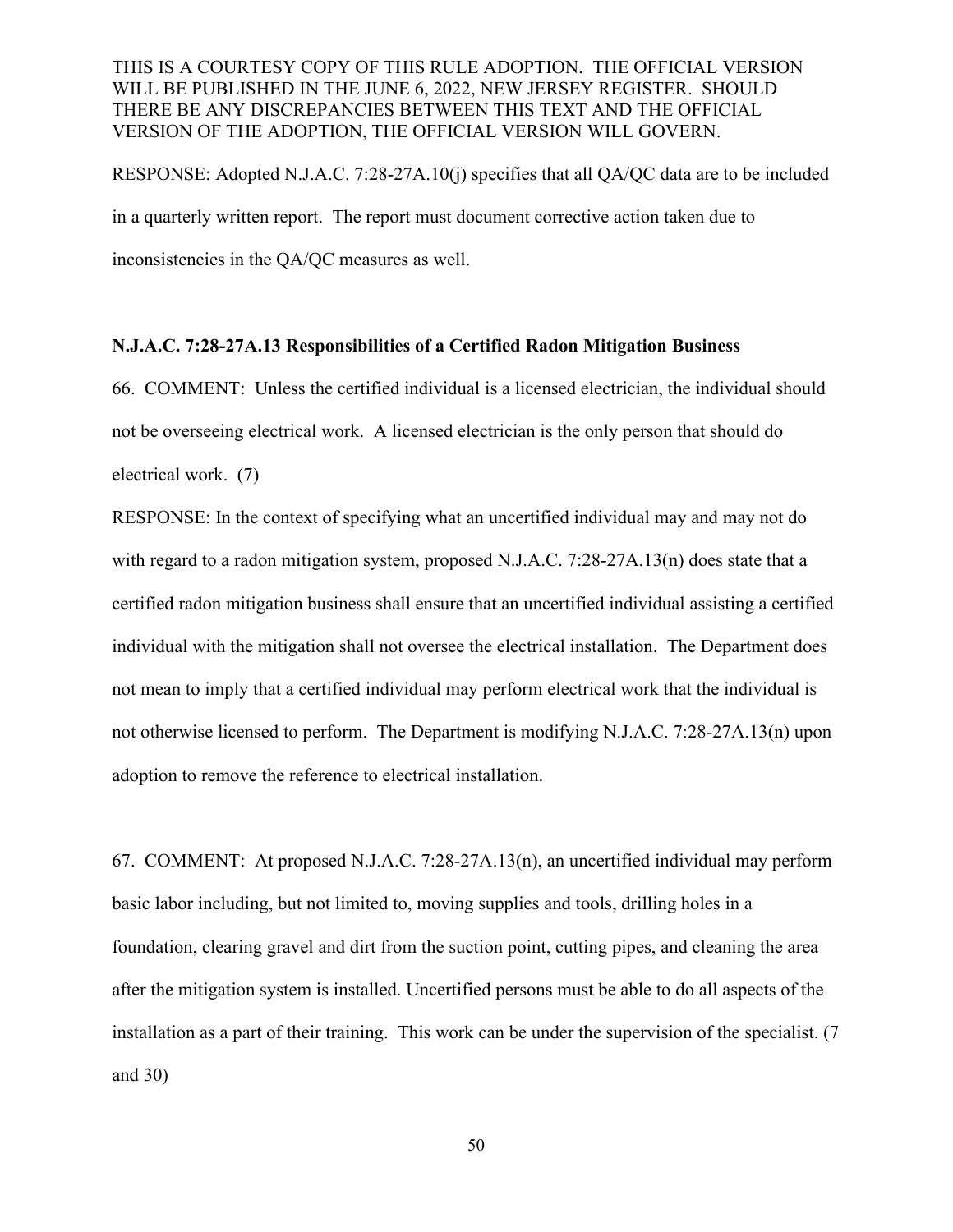RESPONSE: As set forth at N.J.A.C. 7:28-27A.13(n), as modified upon adoption, there are limited duties that an uncertified individual may perform during and after mitigation system installation. An uncertified individual may not perform all aspects of the radon mitigation installation. Uncertified individuals who perform basic labor tasks can learn from observing a certified individual perform mitigation installations, and this experience can be used toward the requirement for a certified mitigation individual. Adopted N.J.A.C. 7:28-27A.24(c) requires documentation of work experience. In this case, documentation would need to include that the individual performed basic construction tasks and received instruction while observing the certified radon mitigation specialist install mitigation systems. Therefore, the Department is modifying N.J.A.C. 7:28-27A.26(b) upon adoption to include radon mitigation education and experience. For education, an individual can show proof that he or she received mitigation instruction through observing radon mitigation system installation under the direction of a radon mitigation specialist. For experience, an individual can submit documentation of the design and installation of mitigation systems if he or she has obtained mitigation experience by being licensed, certified, or accredited by another state or a nationally recognized organization.

68. COMMENT: Schedule 20 pipe is currently allowed to be used to install a radon mitigation system. Why is four-inch schedule 20 pipe (ASTM D2729) no longer acceptable? (35) RESPONSE: The adopted rules require certified businesses and individuals to comply with the "authorized mitigation protocol" or "authorized measurement protocol" that applies to the particular mitigation or measurement that is being performed. Adopted N.J.A.C. 7:28-27A.2 defines "authorized mitigation protocol" and "authorized measurement protocol" by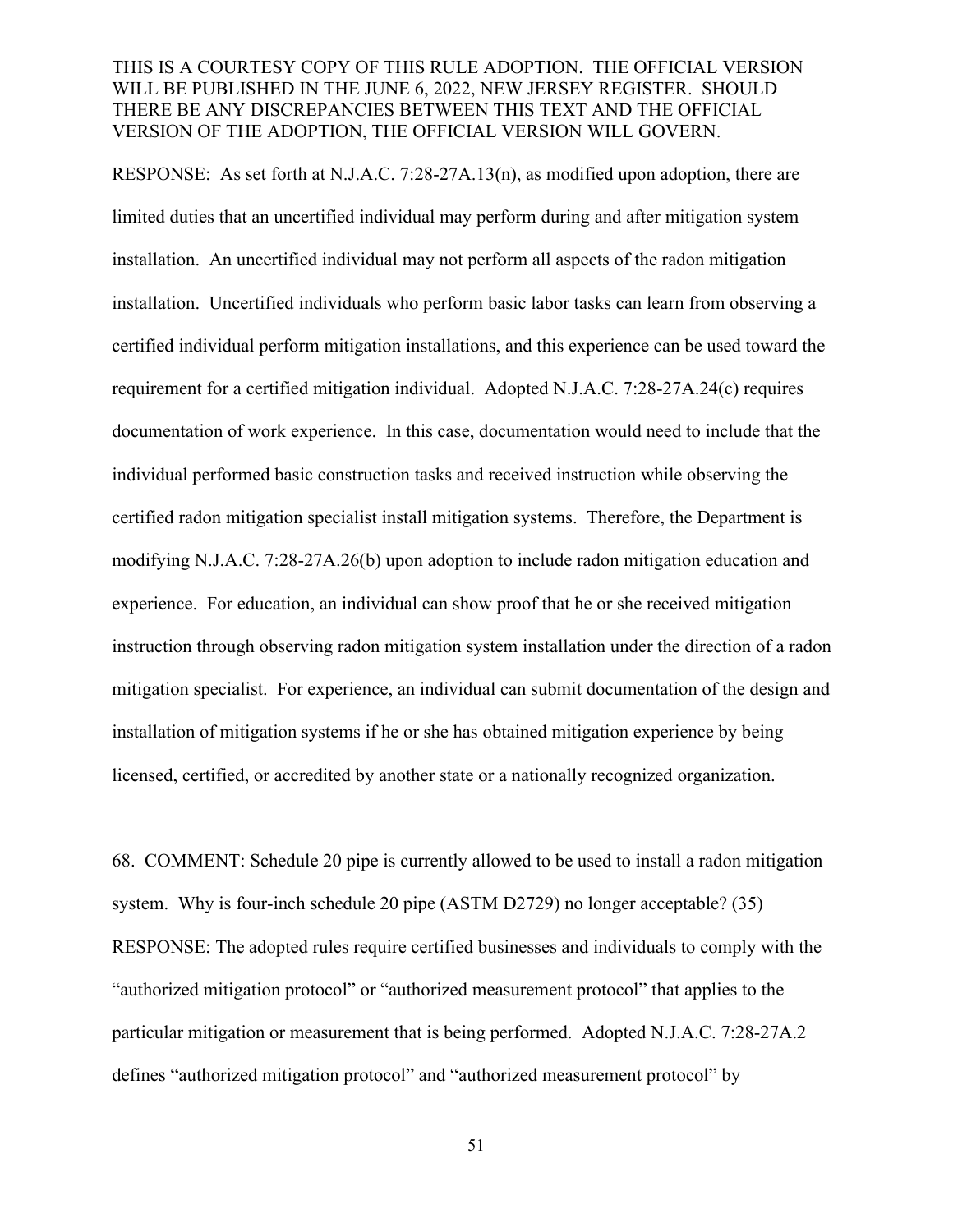incorporating by reference certain protocols that are established by the AARST and the ANSI. The incorporated protocols reflect the most recent science. 53 N.J.R. at 461-462. All three of the authorized mitigation protocols require schedule 40 pipe, with some exceptions based upon the amount of air flow required for the system to be effective and based on approved building codes. Other less rigid pipe, including schedule 20, may be allowable in certain circumstances. The reasons that the authorized protocols allow or no longer allow a particular type of pipe are beyond the scope of this rulemaking.

69. COMMENT: Proposed N.J.A.C. 7:28-27A.13(g) refers to "(n) above." It should say "(n) below." (30)

RESPONSE: The Department is correcting N.J.A.C. 7:28-27A.13(g) upon adoption, as noted.

70. COMMENT: Proposed N.J.A.C. 7:28-27A.13(l)9 says a certified radon mitigation business must provide a client with the operation and maintenance of the mitigation equipment, including the possible energy costs as part of the written contract. This information is commonly placed in a packet and on stickers affixed to the actual mitigation system but is not contained in the contract. Typically, the house sells after mitigation, and it is the purchaser that will need this information. (30)

RESPONSE: Adopted N.J.A.C. 7:28-27A.13(l)9 provides the minimum requirement. The business can place additional copies of this information where appropriate, in order for the owner to have access to this documentation.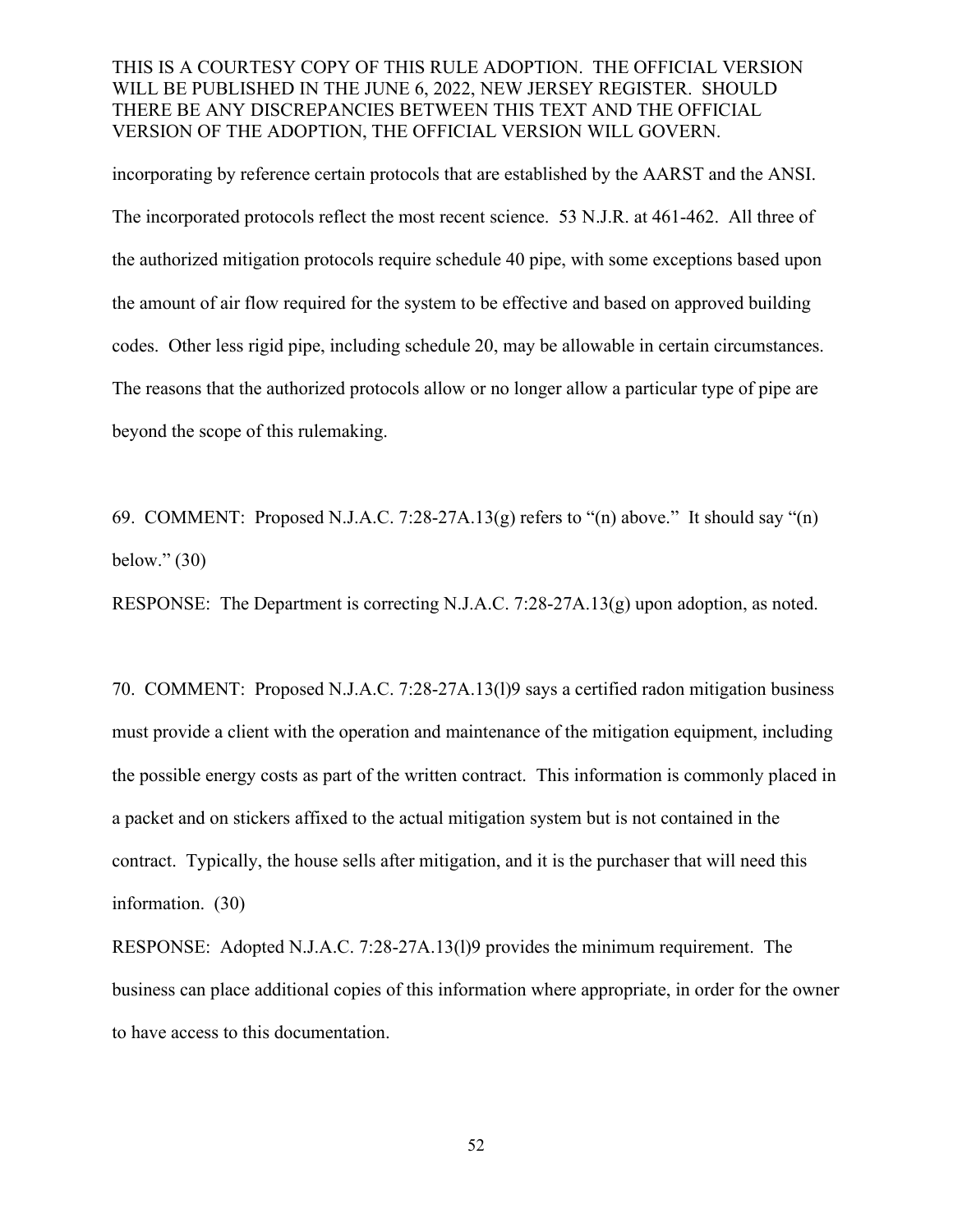71. COMMENT: Proposed N.J.A.C. 7:28-27A.13(l)10 says that the business must provide estimated costs on the system if the installed system does not meet the standards specified in the warranty. This should be made clearer as to which potential costs should be addressed. (30) RESPONSE: The Department has determined that it would be difficult for a business to provide specific costs for additional work on the system. Therefore, the Department is modifying N.J.A.C. 7:28-27A.13(l)10 upon adoption to require a business to document, in the contract, when there would be additional charges for labor and materials if the system does not meet the standards as specified in the warranty.

72. COMMENT: Proposed N.J.A.C. 7:28-27A.13(m) requires the business that is altering a system to upgrade the system to bring it into compliance with current protocols. If the Department is going to leave this in the regulation it should support the mitigation businesses by issuing a statement to consumers in the form of a fact sheet or a client guidance document. Often consumers will only want to replace a broken fan, as long as the fan is not in the basement. This requirement could potentially lead to consumer pushback, complaints, and bad reviews. (30) RESPONSE: The Department recognizes that it would be difficult for a business to require a client to pay for upgrades to bring the system into compliance if the client were not inclined to do so. Therefore, the Department is modifying N.J.A.C. 7:28-27A.13(m) upon adoption to require the business, as part of the contract, to advise the client of the upgrades, estimated costs, and health impacts in order for the client to make an informed decision. It is up to the client whether to have the system upgraded.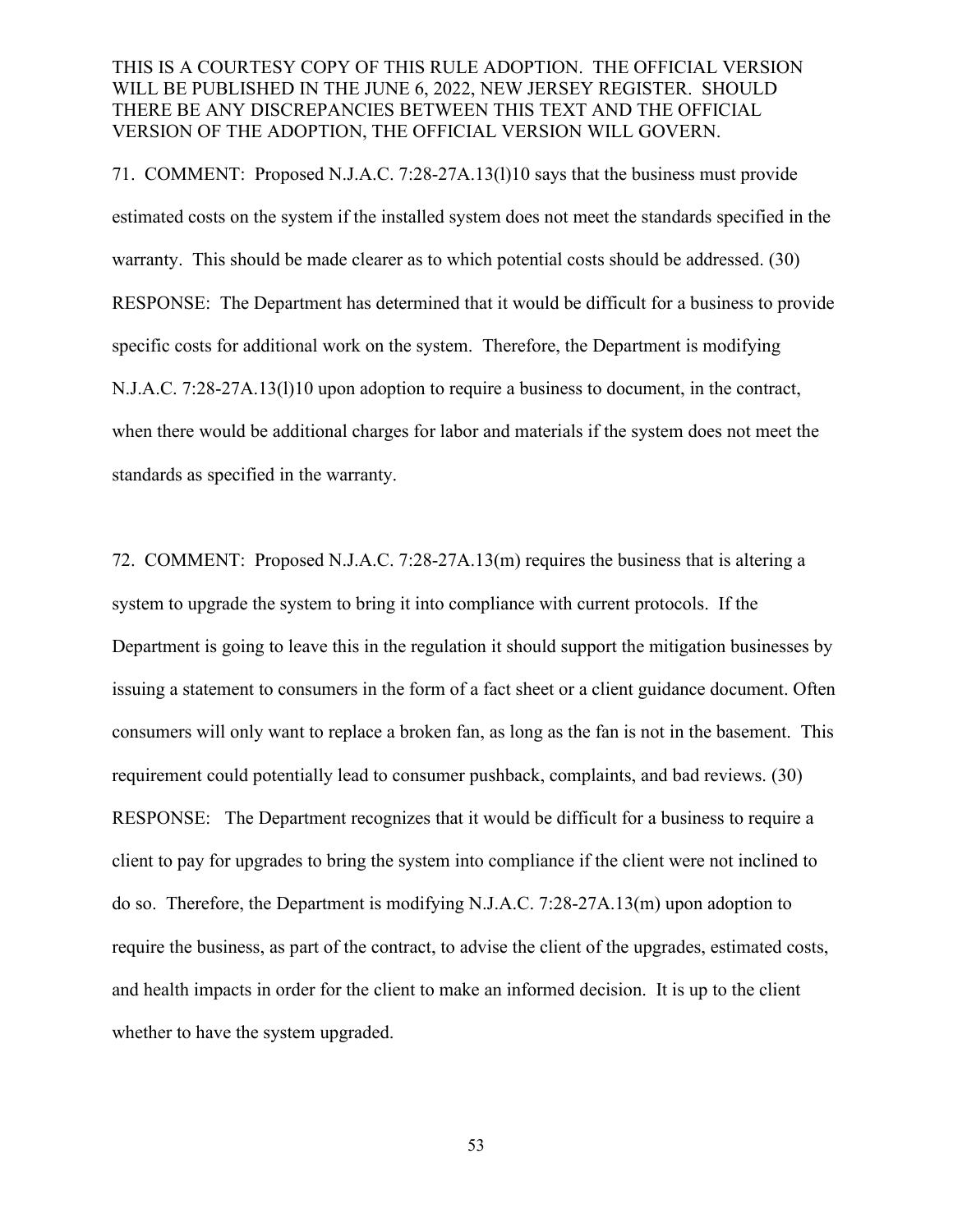73. COMMENT: Proposed N.J.A.C. 7:28-27A.13(o) requires a certified radon mitigation business to ensure that a short-term radon test is conducted no sooner than 24 hours after a mitigation is installed and functioning. The mitigation business is not equipped to ensure that a post-mitigation test is conducted within the specified period and cannot control when consumers using self-service test kits perform the post-mitigation testing. (30)

RESPONSE: A mitigation system is installed to limit an individual's exposure to high levels of radon and reduce the risk of getting lung cancer. Post-mitigation testing is critical because it tells the client and the business if the mitigation system is working properly to bring the radon level down below the Federal and State action level of 4.0 picocuries per liter. The mitigation business is responsible for ensuring that the post mitigation test is conducted, and for training its affiliates regarding the post-mitigation requirements. A certified individual can test the building, or the mitigation specialist can leave a test device with the owner to conduct the test. If the owner does not conduct the test within a reasonable timeframe, the certified business is expected make further arrangements for a certified individual to test the building in order to comply with adopted N.J.A.C. 7:28-27A.26(j). If a building owner, rather than a certified individual, is going to conduct the post-mitigation test, and the certified radon mitigation specialist is concerned that the building owner will conduct a post-mitigation test earlier than 24 hours after the mitigation is complete, the certified radon mitigation specialist can wait a day before providing the test to the building owner.

#### **N.J.A.C. 7:28-27A.16 Recordkeeping**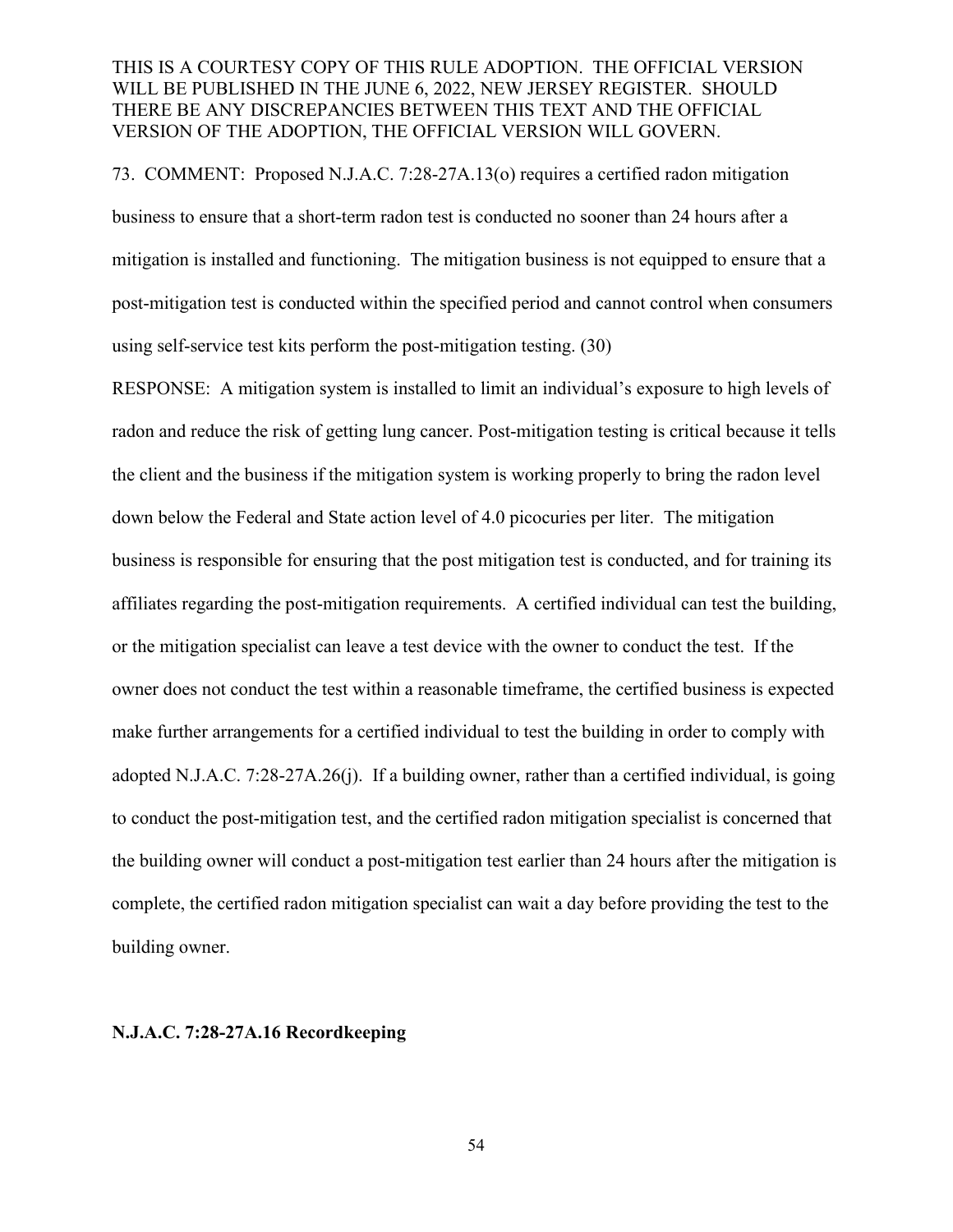74. COMMENT: The rules should allow for electronic records inspection as an alternative to inperson records inspection to conserve valuable State personnel time and travel for field inspections and complaint resolution. (34 and 50)

RESPONSE: N.J.A.C. 7:28-27A.16, Recordkeeping, requires a certified radon measurement business and a certified radon mitigation business to maintain records in a format that is immediately available to the Department. The section does not specify the format of the record, provided it is immediately available for inspection. Nor does the section specify that the Department's representative must be physically at the certified business's location in order to request the record. Accordingly, the rules allow for electronic records inspection and electronic records production. An electronic inspection may not be a suitable alternative to an in-person inspection in all instances. As provided at N.J.A.C. 7:28-27A.28, Inspections, the Department and its representatives may enter and inspect any site, building, or equipment to ascertain compliance.

#### **N.J.A.C. 7:28-27A.18 Radon Measurement Specialist - Initial Certification**

75. COMMENT: For initial certification as a radon measurement specialist, a radon measurement technician, and a radon mitigation specialist, the applicant must document that they successfully passed a radon examination for the specific category or equivalent category administered by the National Radon Proficiency Program and complete training from a nationally recognized organization. The proposed rule should include the National Radon Safety Board program in addition to the National Radon Proficiency Program as an approved provider of the required exams. The National Radon Safety Board currently offers the radon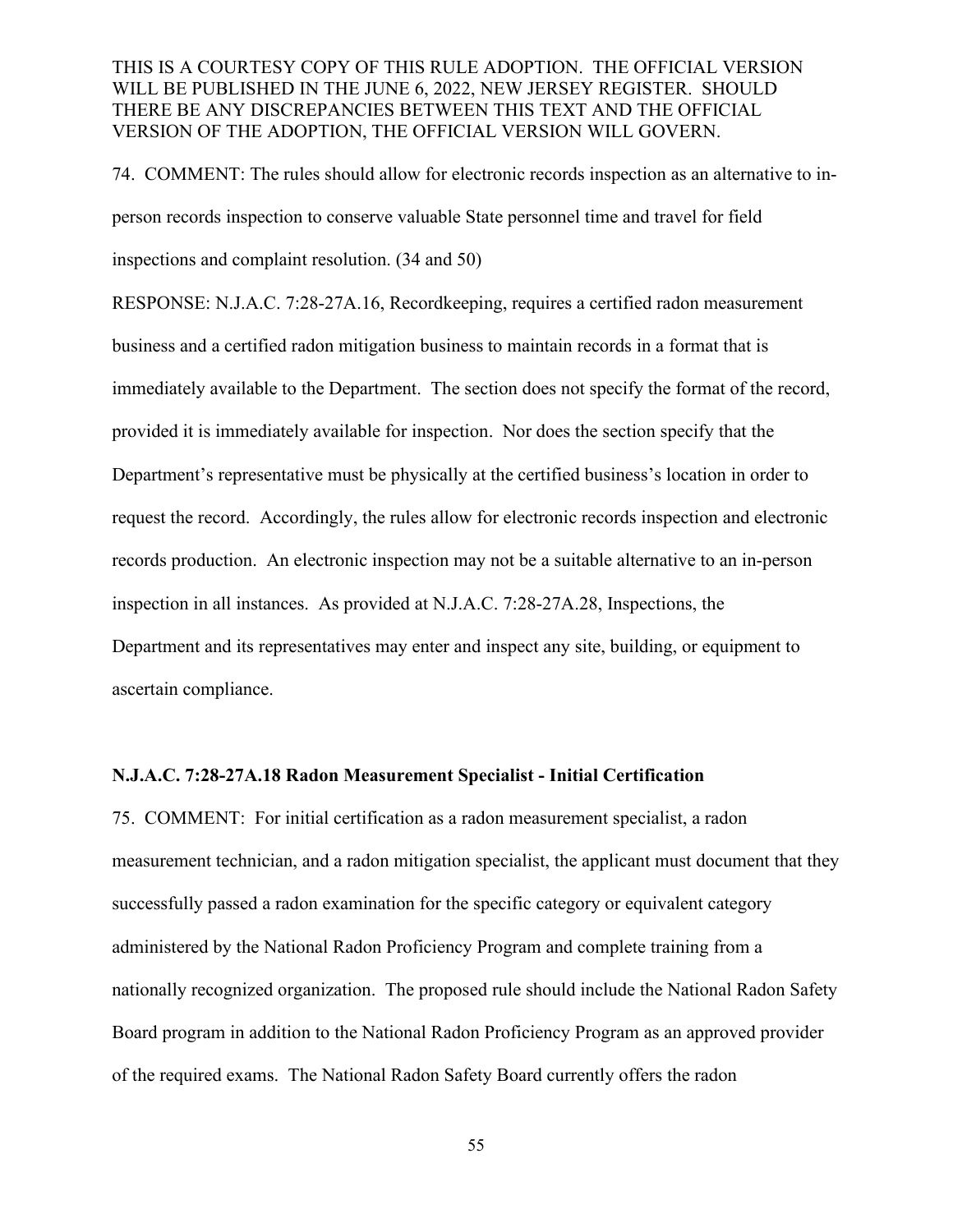measurement specialist, radon measurement technician, and radon mitigation specialist exams and is in the process of digitizing them for online delivery through virtual proctoring or in-person proctoring. The National Radon Safety Board exam program now meets the Department's requirements. (14)

RESPONSE: In 2015, the Department signed a Memorandum of Agreement (MOA) under which the National Radon Proficiency Program would develop and administer the New Jerseyspecific radon certification examinations. The adopted rules supersede the MOA. The proposed rules require an applicant to take and pass the National Radon Proficiency Program examinations, without allowing an alternative. Although only the National Radon Proficiency Program meets the Department's standards at this time, the Department recognizes that, in the future, there may be other examination providers that offer examinations that meet the Department's requirements. The Department is, therefore, modifying N.J.A.C. 7:28-27A.18(c)5 upon adoption to allow other organizations to administer examinations, provided the organization is approved by the Department. The Department will approve an examination that is substantively similar to the National Radon Proficiency Program and will provide a list of approved organizations on its website.

76. COMMENT: Initial training for a specialist should remain 24 hours, where eight of those hours should be used to train individuals about multifamily buildings, and schools and large buildings. (74)

RESPONSE: Individuals applying for initial certification under the prior rules were required to take a training course specifically developed for New Jersey. The number of hours of New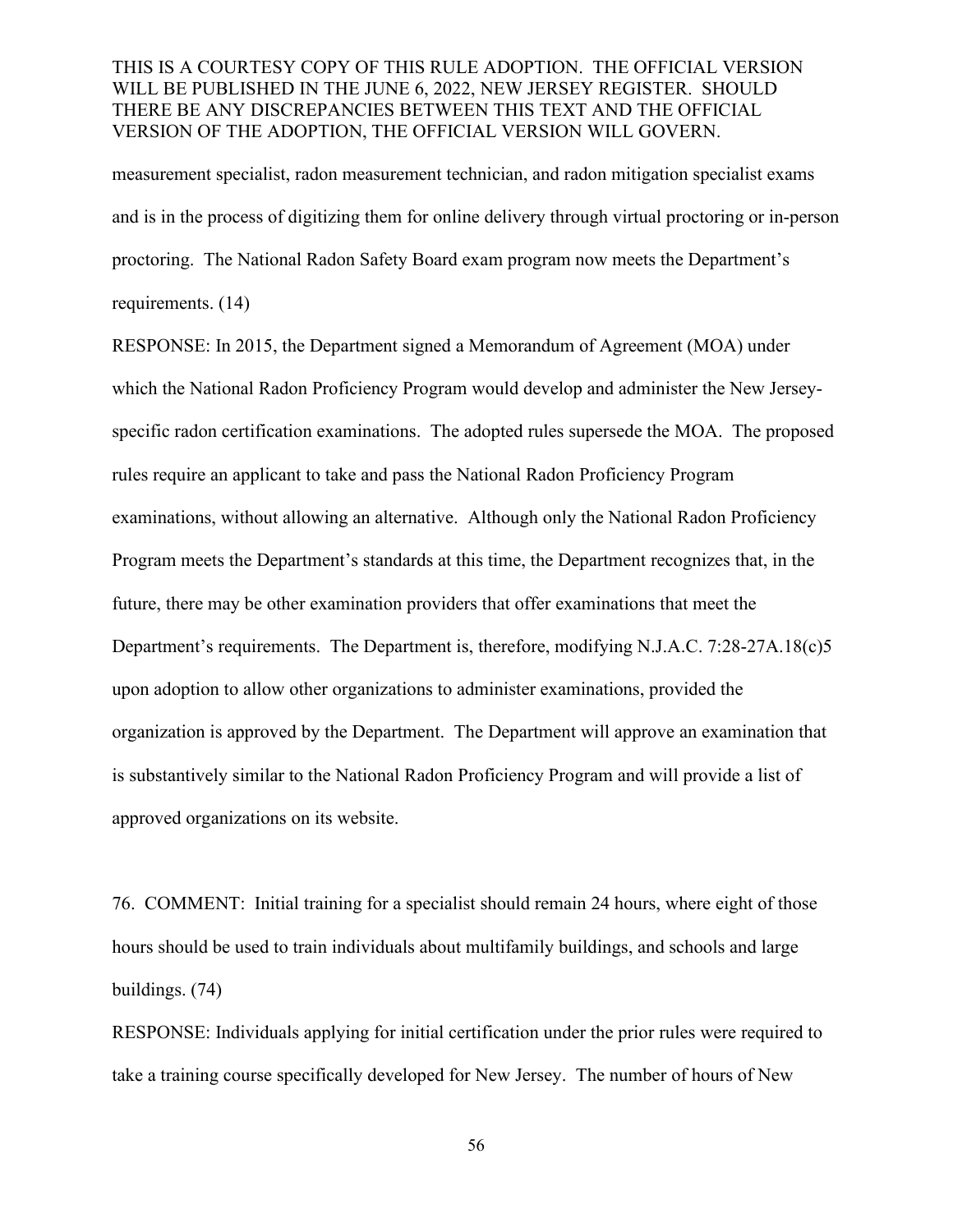Jersey-specific training varied from 16 to 24, depending on the level of certification. As discussed in the Response to Comment 75, the National Radon Proficiency Program provides the training under an MOA with the Department.

The Department proposed, at N.J.A.C. 7:28-27A.18(c)3, to require an applicant for initial certification as a radon measurement specialist to take 24 hours of training from a nationally recognized organization. The training need not be specific to New Jersey. The adopted rules supersede the MOA with the National Radon Proficiency Program. The nationally recognized organizations that provide training for radon measurement specialists provide 16-hour courses, except for the training specific to New Jersey. Once New Jersey-specific training is no longer required, few, if any, providers will offer 24-hour training. The Department has reviewed its training requirements and determined that the 16-hour course sufficiently prepares an individual to perform radon testing. Therefore, the Department is modifying N.J.A.C. 7:28-27A.18(c)3 upon adoption to require an applicant for certification as a radon measurement specialist to complete 16 hours of training, which the nationally recognized organizations routinely provide. If the individual decides to test the other building types, the additional training will be required.

#### **N.J.A.C. 7:28-27A.20 Responsibilities of a Certified Radon Measurement Specialist**

77. COMMENT: The training courses for multifamily buildings and for schools and large buildings should be approved by a nationally recognized organization, not just provided by the organization. (34 and 50)

RESPONSE: Proposed N.J.A.C. 7:28-27A.20(c) and 27A.23(b) require certified radon measurement specialists and technicians who test multifamily buildings, schools, or large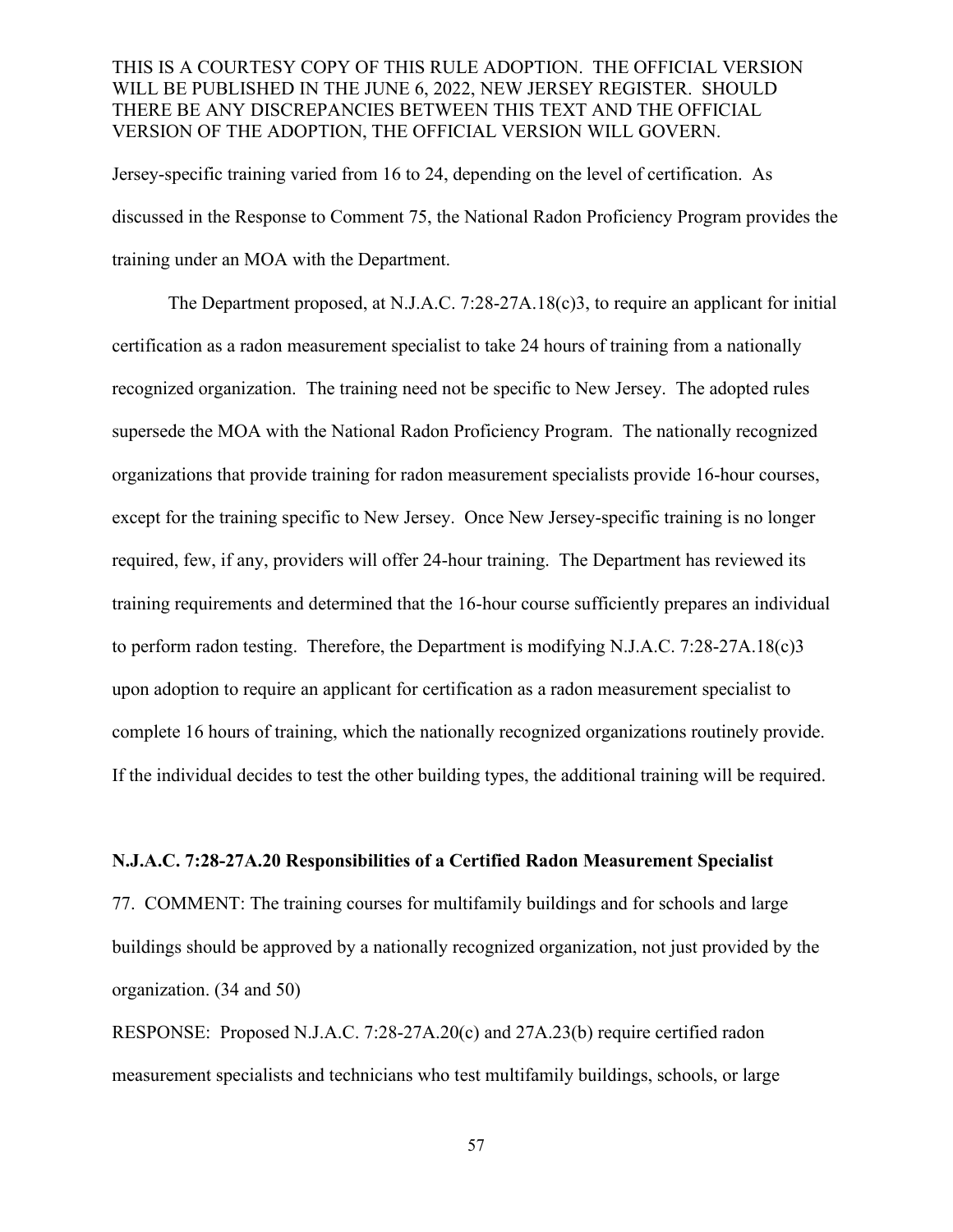buildings to take an eight-hour training course. Proposed N.J.A.C. 7:28-27A.26(c) and

27A.34(e) provide similar requirements for certified radon mitigation specialists and technicians. The proposed rules require the training course to be from a nationally recognized organization. If the nationally recognized organization provides the course itself, presumably that organization also approves of the course; therefore, it is not necessary for the rule to state that the course must be both offered and approved by a nationally recognized organization. However, the Department recognized in the Economic Impact, 53 N.J.R. at 476, that "[t]raining courses are offered by multiple vendors for each category and are available year-round in both classroom and internet formats." These vendors may or may not be the nationally recognized organizations themselves; therefore, the Department is modifying N.J.A.C. 7:28-27A.20(c), 27A.23(b), 27A.26(c), and 27A.34(e) upon adoption to require the training course to be approved by a nationally recognized organization, but not necessarily provided by one.

78. COMMENT: Technicians can calibrate and perform a proficiency test for the portable equipment that they own. Is the test report generated by the technician or does the report get generated by the business, and is the report reviewed by the measurement specialist before the report is submitted to the client? A technician level for portable devices is contrary to both the National Radon Safety Board, as well as the National Radon Proficiency Program. These are considered analytic service providers, which was in line with the original United States Environmental Protection Agency radon measurement proficiency program. Also, other states consider individuals who use portable devices as laboratories because they are analyzing the test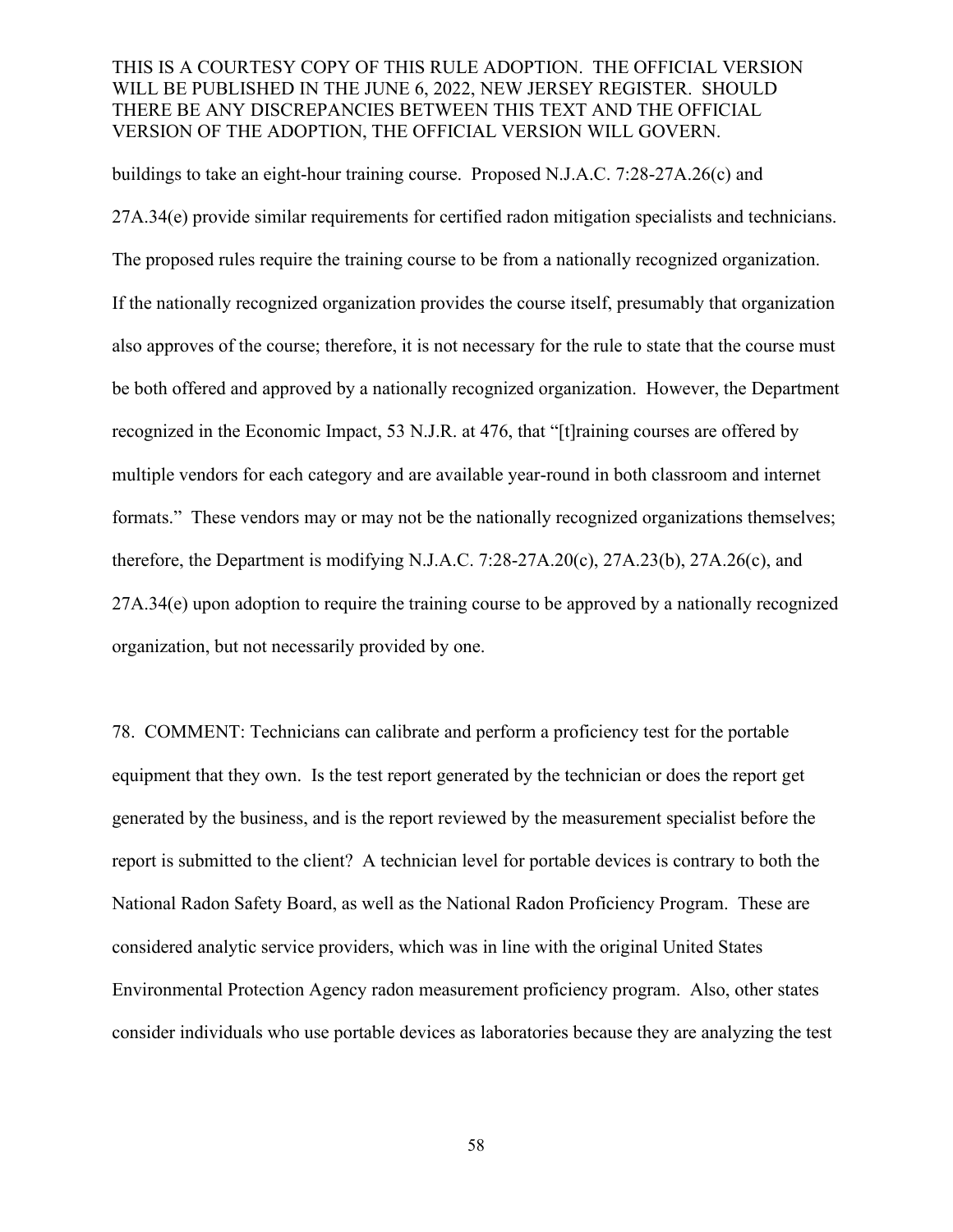device. It is putting a lot of burden on the radon measurement business in New Jersey to oversee what is really a laboratory operation.  $(14)$ 

RESPONSE: N.J.A.C. 7:28-27A.20 and 27A.23 require the certified radon measurement technician or specialist who performed a test to send the chain of custody forms and determined voltage or CRM results to the certified measurement business. The certified radon measurement specialist who directs the daily operations of the business reviews, approves, and verifies the information and data prior to issuing a test report on behalf of the certified measurement business. The proposed rules, at N.J.A.C. 7:28-27A.6, 27A.20, and 27A.23, place much of the burden on the certified technician or specialist with respect to portable device oversight. This is a change from the prior rules. A certified technician or specialist is responsible for conducting the proficiency test, as well as for ensuring that devices the individual owns or leases are calibrated prior to testing with them.

The Department is modifying N.J.A.C. 7:28-27A.20 and 27A.23 upon adoption to require the certified individual to send all data and chain of custody forms for portable devices to the certified business. The specialist directing the daily operations will review the chain of custody form and client report for all tests, the raw data for continuous radon monitors, and the voltage from electret readers.

79. COMMENT: The proposed rules require each certified business to have an affiliated certified radon measurement specialist or certified radon mitigation specialist, as applicable, responsible for the daily operations of the certified business. N.J.A.C. 7:28-27A.20(j) and 27A.26(k). Does this mean that the certified radon measurement (or mitigation) specialist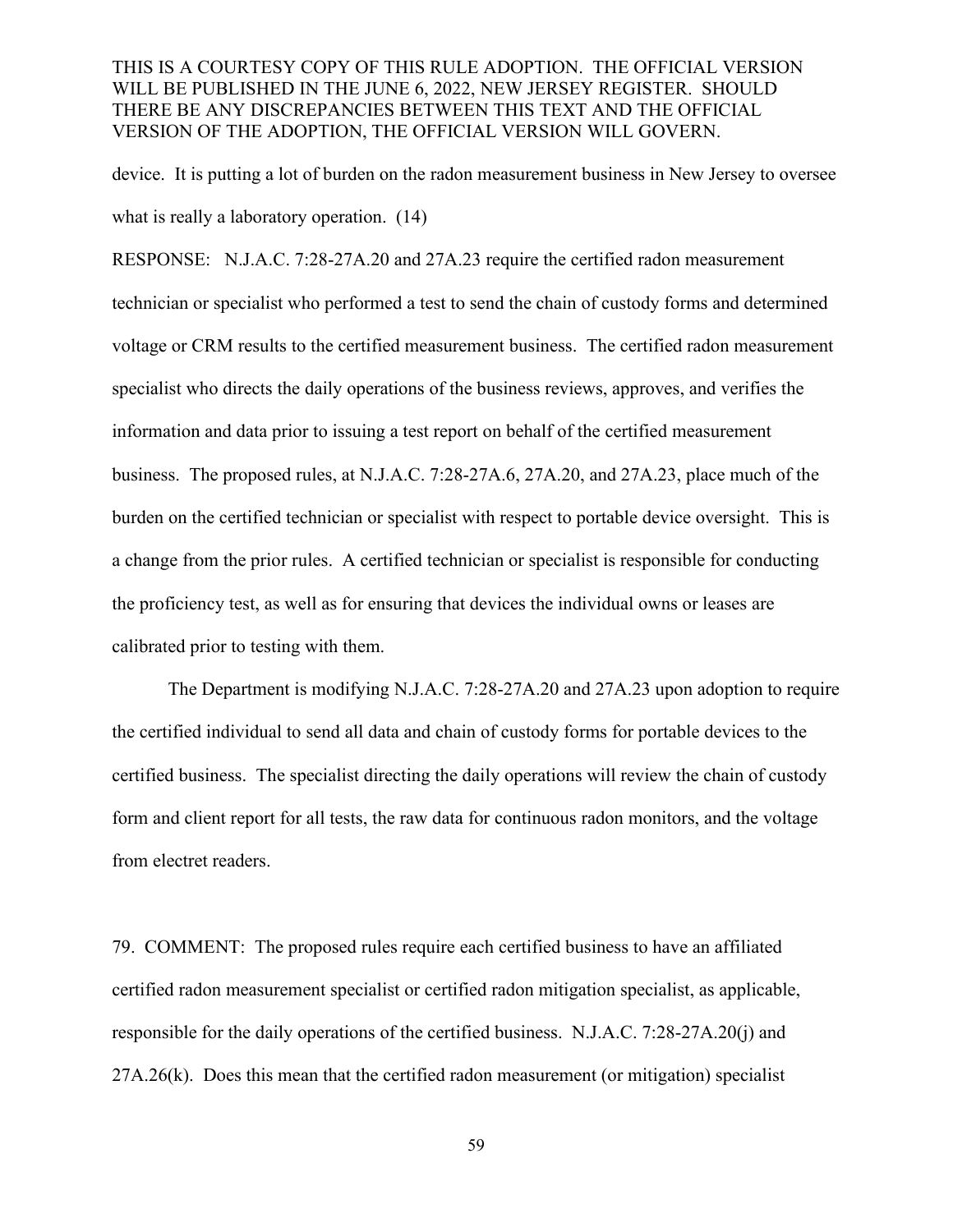responsible for the daily operations must be at the location where the testing (or mitigation) is taking place before any work can be performed? (38)

RESPONSE: The adopted rules do not require a certified radon measurement or mitigation specialist that is responsible for the daily operations of the certified business to be at the location of the radon testing or mitigation activities performed on behalf of the business. However, the certified radon measurement or mitigation specialist may perform field activities within the scope of the individual's certification. These activities would be in addition to any responsibilities for the daily operations of the certified business.

As discussed in the notice of proposal Summary, the role of the certified radon mitigation or measurement specialist pursuant to the adopted rules is similar to what the prior rules required at N.J.A.C. 7:28-27.2(a) and 27.5(a)2. 53 N.J.R. at 472 and 473. The prior rules required the certified business to have the certified individual on staff or retain the individual as a consultant. The adopted rules require the certified individual to be an affiliate of the business.

#### **N.J.A.C. 7:28-27A.21 Radon Measurement Technician - Initial Certification**

80. COMMENT: There is strong opposition to the proposed changes to the existing program because an individual works very hard and pays a lot of money to become certified as a radon measurement technician. Home inspection companies have already suffered enough due to COVID. It will require additional money to take new classes and to take new tests for a whole new program. The measurement technician is a very easy task for a home inspector to complete. The current program already works very well and does not need to be changed. (9)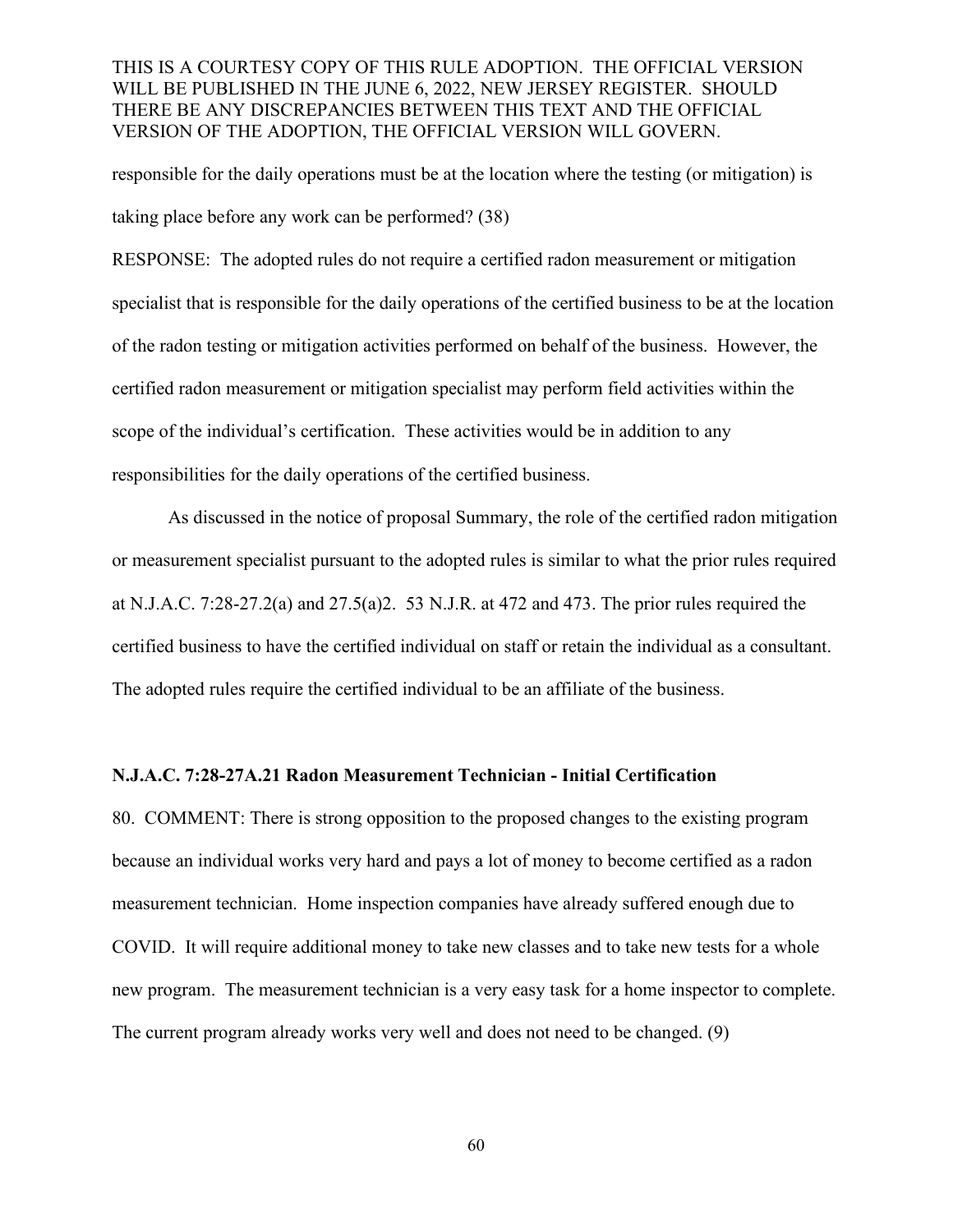81. COMMENT: The requirements for home inspectors that are just deploying radon canisters as a radon measurement technician and sending them to the lab is way too involved. There is no reason for a home inspector to have to be required to have this much training. An abbreviated course and licensing are necessary. (23)

RESPONSE TO COMMENTS 80 AND 81: As provided in the notice of proposal Summary, 53 N.J.R. at 472-473, the Department did not change the training requirements for the radon measurement technician. As in the prior rules, the new rules require a 16-hour training course to ensure that technicians follow the radon testing protocols and to protect public health. The adopted rules, like the prior rules, require initial radiation safety training to ensure that technicians follow the necessary health and safety protocols in order to limit radon exposure. 53 N.J.R. at 466. Unlike the prior rules, the new rules do not include annual safety training; the Department has determined that initial safety training is sufficient. The only new training requirement is for individuals who test multifamily buildings, large buildings, or schools. An individual is not required to test these building types, but if he or she does, then the individual must take an eight-hour training course in the relevant building type. 53 N.J.R. at 472. An individual who is certified under the prior rules and continues at the same level of certification under the adopted rules (such as a certified radon measurement technician) does not need to take an additional examination or re-take the initial 16 hours of training.

82. COMMENT: Each measurement technician wanting to offer the three higher density building services is looking at a fee of between \$150.00 to \$525.00, which is a broad range.  With no reason to take any of the courses under the current regulations, few, if any, measurement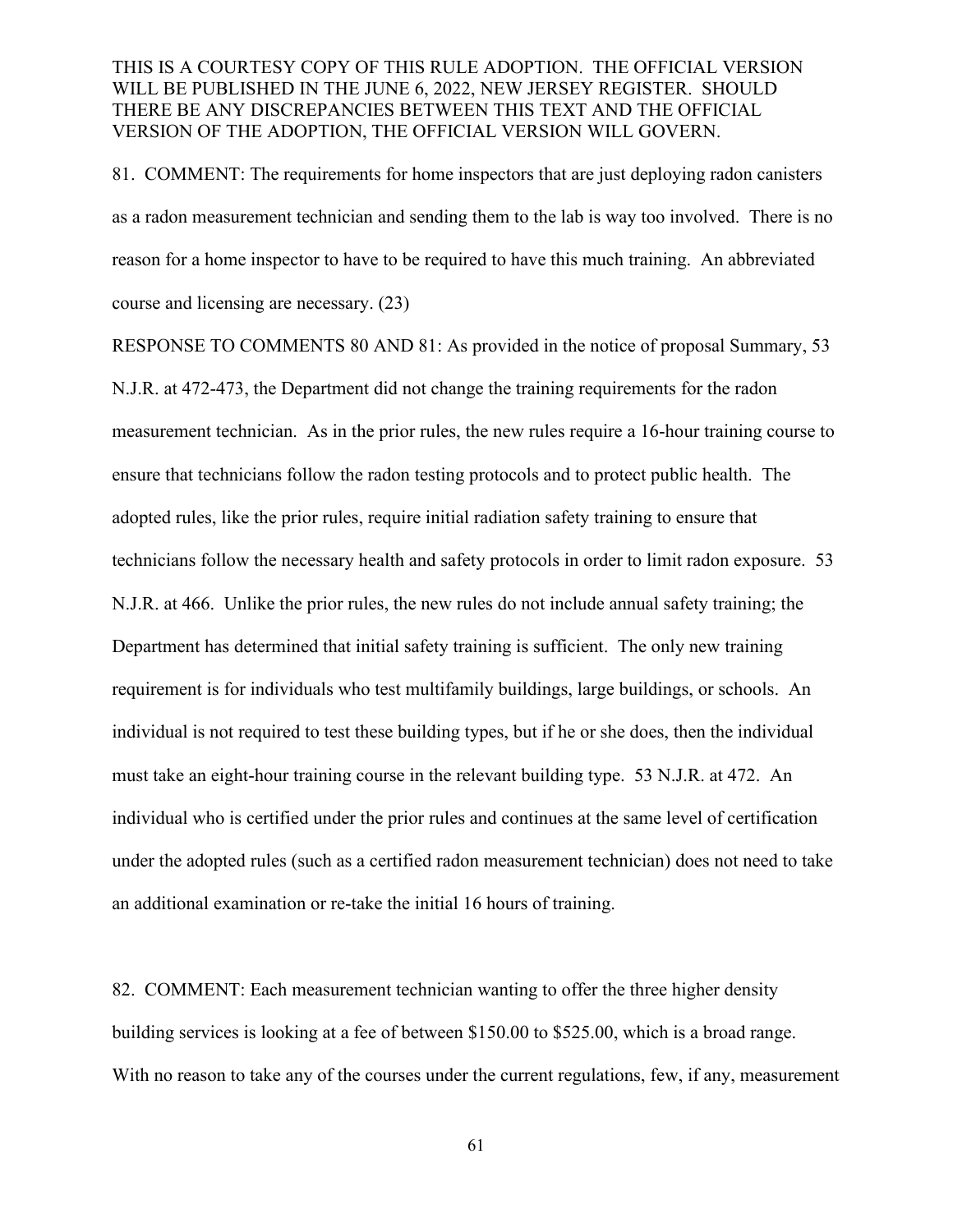technicians have taken any of the classes.  Consequently, the waiver for those who have already taken courses holds little in the way of mitigating costs.  The Department is correct in believing that less than 10 percent will choose to test these buildings.  With these structures comprising a small portion of the overall testing market, why would measurement technicians want to incur notable expenses for uncertain revenue?  The net effect will be to drive the costs up to the consumer with a shrinking service market. (78)

RESPONSE: As discussed in the Response to Comment 61 and the notice of proposal Summary at 53 N.J.R. at 476, these buildings are more complex to test and mitigate, and the protocols are very detailed. The Department's past experience shows that individuals are not familiar with the proper protocols for testing and mitigating these building types. Individuals who pursue testing and mitigation of multifamily, large, and school buildings will incur a one-time cost for additional training that will benefit them for years. The Department has determined that the cost of the additional training is acceptable to ensure that certified individuals perform the testing and mitigation correctly and understand the difficulties and complications they may face. See the Response to Comment 20, which explains that a single comprehensive course may suffice for all three building types, depending on the course content.

#### **N.J.A.C. 7:28-27A.24 Radon Mitigation Specialist - Initial Certification**

83. COMMENT: Proposed N.J.A.C. 7:28-27A.24(c)2 states that documentation of work experience for a radon mitigation specialist will be a letter from the employer with whom the individual obtained the work experience or from a reference that has extensive knowledge of the individual's work experience, outlining all applicable responsibilities and specific dates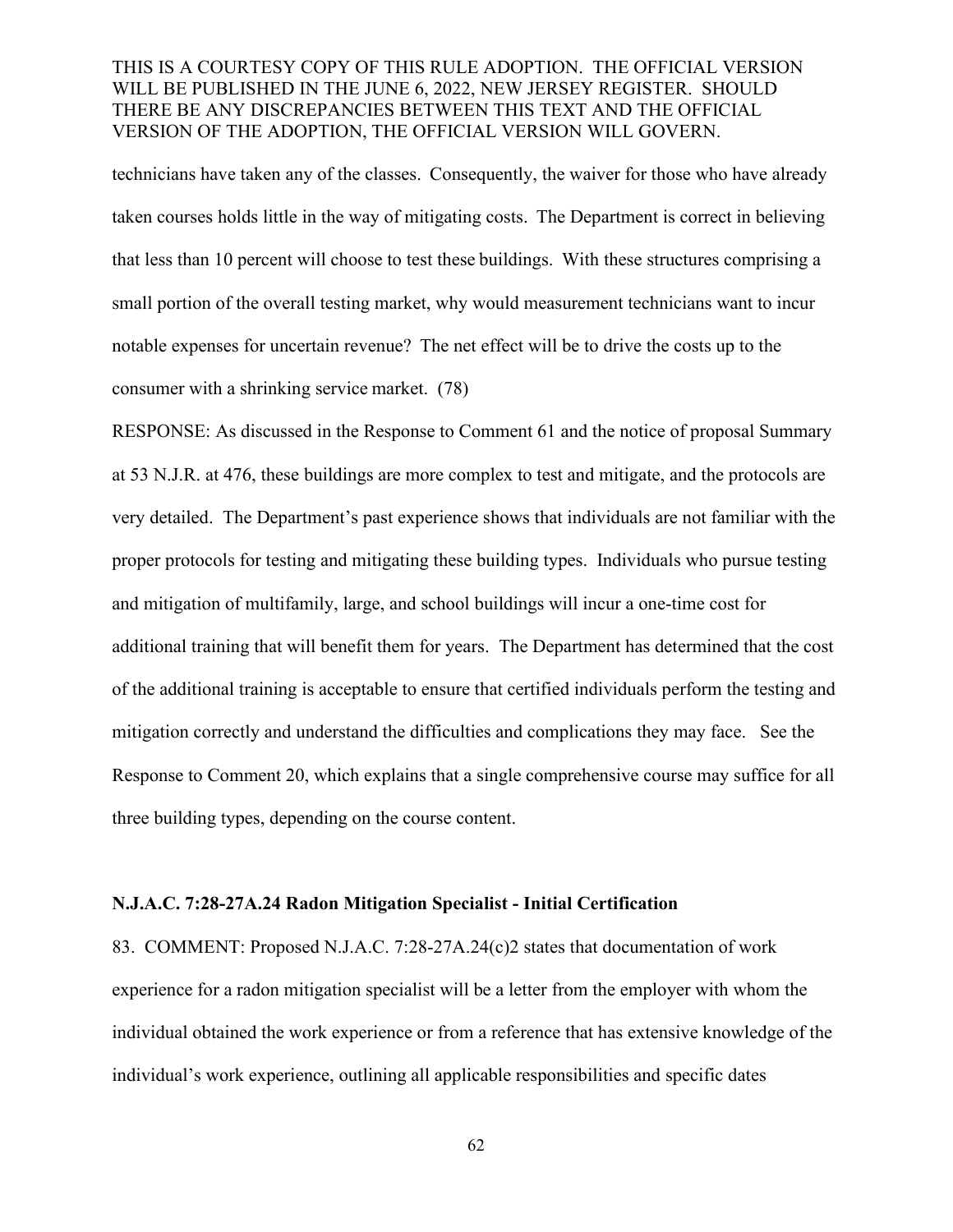performed. This language seemingly disallows the use of a standard resume, as is the current practice. Potential issues are that the ex-employer refuses to provide the letter, the company has closed, or the individual cannot reach employer. Writing a letter for an ex-employee is not on the top of the to-do list for most employers, and there is nothing forcing them to write one. This should not negate the applicant's actual experience. (30)

RESPONSE: Under the prior rules, the Department would accept any type of documentation demonstrating work experience as part of an initial application for certification. Often this documentation is in the form of a resume, or a letter written by the applicant. That an individual includes their own experience in a resume or a letter is not an assurance that the individual actually has the asserted experience. Adopted N.J.A.C. 7:28-27A.24(c)2 requires documentation of work experience from the employer with whom the individual obtained the work experience or from a reference that has extensive knowledge of the individual's work experience. The rule allows documentation to come from someone other than an employer, since the Department recognizes that the individual may not have been an employee at the time of the experience, or documentation may not be available from a former employer. An example of someone other than an employer who may provide the documentation is a certified radon mitigation specialist who trained an individual during the installation of a mitigation system. As discussed in the Response to Comment 67, the adopted rules allow an uncertified individual to observe the installation of a mitigation system and credit the observation as part of the individual's training. Therefore, the certified radon mitigation specialist could document the training. If an individual is concerned that documentation of the experience may later be unavailable, the individual may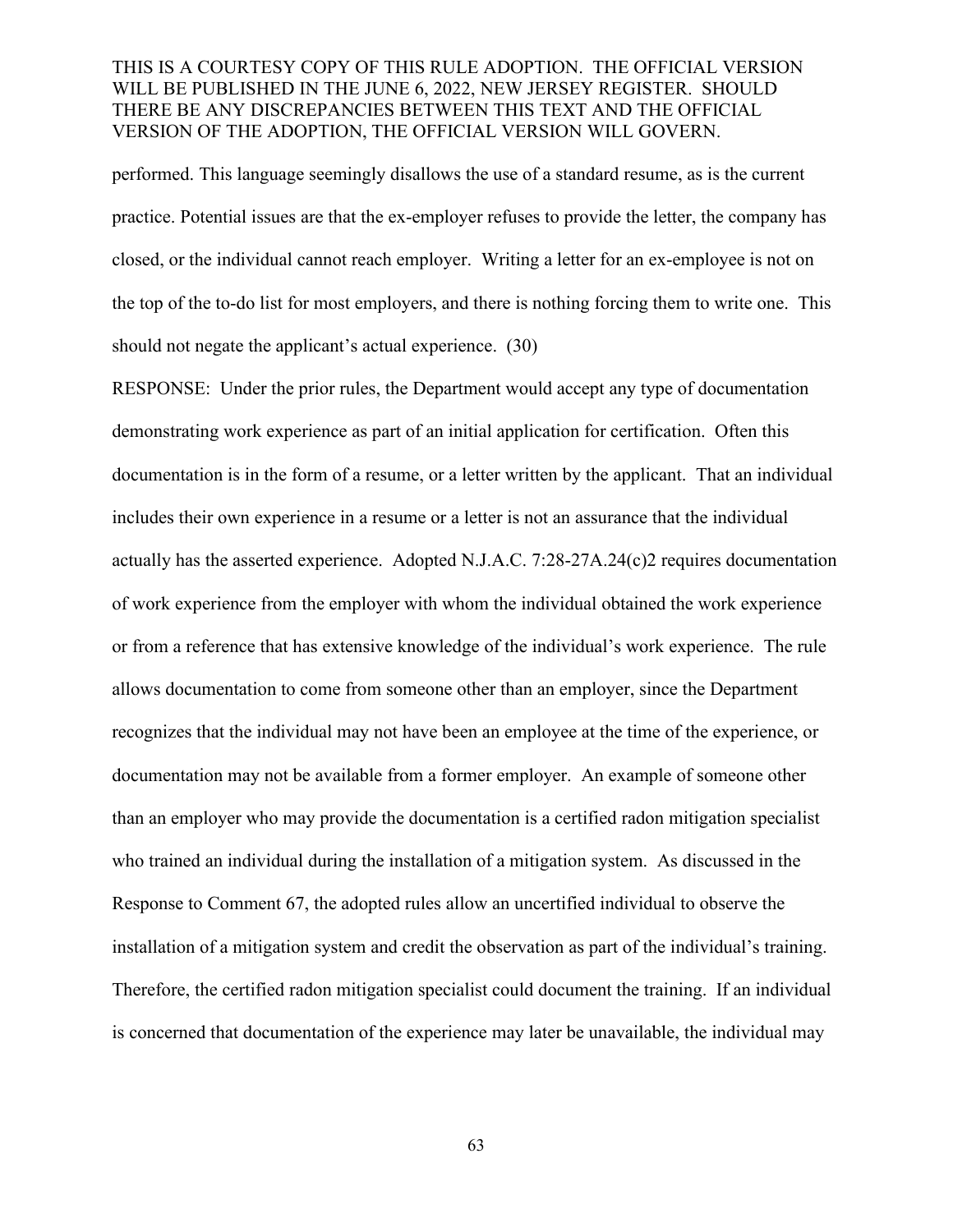want to obtain the documentation in advance of when it is needed, perhaps at the time the individual acquires the experience.

The documentation must outline the individual's responsibilities and the dates of the work experience. This requirement is similar to references provided on any employment application. The documentation enables the Department to verify the work experience. The Department is specifying the type of documentation it will accept in order that clients can be confident that the certified mitigation specialist or technician has the work experience and education that the level of certification requires. Similarly, a certified business can be assured that an individual has the qualifications for the title prior to becoming affiliated with the business.

#### **N.J.A.C. 7:28-27A.26 Responsibilities of a Certified Radon Mitigation Specialist**

84. COMMENT: A certified mitigation specialist's experience requirements should include HVAC, plumbing, electrical, or other relevant trade. (34)

RESPONSE: Adopted N.J.A.C. 7:28-27A.26(b) identifies the education and work experience required of a certified radon mitigation specialist. The relevant education is college level studies in architecture or engineering, and/or technical school education in heating, ventilation, and air conditioning (HVAC). The relevant work experience is the design, construction, and renovation of buildings. An individual may hold a valid New Jersey license as a professional engineer, in lieu of the specified education and work experience.

A certified radon mitigation specialist has a direct impact on public health, in that the individual installs radon mitigation systems that reduce elevated radon levels, thus reducing the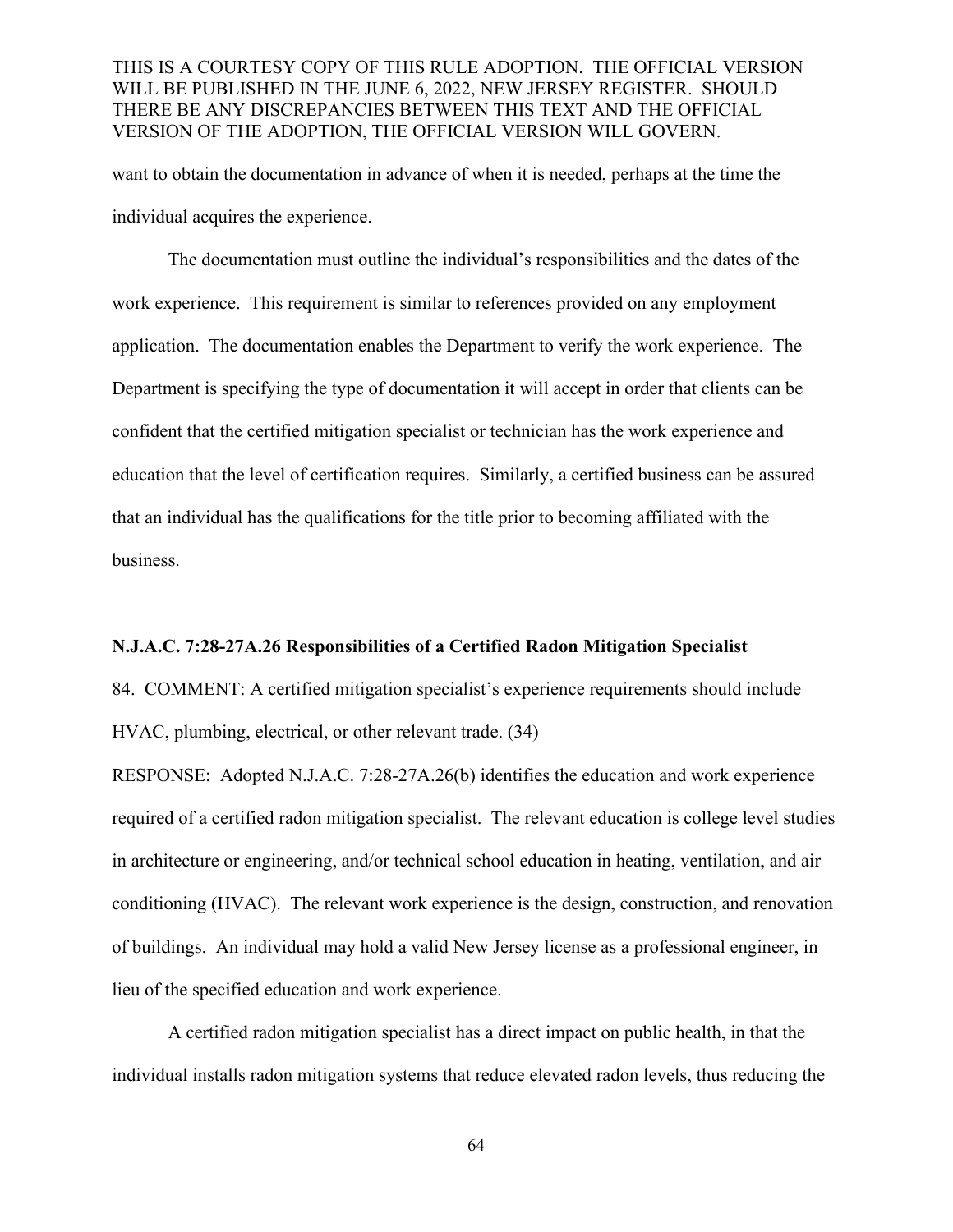risk of lung cancer. Accordingly, it is necessary that the individual have education and work experience that provides a genuine knowledge of the design and installation of the systems. Experience with HVAC, plumbing, and electrical are among the types of work experience that will satisfy N.J.A.C. 7:28-27A.26(b), but they are not the only types of "design, construction, and renovation of buildings" that will qualify.

#### **N.J.A.C. 7:28-27A.29 Denial, suspension, or revocation of a certification**

85. COMMENT: The notice of proposal states that a suspended individual may not apply for any certification under the subchapter until the suspension is lifted. Will the Department notify the business immediately of the suspension of an affiliate's certification? (30) RESPONSE: When a suspension or revocation is effective, it impacts the affiliation agreement between an individual and business. Therefore, is imperative for the suspended or revoked business or individual to be notified of the other party's suspension or revocation. The Department is modifying recodified N.J.A.C. 7:28-27A.29(i) upon adoption to state that the Department will notify the business if its affiliate's certification is suspended or revoked and will notify the affiliated individual if the business's certification is suspended or revoked. The Department is also adding N.J.A.C. 7:28-27A.29(e)2v upon adoption to provide that the suspension or revocation is not operative until there has been an opportunity for the individual or business to request an adjudicatory hearing.

## **N.J.A.C. 7:28-27A.32 Liability of Certified Radon Measurement or Radon Mitigation Business for Actions of Affiliates**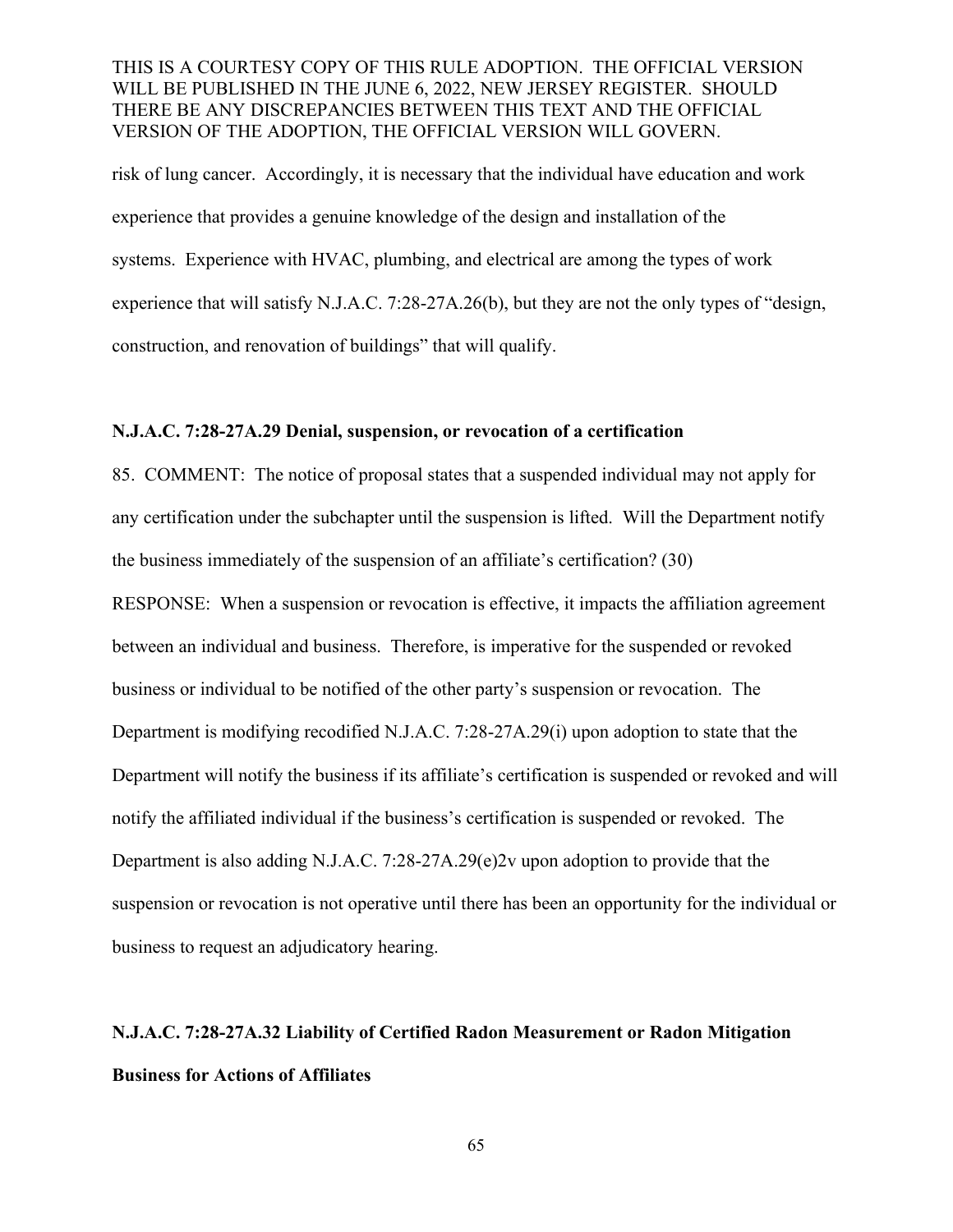86. COMMENT: While it is reasonable to assume that a corporation can be responsible for employees at proposed N.J.A.C. 7:28-27A.32, the rule will create a liability issue that will drive costs up.  $(7)$ 

RESPONSE: Both the certified business and individual share responsibility to ensure that radon testing and mitigation are performed in accordance with the required protocols. Adopted N.J.A.C. 7:28-27A.32(a) limits a certified business's liability to those violations that are within the certified business's reasonable ability to control.

87. COMMENT: Proposed N.J.A.C. 7:28-27A.32 says that a certified business is responsible for any violation of the Act or rules committed by an affiliate of the certified business in the scope of the affiliate's testing or mitigation services if the violation was within the certified business's reasonable ability to control, as delineated in the affiliation form with that certified business. Will the affiliation form provided by the Department list the actions that are determined that the business does have the reasonable ability to control? The suggested wording change for subsection (b) is, "The liability of the certified business and the affiliate shall be joint and several for violations within the certified business's reasonable ability to control." (30) RESPONSE: Whether an affiliate's action giving rise to a violation is within the certified business's ability to control depends on the action and the circumstances. The Department will review the specific issues and circumstances present at the time the test or mitigation was conducted in order to determine on a case-by-case basis whether the individual, the business, or both are responsible for a violation of the rules. Adopted N.J.A.C. 7:28-27A.31, Request for an adjudicatory hearing, provides a business with opportunity to request a hearing if the Department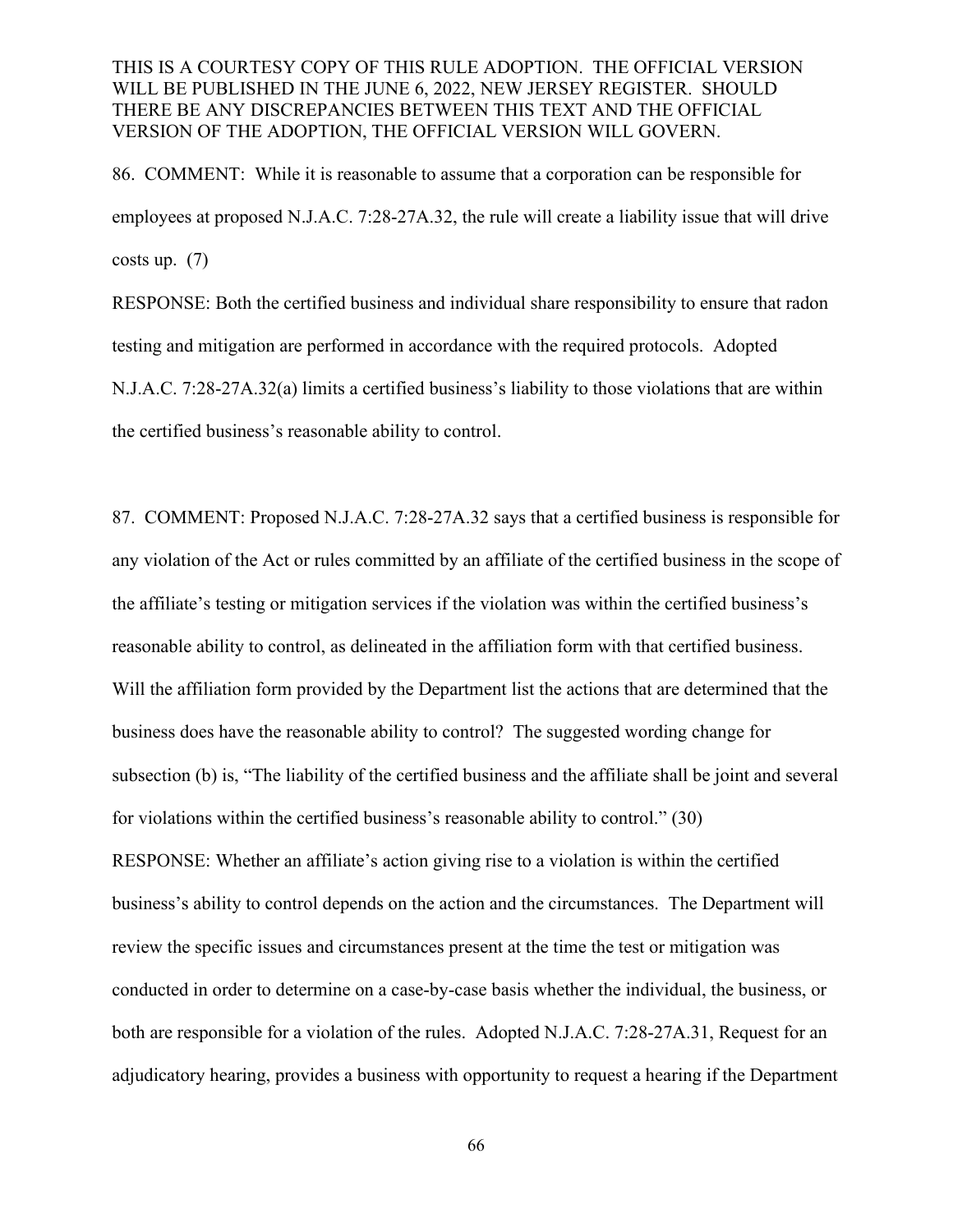issues a notice suspending or revoking the business's certification, or limiting the number of affiliates the business can have, and the business believes that it has been improperly held liable for its affiliate's violation of the rules.

For a discussion of the contents of the affiliation form, see the Response to Comment 38.

# **N.J.A.C. 7:28-27A.33 One-Time Certification Application Requirements for a Certified Radon Measurement Business, Specialist, and Technician and Certified Radon Mitigation Business and Specialist**

88. COMMENT: It is absurd to not have a grace period for renewal of licenses. Many consultants carry multiple certifications and licenses in multiple states. It can become difficult to schedule the training for each one when work is busy. There should be a period of renewal after the expiration date. The person cannot legally work but can still schedule training and renew the license. (74)

RESPONSE: Upon certification, an individual takes on the responsibility of renewing his or her certification annually and on-time in accordance with the adopted rules. The certificate showing the individual is certified displays the date of expiration; therefore, the individual knows a year in advance the date by which he or she must take the requisite training and provide renewal application information to the Department. In addition, the Department notifies applicants when their renewal is coming due.

89. COMMENT: The Department is considering eliminating the radon measurement technician license and rolling it into the mitigation technician category. It is not acceptable if this requires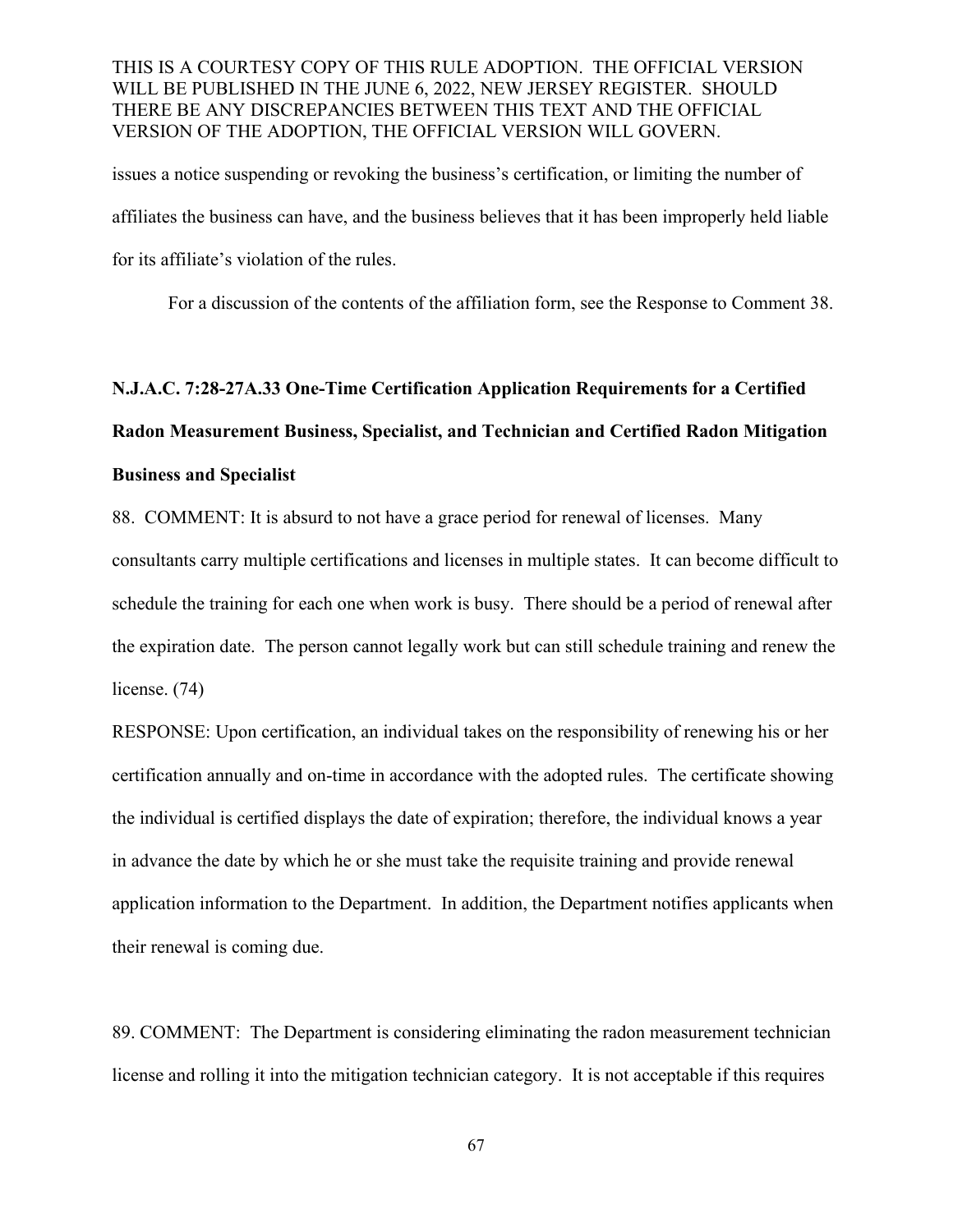additional study, testing, and cost to attain a new and higher level of knowledge regarding radon mitigation. A licensed home inspector who is a certified radon measurement technician already has to know a lot of information. A measurement technician does not do construction or need certification for radon mitigation. (20)

RESPONSE: The radon measurement technician category is not being merged into the mitigation technician category, nor is it being merged into the measurement specialist category. As discussed in the notice of proposal Summary at 53 N.J.R. at 474, the Department is eliminating the radon mitigation technician category, not the measurement technician category.

#### **N.J.A.C. 7:28-27A.34 Radon Mitigation Technician**

90. COMMENT: In order to become a mitigation technician, an individual should have six months direct (onsite) supervision in radon mitigation work, overseen by a mitigation specialist, or two years of experience in HVAC, plumbing, waterproofing, building, or construction experience. This would provide consistency with other states. This would also allow more robust, meaningful entry level of work and facilitate new hires. (34 and 50) RESPONSE: The certified radon mitigation specialist is the only certified radon mitigation individual pursuant to the adopted rules. Individuals who are certified under the prior rules as radon mitigation technicians have a period of time in which they may apply for certification as a radon mitigation specialist. N.J.A.C 7:28-27A.34. As discussed in the notice of proposal Summary, the requirement in the adopted rules for education and experience for the certified radon mitigation specialist are revised from the prior rules, making the certification more attainable. 53 N.J.R. at 474. The elimination of the mitigation technician category also benefits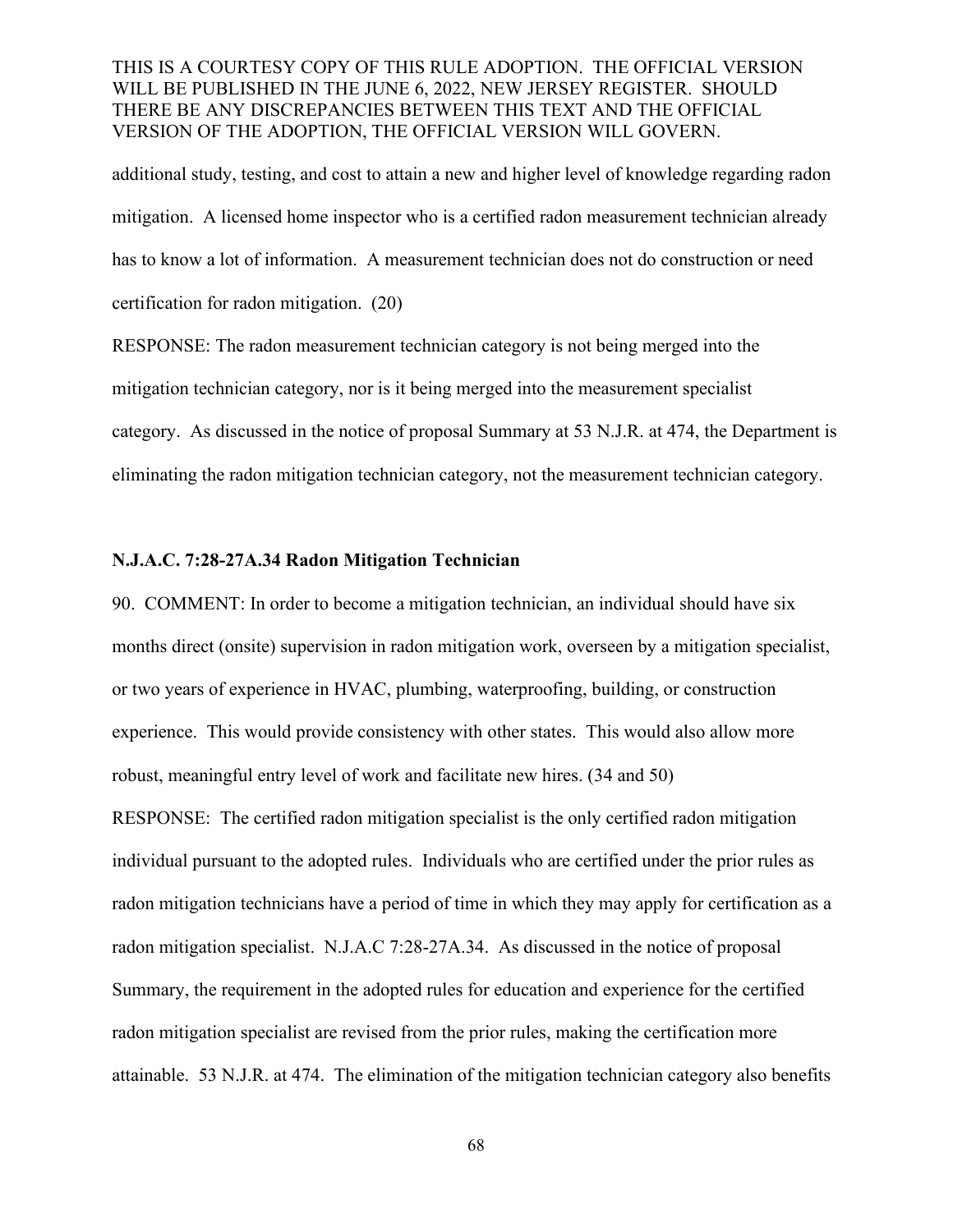clients in that the individuals performing mitigation and design all have a higher level of expertise than is required under the prior rules. The Department is not modifying the rules in response to this comment.

#### **N.J.A.C. 7:28-27A.27 Fees**

91. COMMENT: The notice of proposal Summary says that the fee structure is unchanged. Simply put, the fee structure is unfair and prejudiced to companies that exceed the maximum number of jobs or tests in the fee structure. In addition, the brackets are too large and need to be reduced in size. A simple solution would be to make smaller brackets and have no maximum. The Department would get more money and the system would be fair. (7)

92. COMMENT: The fees charged for radon testing by the Department are inequitable. They were designed to benefit the larger companies that are doing a high volume of charcoal canister tests. The proposed rules are going to affect businesses and individuals more when electret devices and continuous radon monitors are the primary devices used. Large companies that offer charcoal canister testing are going to be the ones that will exist going forward. The program administration fees should be per test instead of the ranges that benefit large business. (47) 93. COMMENT: The Department should discontinue the activity fees, if these fees are being placed in a general fund and not being utilized for expenses incurred by the radon section. If these fees are used for the program, then there should be one flat fee per mitigation system or one flat fee per measurement test. On a per-mitigation or per-measurement basis, the current graduated activity fees in Fee Schedules B and C at proposed N.J.A.C. 7:28-27A.27 are more costly to those businesses that produce more radon work. This inequity causes unnecessary,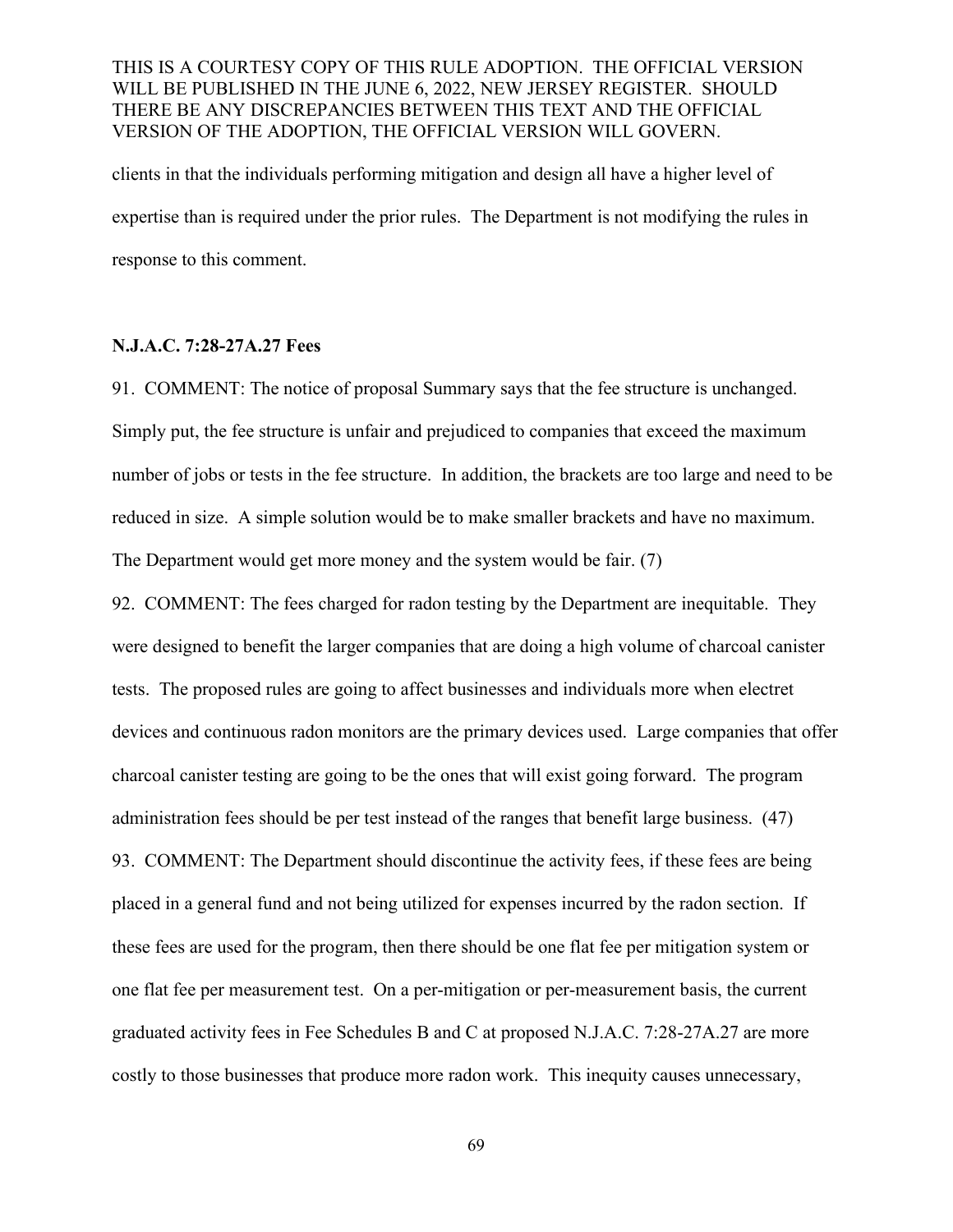excessive costs that are passed on to the consumer. A clearer, fairer fee basis per-job will allow for more State oversight on the actual mitigation and measurement work being performed. (34 and 50)

RESPONSE TO COMMENTS 91, 92, AND 93: The program administration fees, N.J.A.C. 7:28-27A.27(c), are unchanged from the prior rules. Under both the prior rules and the adopted rules, the more tests that a business conducts, the greater the fees that the business must pay. However, there is a threshold number of tests for which the fees will no longer increase. There are often economies of scale that a larger business may be able to take advantage of that are not available to a business that conducts fewer tests or provides fewer services. The Department's rules ensure that each business or individual must follow the same rules and is subject to the same standards in order to protect public health and the environment.

The Radiation Protection Act authorizes the Department to collect fees to cover the cost of the program. In actuality, the administration fees and certification application fees that the Department collects account for less than one half of the funding required to run the radon certification program. The radon program also receives funding annually from the United States Environmental Protection Agency's State Indoor Radon Grant to administer New Jersey's radon certification and outreach initiatives. The remainder of the costs are covered by a budget appropriation from the State's General Fund. If these other funding sources were not available, significantly increasing fees in order to fund the entire program would make radon testing and mitigation in New Jersey cost prohibitive for the regulated community.

The program administration fee consists of two fees: the program fee and the activity fee. The program fee is based on estimated per-business costs to the radon certification program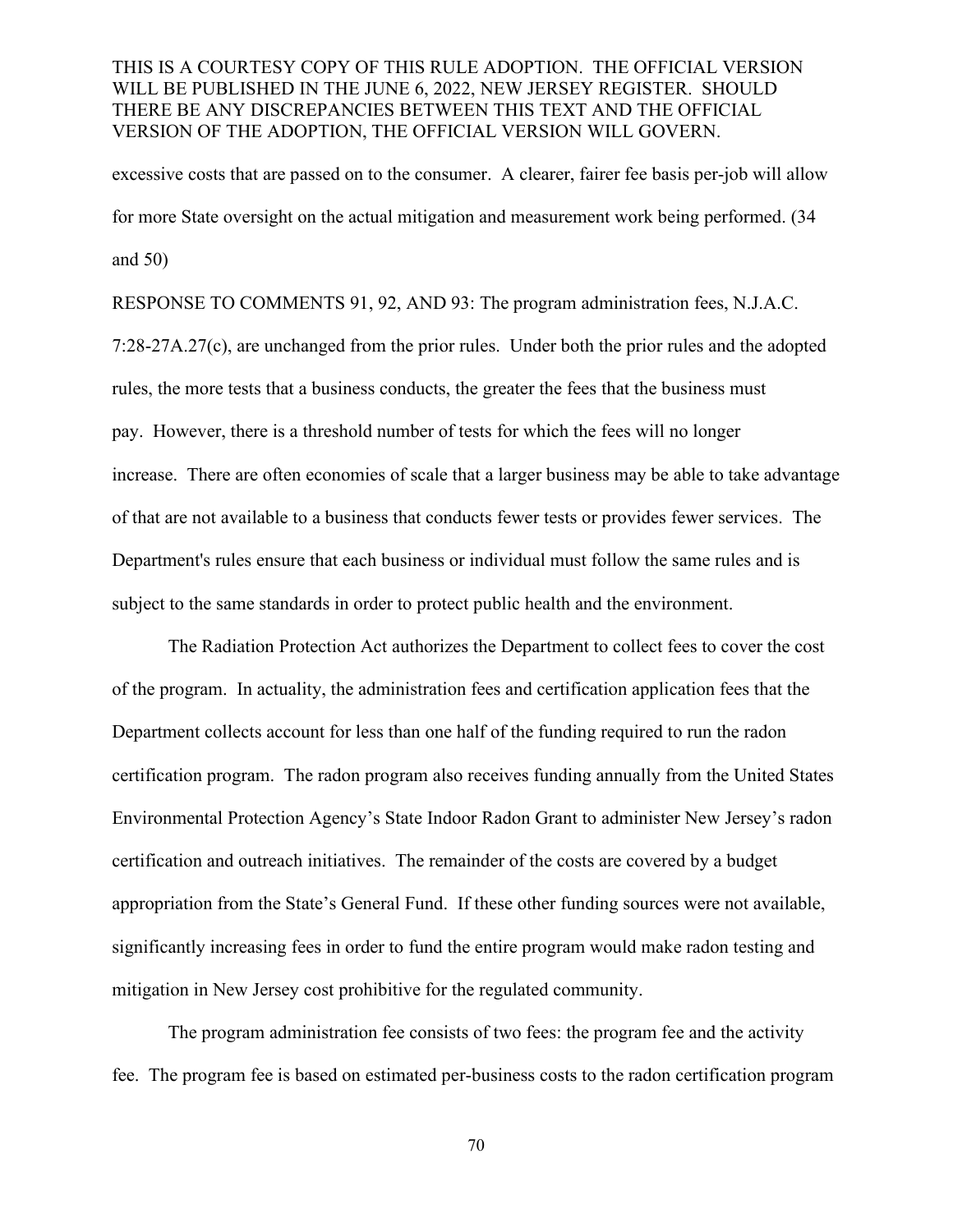and on the number of certified businesses, including the processing of monthly reports. These business-based expenses are equally distributed to all businesses, regardless of size or volume of business, through the program fee. Level-of-activity-based expenses include data management. The more measurements or mitigations conducted, the more Department time it takes to enter or transfer the data into the database, and to verify and review it. Therefore, in establishing its fees the Department distributed activity-based expenses among businesses based on the anticipated number of measurements or mitigations, through the activity fee. These fees were assigned to ranges of tests and mitigations.

94. COMMENT: It is an unfair advantage that companies are allowed to sell and analyze charcoal canisters and mitigate. A business with a lot of technicians can do more testing, which definitely gives an unfair financial advantage to them because they can get business that small companies or certified individuals cannot obtain. (46)

RESPONSE: As discussed in the Response to Comments 91, 92, and 93, a larger business may have certain advantages because of its size, but all businesses are subject to the same standards in order to protect public health and the environment.

95. COMMENT: Currently, there is only one level of measurement exam available for measurement. While the Department anticipates that there will be a second exam level for technician prior to the regulations effective date, it is not a certainty. What will happen if the exam is not available prior to the enactment of the new regulations? Will anyone taking the single exam available be qualified for specialist credentials? (78)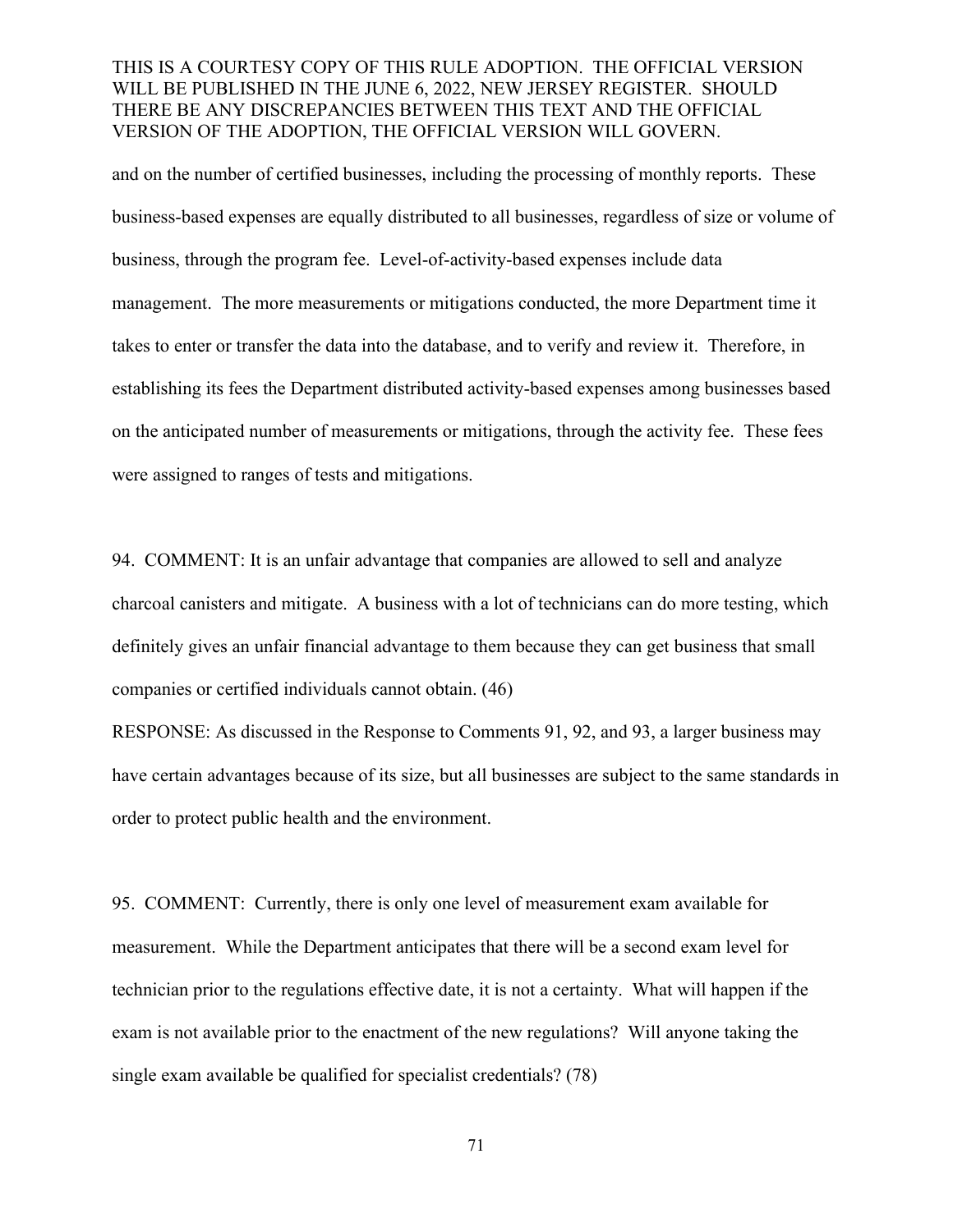RESPONSE: The National Radon Proficiency Program (NRPP) implemented a second measurement examination for the technician-type level on August 1, 2021. As provided at adopted N.J.A.C. 7:28-27A.18 and 27A.21, a candidate for radon measurement certification must take and pass the NRPP radon measurement professional examination for the level applied for.

96. COMMENT: Proposed N.J.A.C. 7:28-27A.27(d) allows the Department to adjust fees for inflation. Inflation is occurring now and will only get worse, which means that fees will increase. (31)

RESPONSE: The Radiation Protection Act, N.J.S.A. 26:2D-9(l), authorizes the Department to collect fees to cover the cost of administering the Radon Certification program. Both the prior and the adopted rules contain provisions that allow the Department to annually adjust its fees by an inflation factor based on the Consumer Price Index in order that the fees it collects can more closely cover the Department's costs. N.J.A.C. 7:28-27A.27(d). Should the Department need to adjust its fees by more than the annual inflation factor, it may do so through rulemaking.

97. COMMENT: Multiple tests per dwelling unit should no longer be counted for fee purposes. The recordkeeping system can be changed to allow for identifying multiple tests at the same location. Examples of these tests include duplicates, multiple foundations or floor levels, other diagnostic testing, and quality assurance at the same location. (34 and 50) RESPONSE: The Department did not charge for duplicate, blank, or diagnostic tests under the prior rules and does not do so under the adopted rules. If there are multiple tests conducted in a single building, but in different locations, such as different floors or in a large building in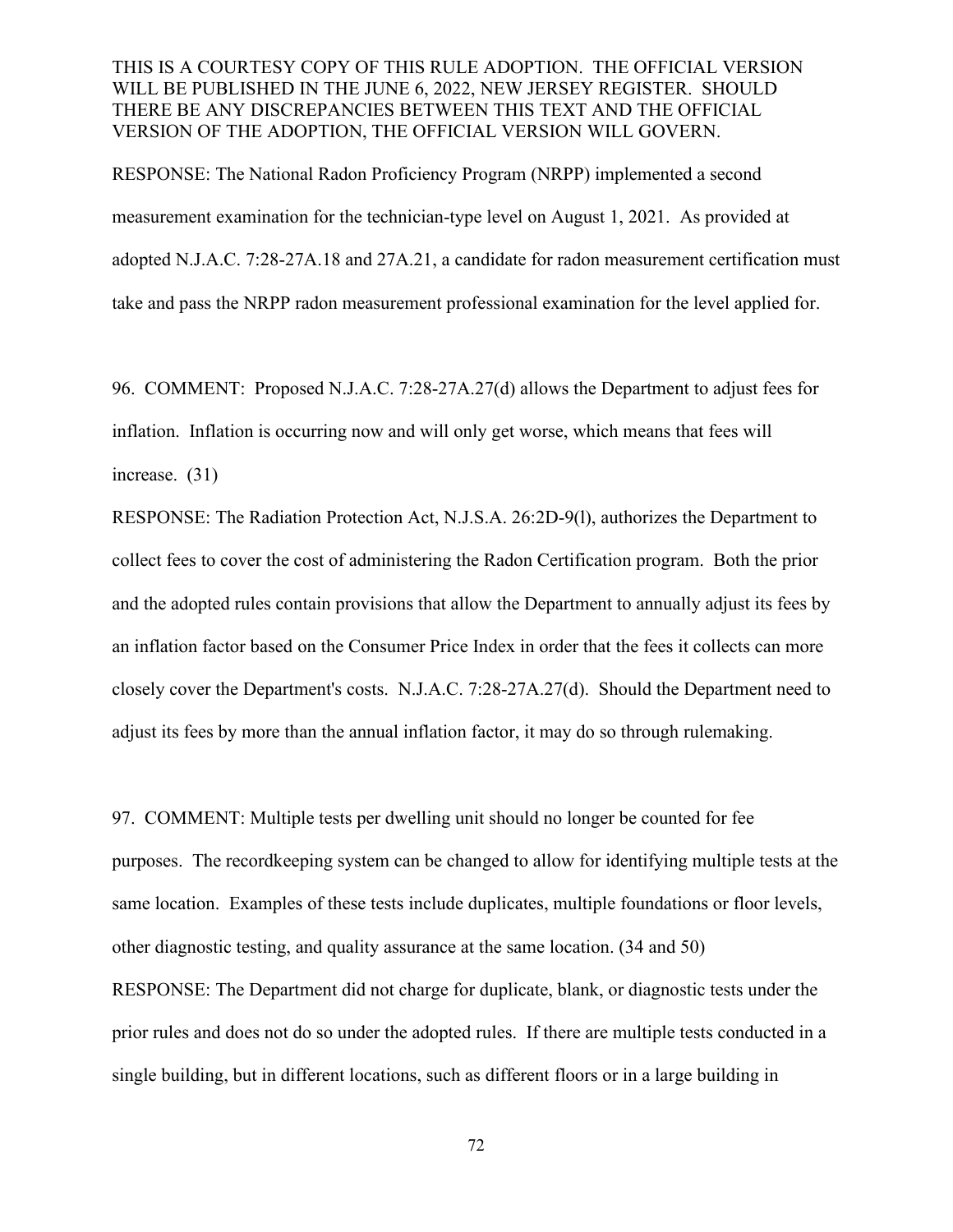multiple locations, each test is considered an individual test for purposes of the fee schedule at N.J.A.C. 7:28-27A.27(c)1.

98. COMMENT: Proposed N.J.A.C. 7:28-27A.33 seems to require fees for an individual certification that has already been paid.  While it is entirely reasonable to require individuals to apply under the new regulations if renewal comes up during the 120-day window after the adoption, the unilateral fee for existing certifications is inequitable.  The concept of additional fees imposed for any State certification(s) that have previously been paid for is unfair, and any reasonable fee that is not equally assessed of all certificate holders is objectionable. (1, 2, 4, 5, 6, 8, 12, 13, 15, 16, 17, 19, 21, 22, 24 - 28, 30, 32, 33, 36, 37, 40 - 45, 48, 49, 51, 52, 54 - 58, 60, 61, 62, 63, 65, 67, 68, 69, 73, 74, 75, 76, and 78)

RESPONSE: Adopted N.J.A.C. 7:28-27A.33 requires a one-time complete certification application to be submitted to the Department on or before 120 days after the effective date of the new rules. This application would be an initial application, according to adopted N.J.A.C. 7:28-27A.18, 27A.21, or 27A.24, that would include the initial application fee as stated at adopted N.J.A.C. 7:28-27A.27, Fee Schedule A. The notice of proposal Summary discusses this transition period in detail. 53 N.J.R. at 473. Under the prior rules an already-certified individual would pay \$150.00 for three years of certification (three years at \$50.00 renewal fee per year). Under the adopted rules an already-certified individual pays \$175.00 for the first three years of certification following the adoption of the new rules. The fee for the one-time application that is due pursuant to N.J.A.C. 7:28-27A.33 is \$75.00, which accounts for the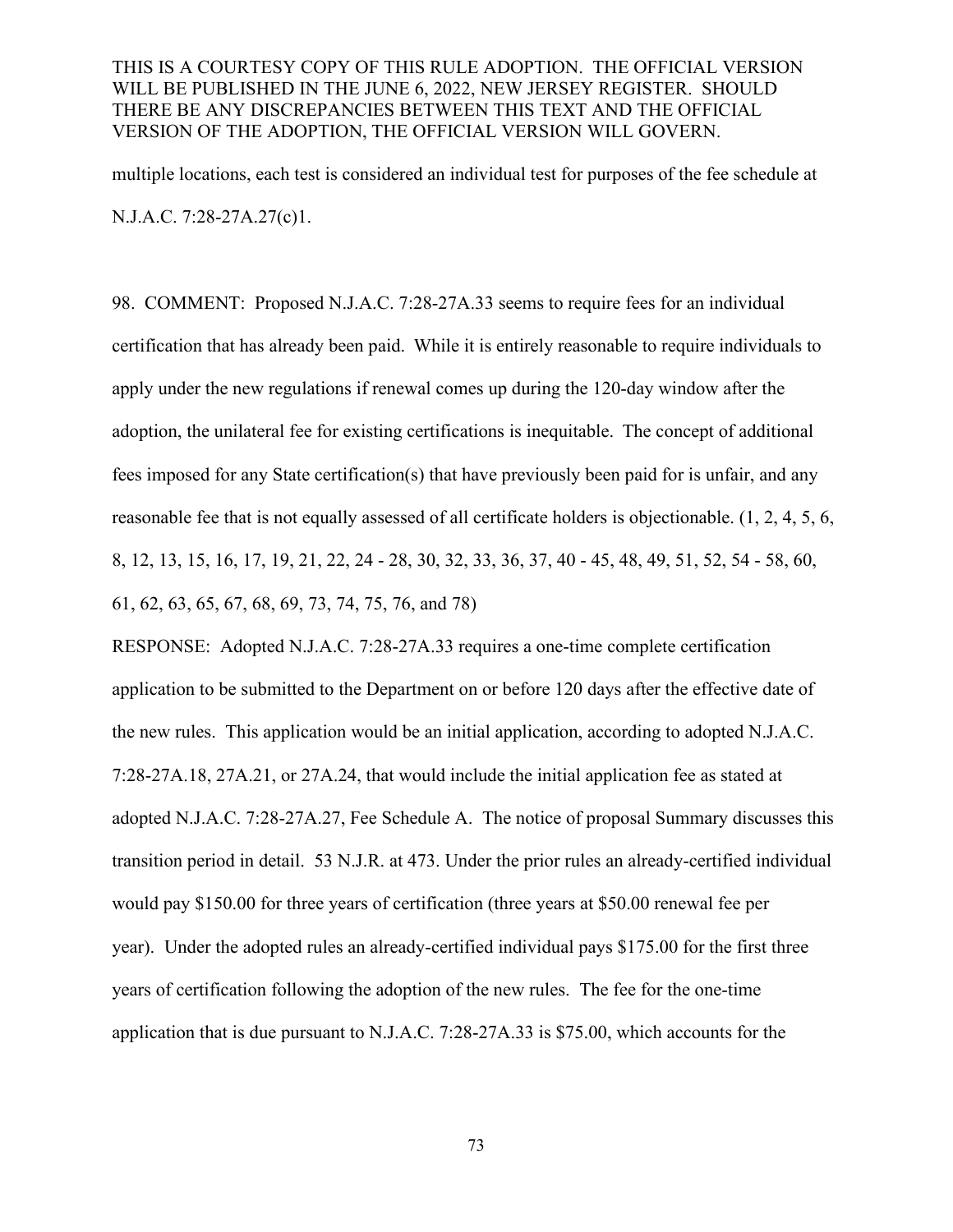\$25.00 difference. All individuals and businesses that are certified as of the effective date of the new rules are subject to the same one-time application requirement.

The following three examples further demonstrate the initial application process. These examples are based on the postulation that the new rules are effective on January 1, 2022:

- 1. A certified measurement technician renews the certification on November 10, 2021, with a \$50.00 renewal fee. The next expiration date would be November 10, 2022. Within 120 days after January 1, 2022, this individual must submit an initial application and \$75.00 fee. This individual would now have an expiration date of November 10, 2023, and would pay the renewal fee of \$50.00 at that time.
- 2. A certified measurement technician's certification has an expiration date of February 10, 2022. This is within the 120-day period after the new rules are effective. Instead of submitting a renewal application and \$50.00 fee, the individual would submit an initial application and \$75.00 fee. This individual's certification would now have an expiration date of February 10, 2023, and would be subject to a renewal fee of \$50.00 at that time.
- 3. A certified measurement technician's certification has an expiration date of July 10, 2022. On or before 120 days after January 1, 2022, this individual must submit an initial application and \$75.00 fee. This individual's certification would now have an expiration date of July 10, 2023, and would be subject to the renewal fee of \$50.00 at that time. Although the initial application is due several months before the individual would ordinarily renew, the new certification is in effect for more than a year.

**Summary** of Agency-Initiated Changes: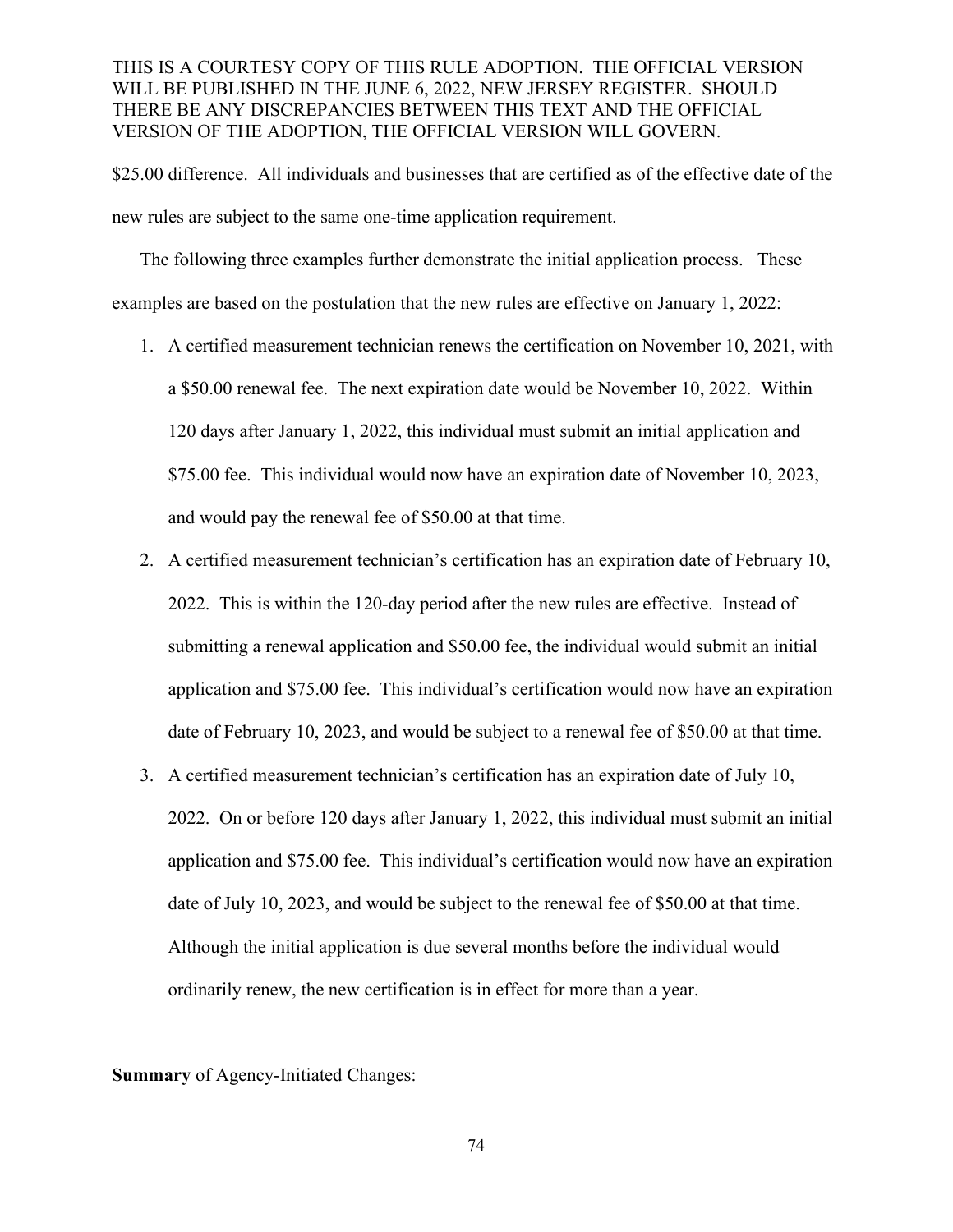#### **Operative Date of the New Rules, N.J.A.C. 7:28.27.1, 27A.1, 27A.33, and 27A.34**

The adopted rules require individuals and businesses that are certified under the prior rules to submit a one-time initial application for certification under the new subchapter. N.J.A.C. 7:28-27A.33. Under this one-time procedure, certified businesses and individuals must affiliate and provide the Department with other documentation that the proposed rules require for an initial certification. The Department will then issue new certification credentials to these individuals and businesses. The one-time procedure applies to all existing categories of certified businesses and individuals, except certified radon mitigation technicians, whose new certifications are governed at N.J.A.C. 7:28-27A.34.

The Department proposed, at N.J.A.C. 7:27A.33, that the one-time initial application for certification would be due on the 119th day after the adoption is published in the New Jersey Register (the publication date is the effective date of the new rules and amendments). The new rules would be operative 120 days after the effective date. Proposed N.J.A.C. 7:28-27.1(a) and 7:28-27A.1(a). Under the proposed rules, on the 120th day after the effective date of the rules (the proposed operative date of the rules), the individuals and businesses must comply with new N.J.A.C. 7:28-27A. Proposed N.J.A.C. 7:28-27A.1(a).

The Department recognizes that some individuals and businesses may wait until the last minute to submit their initial applications pursuant to the new rules. If an individual or business submits its initial application on the proposed deadline of 119 days after the effective date of the new rules, there will not be time for the Department to provide certification credentials to the applicants prior to the proposed operative date of 120 days after the effective date. Although new N.J.A.C. 7:28-27A.33(c) prevents a lapse in certification for those businesses and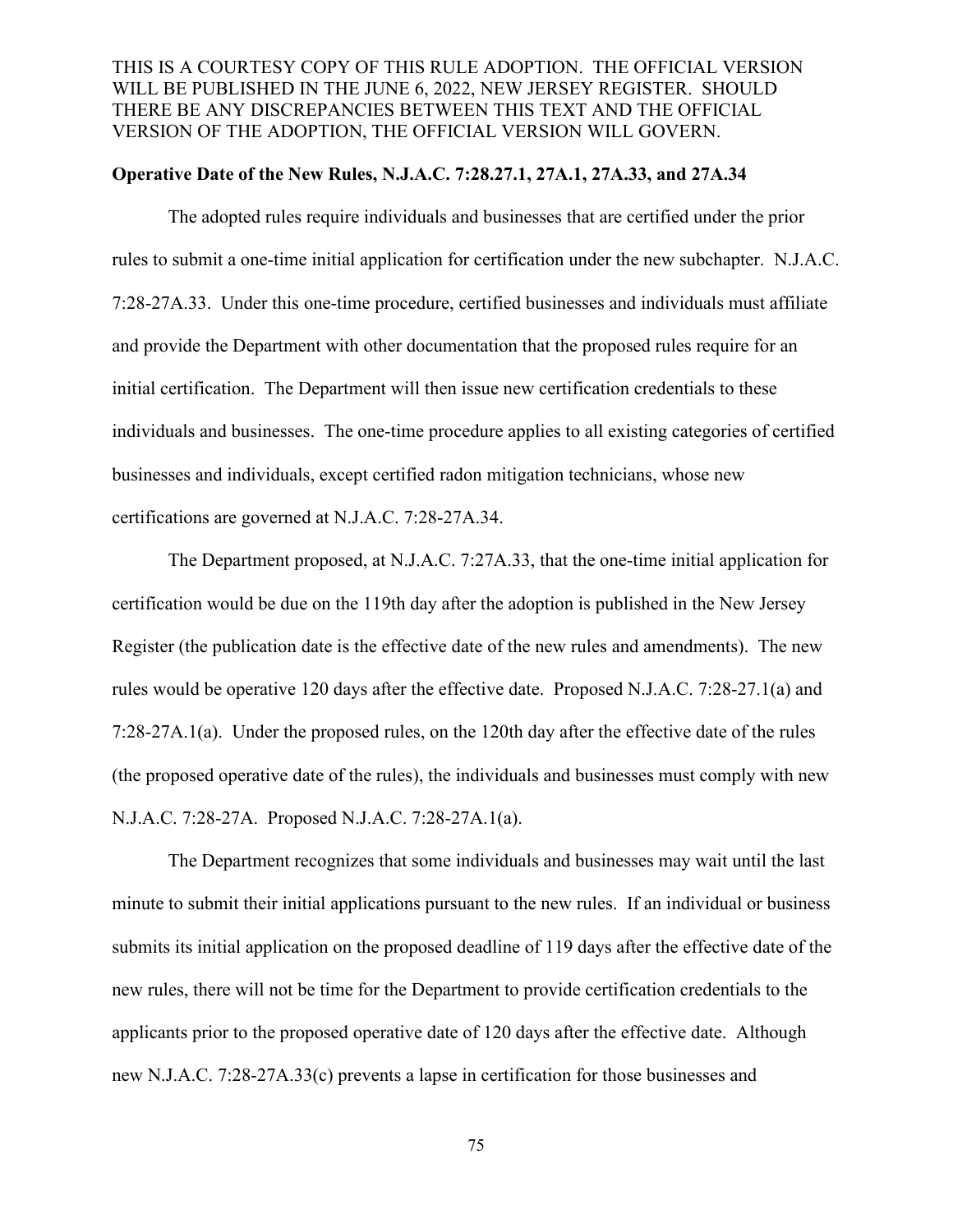individuals who timely submit their initial applications, there may be confusion if a large number of businesses and individuals have not yet received their new certification credentials before they must begin to comply with the substantive provisions of the new rules. Accordingly, the Department is modifying N.J.A.C. 7:28-27.1 and 7:28-27A.1 upon adoption to provide that the initial application for certification is due on or before the 120th day after the effective date of the new rules and amendments, which is October 4, 2022, and the substantive provisions of the new subchapter will be operative on the 180th day after the effective date, which is December 3, 2022. This will allow approximately two months for the Department to review the initial applications it receives and either issue the certification credential or reject an application. Most individuals and businesses should receive notice of approval or rejection prior to the modified operative date of the new rules.

While the Department will accept applications after October 4, 2022, if an individual or business submits an application such that the Department receives it after October 4, 2022, but before the operative date of the rules (December 3, 2022), the Department will not consider a business or individual certified under the new rules until the Department actually issues the certification credential to the business or individual. See new N.J.A.C. 7:27A.33(d), added upon adoption. Accordingly, for these individuals or businesses there may be a lapse in certification if the Department does not issue the certification credential prior to the operative date of the new rules. An individual or business that does not submit its application such that the Department receives it prior to the operative date of the rules must submit an application for renewal of an expired certification, as the Department proposed at N.J.A.C. 7:27A.33(f) (adopted N.J.A.C. 7:27A.33(g)). New N.J.A.C. 7:28-27A.33(d) provides that an individual and a business that are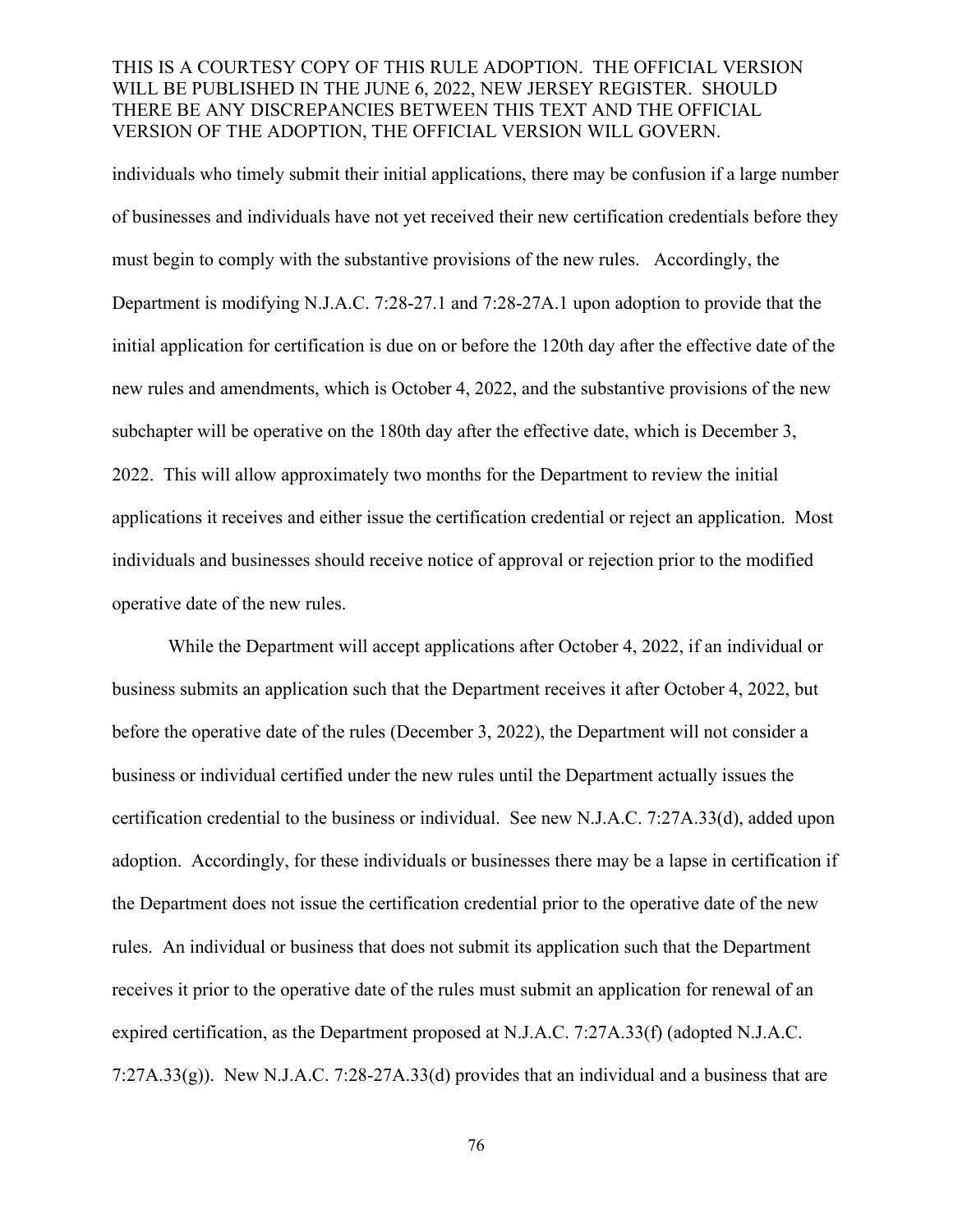certified as of the effective date of the new rules may affiliate with each other; they do not need to wait for their new certifications in order to complete affiliation. In fact, the affiliation agreement is necessary because a business or individual cannot be initially certified under the new rules unless they are affiliated.

A certified business or individual that timely submits an initial application pursuant to N.J.A.C. 7:28-27A.33 will be considered certified for purposes of the new rules, until the Department notifies the business or individual that its initial application has been approved or rejected. N.J.A.C. 7:28-27A.33(c). Accordingly, if the Department does not notify a certified business or individual prior to the operative date of the rules that the application is approved or rejected, the business or individual may proceed as if it were certified, until such time as the business or individual receives notice from the Department.

The Department is modifying N.J.A.C. 7:28-27A.33(b) upon adoption to clarify the dates in the subsection. The use of "between" two dates in the proposed rule could be interpreted as not including the beginning and end dates of the relevant period. As adopted, the provision applies to an individual or business whose certification would expire during the period that includes and is between the effective and operative dates of the new rules.

For consistency with N.J.A.C. 7:28-27A.33, the Department is also modifying N.J.A.C. 7:28-27A.34 upon adoption to require individuals certified as radon mitigation technicians as of the effective date of the rules to submit renewal applications to become certified radon mitigation technicians on or before 120 days after the effective date, which is October 4, 2022. An individual that does not timely submit an application for certification will not be certified as of 180 days after the effective date of the rules, or December 3, 2022.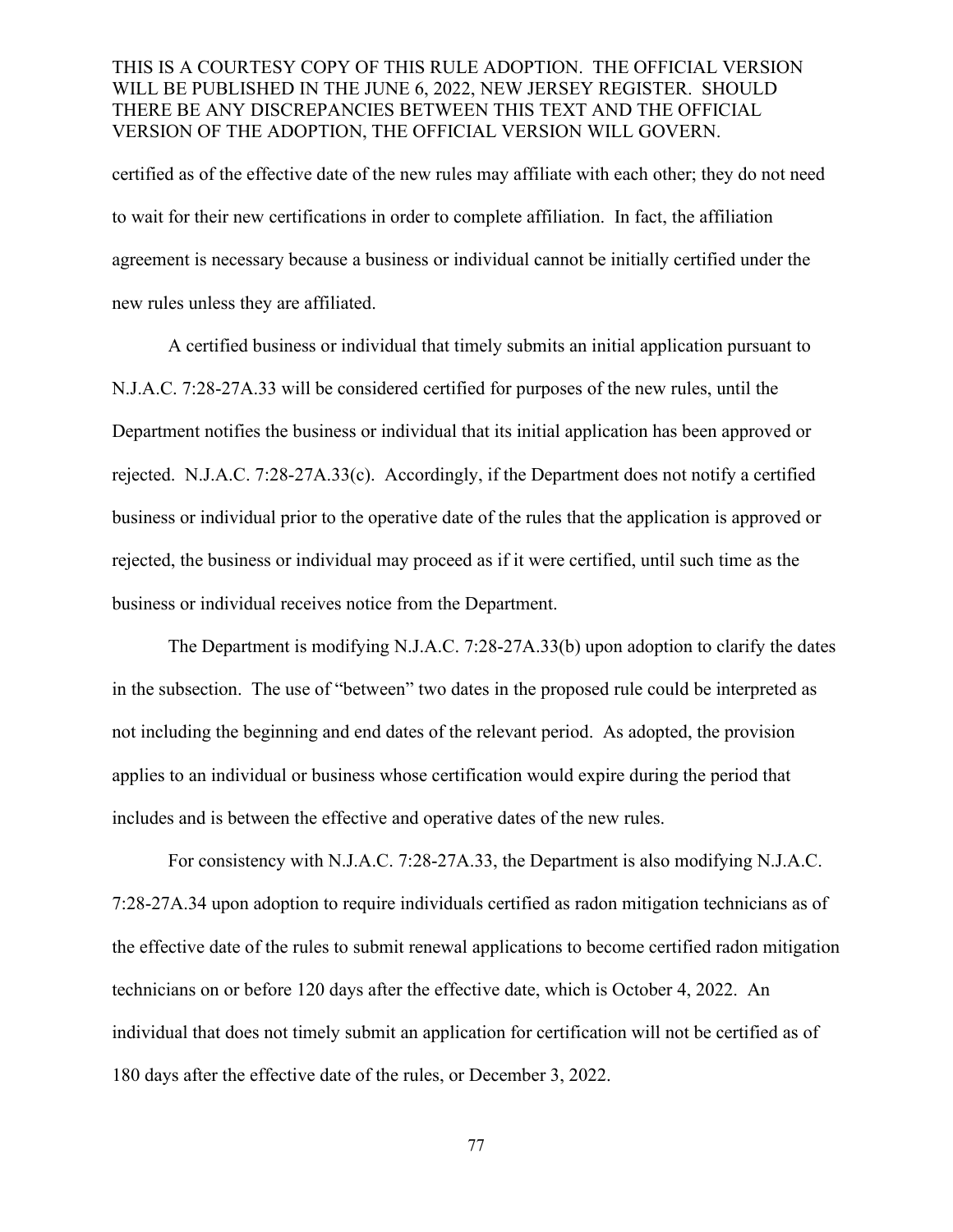For the same reasons discussed above with regard to one-time certification pursuant to new N.J.A.C. 7:27A.33, the Department is modifying the one-time certification requirements for radon mitigation technicians at N.J.A.C. 7:27A.34 to add new subsection (b). An individual certified as a radon mitigation technician as of the effective date of the adopted rules must submit an application for certification under the new rules on or before 120 days after the effective date in order to ensure that the certification remains in effect on the operative date of the new rules. The Department will accept applications for certification after the deadline, and before the operative date, but there may be a lapse in certification if the Department does not issue the certification credential prior to the operative date of the new rules.

#### **N.J.A.C. 7:28-27A Certification of Radon Testers and Mitigators**

The Department is modifying several definitions at N.J.A.C. 7:28-27A.2 upon adoption. The Department is adding a definition of "single-family home," which is among the building types that a certified radon measurement business may choose to test. The adopted definition of "multifamily building" is changed upon adoption to refer to a residential building "having more than one attached dwelling or other occupied unit including, but not limited to, condominium, townhouse, and apartment buildings." This distinction is required to enable the Department to correctly track these building types in its database, and to properly clarify the number of units that make up a "multifamily building." The adopted definition of "acknowledgement notice" clarifies that this notice is used for an expired renewal application in addition to the initial application.

The Department is modifying N.J.A.C. 7:28-27A.3(g) to remove the word "complete." The section requires certified individuals and businesses to submit their renewal applications at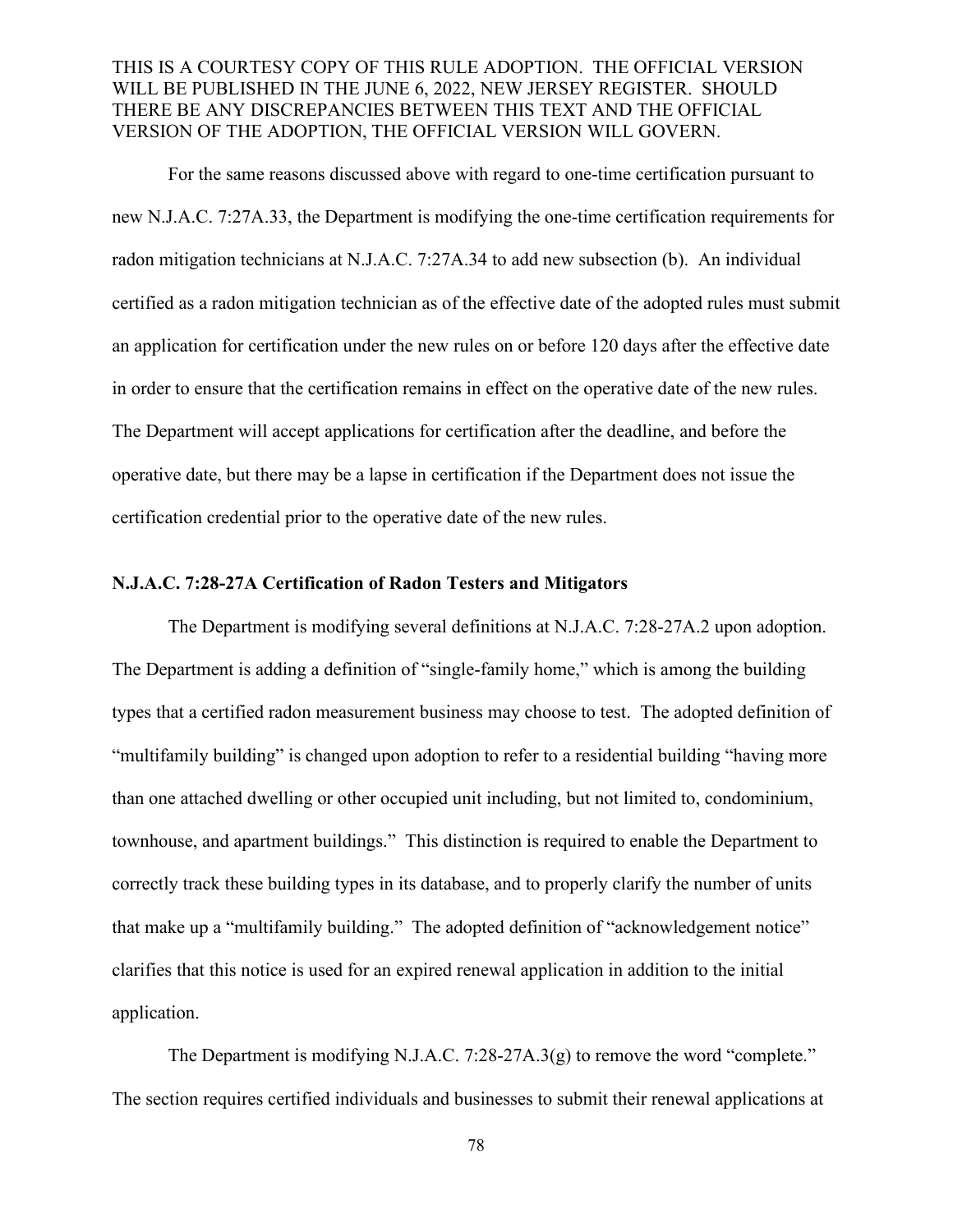least 30 days in advance of the expiration date in order that the existing certification remains uninterrupted until the Department approves or rejects the renewal application. In practice, the Department's review process frequently includes the Department requesting clarifying or additional information from the applicant, if required. The word "complete" in the proposed rule could give the impression that all back and forth between the Department and the applicant must be concluded at least 30 days prior to the expiration date of the certification; this is not the case. By deleting the word "complete," the Department intends to remove that impression.

The Department is modifying N.J.A.C. 7:28-27A.6(d) to remove the requirement for the certified radon measurement business to submit the names of all affiliates that will use the device for testing, and confirmation that each affiliate using the device has passed the authorized proficiency test. Certified measurement specialists and technicians submit this information; therefore, it is not necessary for the rules to require the certified business to submit it.

Adopted N.J.A.C. 7:28-27A.7(c)1 and  $27A.11(c)1$  require a business to identify, in its application for radon measurement or mitigation business initial certification, the individual who is in charge of tracking affiliates and their certification status. This individual is often different from the individual, or individuals, in charge of the business; therefore, the Department needs contact information for both categories of individual.

The Department is modifying N.J.A.C. 7:28-27A.7(c)2 to replace "government agency" with "municipality, county, state, Federal, or other public agency," so that the language is consistent with N.J.A.C. 7:28-27A.3(c)5.

Proposed N.J.A.C. 7:28-27A.7(c)5 and 27A.11(c)5 required a business to provide, in its initial application for certification, the name and certification number of the measurement or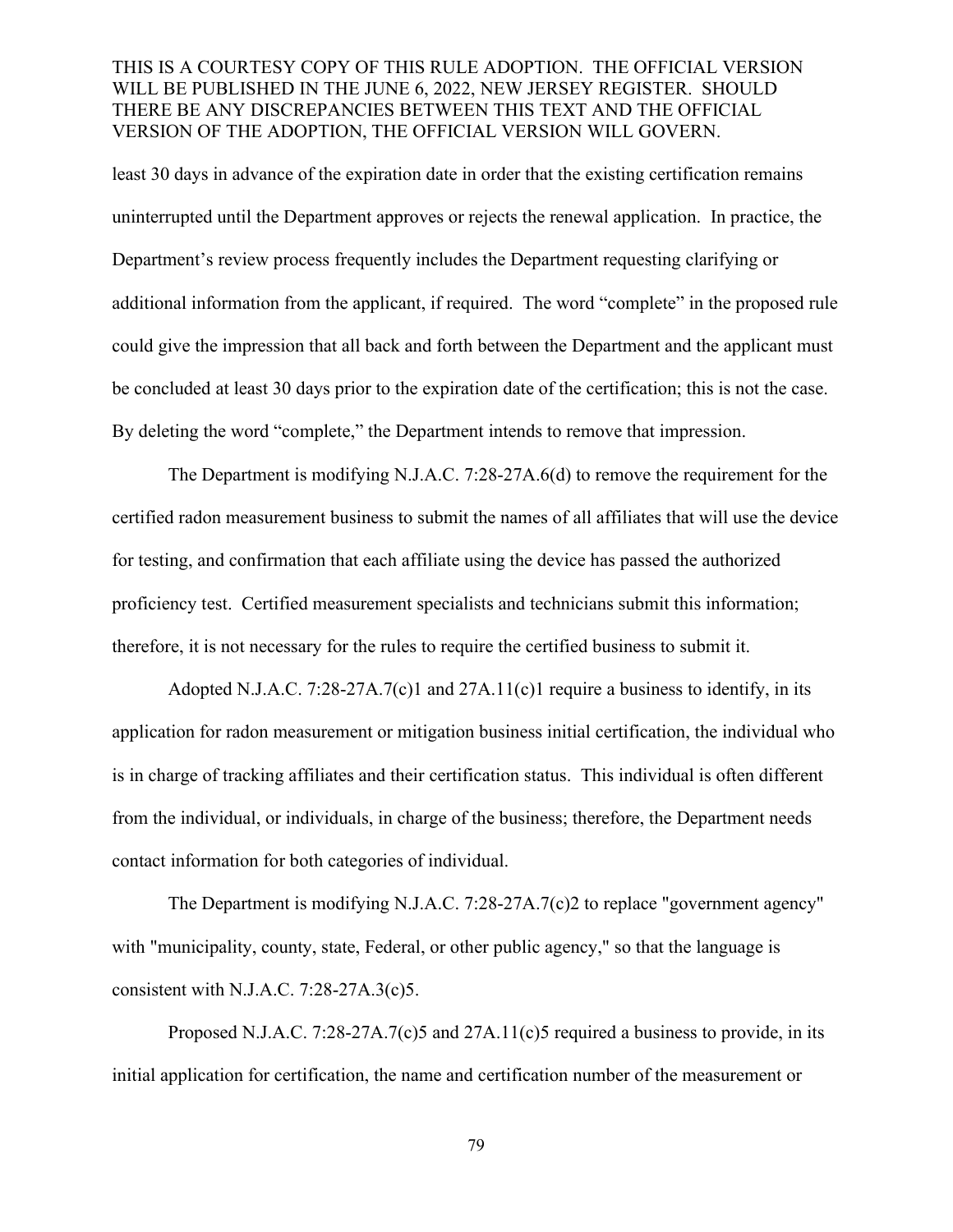mitigation specialists who will direct the daily operations of the business. While the adopted rules require a certified business to have a certified radon measurement or mitigation specialist directing the daily operation of the certified business (see N.J.A.C. 7:28-27A.20(j) and  $27A.26(k)$ , the business does not need to provide the name and certification number of the individual or individuals on its initial application for certification in order to avoid having the business constantly sending in amendments to the certification each time this individual changes. To correct this, N.J.A.C. 7:28-27A.7(c)5 and 27A.11(c)5 are deleted upon adoption.

As discussed in the notice of proposal Summary, 53 N.J.R. at 463, affiliation is a new concept in the Department's radon certification rules. Affiliation is established between a certified business and a certified individual. An individual must be affiliated with the business before the individual performs testing or mitigation services for that business. Similarly, the business must have at least one affiliate before it can be certified. If a business is not yet certified because it does not yet have affiliates, but has received an acknowledgement notice from the Department (indicating that it is qualified for certification, but for its lack of affiliates), an individual may become affiliated with the business. At that point the business would submit the proof of affiliation to the Department, and the Department would then issue the certification credential. An individual may not affiliate with an uncertified business that has not yet received the acknowledgment notice; prior to the acknowledgement notice, there is no evidence that the business will qualify for certification. Similarly, and for the same reasons, a business may affiliate with an individual who has received an acknowledgement notice, but who is not yet certified. If neither the business nor the individual is certified at the time of affiliation, upon receipt of affiliation the Department will issue certification credentials to both the business and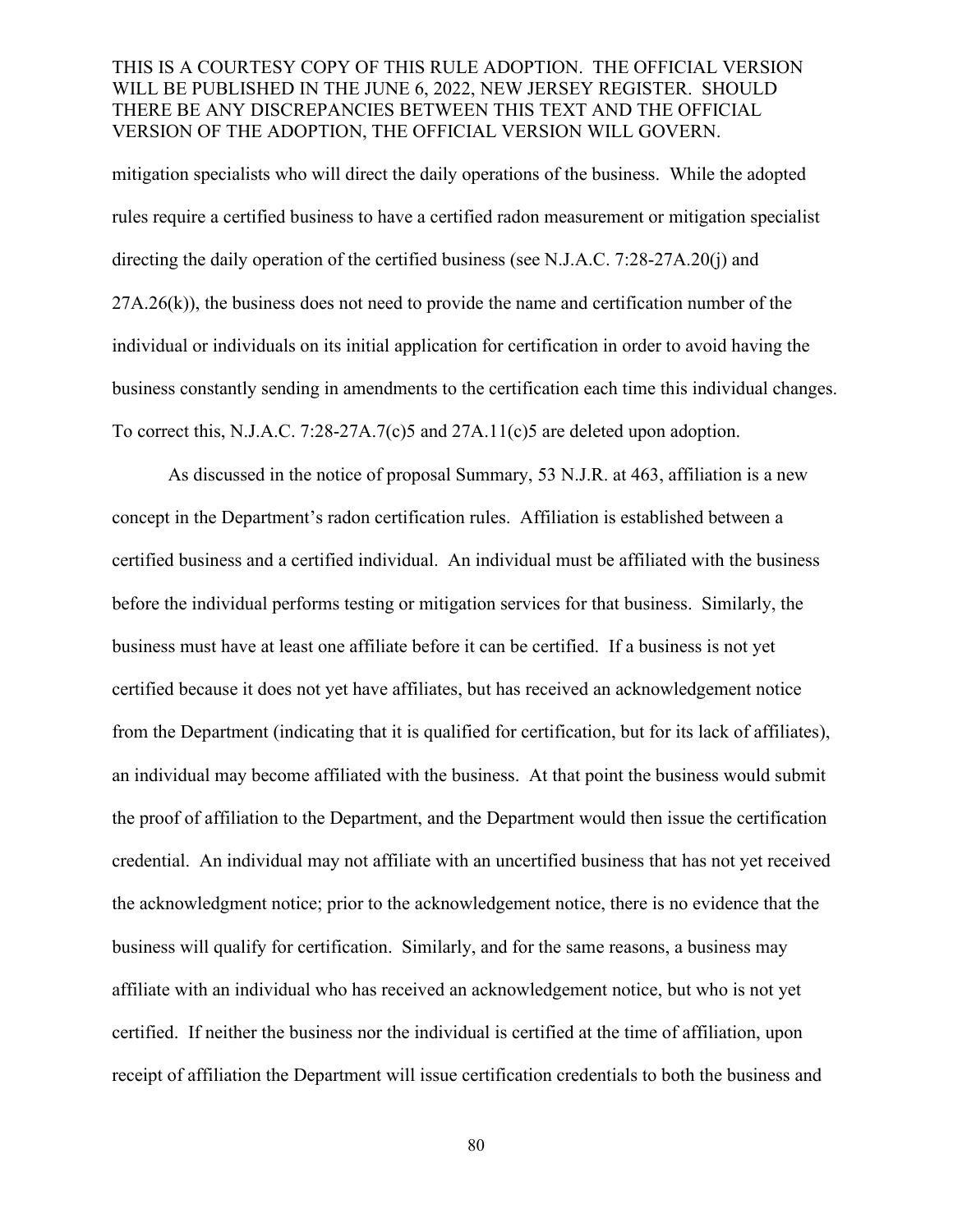the individual. The Department is modifying N.J.A.C. 7:28-27A.7(d), 27A.9(b), 27A.11(d), and 27A.13(b) to indicate the timing of affiliation.

As provided in the notice of proposal Summary, N.J.A.C. 7:28-27A.9(d)2 requires a certified measurement business to business to identify on its certification the device models with which its affiliates are proficient and the individual devices that its affiliates use. The former indicates that the affiliates know how to use the equipment, and the latter identifies individual pieces of equipment for which the business must submit a calibration certificate. 53 N.J.R. 464. The proposed rule did not, however, specify how the business should identify the individual pieces of equipment on its certification. A "device" is defined at N.J.A.C. 7:28-27A.2 as "test equipment that is on a nationally recognized organization's approved list of test equipment that can be used to test for radon." In order that the Department can verify that the piece of equipment meets the requirements of the definition (is on a nationally recognized organizations list), and that the calibration certificate that the business provides is associated with that piece of equipment, it is necessary that the Department knows the make and model of the piece of equipment, as well as the identification number that the nationally recognized organization assigned to it. Adopted N.J.A.C. 7:28-27A.9(d)2 indicates that this information is part of the information required in the non-portable device list that the business submits to the Department.

Proposed N.J.A.C. 7:28-27A.9(d)3 and 27A.13(d)1 required a certified measurement or mitigation business to provide, to the Department, a list of building types to be tested or mitigated, including residential buildings, multifamily buildings, large buildings, schools, and child care centers. Residential buildings, whether multifamily or otherwise, include condominiums, townhouses, apartments, and other building types listed in the protocols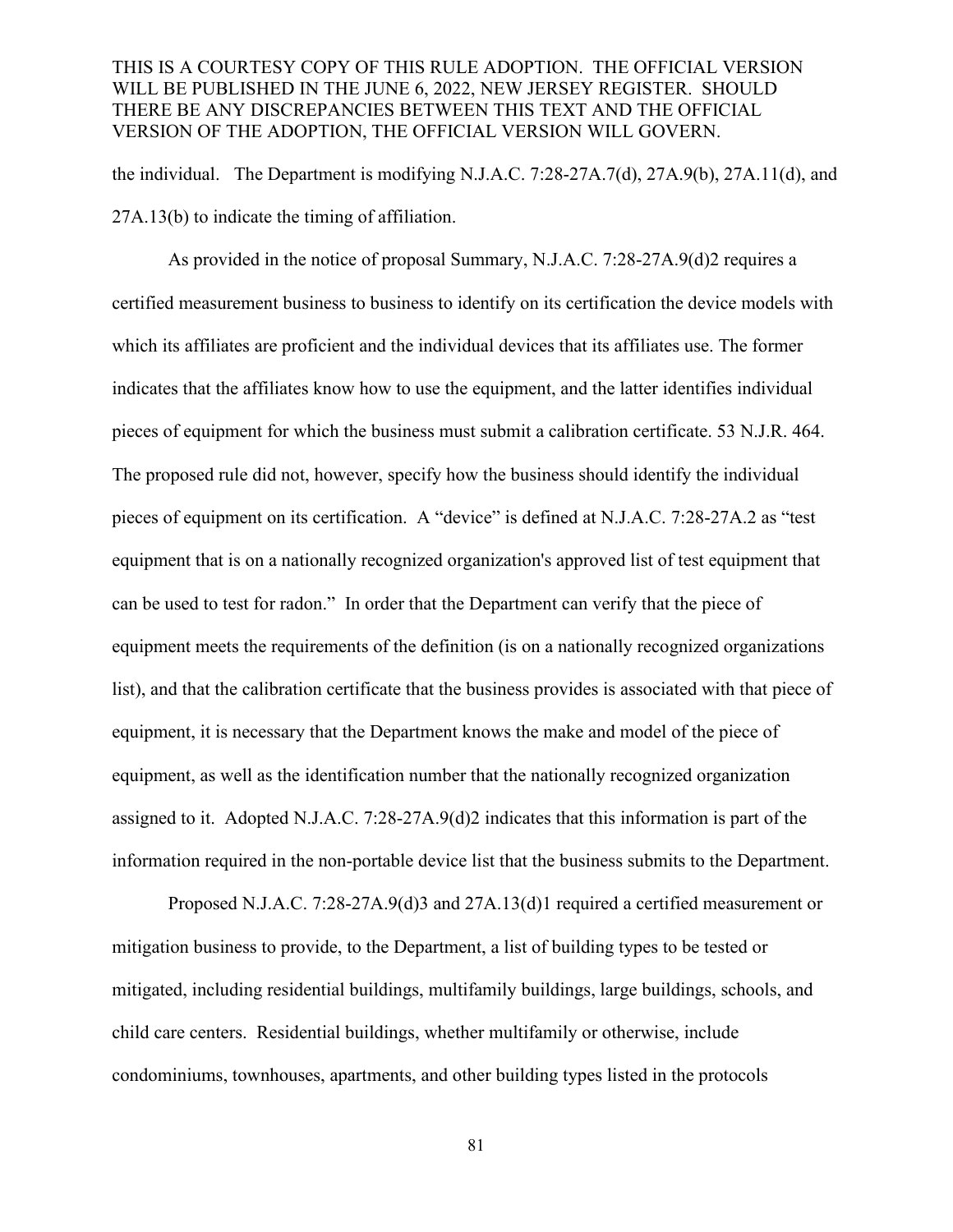discussed in the notice of proposal Summary at 53 N.J.R. at 465-466. In order that the Department may more accurately track the types of residential buildings that are tested and mitigated, the Department is modifying the rules to require more specific identification of the residential building types that a business will test or mitigate. The Department is similarly modifying N.J.A.C. 7:28-27A.9(g)8 to require the buildings to be more specifically identified on the chain or custody form. The Department is making corresponding modifications at N.J.A.C. 7:28-27A.17(b)1 on adoption. Adopted N.J.A.C. 7:28-27A.9(g)11 and adopted N.J.A.C. 7:28-  $27A.17(b)1v$  require the business to identify whether the test or mitigation was conducted at a child care center. As a result of the modifications discussed above, it is unnecessary for N.J.A.C. 7:28-27A.11(c)5 (proposed as paragraph (c)6) to require the certified business to identify specific building types; the requirement is duplicative.

A certified measurement or mitigation business must provide the Department with the name of any affiliates who will test or mitigate multifamily buildings, schools, and/or large buildings as discussed in the last part of proposed N.J.A.C. 7:28-27A.9(d)3 and 27A.13(d)1. The Department is modifying the rules for clarity. The Department is dividing proposed N.J.A.C. 7:28-27A.9(d)3 and 27A.13(d)1 to add new N.J.A.C. 7:28-27A.9(d)4 and 27A.13(d)2, respectively.

Proposed N.J.A.C. 7:28-27A.9(g) and 27A.10(c) discuss chain of custody forms and duplicate testing, respectively. The Department is modifying these subsections upon adoption for clarification. The proposed rules required a chain of custody form for each device. "Device" is a general term that refers to any type of radon measurement equipment, including portable devices, such as continuous radon monitors and electret devices, and non-portable devices, such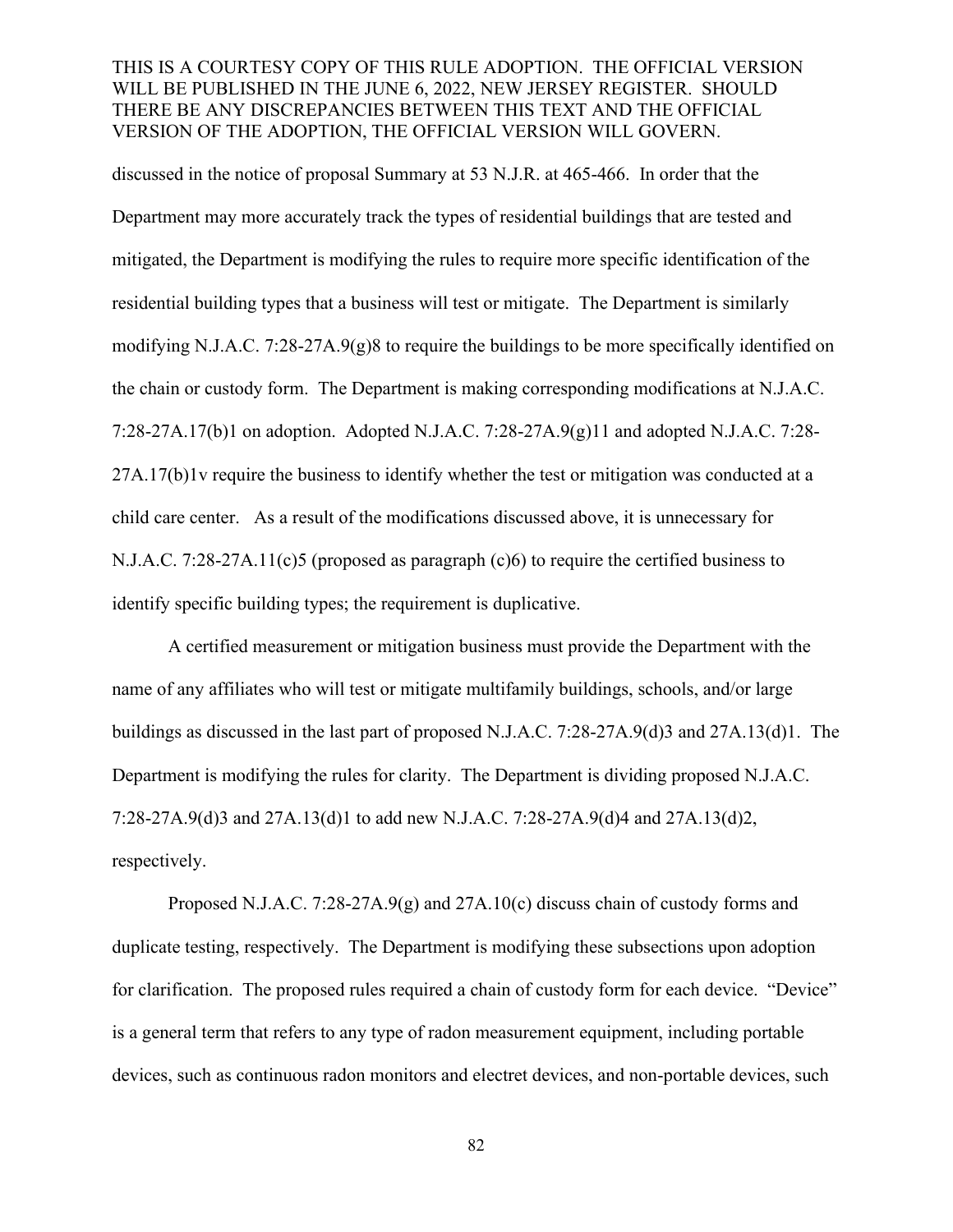as charcoal canisters and alpha track devices, as provided in the definitions. As modified, the adopted rules clarify that a business is required to have one chain of custody form for each type of device it lists in the business certification. The proposed rule could have been interpreted as requiring the business to develop a chain of custody form for each piece of equipment, which does not make sense.

Proposed N.J.A.C. 7:28-27A.9(g) required the chain of custody form to be completed in its entirety in the field by an affiliate or individual not subject to certification. It is acceptable to enter some information into the chain of custody form prior to going out into the field, such as the address and contact information, and many businesses pre-fill information on the forms. Instead of requiring the entire chain of custody form to be completed in the field, only specific items of the chain of custody form need to be filled in only while in the field. Therefore, the Department is modifying N.J.A.C. 7:28-27A.9(g) to require the following items of the chain of custody form to be filled in while in the field: whether closed house conditions are met, the certification number of the individual who deploys and retrieves the device, and the time and date the device is deployed and retrieved. The adopted rules allow for the other items of the chain of custody form to be pre-filled. In addition, the Department can require the business to give the chain of custody form to the individual not subject to certification. However, the Department does not regulate individuals not subject to certification, so proposed N.J.A.C. 7:28-  $27A.9(g)$  should not have required the chain of custody form to be completed in its entirety by these individuals. While the measurement business cannot make the individual not subject to certification fill out the form completely, it is the business's responsibility to invalidate a test when a chain of custody form is not filled out completely. N.J.A.C. 7:28-27A.9(1). Therefore,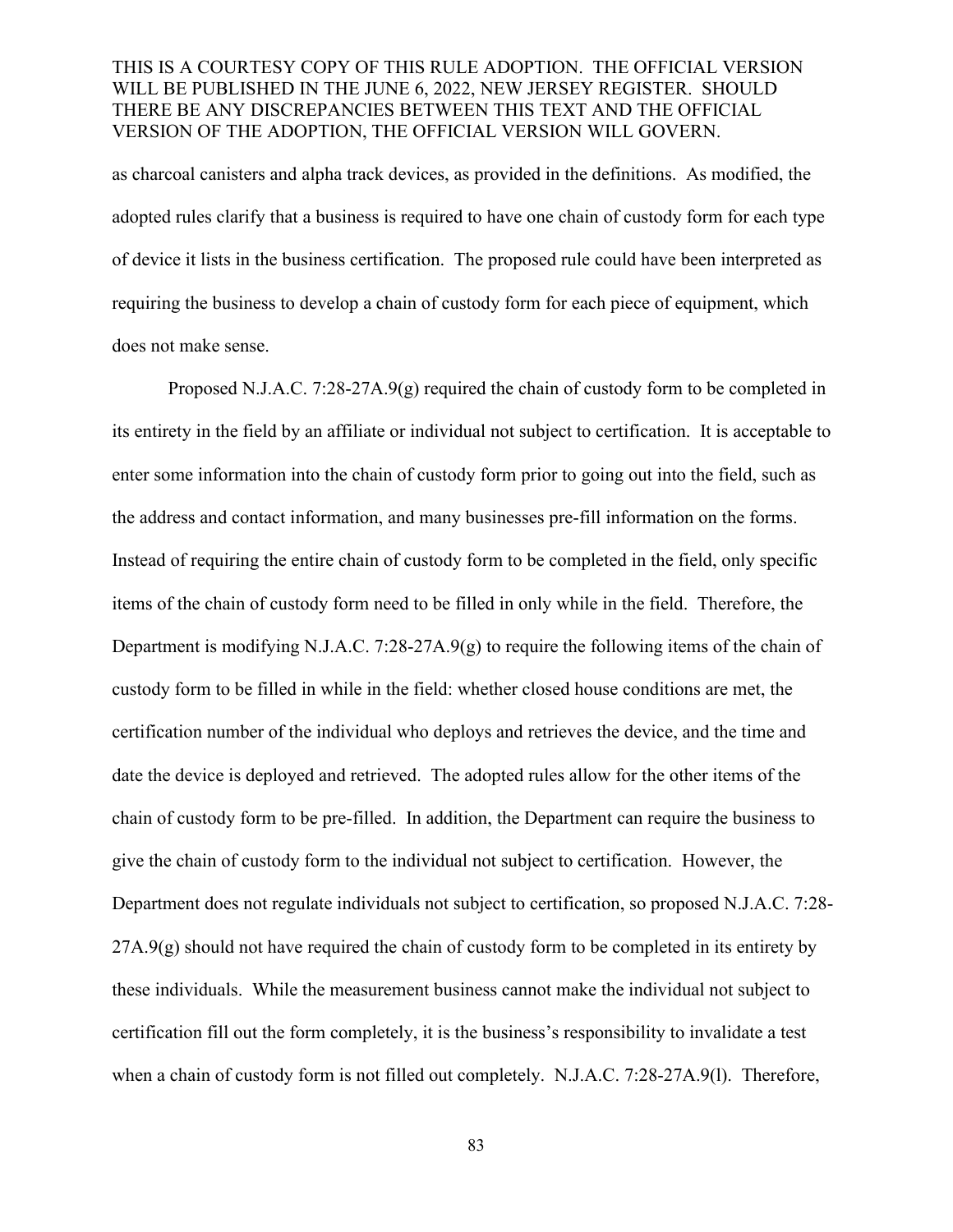the Department is further modifying N.J.A.C. 7:28-27A.9(g) on adoption to remove the requirement that the individual not subject to certification must complete certain items on the chain of custody form, and is modifying N.J.A.C. 7:28-27A.9(h)2 to no longer reference  $27A.9(g)$ .

The chain of custody form must identify the individual who deploys and retrieves a radon test. If the individual is certified, then the certification number of the individual deploying and/or retrieving the test must be on the chain of custody form. Likewise, if an individual not subject to certification (like the homeowner) deploys or retrieves the test, there must be a place on the chain of custody form for this individual to sign their name. This was not included at proposed N.J.A.C. 7:28-27A.9(g). Therefore, the Department is correcting N.J.A.C. 7:28-  $27A.9(g)14$  and 16 upon adoption to require the signature of the individual not subject to certification on the chain of custody form for tests conducted by such an individual.

Proposed N.J.A.C. 7:28-27A.9(n) and  $27A.13(p)$  required the measurement and mitigation businesses to distribute the most recent version of the testing and mitigation guidance document that is approved by the Department, or they could provide the client with the link to the document on the Department's website. The requirement to provide a link to a specific website could be onerous for the certified businesses, since the document's website address could be long, or could change over time as the guidance document is updated. Accordingly, the Department will keep a link to the most current guidance document on its website at [www.njradon.org,](http://www.njradon.org/) and the business may include a reference to [www.njradon.org](http://www.njradon.org/) in either the client report or contract, as reflected in the adopted rules.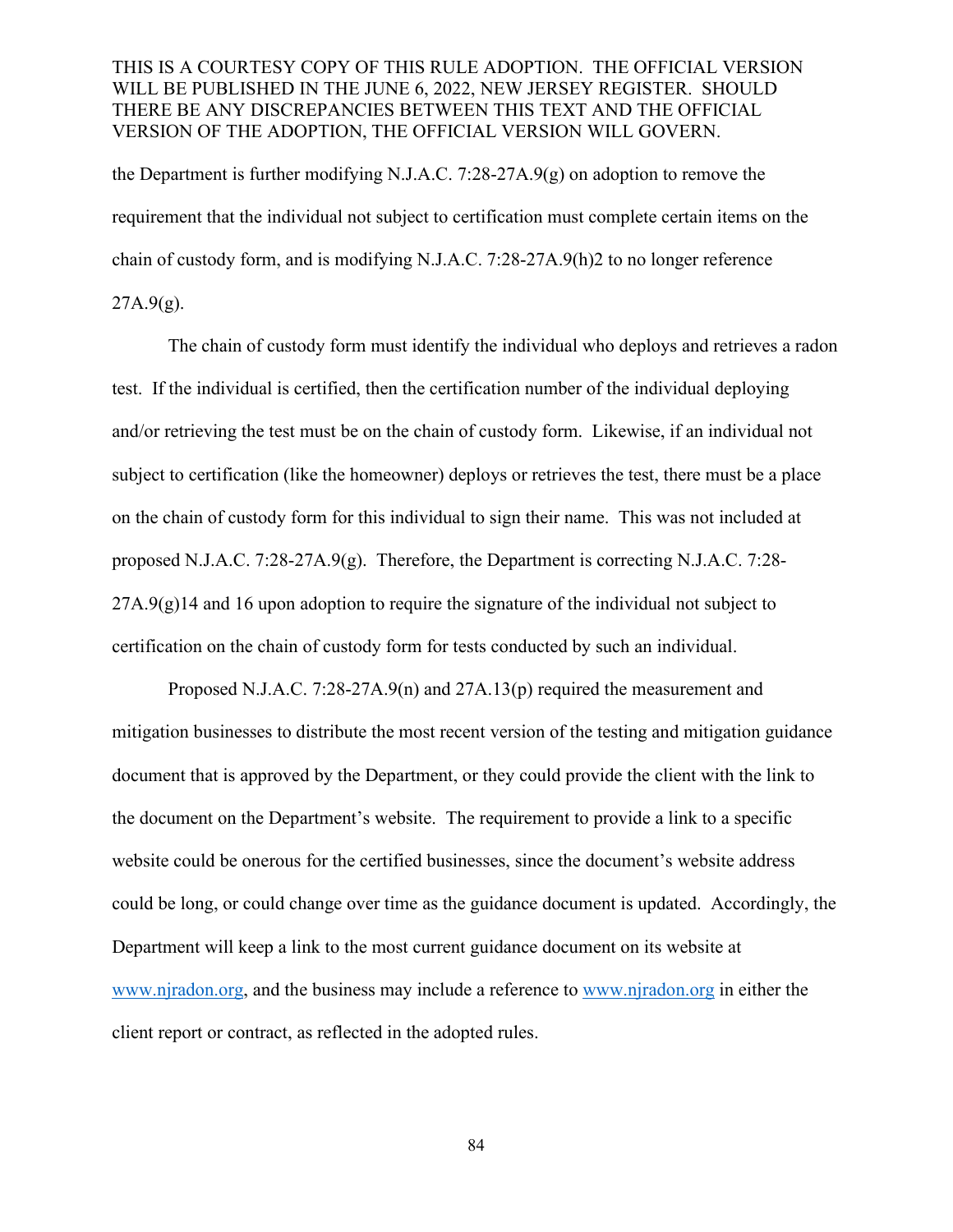Proposed N.J.A.C. 7:28-27A.10 required a certified business to distribute duplicate and blank tests as part of its quality control measures. The purpose of the duplicate and blank tests is to ensure the integrity of the tests conducted in New Jersey. A business that operates in one or more states, including New Jersey, cannot demonstrate the integrity of New Jersey tests by providing the results of duplicate and blank tests performed in other states. Accordingly, the Department is modifying N.J.A.C. 7:28-27A.10(c) and (d) to clarify that for each device type, only duplicate and blank tests that are performed in New Jersey will satisfy the quality control requirements.

As discussed in the notice of proposal Summary, a certified radon mitigation business must develop a written contract as part of its certification application. The contract must disclose whether the certified business is providing a warranty. 53 N.J.R. at 469. Proposed N.J.A.C. 7:28-27A.13(l)5 mistakenly stated that the "warranty … shall specify … when no warranty is provided." It is the contract that must disclose the absence of a warranty. The Department is correcting the error on adoption.

Proposed N.J.A.C. 7:28-27A.13(i)1 and 2 required the mitigation business to provide, to the Department, the method selected to track radon exposure and the reasons the method was chosen, respectively. These are not needed because N.J.A.C. 7:28-27A.13(i) instructs the business to identify the tracking method. The Department is removing the redundancy upon adoption.

The Department is correcting N.J.A.C. 7:28-27A.14(a)4 to require that the OA plan include the information at N.J.A.C. 7:28-27A.9(c) through (o), rather than (a) through (o), as proposed. The information at N.J.A.C. 7:28-27A.9(a) and (b) is not required in a QA plan.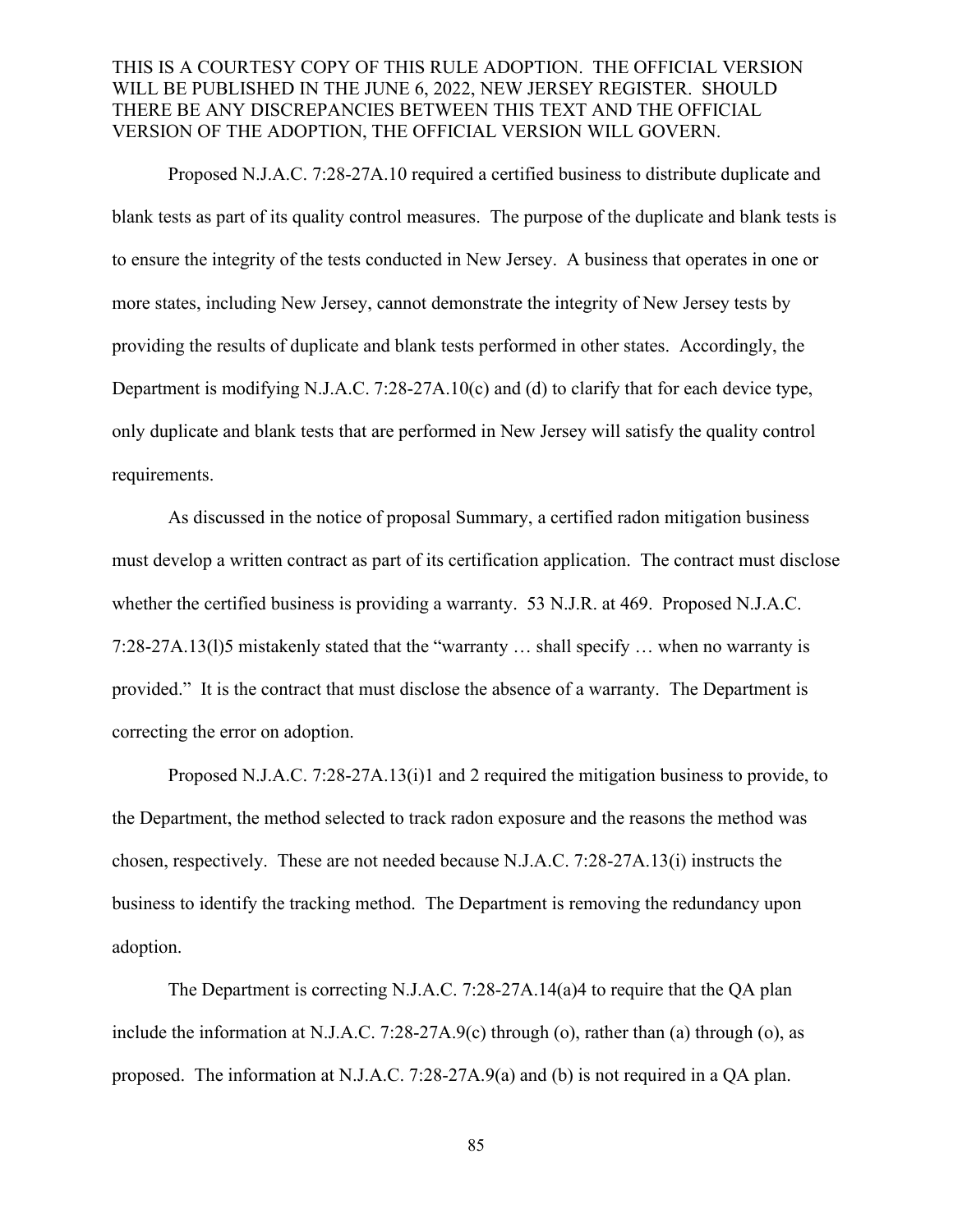The Department is correcting N.J.A.C. 7:28-27A.17(c) to remove the list of individuals who may receive the client report because it is an incomplete list. The appropriate individuals are identified at N.J.A.C.7:28-27A.3, General provisions.

The Department is correcting N.J.A.C. 7:28-27A.23(d) and (h) upon adoption to refer to "technician" rather than "specialist." The section governs certified radon measurement technicians, not specialists.

In addition to the changes discussed above, the Department is modifying the rules upon adoption to correct grammar, punctuation, and word usage.

#### **Federal Standards Statement**

N.J.S.A. 52:14B-1 et seq., requires State agencies that adopt, readopt, or amend State rules that exceed any Federal standards or requirements to include in the rulemaking document a Federal standards analysis. The Federal regulations contain no comparable radon certification requirements for individuals or businesses. In some other states, certification is obtained from the state program or through the National Radon Safety Board or the National Radon Proficiency Program, which are private nationally recognized organizations. There is no Federal certification program for radon testing or mitigation. Accordingly, the adopted rules do not exceed the standards or requirements imposed by Federal law and are not promulgated to comply with a Federal requirement.

**Full text** of the adoption follows (additions to proposal indicated in boldface with asterisks **\*thus\***; deletions from proposal indicated in brackets with asterisks \*[thus]\*): 7:28-27.1 Scope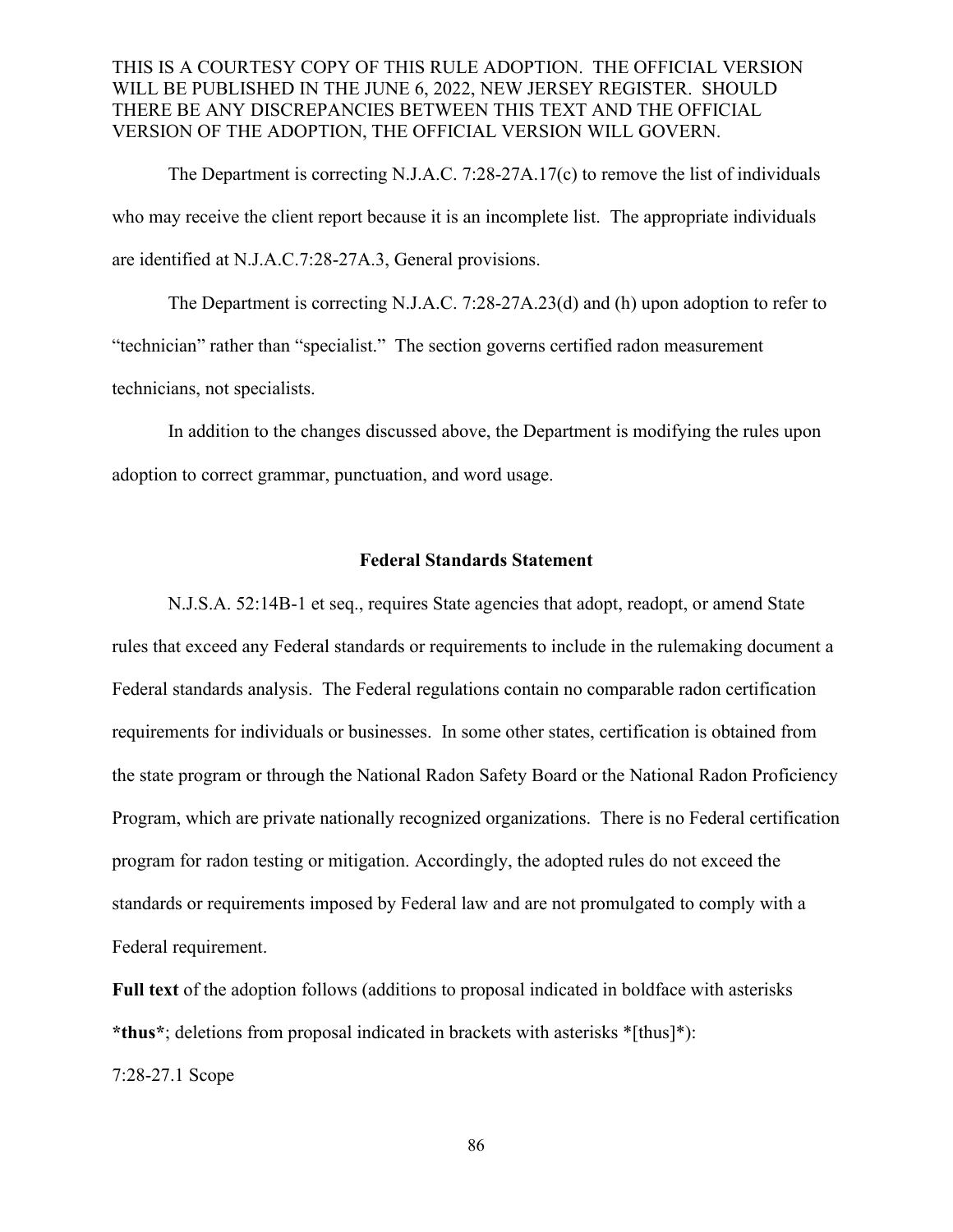(a) This subchapter is operative through \*[(119 days after effective date of the amendment)]\* **\*December 2, 2022\***.

(b) This subchapter establishes rules, requirements, and procedures with which a person who wishes to perform radon testing or mitigation in New Jersey shall comply with in order to become and remain certified. Certification is mandatory in New Jersey pursuant to N.J.S.A. 26:2D-70 et seq., for any person who sells radon/radon progeny devices, tests for radon/radon progeny, or mitigates radon in buildings. Mitigation devices that reduce only radon progeny levels will not be certified under this subchapter. Any person not certified and performing radon services shall be subject to the criminal penalties at N.J.S.A. 26:2D-77.

#### SUBCHAPTER 27A. RADON TESTING AND MITIGATION

#### 7:28-27A.1 Scope and applicability

(a) N.J.A.C. 7:28-27A.33 and 27A.34 shall be operative on and after \*[(the effective date of this subchapter)]\* **\*June 6, 2022\***. The remainder of this subchapter shall be operative on and after \*[(120 days after the effective date of this subchapter)]\* **\*December 3, 2022\***.

 $(b) - (d)$  (No change from proposal.)

#### 7:28-27A.2 Definitions

The words and terms defined below, when used in this subchapter, shall have the following meanings unless the context clearly indicates otherwise.

…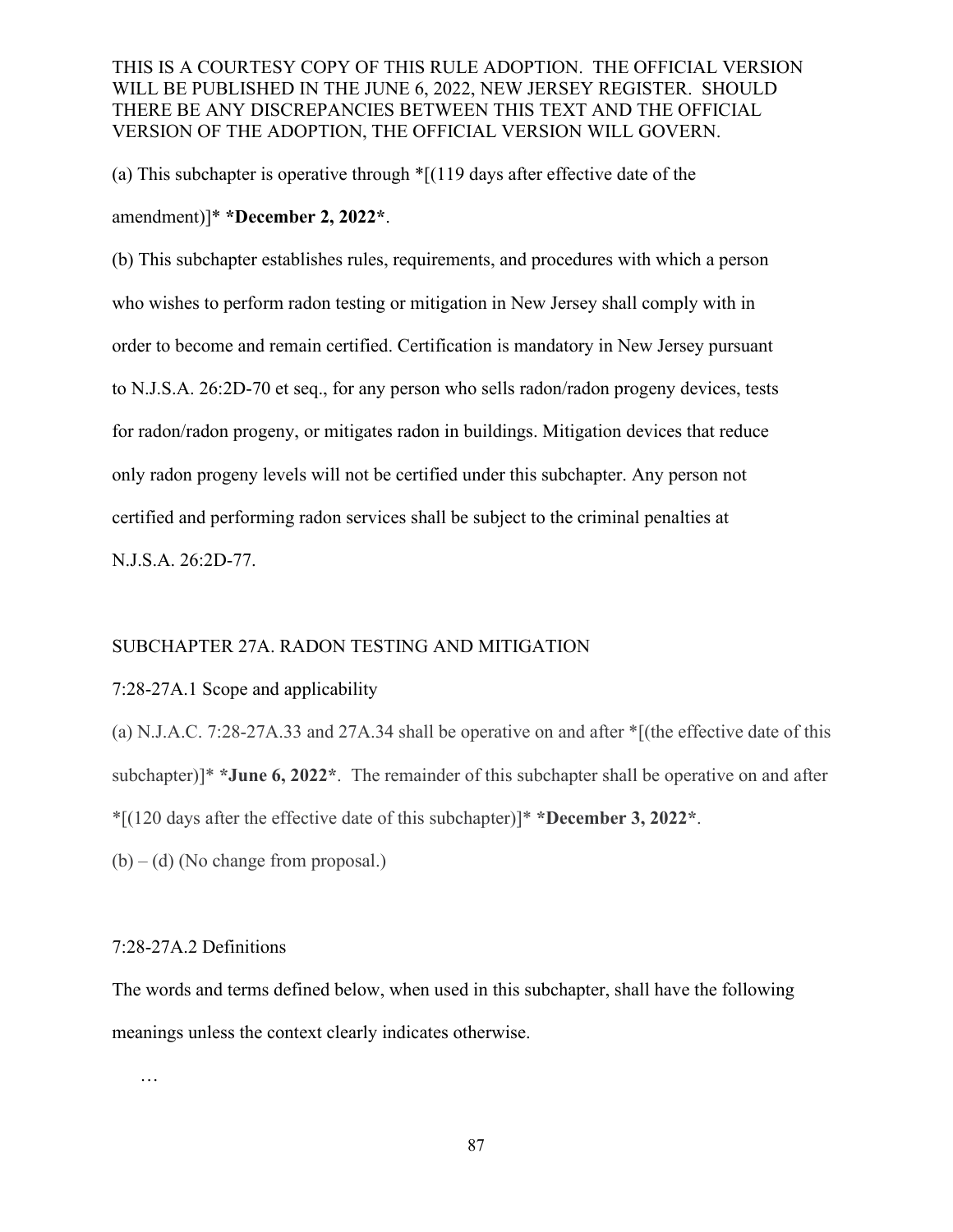"Acknowledgement notice" means a written statement from the Department to an individual who applies for initial **\*or expired renewal\*** certification as a radon measurement specialist, radon mitigation specialist, or radon measurement technician, or to a business that applies for initial certification as a radon measurement business or radon mitigation business, that documents that all initial certification application requirements have been met. The acknowledgement notice qualifies an individual and a business to enter into an affiliation. The individual or business is not certified when the acknowledgement notice is issued.

…

"Authorized measurement protocol" means \***the most current revisions of**\* "Protocol for Conducting Measurements of Radon and Radon Decay Products in Homes," **\*American National Standards Institute (\***ANSI**\*)\***/**\*American Association of Radon Scientists and Technologists (\***AARST**\*)\*** \*[MAH-19]\* **\*MAH-2019\***; "Protocol for Conducting Measurements of Radon and Radon Decay Products in Multifamily Buildings," ANSI/AARST MAMF-2017; and "Protocol for Conducting Measurements of Radon and Radon Decay Products in Schools and Large Buildings," ANSI/AARST MALB-2014. ANSI/AARST publications are available at [www.aarst.org](http://www.aarst.org/) and [www.ansi.org.](http://www.ansi.org/) The Department is incorporating these authorized measurement protocols herein, as supplemented or amended.

…

 \*["Closed house conditions" means all windows and doors that let in outside air, on all floors, are kept closed, except for normal entrances and exits. For a test that lasts less than four days, "closed house conditions" means that the said windows and doors are kept closed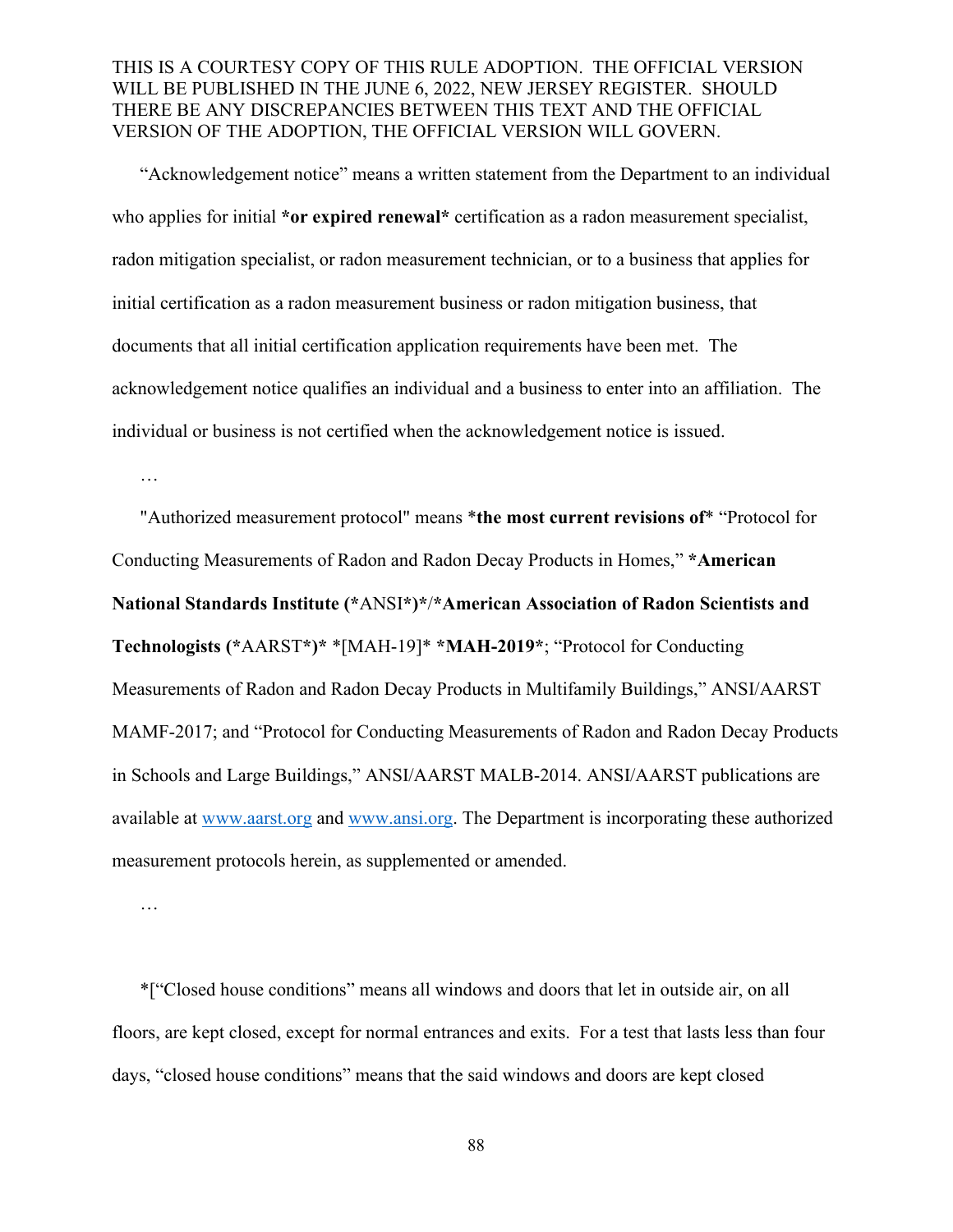beginning at least 12 hours prior to the start of the test until the conclusion of the test. For all other tests, "closed house conditions" means that the said windows and doors are kept closed from the start of the test until the conclusion of the test.]\*

…

"Large building" means a building classified as Group A, Group B, Group F, Group H, Group I, and/or Group M by the International Building Code, incorporated by reference at N.J.A.C. 5:23-3.14; or any other occupancy group included in the Authorized Measurement Protocols.

…

"Multifamily building" means a residential building \*[with three or more]\* **\*having more than one attached\*** dwelling **\*or other occupied\*** unit\*[s]\* **\*including, but not limited to, condominium, townhouse, and apartment buildings\***.

…

**\*"Single-family home" means a residential building with one dwelling unit.\***

…

7:28-27A.3 General provisions

(a) (No change from proposal.)

(b) No certified business or certified individual shall disclose to any business or individual, except \***the owner,**\* the Department of Environmental Protection**\*,\*** or the Department of Health, the address or owner of a nonpublic building that the certified business or certified individual has tested or treated for the presence of radon, unless the owner of the building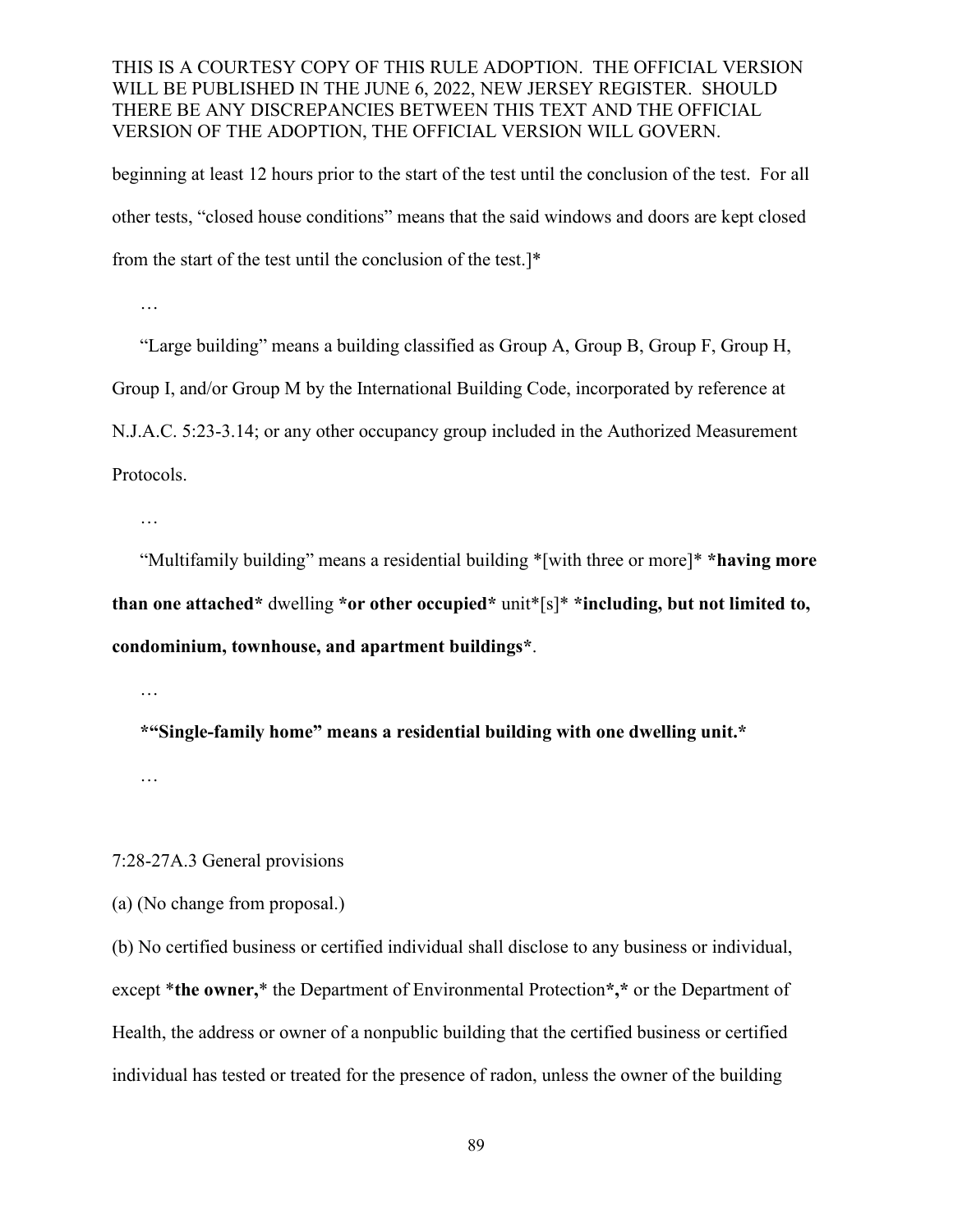waives, in writing, this right of confidentiality. **\*In the case of a prospective sale of a building that has been tested for radon gas and radon progeny, the seller shall provide the buyer, at the time the contract of sale is entered into, with a copy of the results of that test and evidence of any subsequent mitigation or treatment.\*** Any prospective buyer who contracts for the testing of a building shall have the right to receive the results of that testing.

(c) **\*A certified radon measurement business may disclose the results of radon testing to the certified individual who performed the test.\*** A certified business may disclose the results of radon testing or mitigation to the owner's legal representative, including an attorney or real estate agent, acting in accordance with a written agreement the attorney or agent has with the owner. A certified individual is not a legal representative. If the owner of the building is other than an individual, a certified business may disclose the results of radon testing **\*or evidence of any subsequent mitigation or treatment\*** to the following:

 $1. - 6$ . (No change from proposal.)

 $(d) - (f)$  (No change from proposal.)

(g) A certification shall expire if it is not timely renewed. For purposes of this subchapter, timely renewal of a certification means the business or individual submits a \*[complete]\* renewal application in \*[the]\* order that the Department receives it\*[,]\* 30 days or more before the expiration date of the certification.

(h) - (i) (No change from proposal.)

(j) To amend the information in the certification at any time during the certification period or after an acknowledgement notice is received, a business or individual shall submit, to the Department, in writing, the information to be changed. The request for amendment shall be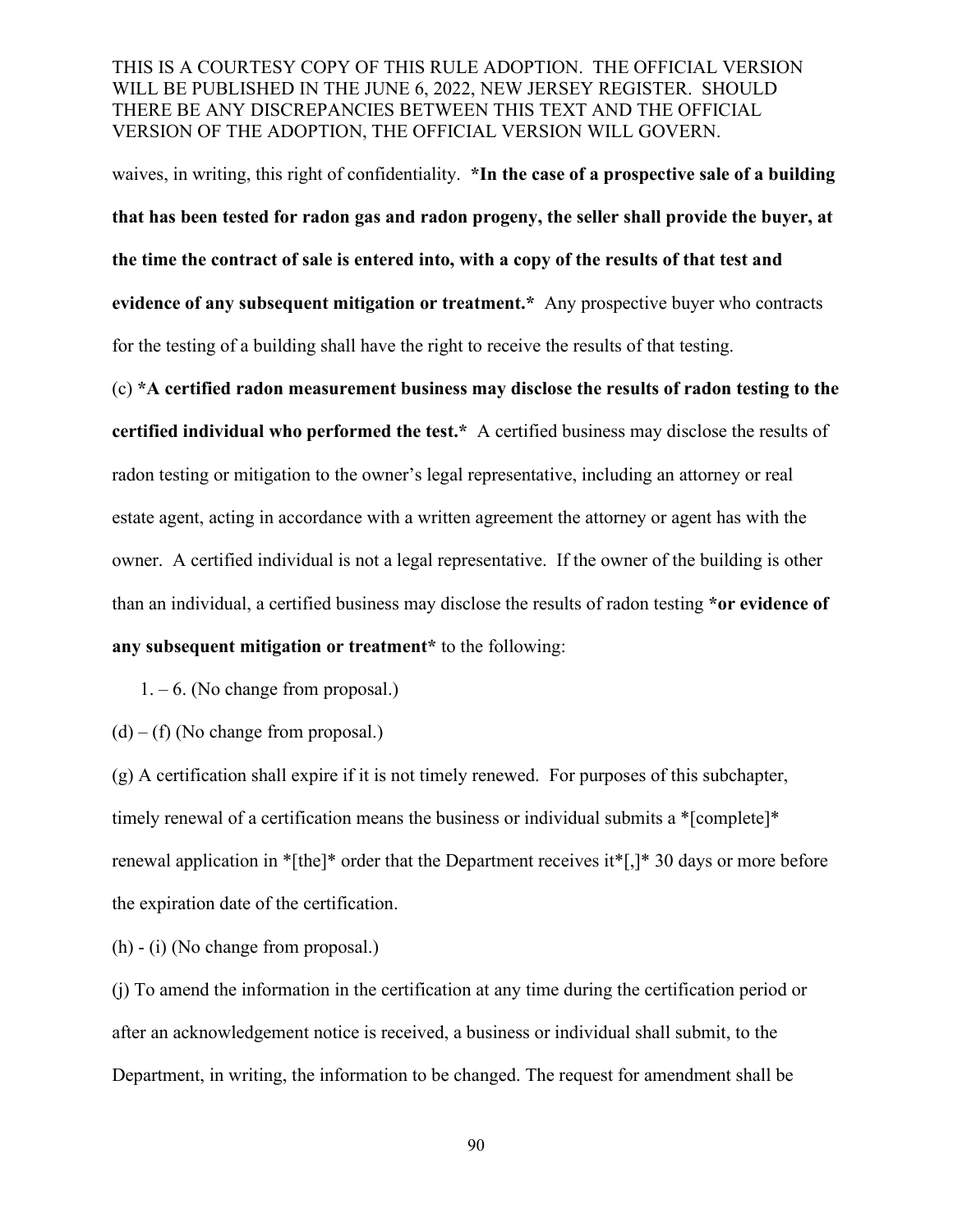signed in accordance with N.J.A.C. 7:28-27A.4. The amendment is not operative until the Department reviews, approves, and confirms the change**\*,\*** in writing**\*,\*** to the certified business or certified individual. There is no fee to amend a certification.

(k)-(l) (No change from proposal.)

## 7:28-27A.5 Affiliation

 $(a) - (h)$  (No change from proposal.)

(i) If a certified individual or certified business fails to comply with this subchapter, the Department may investigate and, when necessary, limit the number of affiliations for that business or individual until the Department is satisfied that the business or individual can demonstrate compliance.

**\*1. Notice pursuant to this subsection shall be served by certified mail or by personal service, concisely state the facts that give rise to the order, and advise the violator of the right to request an adjudicatory hearing pursuant to the procedure at N.J.A.C. 7:28- 27A.31.**

**2. Use of any remedy pursuant to this subsection shall not preclude the use of any other remedy available to the Department.\***

7:28-27A.6 Authorized proficiency testing and calibration for portable devices (a) An individual applying for certification or a certified radon measurement specialist or technician shall pass one authorized proficiency test for each portable device model he or she uses, prior to using the device model.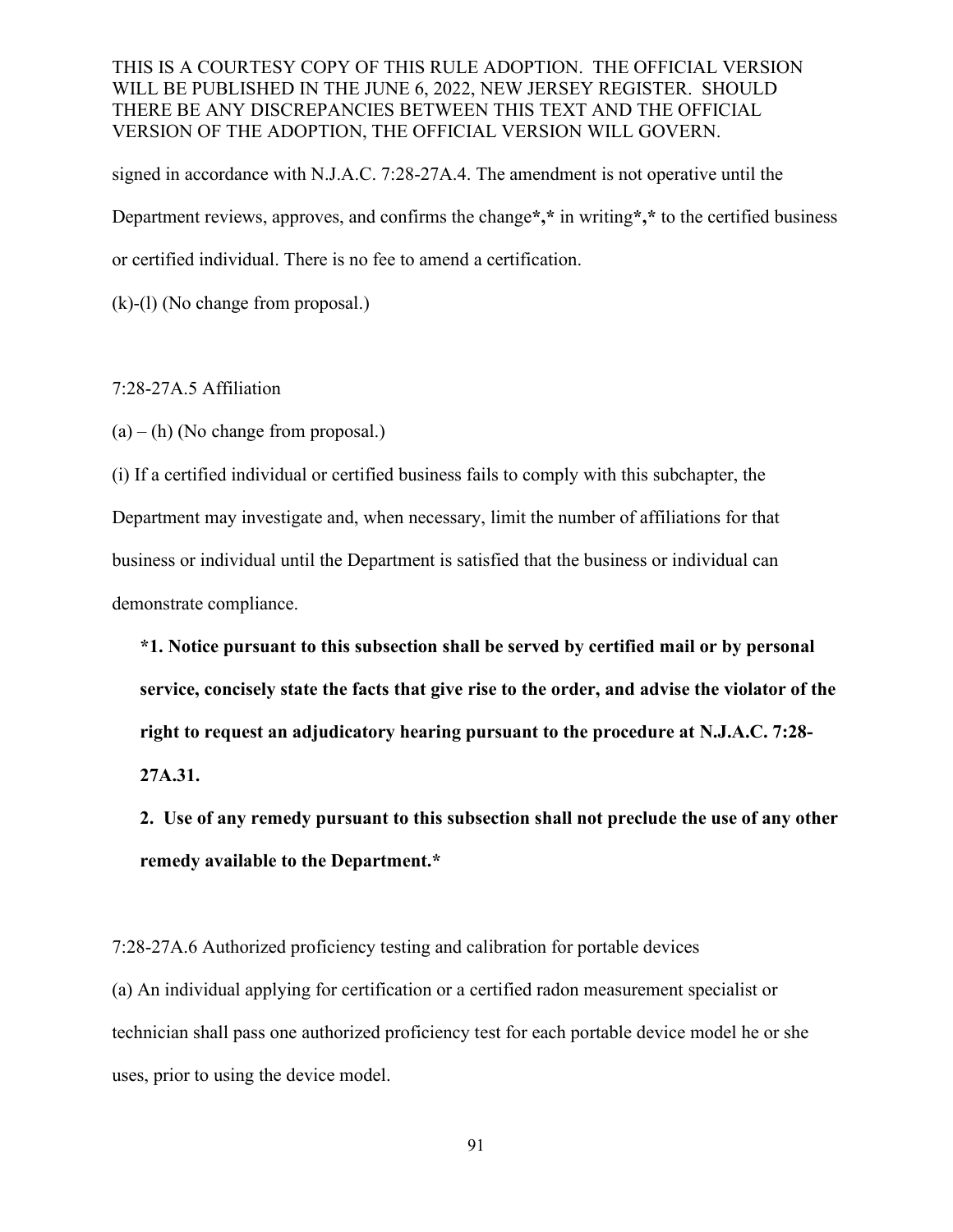1. The authorized proficiency test shall be conducted at an approved radon chamber facility; **\*and\***

2. The individual shall submit the results to each certified business with which the individual is affiliated for that device model\*[; and

3. A certified radon measurement business shall ensure that an affiliate conducts a radon test only after passing the authorized proficiency test for that device model]\*.

(b) Each portable device must have a current calibration certificate prior to adding it to the

business's certification. A portable device shall be calibrated annually.

1. If a certified individual or an individual with an acknowledgement notice owns **\*or leases\*** the device, the individual shall submit the current calibration certificate to each business with which the individual is affiliated for that device \*[type]\*;

 $2. - 3.$  (No change from proposal.)

4. An approved radon chamber facility or the device manufacturer shall be used for calibration; **\*and\***

5. \*[A certified radon measurement business shall ensure that devices owned by the business and by affiliates are calibrated annually; and

6. ]\*A certified individual shall ensure that a device has a current calibration certificate prior to using the device, whether the individual or a certified business owns **\*or leases\*** the device.

(c) (No change from proposal.)

(d) To add a device model or device, a certified radon measurement business or a business with an acknowledgement notice shall amend its certification as set forth at N.J.A.C. 7:28-27A.3(j) and shall submit the name of the device manufacturer, the device model number, the device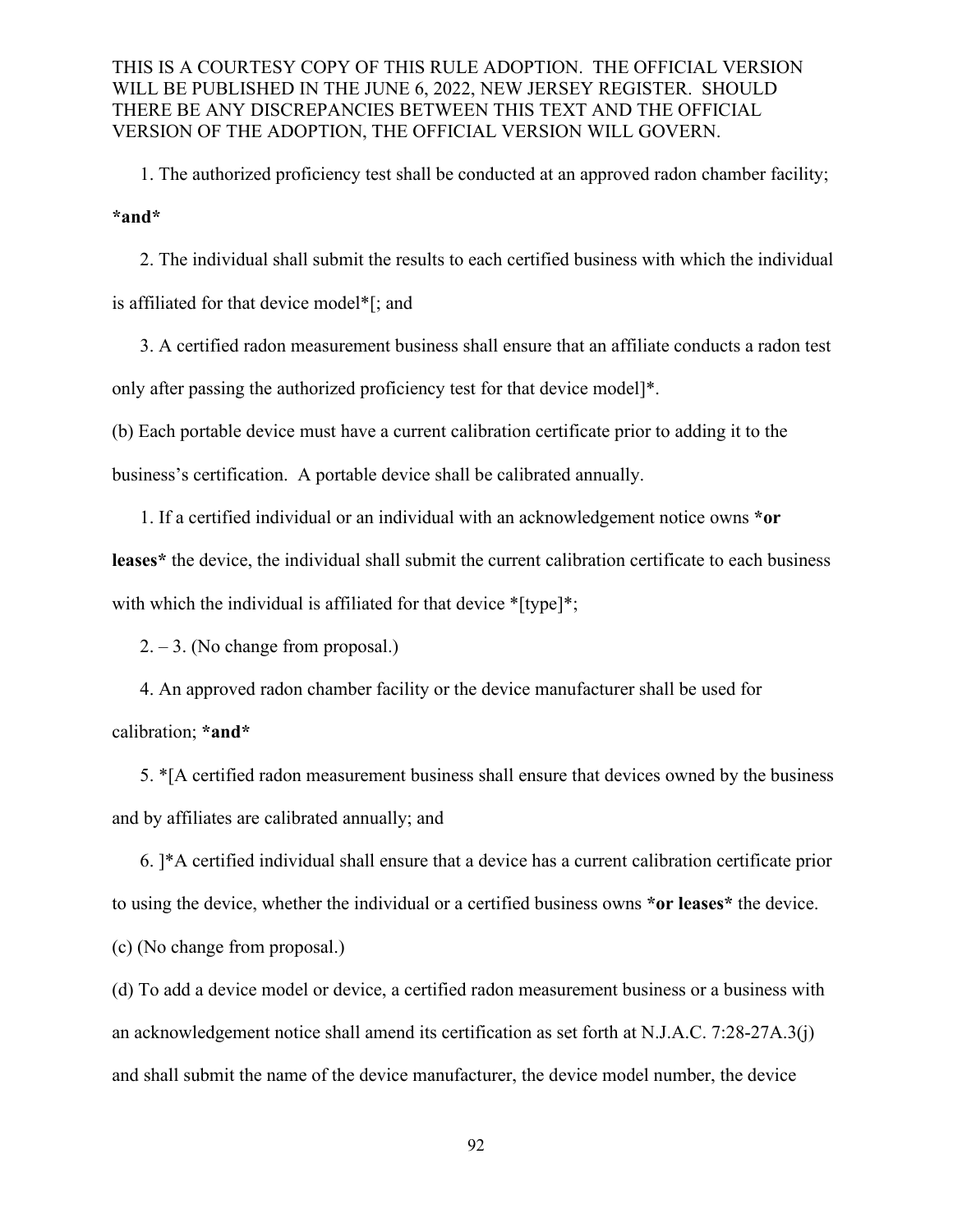serial number, the device owner's name, **\*and\*** the current calibration certificate\*[, the names of all affiliates that will use the device for testing, and confirmation that each affiliate using the device has passed the authorized proficiency test in accordance with (a) above]\*.

(e) (No change from proposal.)

## 7:28-27A.7 Radon measurement business - initial certification

 $(a) - (b)$  (No change from proposal.)

(c) A complete initial application shall include:

1. The business name, physical location, mailing address; primary and secondary individuals in charge of the business; **\*individual in charge of tracking affiliates and their certification status;\*** contact information **\*for each individual\***, which may include a telephone number and electronic mail address; and any branch names, addresses, and contact information;

 2. The business's status as a corporation, limited liability company, sole proprietorship, partnership, or \*[government]\* **\*municipality, county, state, Federal, or other public\*** agency;

3. – 4. (No change from proposal.)

5. \*[The name and certification number of the certified radon measurement specialist or specialists who will direct the daily operations of the business in accordance with N.J.A.C. 7:28- 27A.20(j), upon affiliation, in accordance with N.J.A.C. 7:28-27A.5. If the individual is not yet certified, but has received an acknowledgement notice in accordance with N.J.A.C. 7:28- 27A.18(d), the business shall provide the individual's name, address, and contact information;

6. ]\*A list of non-portable devices in accordance with N.J.A.C. 7:28-27A.9(d)2;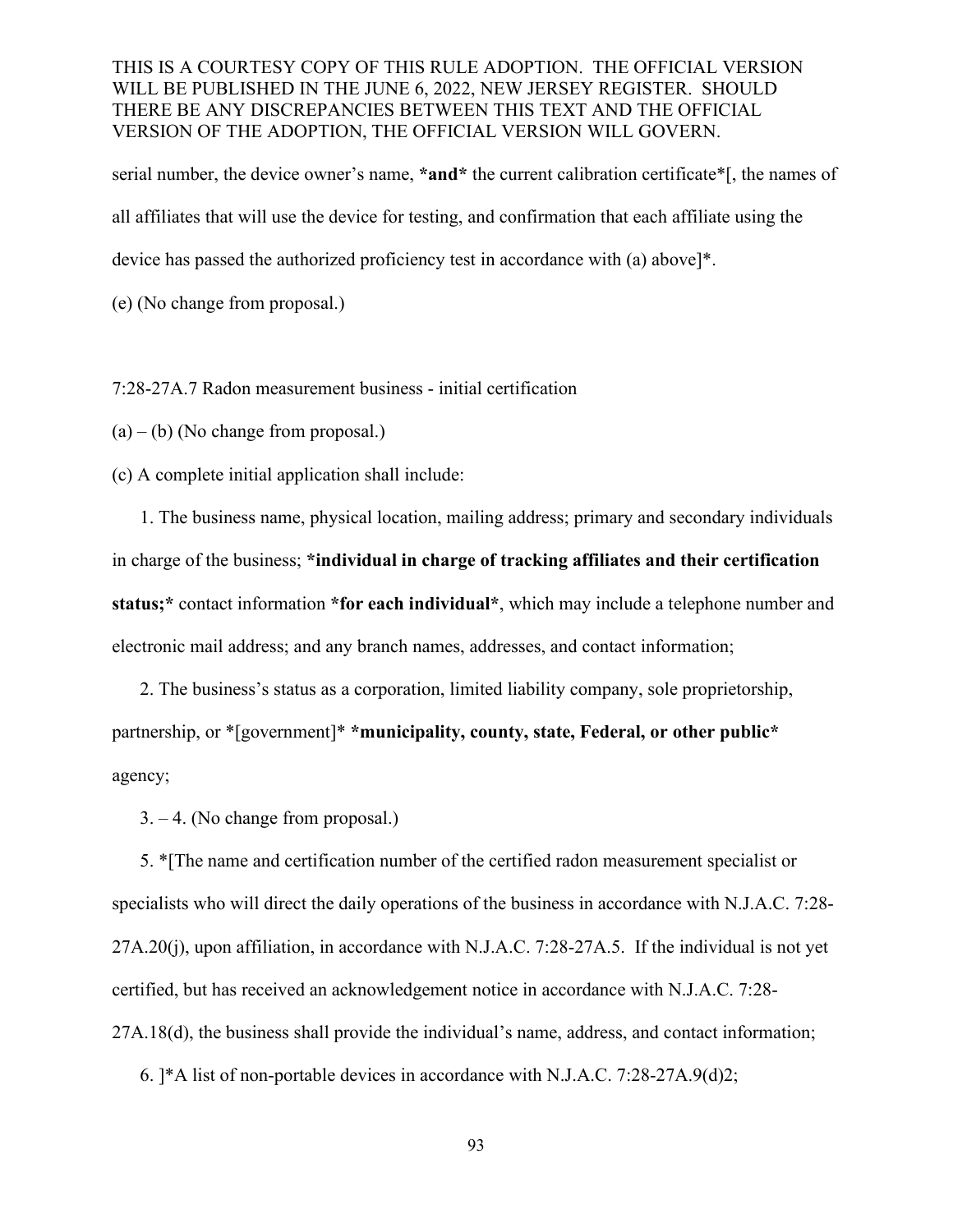\*[7.]\* **\*6.\*** An identification of the building types to be tested and the authorized measurement protocols to be followed for each building type in accordance with N.J.A.C. 7:28-  $27A.9(d)$ <sup>\*</sup>[3]<sup>\*</sup>;

Recodify proposed 8.-14. as 7.-13. (No change from proposal.)

(d) The Department will issue an acknowledgement notice to an applicant who complies with the requirements of this section. Upon receipt of the acknowledgement notice, the business shall submit amendments in accordance with N.J.A.C. 7:28-27A.3(j) to provide the affiliation forms in accordance with N.J.A.C. 7:28-27A.5, a list of affiliates and their training dates in accordance with N.J.A.C. 7:28-27A.9(d)\*[3]\***\*4\***, and the portable device information in accordance with N.J.A.C. 7:28-27A.6. Upon approval by the Department **\*and affiliation with a certified radon measurement specialist or an individual who has received an acknowledgement notice to become a radon measurement specialist\***, a certification credential will be issued. The certification shall contain the information provided in the application and any subsequent amendments in accordance with N.J.A.C. 7:28-27A.3(j).

7:28-27A.9 Responsibilities of a certified radon measurement business

(a) (No change from proposal.)

(b) A certified radon measurement business shall affiliate with at least one certified \*[individual]\* **\*radon measurement specialist or an individual who has received an acknowledgement notice to become a radon measurement specialist\***, in accordance with N.J.A.C. 7:28-27A.5, and submit the affiliation form to the Department.

(c) (No change from proposal.)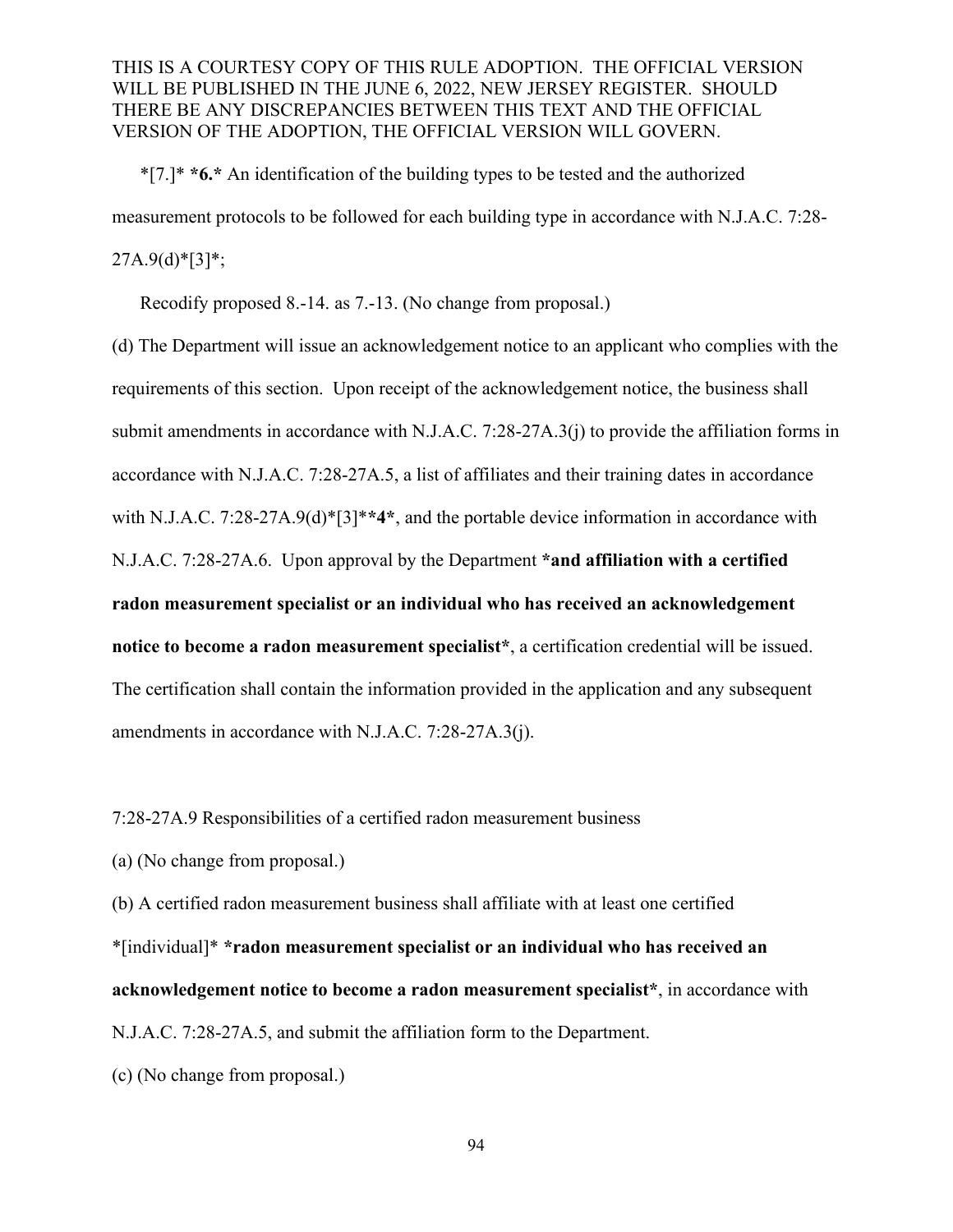(d) A certified radon measurement business shall provide\*[,]\* to the Department:

1. (No change from proposal.)

2. A list of the non-portable devices**\*, including the device manufacturer/model and device number, as assigned by a nationally recognized organization,\*** to be used by the business and/or its affiliates and either:

i. – ii. (No change from proposal.)

3. A list of the building types to be tested, including residential \*[buildings, multifamily buildings, large buildings, schools, and child care centers. If the list of building types includes multifamily buildings, schools, or large buildings:]\* **\*, non-residential, or school buildings. If residential, whether single-family, condominium, townhouse, apartment and/or other residential building types will be tested.\***

\*[i.]\* **\*4.\*** The name of the affiliate or affiliates who will test \*[each type of building]\* **\*multifamily buildings, schools and/or large buildings\***; and \*[ii. The]\* **\*the\*** date on which \*[the]\* **\*each\*** identified affiliate took the eight-hour multifamily buildings training course and/or the **\*eight-hour\*** schools and large buildings training course, as applicable.

(e) (No change from proposal.)

(f) A certified radon measurement business shall develop and comply with a QA plan in accordance with N.J.A.C. 7:28-27A.14 for each device model identified in its certification and to be used by its affiliates in order to \*[assure]\* **\*ensure\*** the reliability and validity of radon measurements. The plan shall be submitted to the Department for approval as part of the business's application for initial certification, or an amendment to its certification, and shall be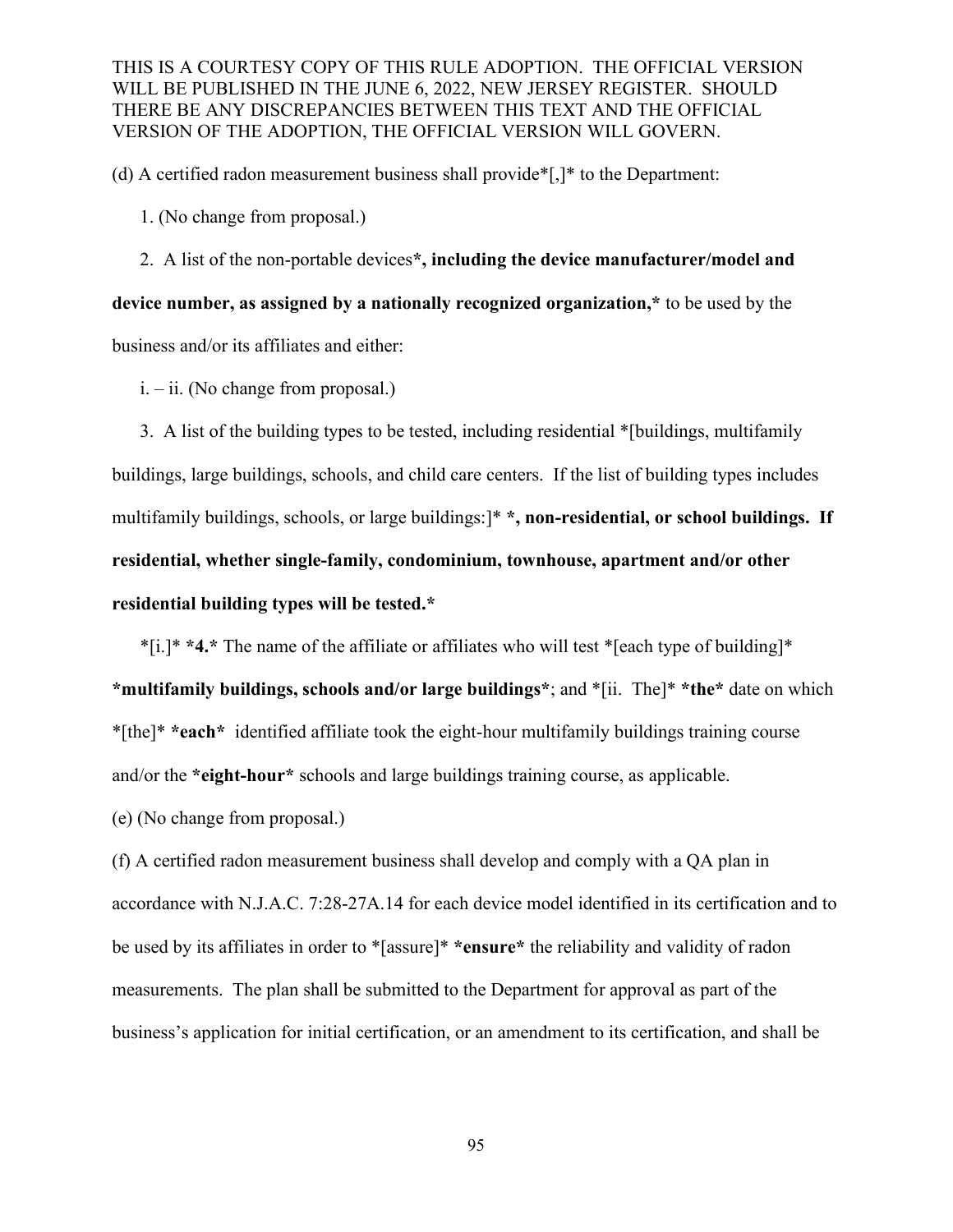provided to each affiliate annually\*[,]\* and when the certified business revises the plan to change the procedure affiliates must follow.

(g) A certified radon measurement business shall establish a chain of custody form for each **\*type of portable and non-portable\*** device and \***each**\* building type\*[, to be completed in its entirety by an affiliate or an individual not subject to certification pursuant to N.J.A.C. 7:28-  $27A.1(c)1$  and  $2$ <sup>\*</sup>. The chain of custody form shall be submitted to the Department for approval as part of the business's application for initial certification or an amendment to its certification\*[, completed in its entirety in the field for every device,]\* and shall include (g)1 through 19 below when the form is completed **\*in its entirety\*** by an affiliate **\*for every device\***, and (g)1, 3 through  $\text{*}[13, 15, ]\text{*} 17 \text{*}$ , and  $18\text{*}$  below when the form is completed by an individual not subject to certification pursuant to N.J.A.C. 7:28-27A.1(c)1 and 2\*[:]\***\*. The affiliate shall** 

# **complete (g)7 and 14 through 17 in the field.\***

1. – 2. (No change from proposal.)

\*[3. Device;]\*

# **\*3. Portable or non-portable type;\***

4. - 6. (No change from proposal.)

7. Whether closed \*[house]\* **\*building\*** conditions **\*, as provided in the applicable authorized measurement protocol,\*** were met;

8. The type of building the test was performed in: \*[home, large building]\* **\*residential, non-residential\***, **\*or\*** school[, multifamily building, or child care center;]\***\*.\***

**\*i. If the building is residential, whether it is a single-family, condominium, townhouse, apartment or other residential building type; and\***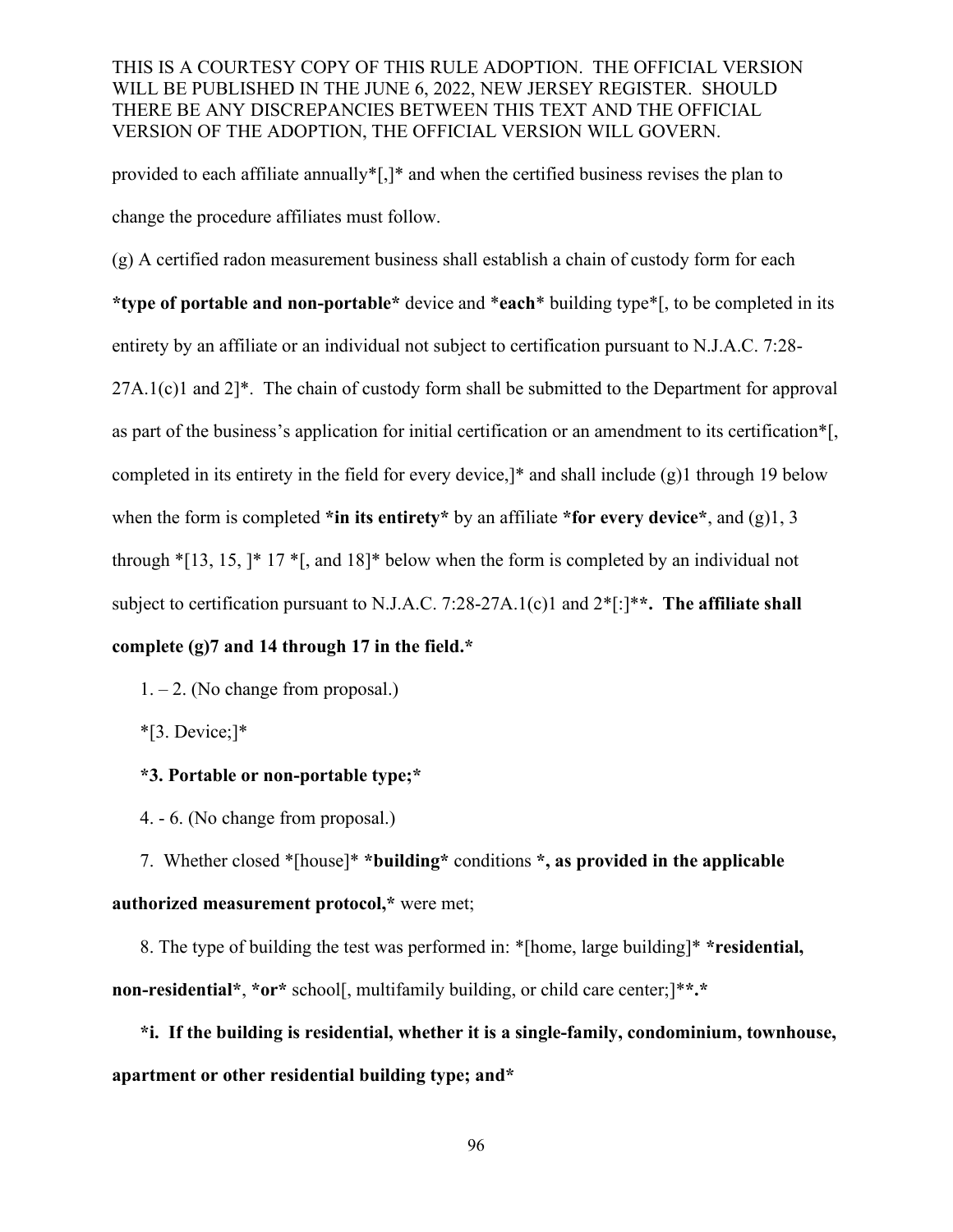\*[9.]\* **\*ii.\*** (No change in text from proposal.)

Recodify proposed 10.-11. as **\*9.-10.\*** (No change in text from proposal.)

#### **\*11. Whether the test was conducted at a child care center;\***

 $12. - 13$ . (No change from proposal.)

14. The certification number of the individual who deployed the device**\*. If the individual** 

#### **is not subject to certification, the signature of the individual\***;

15. (No change from proposal.)

16. The certification number of the individual **\*or the signature of the owner\*** who retrieved the device;

17. – 18. (No change from proposal.)

19. The calibration expiration date for the CRM**\*,\*** electret reader, or other portable device that the affiliate used for the test.

(h) If the certified radon measurement business provides devices to an individual not subject to certification pursuant to N.J.A.C. 7:28-27A.1(c)1 or 2, the certified business shall also provide a testing instruction document to the individual. The instruction document shall be submitted to the Department for approval as part of its application for initial or renewal certification or as an amendment to its certification, and shall include:

1. (No change from proposal.)

2. The requirement to complete the chain of custody form in its entirety \*[in accordance with (g) above]\*; and

3. (No change from proposal.)

 $(i) - (m)$  (No change from proposal.)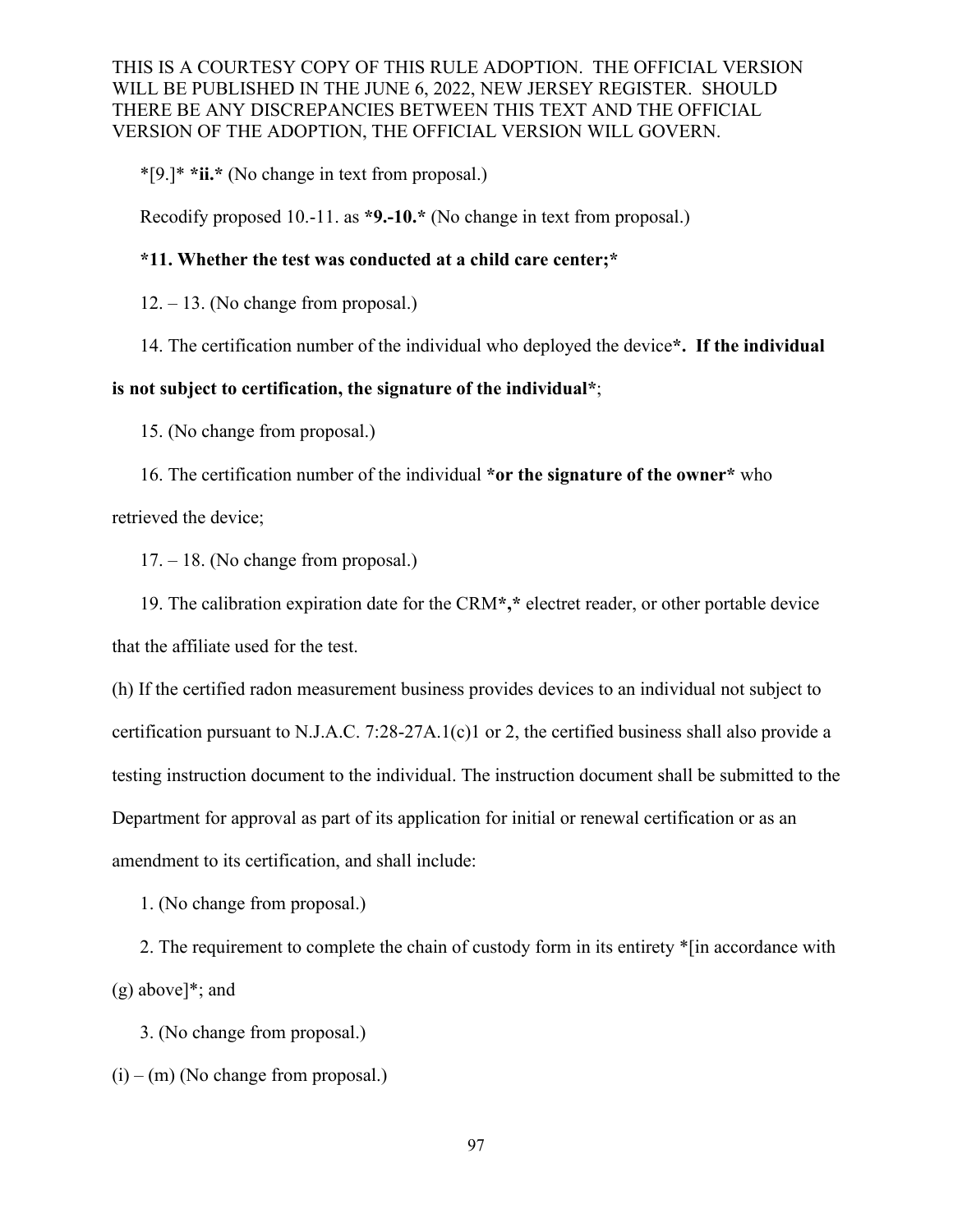(n) A certified radon measurement business\*[, as part of the client report,]\* shall \*[distribute the most recent version of the testing and mitigation guidance document that is approved by the Department and made available on]\* **\*include in the client report a reference to\*** the Department's website at [www.njradon.org](http://www.njradon.org/) **\*for the most recent version of the testing and mitigation guidance document that is approved by the Department\***. \*[In the alternative, the certified business may provide, in the report, the website address where the client may obtain the document.]\*

(*o*) (No change from proposal.)

(q) A certified radon measurement business shall provide radiation safety training to each \*[new]\* **\*prospective\*** affiliate, including the following:

 $1. - 3.$  (No change from proposal.)

4. A certified radon measurement business shall administer a radiation safety examination to **\*prospective\*** affiliates and shall determine:

i. (No change from proposal.)

ii. The measures the business will take if the **\*prospective\*** affiliate does not pass the test, such as additional training\*[,]\* **\*or\*** re-administering the test\*[, or terminating the affiliation]\*.

7:28-27A.10 Quality control measures

 $(a) - (b)$  (No change from proposal.)

(c) Throughout each month, a certified radon measurement business shall conduct the lesser of 10 percent duplicates or 50, **\*for each portable and non-portable device type and\*** distributed among **\*New Jersey tests conducted by\*** affiliates and individuals not subject to certification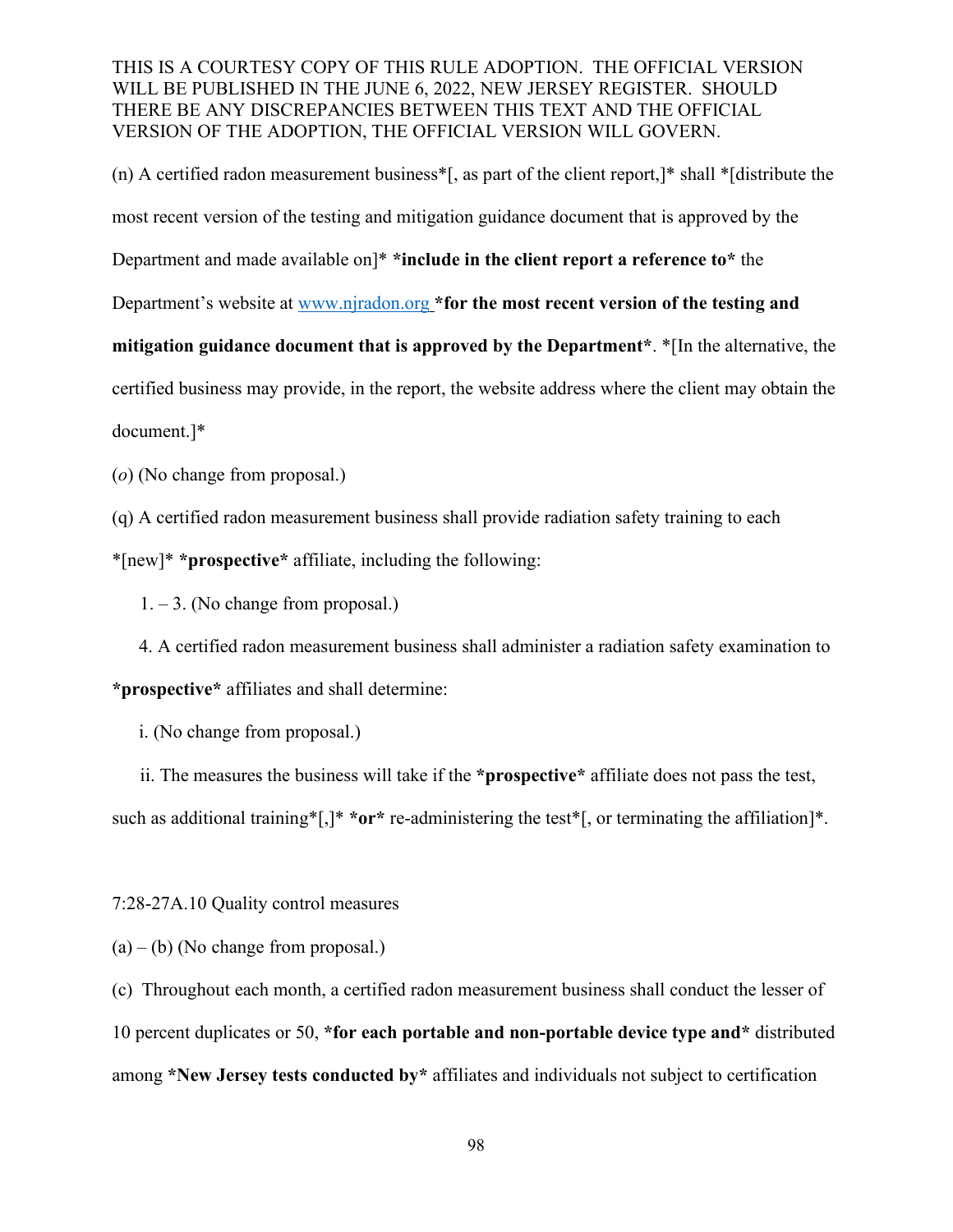pursuant to N.J.A.C. 7:28-27A.1(c)1 and 2. When a continuous radon monitor is used for testing and there is no other continuous radon monitor available, another type of device shall be used.

1. The RPD shall be calculated for each duplicate pair and the certified radon measurement business shall use the following **\*minimum\*** criteria for all duplicate analyses:

|                                 | Warning Limit *[RPD]*        | Control Limit *[RPD]*        |
|---------------------------------|------------------------------|------------------------------|
| Average of the two test devices | *Triggered*                  | *Triggered*                  |
| $\geq$ 4.0 pCi/L                | *RPD >* 28.0%                | *RPD >* 36.0%                |
| $2.0 - 3.9$ pCi/L               | *RPD >* 50.0%                | *RPD >* $67.0\%$             |
| $<$ 2.0 pCi/L                   | $*$ [n/a] $*$                | *[Absolute value of the      |
|                                 | *Absolute value of the       | difference between the two   |
|                                 | difference between the two   | tests is $> 1$ pCi/L or both |
|                                 | tests is                     | tests are not less than the  |
|                                 |                              | minimum detectable           |
|                                 | $>1$ pCi/L if both tests are | concentration]*              |
|                                 | above the minimum detectable | $*n/a*$                      |
|                                 | concentration*               |                              |

2. (No change from proposal.)

(d) Throughout each month, a certified radon measurement business shall conduct the lesser of five percent blanks or 25, distributed among **\*New Jersey tests conducted by\*** affiliates and individuals not subject to certification pursuant to N.J.A.C. 7:28-27A.1(c)1 and 2.

1. The **\*minimum\*** control limits for blanks shall be as follows: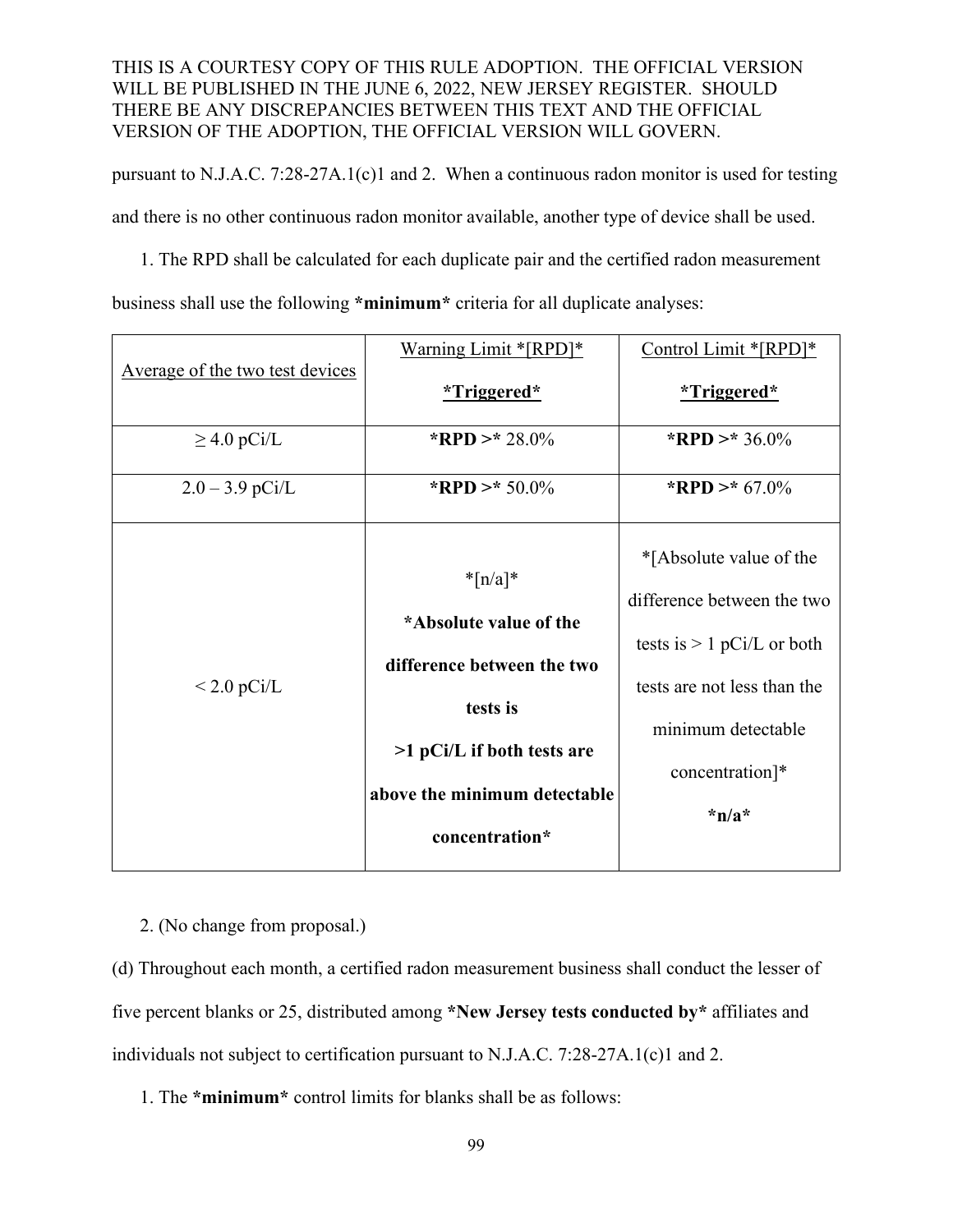| Device       | Control Limit                                                                       |  |
|--------------|-------------------------------------------------------------------------------------|--|
| Non-portable | $>$ Minimum Detectable<br>Concentration<br>$\geq$ 2 volts, or as recommended by the |  |
| Electret     |                                                                                     |  |
|              | manufacturer for that configuration                                                 |  |

2. (No change from proposal.)

(e) A certified radon measurement business shall \*[distribute]\* **\*provide instructions for deploying\*** devices for blank measurements **\*, and shall distribute devices for blank measurements\*** among all the places where the devices are stored, transported, and deployed, including:

1. – 4. (No change from proposal.)

(f) A certified radon measurement business shall conduct spike testing for electret readers that it owns. If a device is affiliate-owned, the certified individual shall conduct spike testing and shall submit the results to each certified business with which the individual is affiliated for that device \*[type]\*.

 $(g) - (i)$  (No change from proposal.)

7:28-27A.11 Radon mitigation business - initial certification

- $(a) (b)$  (No change from proposal.)
- (c) A complete initial application shall include: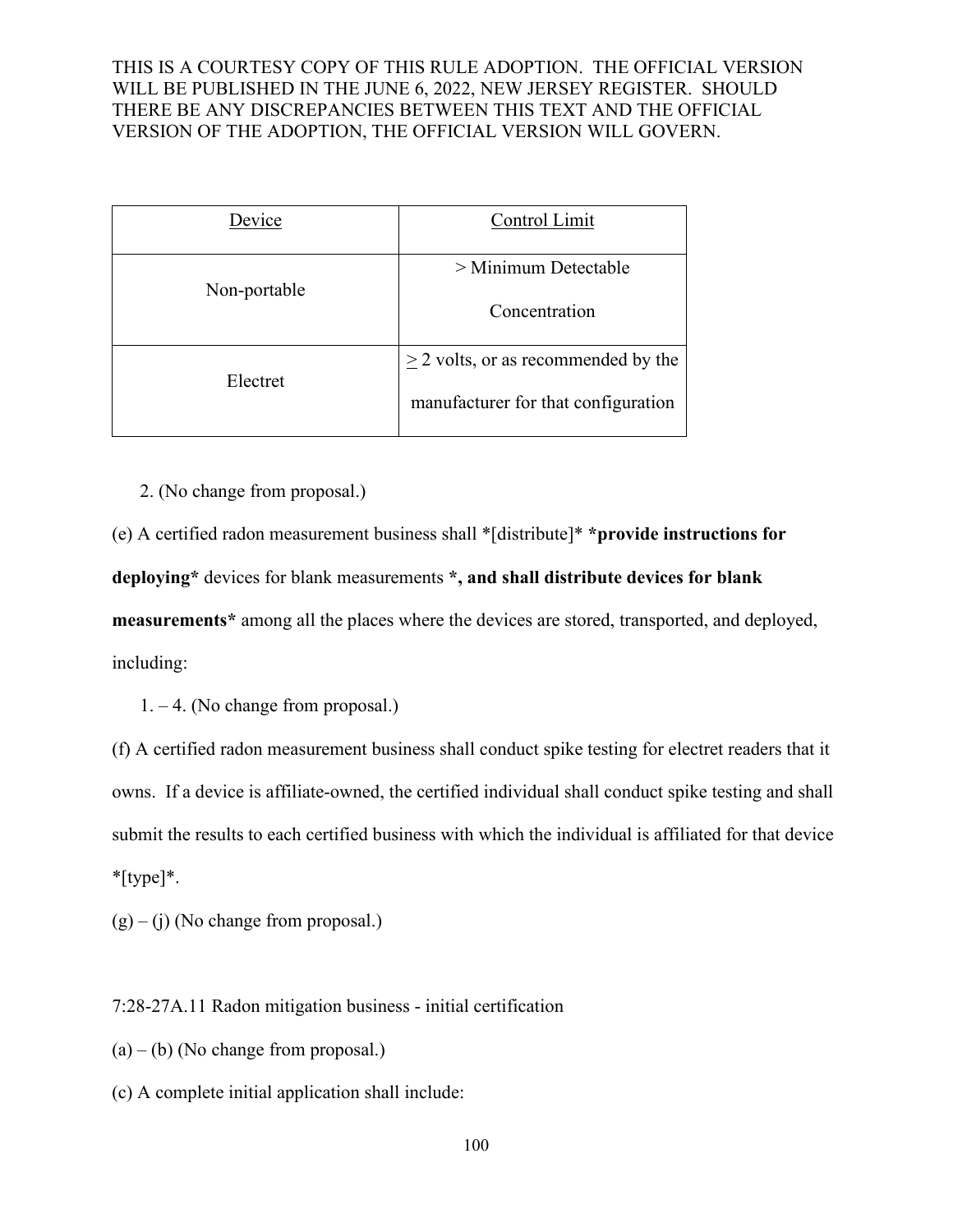1. The business name, physical location, and mailing address; primary and secondary individuals in charge of the business; **\*individual in charge of tracking affiliates and their certification status;\*** contact information **\* for each individual\***, which may include telephone number and electronic mail address; and any branch names, addresses, and contact information;

2. – 4. (No change from proposal.)

 \*[5. The name and certification number of the certified radon mitigation specialist or specialists who will direct the daily operations of the business in accordance with N.J.A.C. 7:28- 27A.26(k), upon affiliation, in accordance with N.J.A.C. 7:28-27A.5. If the individual is not yet certified, but has received an acknowledgement notice in accordance with N.J.A.C. 7:28- 27A.24(d), the business shall provide the individual's name, address, and contact information;]\*

\*[6.]\* **\*5.\*** An identification of the building types to be mitigated \*[, including residential buildings, multifamily buildings, large buildings, schools, and child care centers]\* and the authorized \*[measurement]\* **\*mitigation\*** protocols to be followed for each building type, in accordance with N.J.A.C. 7:28-27A.13(d);

Recodify proposed 7.-9. as **\*6.-8.\*** (No change in text from proposal.)

(d) The Department will issue an acknowledgement notice to an applicant who complies with the requirements of this section. Upon receipt of the acknowledgement notice, the business shall submit amendments in accordance with N.J.A.C. 7:28-27A.3(j) to provide the affiliation forms in accordance with N.J.A.C. 7:28-27A.5, and a list of affiliates and their training dates in accordance with N.J.A.C. 7:28-\*[27A.9(d)3]\***\*27A.13(d)2\***. Upon approval by the Department **\*and affiliation with a certified radon mitigation specialist or an individual who has received an acknowledgement notice to become a radon mitigation specialist\***, a certification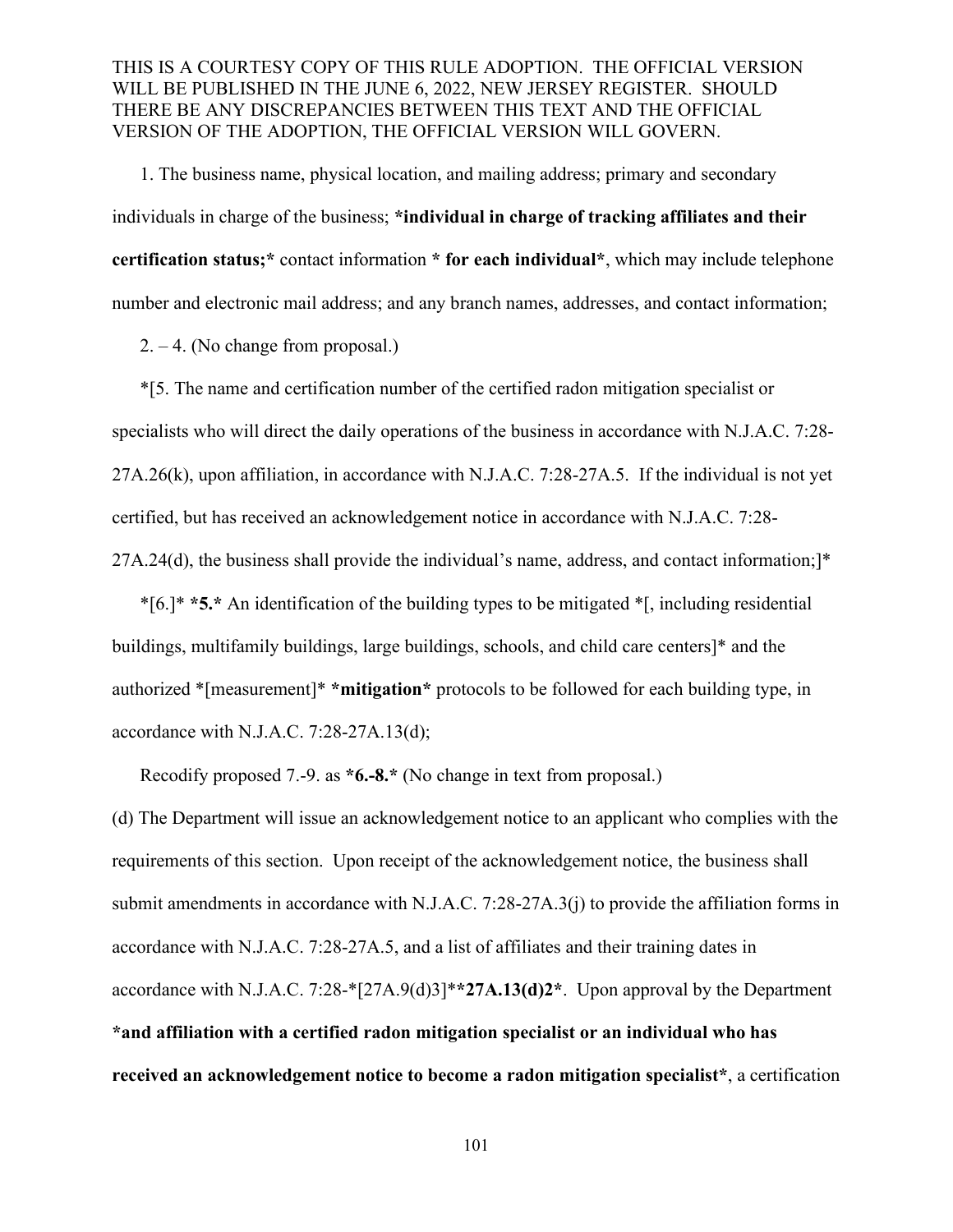credential will be issued. The certification shall contain the information provided in the application and any subsequent amendments in accordance with N.J.A.C. 7:28-27A.3(j).

7:28-27A.13 Responsibilities of a certified radon mitigation business

(a) (No change from proposal.)

(b) A certified radon mitigation business shall affiliate with \*[at least one individual]\* **\*a** 

**certified radon mitigation specialist or an individual who has received an acknowledgement** 

**notice to become a radon mitigation specialist,\*** in accordance with N.J.A.C. 7:28-27A.5 and

submit the affiliation form to the Department.

(c) (No change from proposal.)

(d) A certified radon mitigation business shall provide\*[,]\* to the Department\*[, a]\***\*:\***

**\*1. A\*** list of the building types to be mitigated, including residential \*[buildings, multifamily buildings, large buildings, schools, and child care centers. If the list of building types includes multifamily buildings, schools, or large buildings, a certified radon mitigation business shall provide to the Department:]\***\*, non-residential, or school buildings. If residential, whether single-family, condominium, townhouse, apartment, and/or other residential building types will be mitigated.\***

\*[1.]\* **\*2.\*** The name of the affiliate or affiliates who will mitigate \*[each type of building]\* **\*multifamily buildings, schools, and/or large buildings\***; and

\*[2. The]\* **\*the\*** date on which each identified affiliate took the eight-hour multifamily buildings training course and/or the **\*eight-hour\*** schools and large buildings course, as applicable.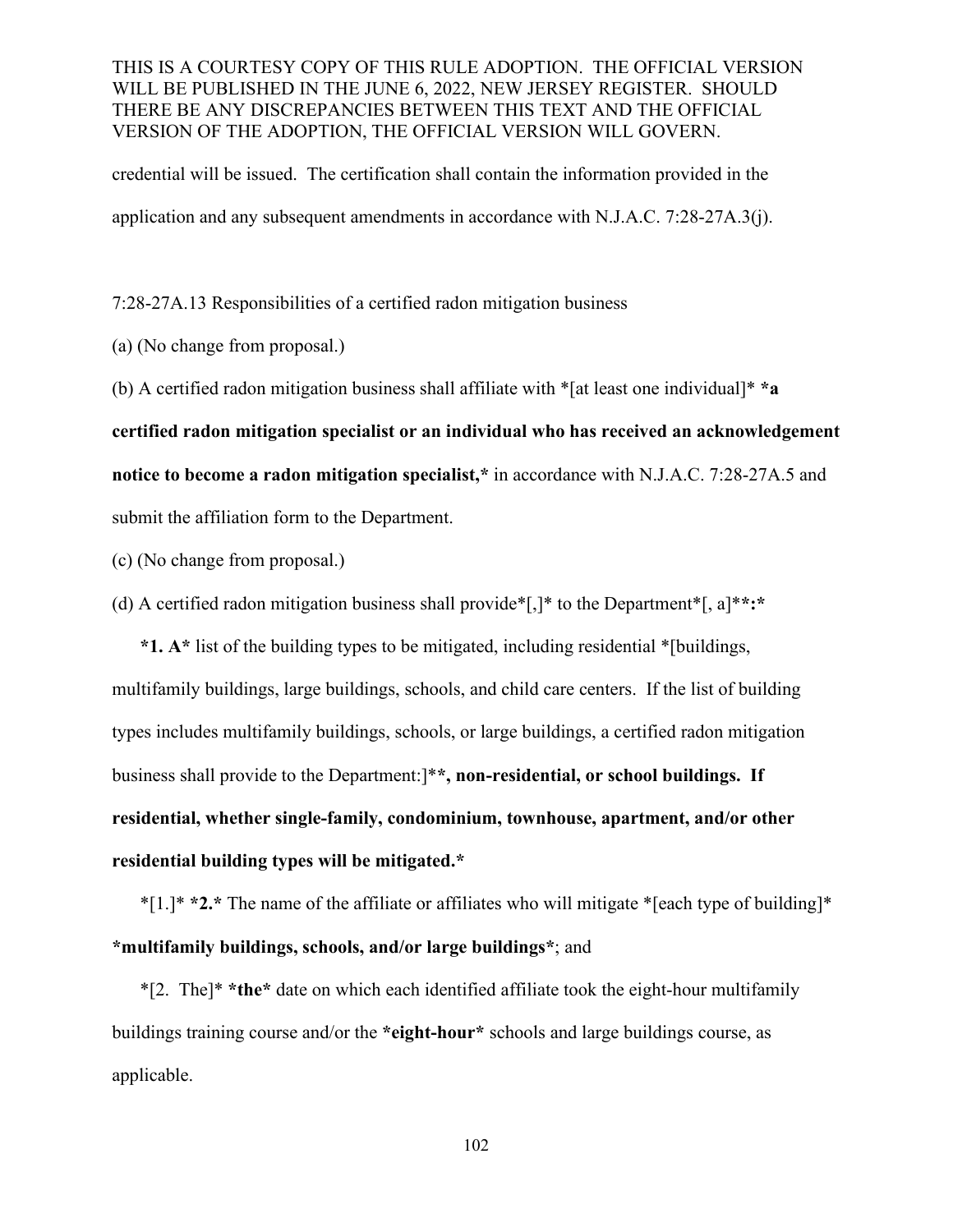$(e) - (f)$  (No change from proposal.)

(g) A certified radon mitigation business shall provide radiation safety training to each  $*$ [new]\*

**\*prospective\*** affiliate and uncertified individuals as specified at (n) \*[above]\* **\*below\***,

including the following:

1. – 3. (No change from proposal.)

(h) A certified radon mitigation business shall administer a radiation safety examination to

**\*prospective\*** affiliates and shall determine:

1. (No change from proposal.)

2. The measures the business will take if the **\*prospective\*** affiliate does not pass the test,

such as additional training\*[,]\* **\*or\*** re-administering the test\*[, or terminating the affiliation]\*.

(i) A certified radon mitigation business shall provide, to the Department, the method by which

the business shall track radon exposure for each affiliate, including a description of the

following:

\*[1. The method selected;

2. The reasons that the method was chosen;]\*

\*[3.]\* **\*1.\*** An explanation of the \*[selected]\* tracking method**\*s at (j) below\***, including all calculations;

Recodify proposed 4.-5. as **\*2.-3.\*** (No change in text from proposal.)

 $(i) - (k)$  (No change from proposal.)

(l) A certified radon mitigation business shall require an affiliate, prior to each mitigation system installation, to provide the client with a copy of a written contract that has been signed by the affiliate and the client. The form contract shall be submitted to the Department for approval as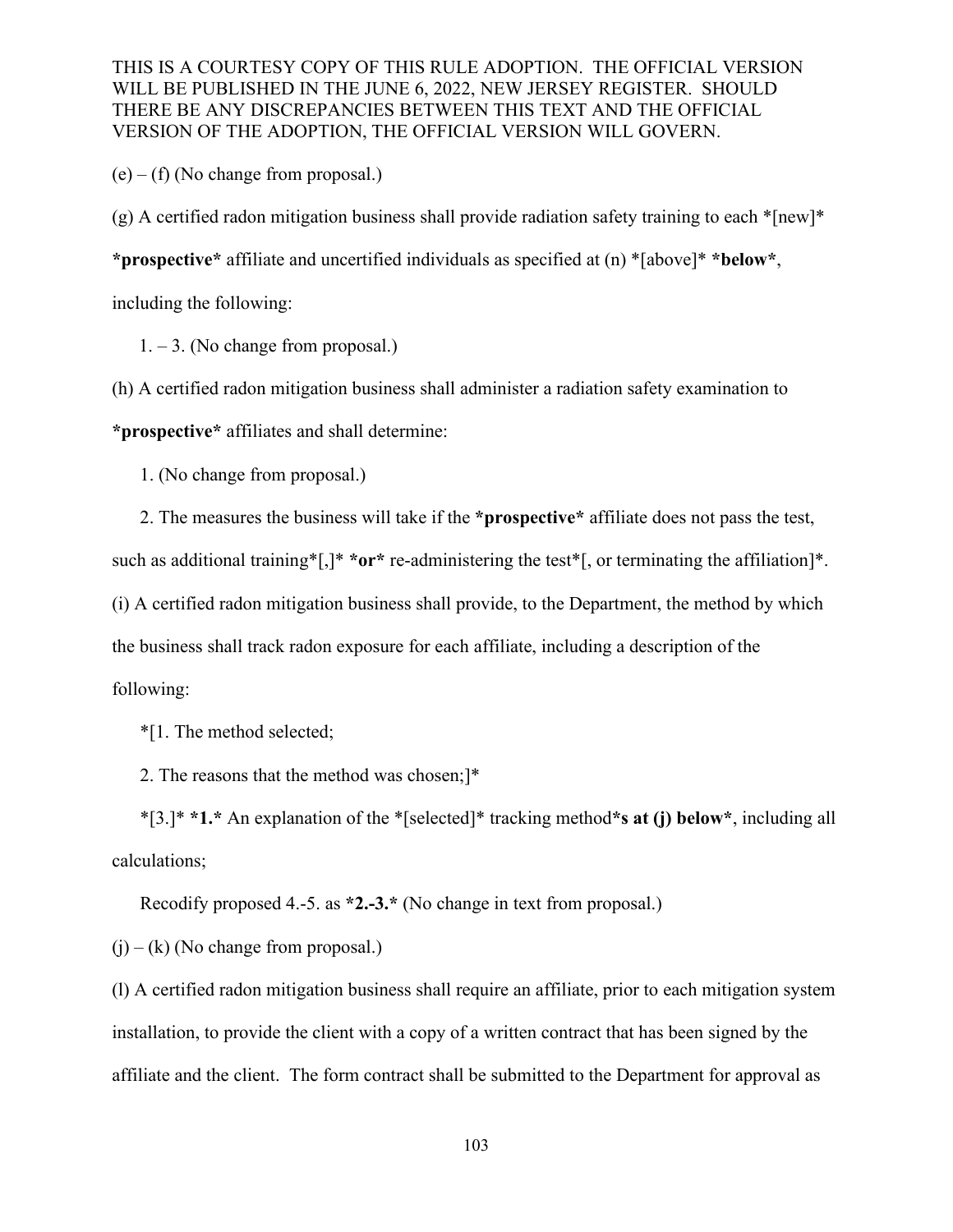part of the certified business's application for initial certification. If the form is revised, the revised form must be submitted to the Department for approval as part of the certified business's application for renewal certification, or as an amendment to its certification. The form contract shall include:

1. – 4. (No change from proposal.)

5. The warranty, if any, on the reduction of the radon level, **\*and the warranty\*** shall specify\*[:

i. When]\* **\*when\*** a fan is installed on pre-existing pipes, whether the entire mitigation system, including the pre-existing piping, is covered and, if it is not, the specific parts of the mitigation system that are covered\*[; or]\***\*. The contract shall state\***

\*[ii. When]\* **\*when\*** no warranty is provided;

6. – 9. (No change from proposal.)

10. \*[The estimated potential cost]\* **\*An indication of whether there would be additional charges\*** to the client for \*[additional work on the system if the installed system]\* **\*the certified business to perform further work on the installed system if the system\*** does not meet the standards specified in the warranty;

11. The estimated service charge, if applicable, for the certified mitigation business to return to the property to address issues with the system while under warranty; \*[and]\*

**\*12. A statement that the signed contract constitutes the client's authorization to a certified radon measurement business to provide to the certified radon mitigation business the results of the post-mitigation testing required at (o) below; and**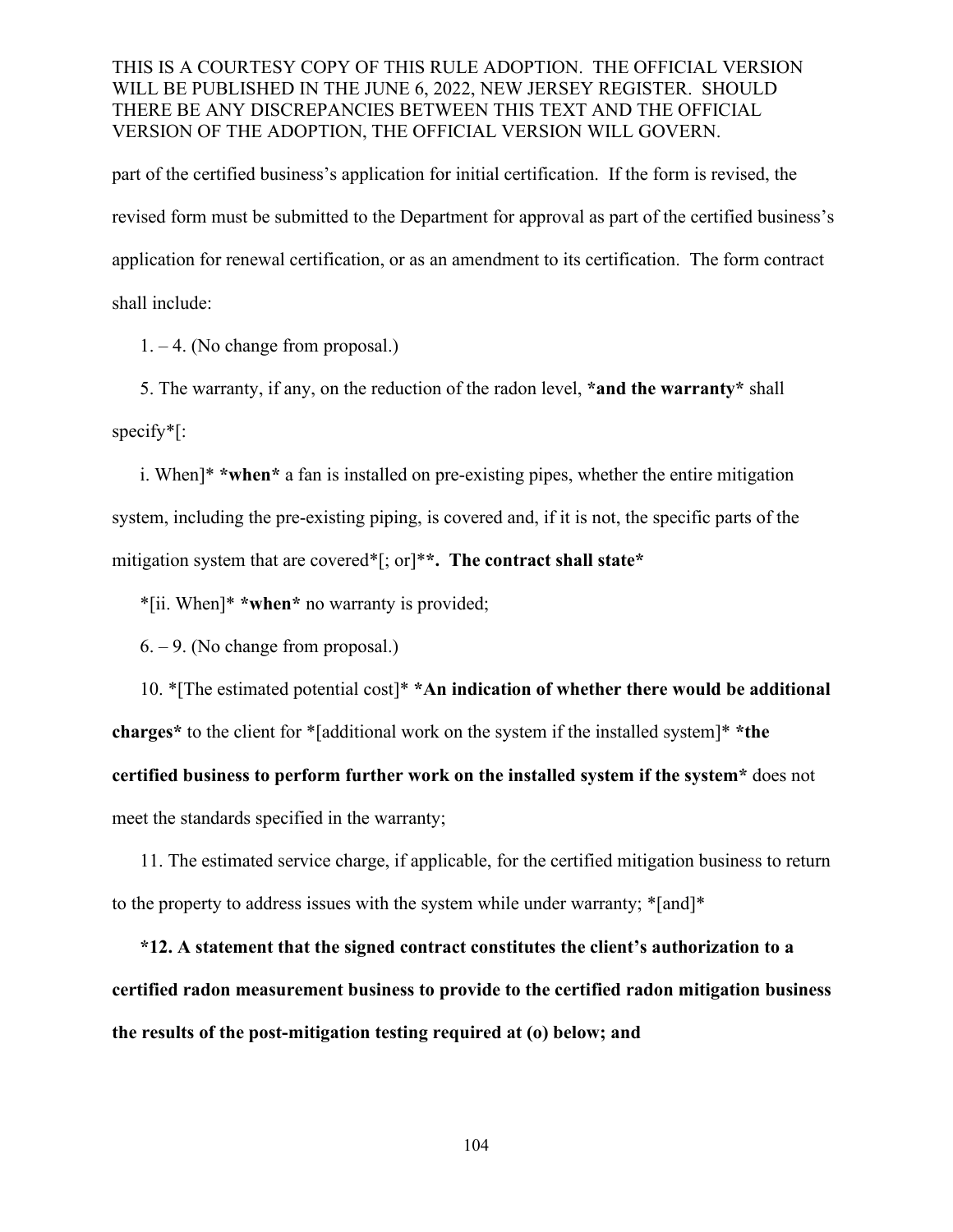\*[12].\* **\*13.\*** The statement: "This notice is provided to you by a business certified by the New Jersey Department of Environmental Protection (Department) to perform radon mitigation services. At some time in the near future, a representative of the Department may contact you to ask your permission to visit your building. The purpose of the visit would be to inspect the recently installed radon mitigation system."

(m) \*[If a mitigation system is altered, such as to replace a broken fan or pipe, the certified business altering the mitigation system shall upgrade the system, if necessary, to meet the most recent authorized mitigation protocol.]\* Before performing work on an existing mitigation system, the certified business and specialist shall advise the client, in \*[writing]\* **\*the contract\***, whether the mitigation system meets the most recent authorized mitigation protocol, and provide a written estimate of the upgrades needed, \*[and]\* the cost to bring the system into compliance

#### **\*, and information regarding the potential health impact if the system is not upgraded\***.

(n) A certified radon mitigation business shall ensure that an uncertified individual assisting a certified individual with the mitigation shall not perform any aspect of the system design or installation including, but not limited to, drafting design drawings, installing the pipes, fan, and monitor, \***and** \*sealing pipe connections \*[, and overseeing the electrical installation]\*. An uncertified individual assisting a certified individual with the mitigation may perform basic construction tasks including, but not limited to, moving supplies and tools, drilling holes in a foundation, clearing gravel and dirt from the suction point, cutting pipes, and cleaning the area after the mitigation system is installed.

(*o*) (No change from proposal.)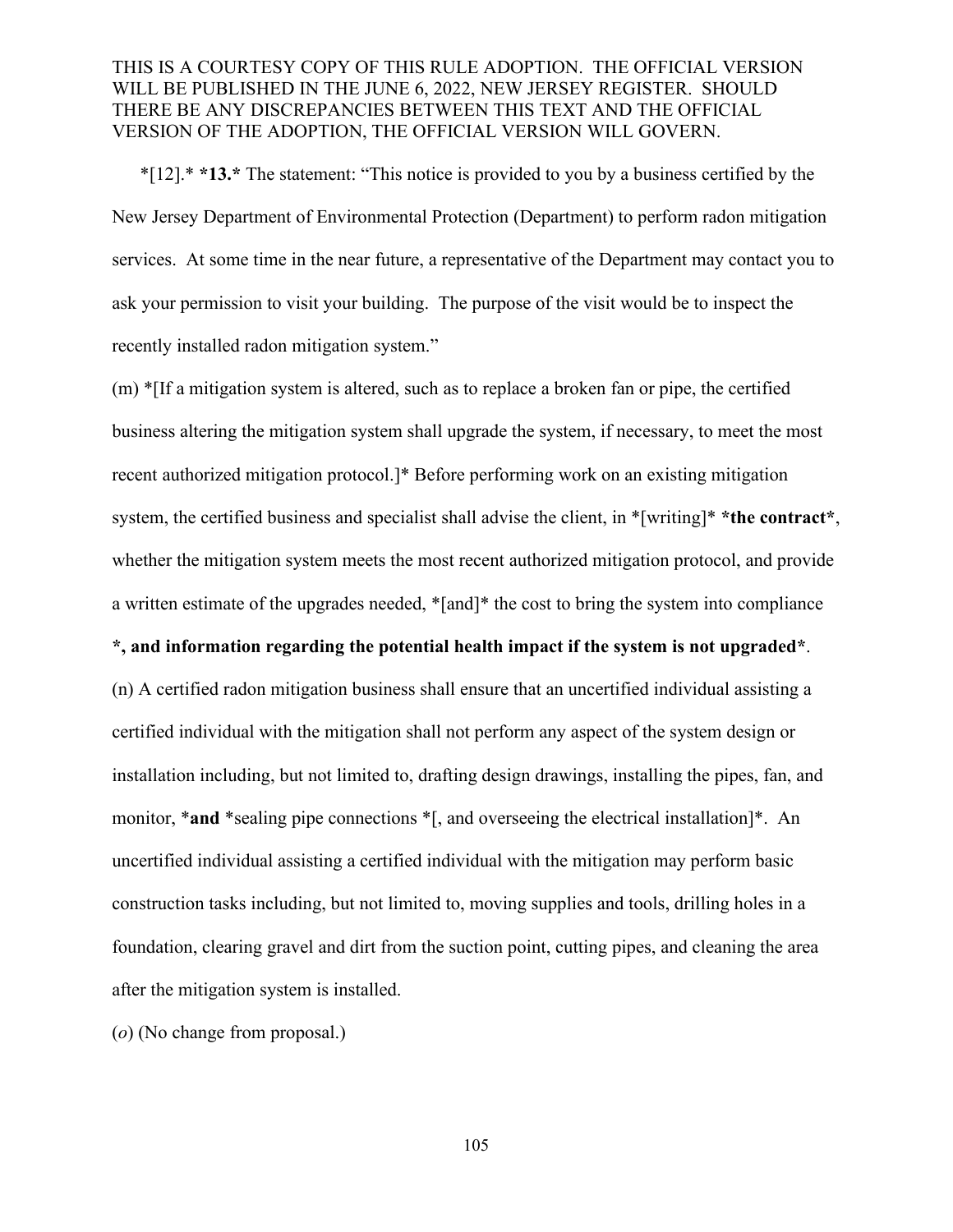(p) A certified radon mitigation business shall \*[distribute, with the radon mitigation contract, the most recent version of the testing and mitigation guidance document that is approved by the Department and made available on]\* **\*include in the contract a reference to\*** the Department's website at www.njradon.org **\*for the most recent version of the testing and mitigation guidance document that is approved by the Department\***. \*[In the alternative, the certified business may provide, in the contract, the website address where the client may obtain the document.]\*

7:28-27A.14 Quality assurance (QA) plan

(a) The QA plan shall contain the following items, presented in order, and clearly identified:

 $1. -3.$  (No change from proposal.)

4. A description of the business's responsibilities and its requirements regarding affiliates and their responsibilities in accordance with N.J.A.C. 7:28-27A.9[(a)]\***\*(c)\***) through (o); and

5. (No change from proposal.)

(b) (No change from proposal.)

7:28-27A.15 Radiological safety plan

(a) The radiological safety plan shall contain the following items, presented in order, and clearly identified:

 $1. - 2$ . (No change from proposal.)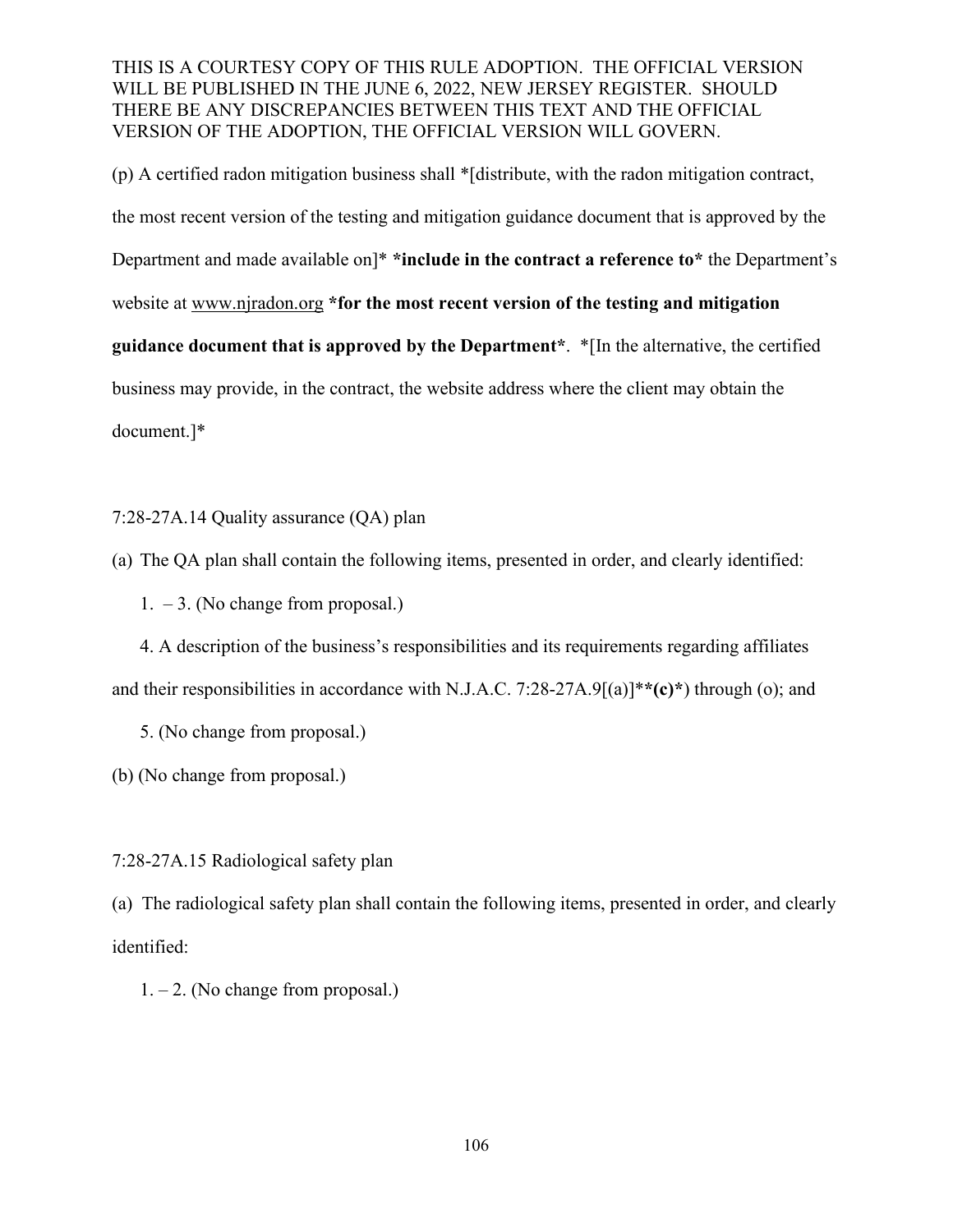3. A description of the business's and affiliate's responsibilities in accordance with N.J.A.C. 7:28-27A.9 (p) and (q) for a measurement business and N.J.A.C. 7:28-27A.13(f) through (k) for a mitigation business.

(b) (No change from proposal.)

#### 7:28-27A.17 Reporting

(a) (No change from proposal.)

(b) A radon mitigation business shall submit\*[,]\* to the Department, on or before the first day of each month:

1. A report on all mitigation work performed during the second previous month\*[, and for those mitigations]\*. For example, the mitigations conducted during May shall be submitted by July 1. Reports shall be submitted in the format and the media required by the Department and shall include:

i. (No change from proposal.)

\*[ii. The type of building mitigated (home, large building, school, multifamily building, or child care center);

iii. If the building is a school, the school name, New Jersey Department of Education school code, and room number of the location mitigated;]\*

**\*ii. The type of building mitigation was performed in: residential, non-residential, or school;**

**iii. If the building is residential, whether it is a single-family, condominium, townhouse, apartment, or other residential building type;**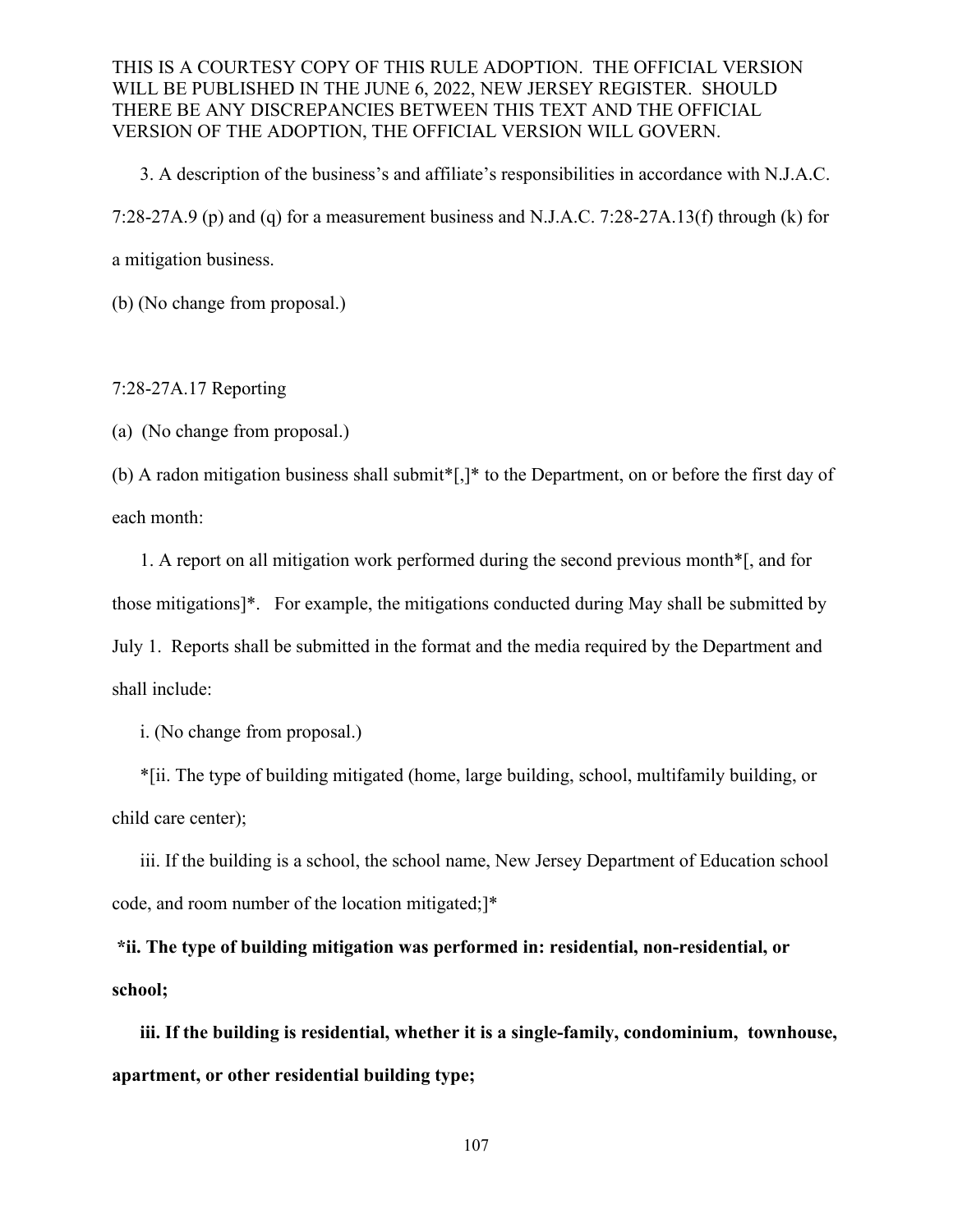#### **iv. If the building is a school, the school name and New Jersey Department of**

#### **Education school code;**

#### **v. Whether the mitigation was conducted at a child care center\***

Recodify proposed iv.-ix. as **\*vi.-xi.\*** (No change in text from proposal.)

2.  $-3$ . (No change from proposal.)

(c) A client report issued by the certified radon measurement business \*[to the building owner,

the owner's legal representative, and/or the buyer]\*, in accordance with N.J.A.C. 7:28-27A.3(b)

and (c), shall include the following:

1. – 13. (No change from proposal.)

(d) (No change from proposal.)

7:28-27A.18 Radon measurement specialist - initial certification

 $(a) - (b)$  (No change from proposal.)

(c) A complete initial application shall include:

1. – 2. (No change from proposal.)

3. Documentation showing that the applicant has completed \*[24]\* **\*16\*** hours of initial training from a nationally recognized organization. The documentation shall consist of the individual's training course certificate, which provides the individual's name, the name of the course, the approved course number, the number of credit hours, and the date of the course;

4. (No change from proposal.)

5. Documentation showing that the applicant successfully passed a radon examination for radon measurement specialist, or the equivalent category administered by the National Radon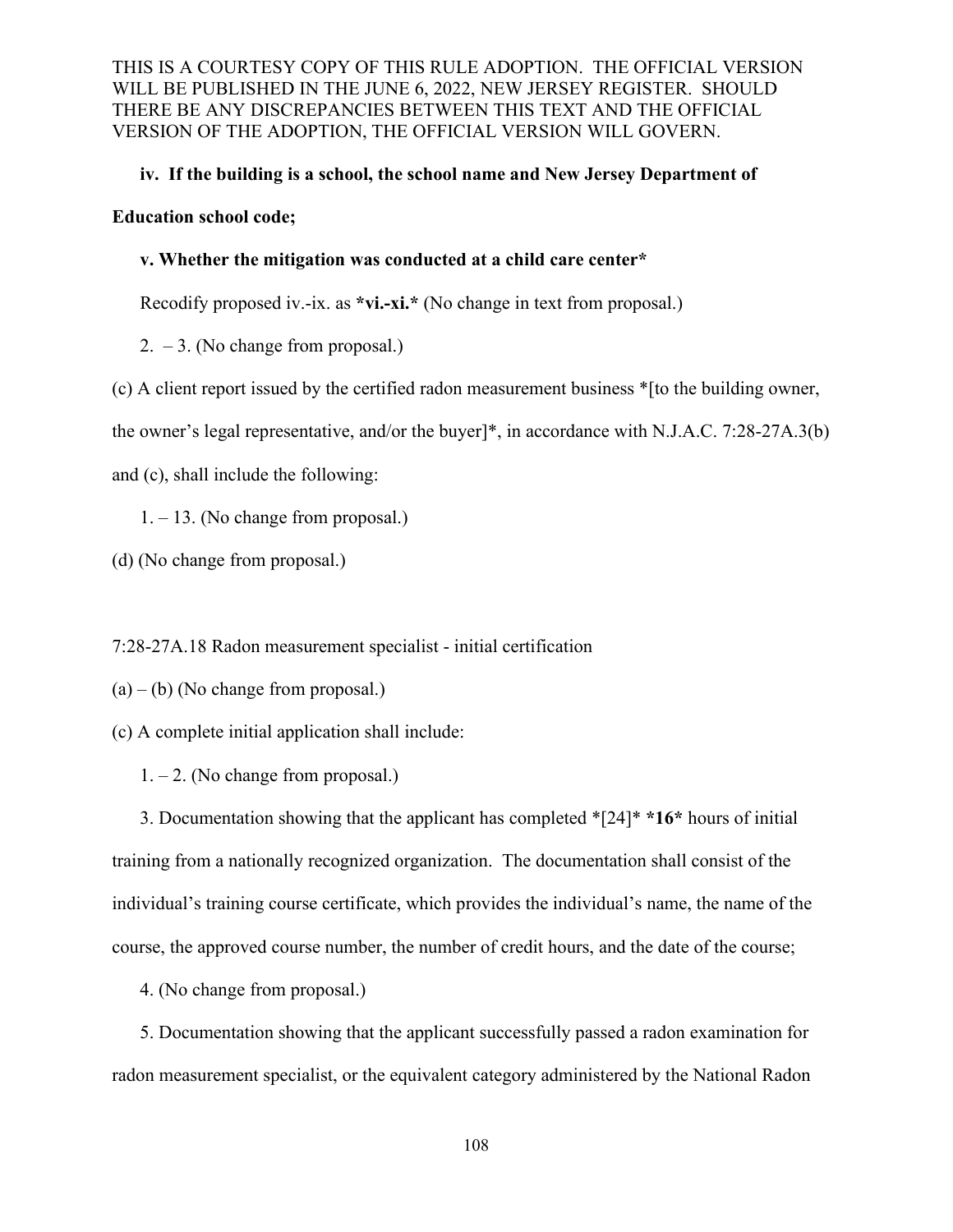Proficiency Program **\*or other organization that the Department determines administers a substantively equivalent examination. The Department will provide a list of approved organizations on its website, www.njradon.org\***. \*[The documentation]\* **\*Documentation\*** shall consist of a copy of the individual's examination results;

 $6. - 8$ . (No change from proposal.)

(d) (No change from proposal.)

7:28-27A.20 Responsibilities of a certified radon measurement specialist

 $(a) - (b)$  (No change from proposal.)

(c) A certified radon measurement specialist shall complete an eight-hour multifamily buildings training course and/or \*[a]\* **\*an eight-hour\*** schools and large buildings training course \*[provided]\* \***approved**\* by a nationally recognized organization, and shall provide a copy of each of these training certificates to the radon measurement business, in order to test these building types. This training shall be in addition to the initial training required at N.J.A.C. 7:28- 27A.18(c)3.

 $(d) - (h)$  (No change from proposal.)

(i) A certified radon measurement specialist when conducting a radon test shall:

1.-2. (No change from proposal.)

3. Use a portable device, only if:

i. – ii. (No change from proposal.)

 iii. The data obtained directly from the device are submitted to the certified measurement business for review and reporting\*[; and]\***\*.\***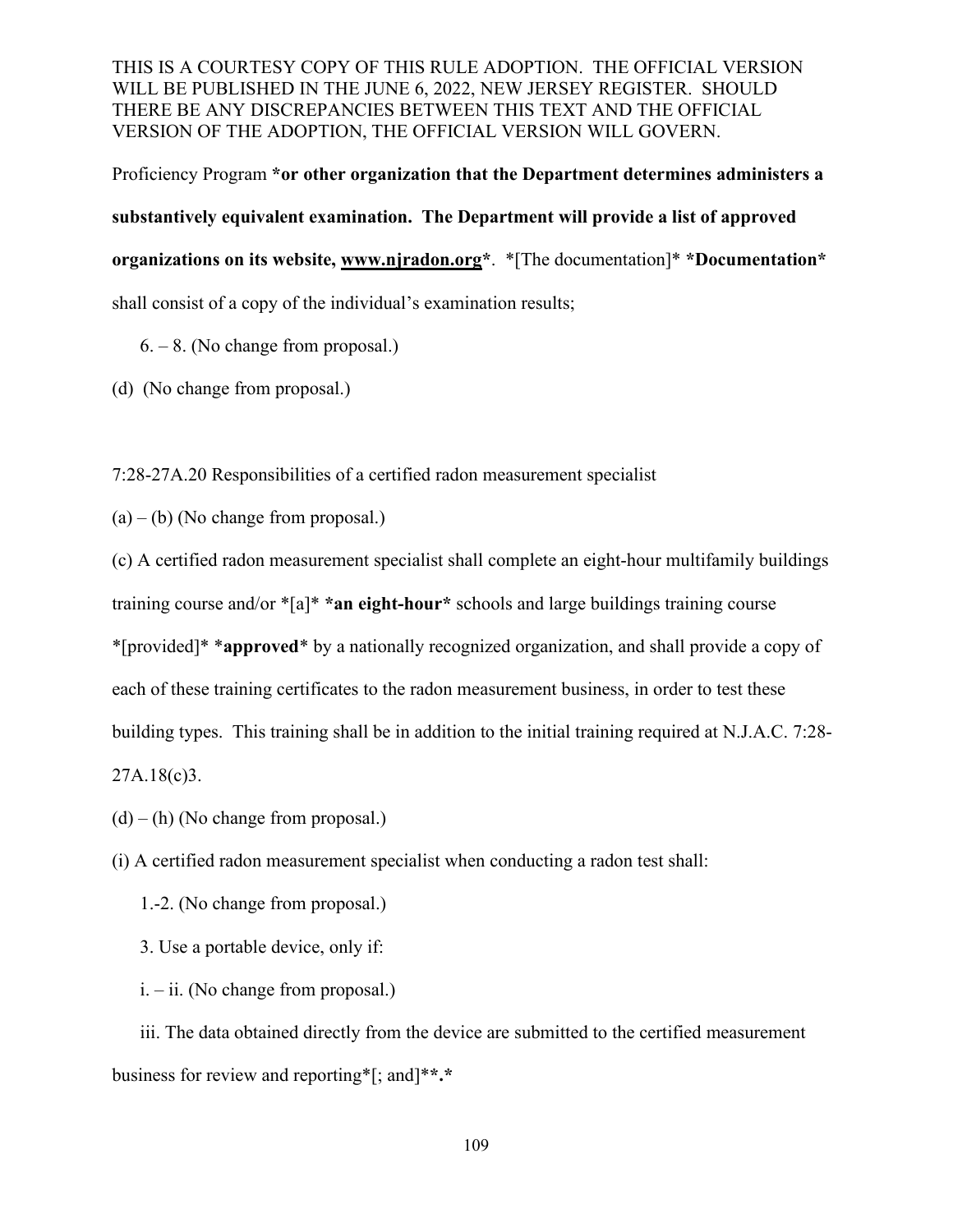4. If applicable to the test, obtain the signature of the owner or their legal representative on the confidentiality waiver in accordance with N.J.A.C. 7:28-27A.9(o)\*[.]\***\*; and**

**5. For a non-portable device, submit the device and chain of custody form to the certified radon measurement business from which the device was obtained. For a portable device, submit the collected data and chain of custody form to the radon measurement business with which the individual is affiliated.\***

(j) A certified radon measurement specialist who directs the daily operation of a certified business shall:

1. (No change from proposal.)

2. Prepare and sign affiliation \*[letters]\* **\*forms\*** issued by the business;

3. Review\*[, approve]\* **\*the chain of custody form and client report for all tests and the raw data for continuous radon monitors and the voltage from electret readers;** 

**4. Approve**\*, verify, and sign the certified business's reports that are specified at N.J.A.C. 7:28-27A.17(a) and (c);

Recodify proposed 4.-7. as **\*5.-8.\*** (No change in text from proposal.)

7:28-27A.21 Radon measurement technician - initial certification

 $(a) - (b)$  (No change from proposal.)

(c) A complete initial application shall include:

 $1. - 2$ . (No change from proposal.)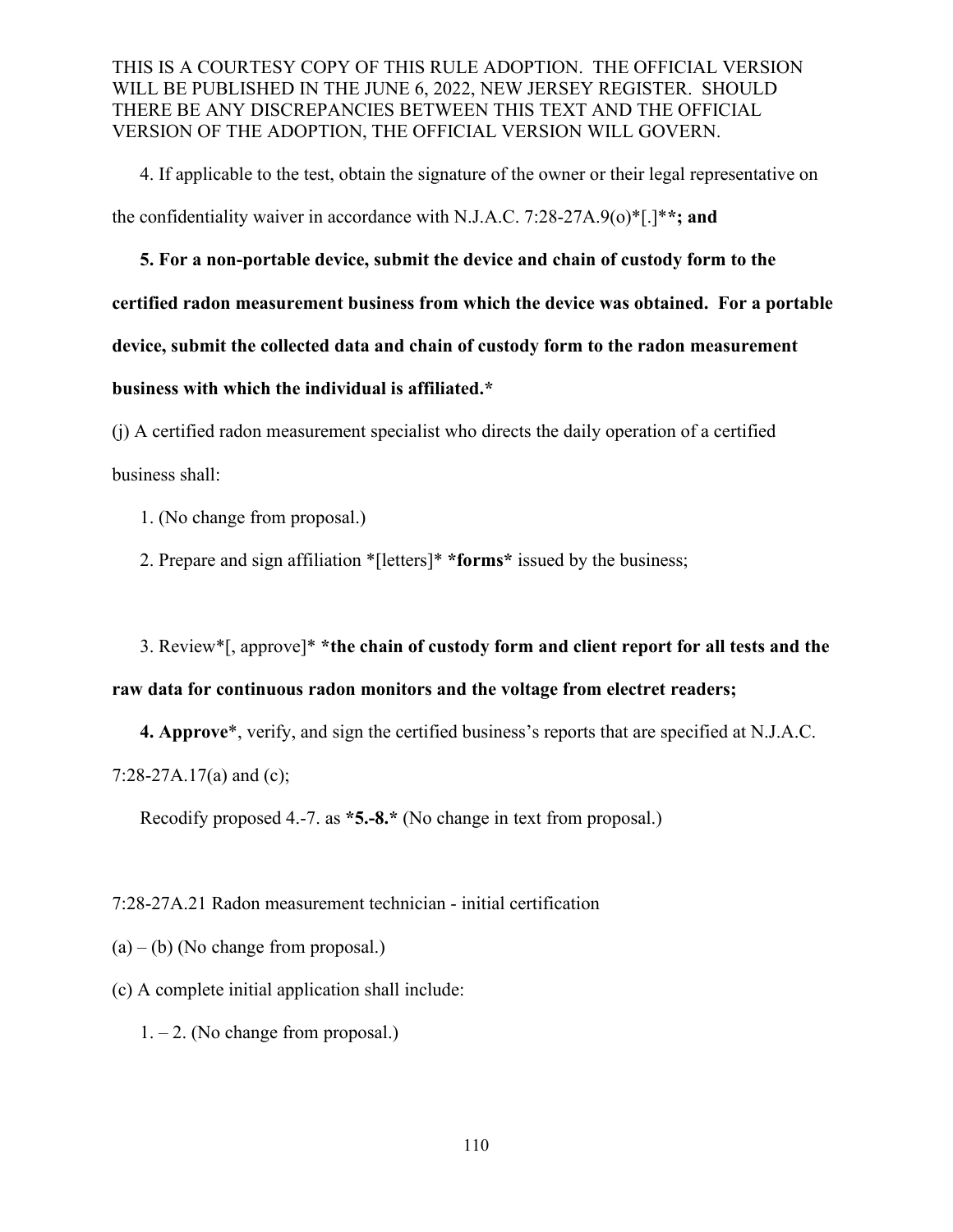4. Documentation showing that the applicant successfully passed a radon examination for radon measurement technician **\*,\*** or the equivalent category **\*,\*** administered by the National Radon Proficiency Program **\*or other organization that the Department determines administers a substantively equivalent examination. The Department will provide a list of approved organizations on its website, www.njradon.org\***. Documentation shall consist of a copy of the individual's examination results;

5. – 7. (No change from proposal.)

(d) (No change from proposal.)

7:28-27A.23 Responsibilities of a certified radon measurement technician

(a) (No change from proposal.)

(b) A certified radon measurement technician shall complete an eight-hour multifamily buildings training course and/or \*[a]\* **\*an eight-hour\*** schools and large buildings training course \*[provided]\* \***approved**\* by a nationally recognized organization, and shall provide a copy of each of these training certificates to the radon measurement business, in order to test these building types. This training shall be**\*,\*** in addition to**\*,\*** the initial training required at N.J.A.C. 7:28-27A.21(c)2.

(c) (No change from proposal.)

(d) A certified radon measurement technician or an individual seeking certification as a radon measurement \*[specialist]\* **\*technician\*** who receives an acknowledgement notice from the Department in accordance with N.J.A.C. 7:28-27A.21(d) shall affiliate with at least one business in accordance with N.J.A.C. 7:28-27A.5.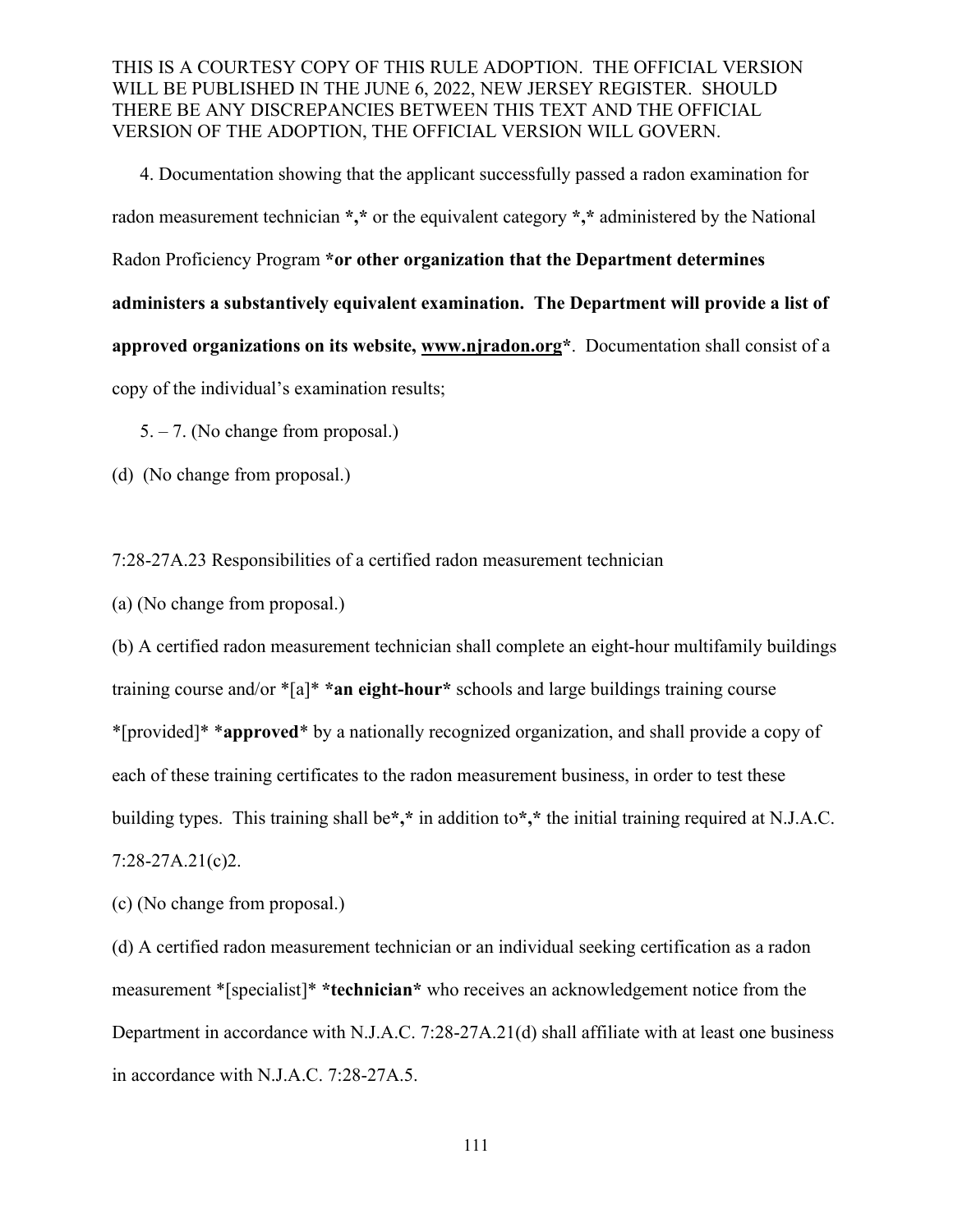$1. - 2$ . (No change from proposal.)

 $(e) - (g)$  (No change from proposal.)

(h) A certified radon measurement technician, when conducting a radon test shall:

 $1. - 2$ . (No change from proposal.)

3. Use a portable device only **\* if\***:

i. \*[If the]\* **\*The\*** device is identified on the certification of both the certified measurement business and the certified radon measurement \*[specialist]\***\*technician\***;

ii. \*[If the]\* **\*The\*** device has a current calibration certificate; and

iii. \*[If the]\* **\*The\*** data obtained directly from the device are submitted to the certified

measurement business for review and reporting; \*[and]\*

4. If applicable to the test, obtain the signature of the owner or their legal representative on the confidentiality waiver in accordance with N.J.A.C. 7:28-27A.9(o) **\*; and**

**5. For a non-portable device, submit the device and chain of custody form to the certified radon measurement business from which the device was obtained. For portable devices, submit the collected data and chain of custody form to the radon measurement business with which the individual is affiliated\***.

7:28-27A.24 Radon mitigation specialist – initial certification

 $(a) - (b)$  (No change from proposal.)

(c) A complete initial application shall include:

1. (No change from proposal.)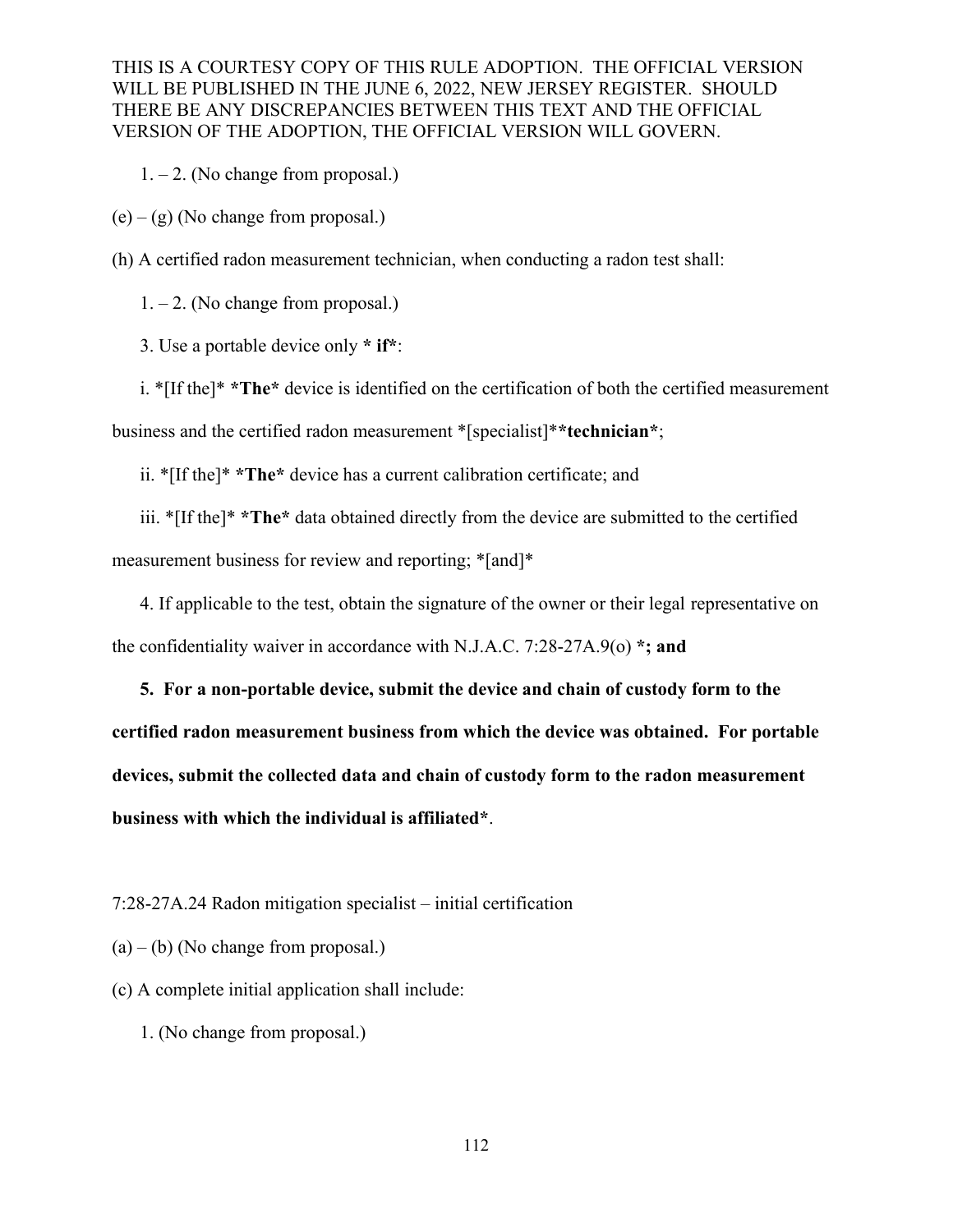2. Documentation showing that the applicant possesses the education and work experience required at N.J.A.C. 7:28-27A.26(b). Documentation of education shall consist of a certified copy of a transcript from an accredited institution or course agenda**\*, a\*** \*[and]\* certificate from a heating, ventilation, and air conditioning training provider**\*, and/or documentation from the radon mitigation specialist from whom the individual received mitigation instruction through observing radon mitigation system installation\***. Documentation of work experience shall consist of a letter from the employer with whom the individual obtained the work experience**\*,\*** or from a reference that has extensive knowledge of the individual's work experience. In either case, the letter must outline all applicable responsibilities and specific dates performed;

 $3 - 4$ . (No change from proposal.)

 5. Documentation showing that the applicant successfully passed a radon examination for radon mitigation specialist**\*,\*** or the equivalent category**\*,\*** administered by the National Radon Proficiency Program **\*or other organization that the Department determines administers a substantively equivalent examination. The Department will provide a list of approved organizations on its website, www.njradon.org\***. Documentation shall consist of a copy of the individual's examination results; and

6. (No change from proposal.)

(d) (No change from proposal.)

7:28-27A.26 Responsibilities of a certified radon mitigation specialist

(a) (No change from proposal.)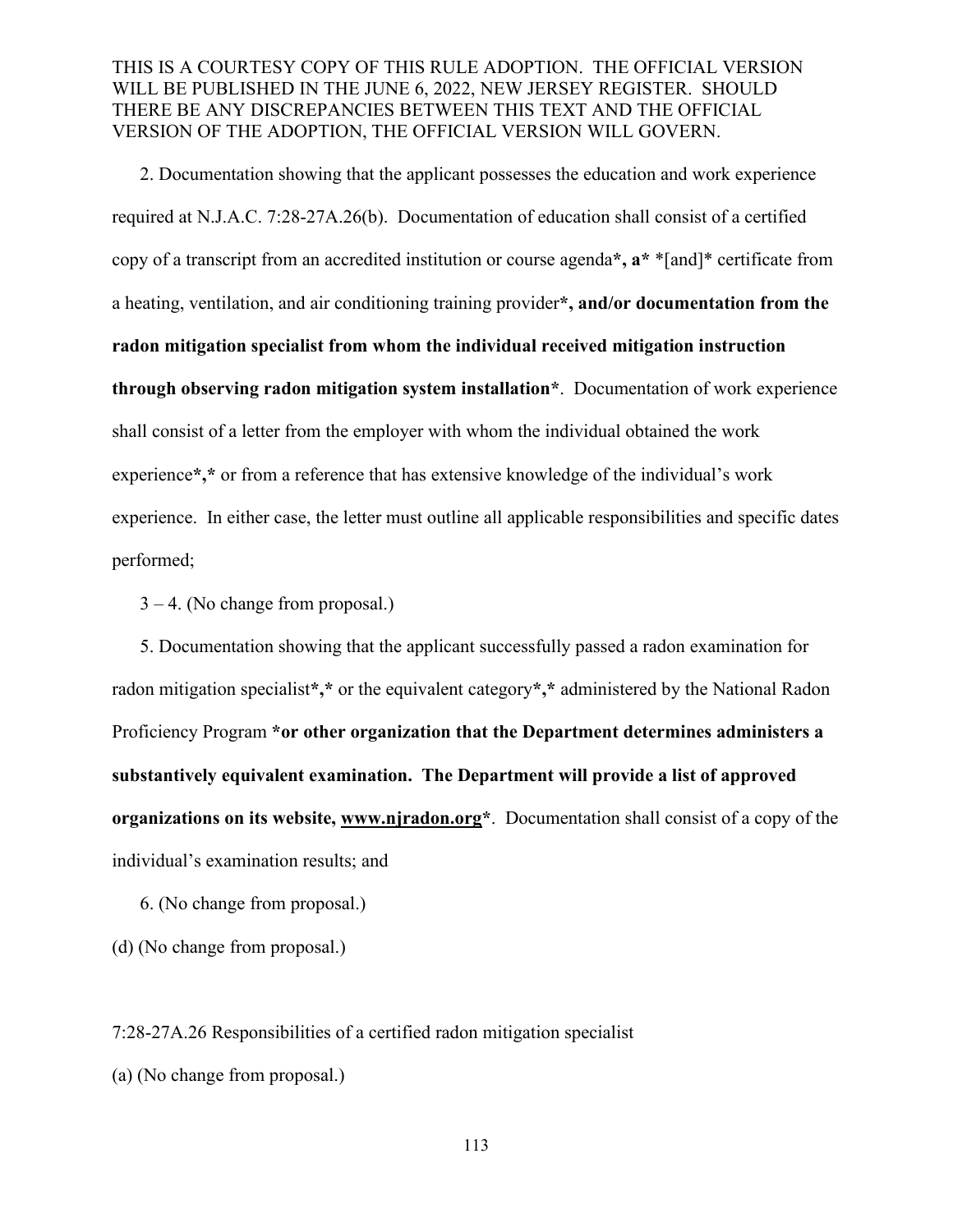(b) A certified radon mitigation specialist shall possess any combination of three years of relevant education and work experience. For purposes of this section, relevant education means college level studies in architecture or engineering, \*[and/or]\* technical school education in heating, ventilation, and air conditioning**\*, and/or mitigation instruction through observing radon mitigation system installation under the direction of a radon mitigation specialist\***; and relevant work experience means the design, construction, and renovation of buildings **\*and/or the design and installation of mitigation systems if he or she has obtained mitigation experience by being licensed, certified, or accredited by another state or a nationally recognized organization\***. The education and work experience requirements shall not apply to an individual who provides documentation that he or she holds a valid license in New Jersey as a professional engineer.

(c) A certified radon mitigation specialist shall complete an eight-hour multifamily buildings training course and/or \*[a]\* **\*an eight-hour\*** schools and large buildings training course \*[provided]\* \***approved**\* by a nationally recognized organization, and shall provide a copy of each of these training certificates to the radon mitigation business, in order to mitigate these building types. This training shall be in addition to the initial training required at N.J.A.C. 7:28-  $27A.24(c)3.$ 

 $(d) - (k)$  (No change from proposal.)

7:28-27A.29 Denial, suspension, or revocation of a certification**\*; affiliation limitation\***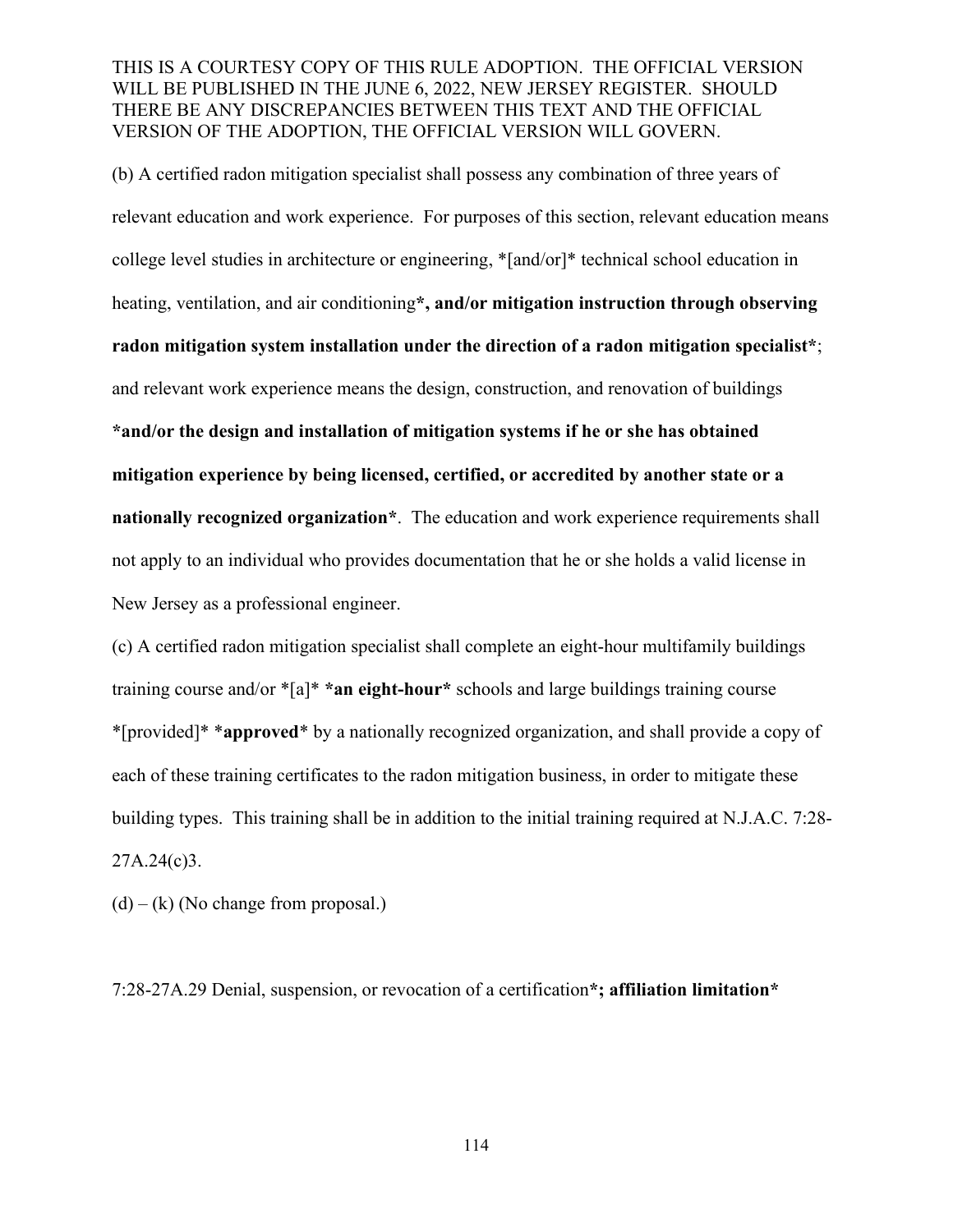(a) The Department may deny a certification to an individual or a business **\*or limit the number** 

**of affiliations of a certified individual or business\*** when the individual or business is not in

compliance with all provisions of the Act or this subchapter.

 $(b) - (c)$  (No change from proposal.)

**\*(d) The Department may limit the number of affiliations that a certified individual or business may have if the certified individual or business:**

**1. Violates any requirements of the certification or provisions of this subchapter;**

- **2. Violates a statute, rule, or order of the Department;**
- **3. Falsifies, or makes false representations to the Department, on any report, record,**

**application requirement, or other certification requirement;**

**4. Records faulty measurements or installs malfunctioning or ineffective mitigation** 

**systems; or**

**5. Makes false or misleading claims about tests and/or services offered.\***

\*[(d)]\* **\*(e)\*** A **\*notice of\*** denial, suspension, or revocation **\*or a notice to limit the number of affiliations of a certified individual or business\*** shall be \*[effective immediately upon receipt of the notice by]\* **\*issued to\*** the violator.

- 1. (No change from proposal.)
- 2. A notice under this section \*[will]\* **\*shall\***:
- i. ii. (No change from proposal.)
- iii. Order the violation to cease; \*[and]\*

iv. Advise the violator of the right to request an adjudicatory hearing pursuant to the procedure\*[s]\* at N.J.A.C. 7:28-27A.31 **\*; and**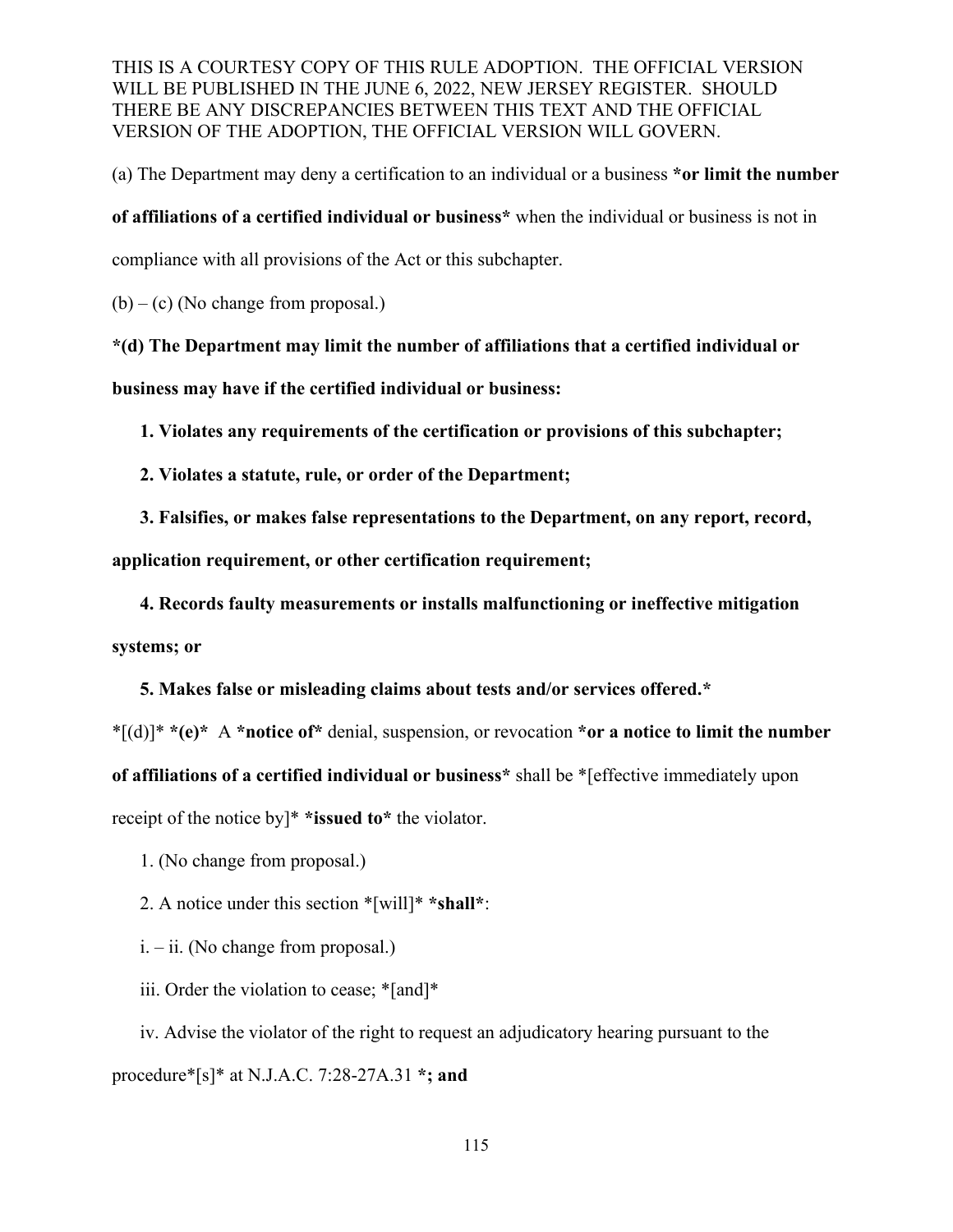**v. Become final if a request for adjudicatory hearing is not submitted to the Department in accordance with N.J.A.C. 7:28-27A.31 or when a submitted request for adjudicatory hearing in accordance with N.J.A.C. 7:28-27A.31 has been adjudicated and upheld\***.

Recodify proposed (e)**-**(g) as **\*(f)-(h)\*** (No change in text from proposal.)

\*[(h)]\* **\*(i)\*** Upon suspension or revocation, an individual or business shall immediately surrender their certification documents to the Department.

**\*1. The Department shall notify the businesses with which the individual is affiliated that the individual's suspension or revocation is final; or** 

**2. The Department shall notify the business's affiliates that the business's suspension or revocation is final.**

**\*(j**) **The scope and duration of a limitation on the number of affiliates a certified individual or business may have is at the discretion of the Department and will be determined according to the severity of the violation. The Department will not remove the affiliation limitation until the reason(s) for the limitation have been corrected.\***

\*[(i)]\* **\*(k)\*** (No change in text from proposal.)

7:28-27A.31 Request for adjudicatory hearing

(a) Within 20 calendar days from receipt of a \***notice limiting the number of affiliations pursuant to N.J.A.C. 7:28-27A.5(i), or a**\* certification denial, or a suspension or revocation issued by the Department pursuant to N.J.A.C. 7:28-27A.29, the individual or business may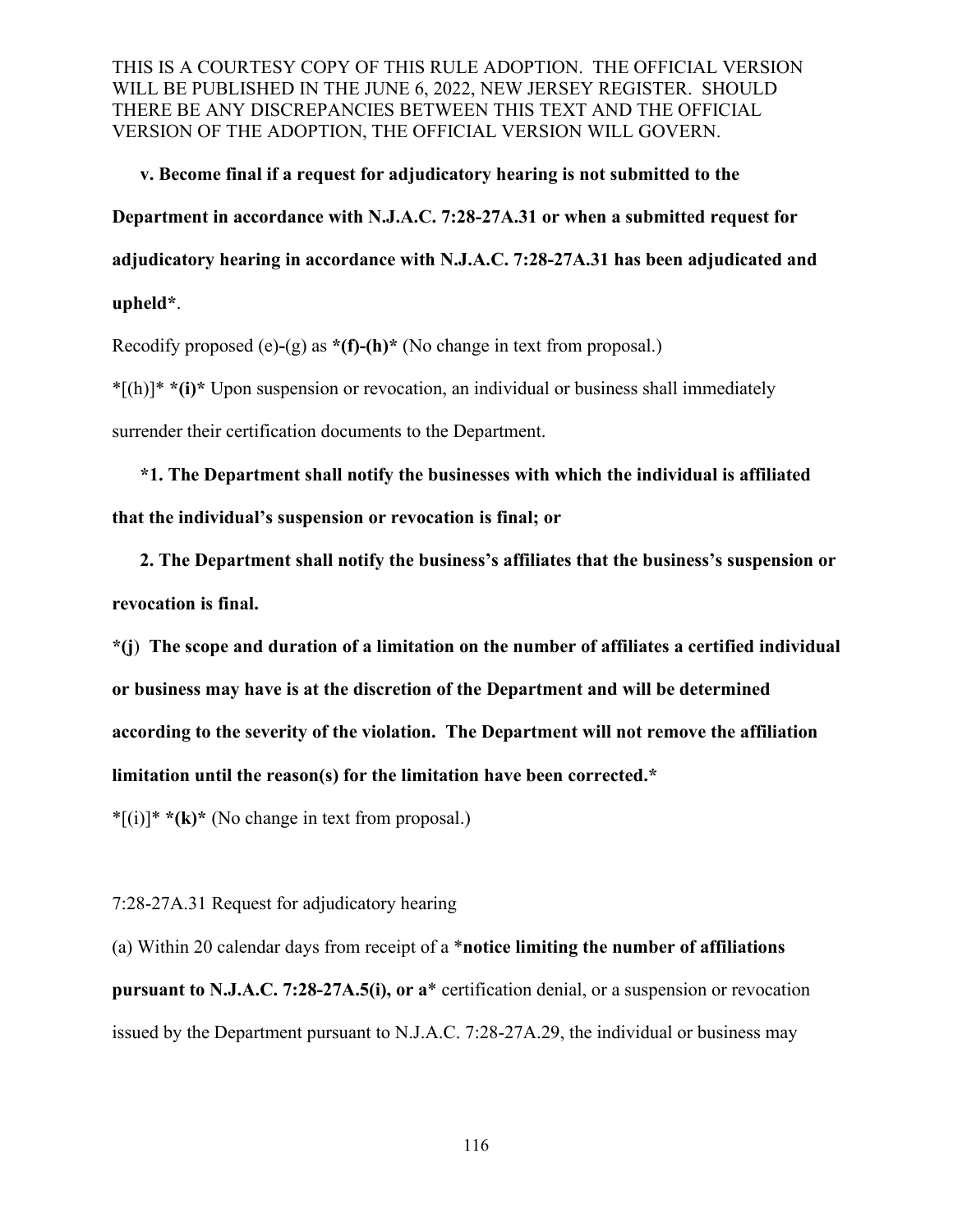request an adjudicatory hearing to contest such action by submitting a written request to the Department to the following two addresses:

1. and 2. (No change from proposal.)

(b) The individual or business requesting a hearing shall include with the completed

Adjudicatory Hearing Request Checklist\*[,]\* the following information:

1. The name, address, telephone number, and electronic mail address of:

i. The person the Department named in the \***notice limiting the number of affiliations, or**\*

certification denial or the suspension or revocation for which the hearing is sought;

ii. A contact person or authorized representative, if the person the Department named in the

## \***notice limiting the number of affiliations, or**\* certification denial or the suspension or

revocation is other than an individual; and

iii. (No change from proposal.)

2. The date the person received the \***notice limiting the number of affiliations, or**\*

certification denial or the suspension or revocation for which a hearing is sought;

3. A copy of the \***notice limiting the number of affiliations, or**\* certification denial or the suspension or revocation for which a hearing is sought, pursuant to (a) above;

4. – 7. (No change from proposal.)

 $(c) - (e)$  (No change from proposal.)

7:28-27A.33 One-time certification application requirements for a certified radon measurement business, specialist, and technician and certified radon mitigation business and specialist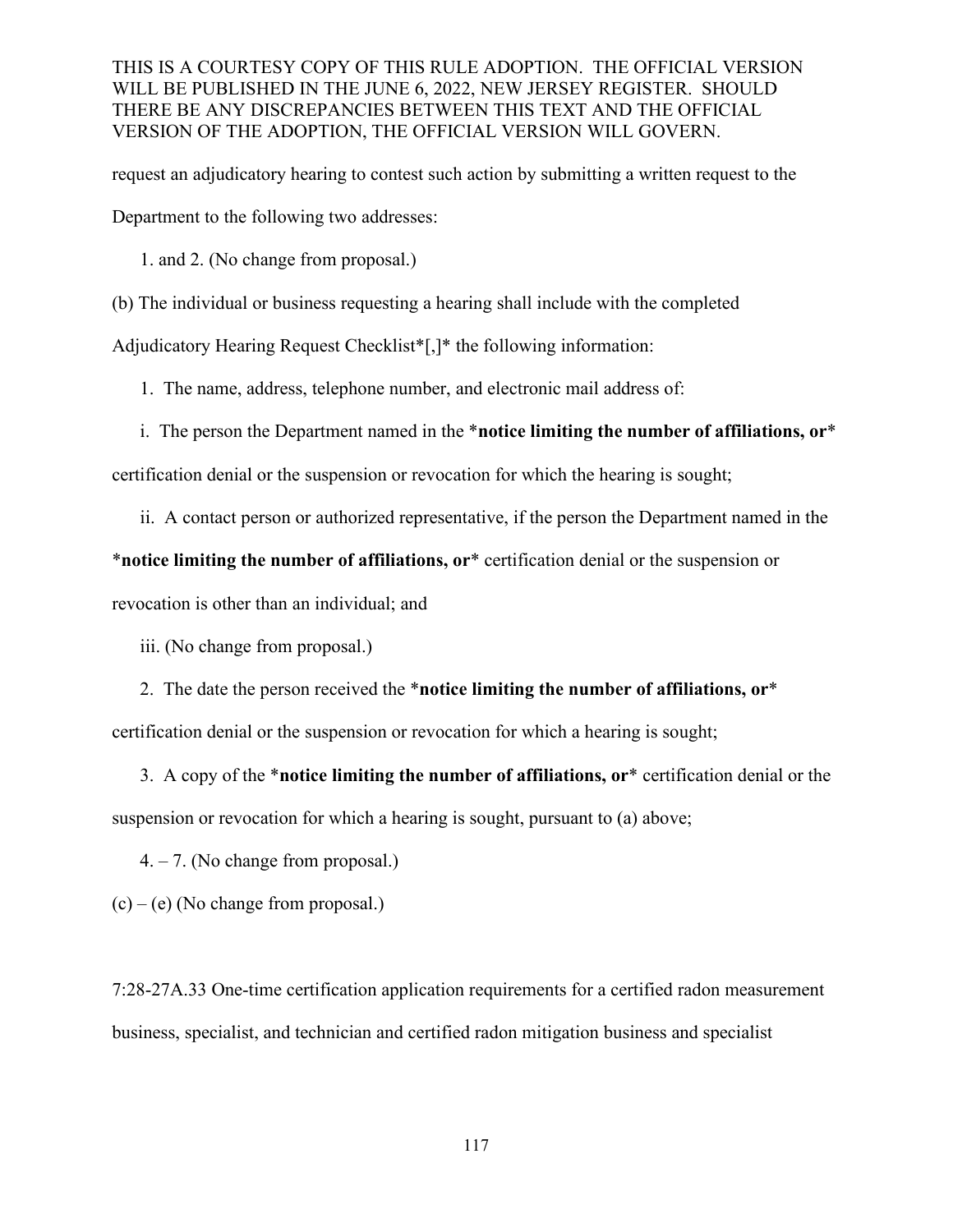(a) Notwithstanding the expiration date of its certification, a business or individual that is a certified radon measurement business, specialist, or technician or a certified radon mitigation business or specialist as of \*[(the effective date of the proposed new rules)]\* **\*June 6, 2022\***, shall submit a complete initial application to the Department in accordance with N.J.A.C. 7:28- 27A.7, 27A.11, 27A.18, 27A.21, or 27A.24, such that the Department receives the application on or before \*[(119 days after the effective date of the proposed new rules)]\* **\*October 4, 2022\***. (b) If the certified business or individual's certification has an expiration date that is \*[between (the effective date of the proposed new rules)]\* **\*on or after June 6, 2022\***, and \*[(119 days after the effective date of the proposed new rules)]\* **\*on or before December 2, 2022\***, the certified business or individual shall not submit a renewal application, but shall submit an initial application as provided at (a) above.

(c) The Department will consider a certified business or individual that submits an application in accordance with this section to be certified from \*[(the effective date of the proposed new rules)]\* **\*June 6, 2022\***, until the Department notifies the business or individual that its initial application has been approved or rejected.

**\*(d) If a certified business or individual submits an application for initial certification pursuant to this section such that the Department receives it after October 4, 2022, and on or before December 2, 2022, the certification shall be valid on the later of December 3, 2022, or the date the Department approves the initial application.** \*

\*[(d)]\* **\*(e)\*** An individual's certification credential that is valid on \*[(the effective date of the proposed new rules)]\* **June 6, 2022\***, shall serve as proof of certification for purposes of affiliation with a certified business.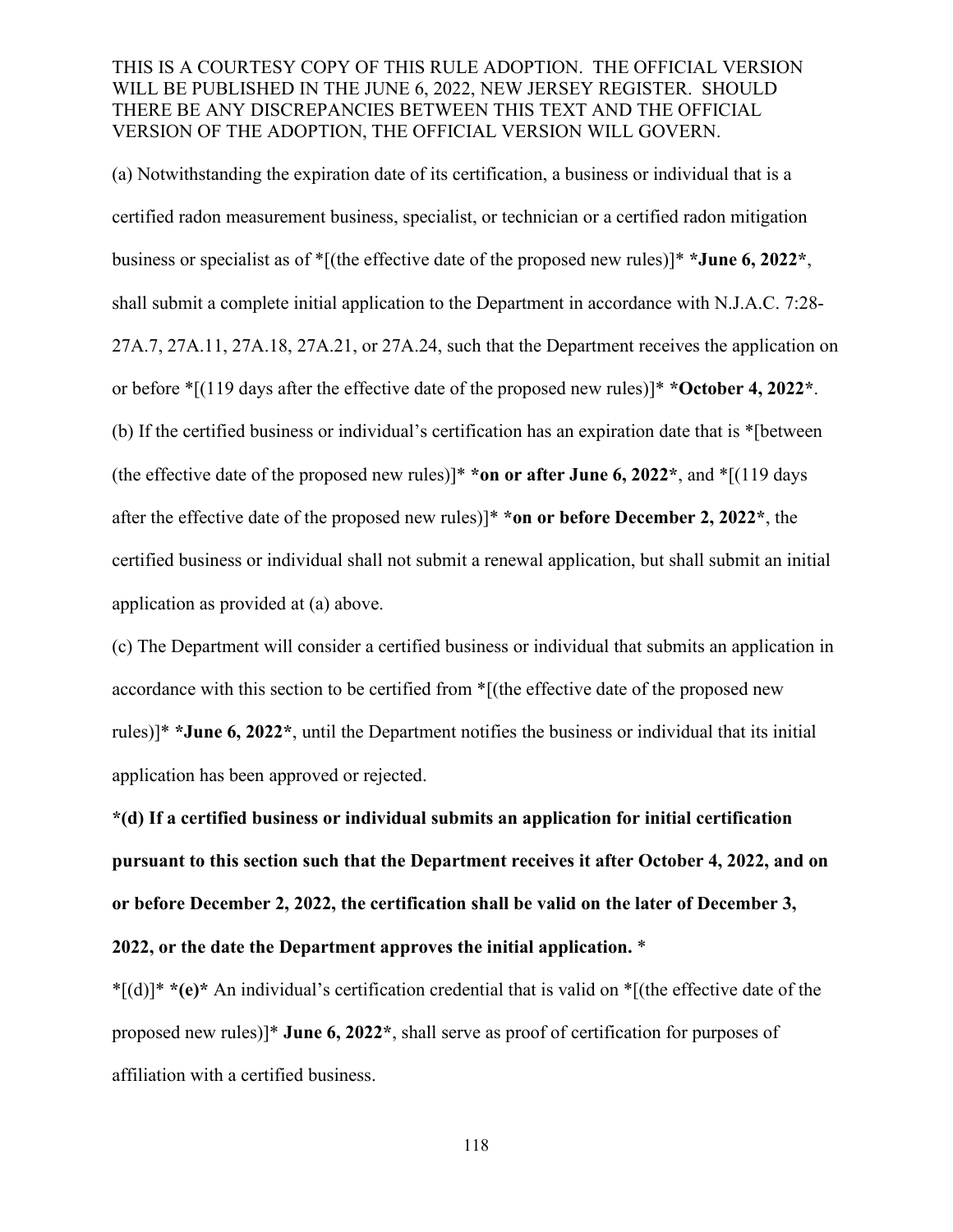\*[(e)]\* **\*(f)\*** Upon Department approval of the initial application submitted in accordance with (a) above, the certification for the business or individual shall be valid until the date that is one year from the day and month after the expiration date of the business's or individual's certification in effect as of \*[(the effective date of the proposed new rules)]\* **\*June 6, 2022\***. \*[(f)]\* \***(g)**\* \*[An]\*\***Except as provided in (d) above, an** individual or business that does not timely submit an application for certification in accordance with this section shall not be certified as of \*[(120 days after the effective date of the proposed new rules)]\* **\*December 3, 2022\***. To become certified the business or individual shall submit an application for renewal of an expired certification.

#### 7:28-27A.34 Radon mitigation technician

(a) Notwithstanding the expiration date of his or her certification, an individual who is certified as a radon mitigation technician as of \*[(the effective date of the proposed new rules)]\* **\*June 6, 2022\***, shall submit to the Department a complete renewal application as specified at \*[(c) and]\* (d) **\*and (e)\*** below or, if the individual meets the requirements of a certified radon mitigation specialist, a complete initial application in accordance with N.J.A.C. 7:28-27A.24, such that the Department receives the application on or before \*[(119 days after the effective date of the proposed new rules)]\* **\*October 4, 2022\***.

**\*(b) If an individual certified as a radon mitigation technician as of June 6, 2022, submits an application for certification pursuant to this section such that the Department receives it after October 4, 2022, and on or before December 2, 2022, the certification shall be valid**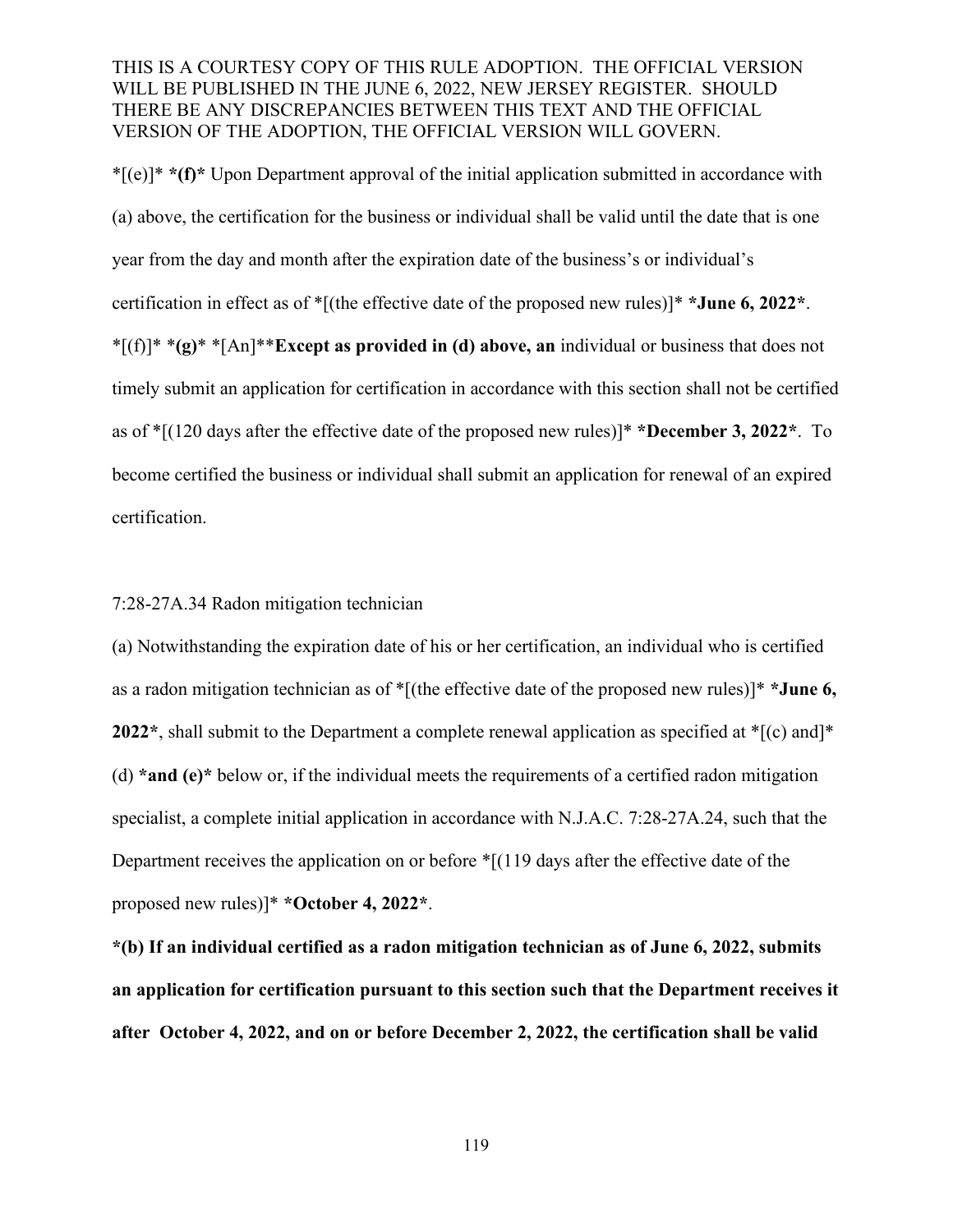# **on the later of December 3, 2022, or the date the Department approves the initial application.**\*

\*[(b)]\* **\*(c)\*** The Department will consider a certified radon mitigation technician that submits an application in accordance with (a) above to be certified from \*[(the effective date of the proposed new rules)]\* **\*June 6, 2022\***, until the Department notifies the individual that the application has been approved or rejected. An individual that does not timely submit an application for certification in accordance with this section shall not be certified as of  $\sqrt[*]{(120)}$ days after the effective date of the proposed new rules)]\* **\*December 3, 2022\***. To become certified, the individual shall submit an application for renewal of an expired certification. \*[(c)]\* **\*(d)\*** A certified radon mitigation technician shall submit, to the Department, an application for renewal on the form that the Department sends to the individual in advance of \*[(the effective date of the proposed new rules)]\* **\*June 6, 2022\***.

\*[(d)]\* **\*(e)\*** The certified mitigation technician shall update the information contained on the form provided at \*[(c)]\* **\*(d)\*** above, and shall provide documentation showing completion of four hours of continuing education from a nationally recognized organization, completed no more than 12 months prior to the renewal application submittal. Documentation shall consist of the training course certificate, which provides the individual's name, the name of the course, the approved course number, the number of credit hours, and the date of the course. Documentation from the conference organizer of the individual's attendance for one day at a national radon training conference or documentation from the training course provider showing an individual instructed four hours of radon continuing education also fulfills this requirement.